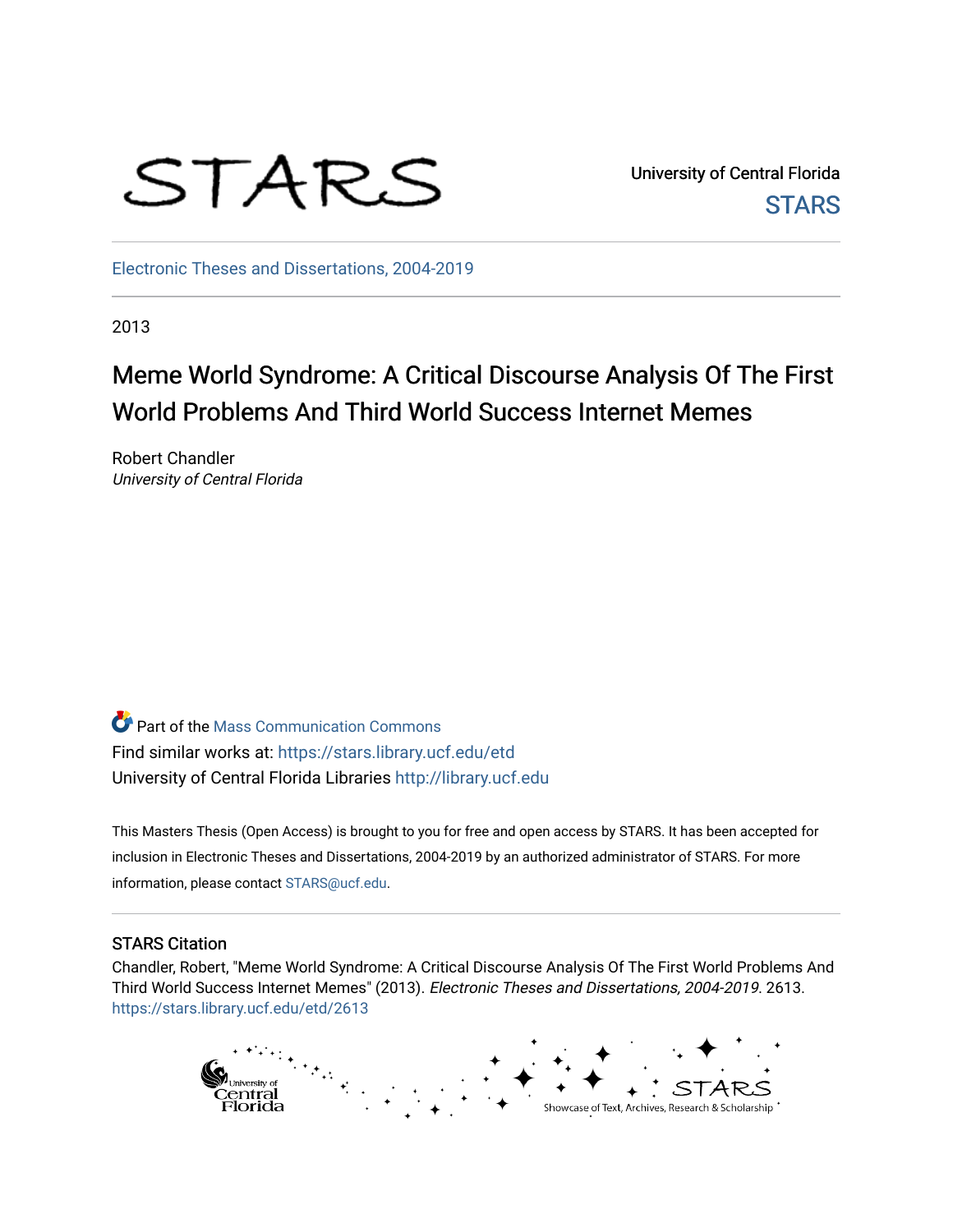### MEME WORLD SYNDROME: A CRITICAL DISCOURSE ANALYSIS OF THE FIRST WORLD PROBLEMS AND THIRD WORLD SUCCESS INTERNET MEMES

by

### ROBERT CURRY CHANDLER B.A. Pepperdine University, 2008

A thesis submitted in partial fulfillment of the requirements for the degree of Master of Arts in the Nicholson School of Communication in the College of Sciences at the University of Central Florida Orlando, Florida

> Summer Term 2013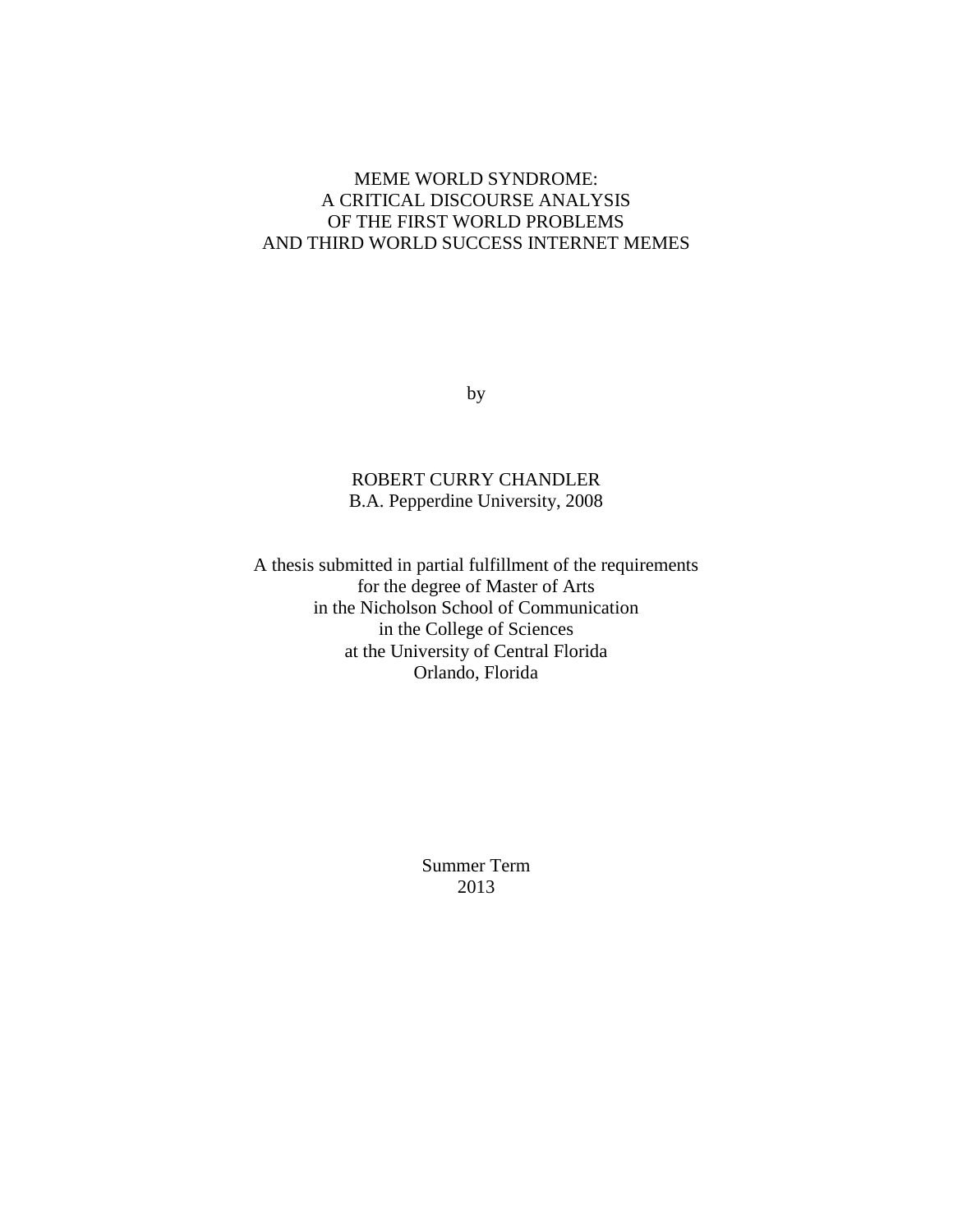© 2013 Robert Curry Chandler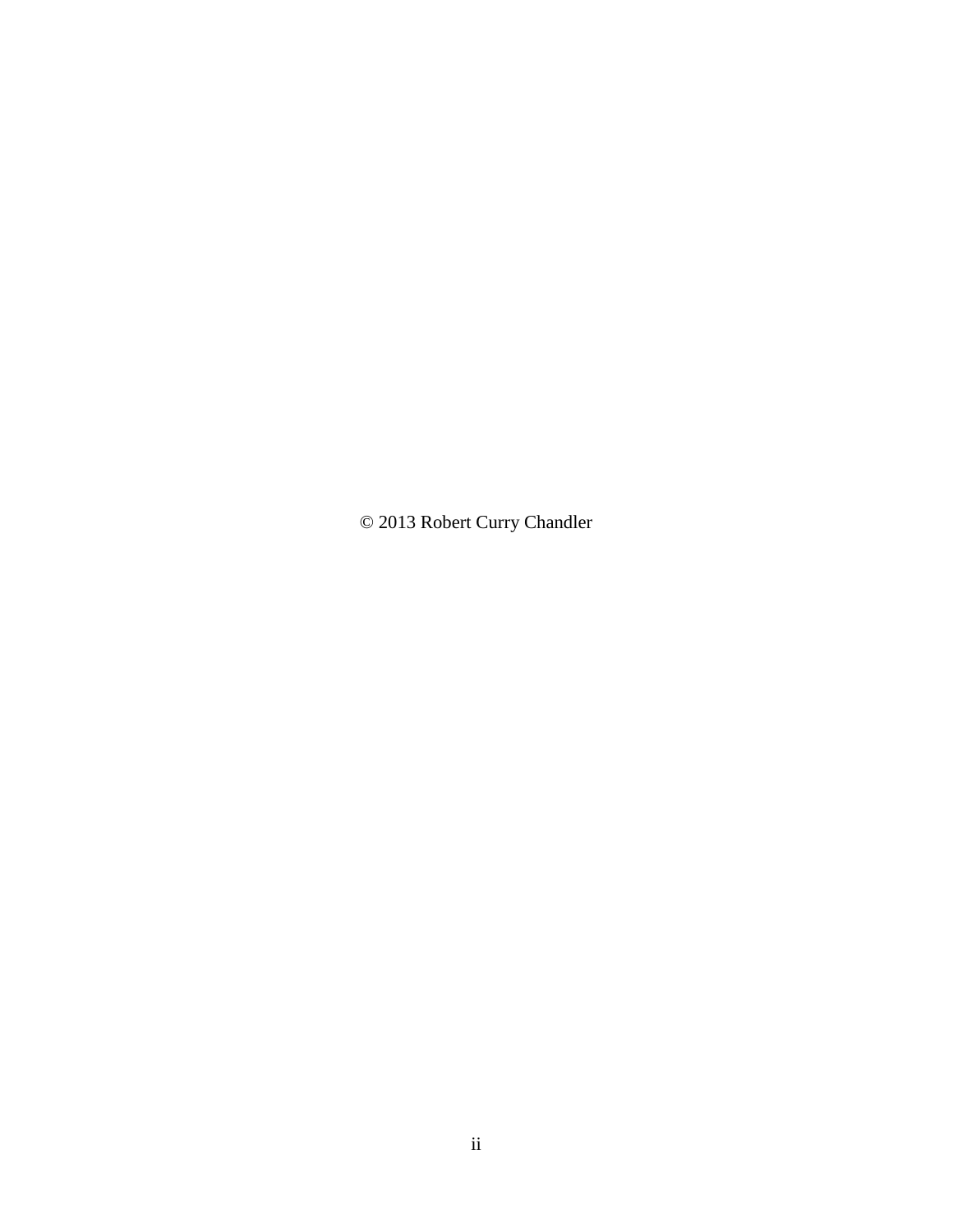## **ABSTRACT**

This thesis applies the theory and method of Critical Discourse Analysis (CDA) to examine the ideological components of the First World Problems (FWP) and Third World Success (TWS) Internet memes. Drawing on analytical concepts from CDA and related perspectives, such as multimodal discourse analysis and social semiotics, the paper analyzes the visual and textual elements of a sample of the FWP and TWS memes. The paper argues that the text and images featured in the memes are ideologically salient and discursively construct oppositional binaries between "us" and "them" in terms of wealth disparity.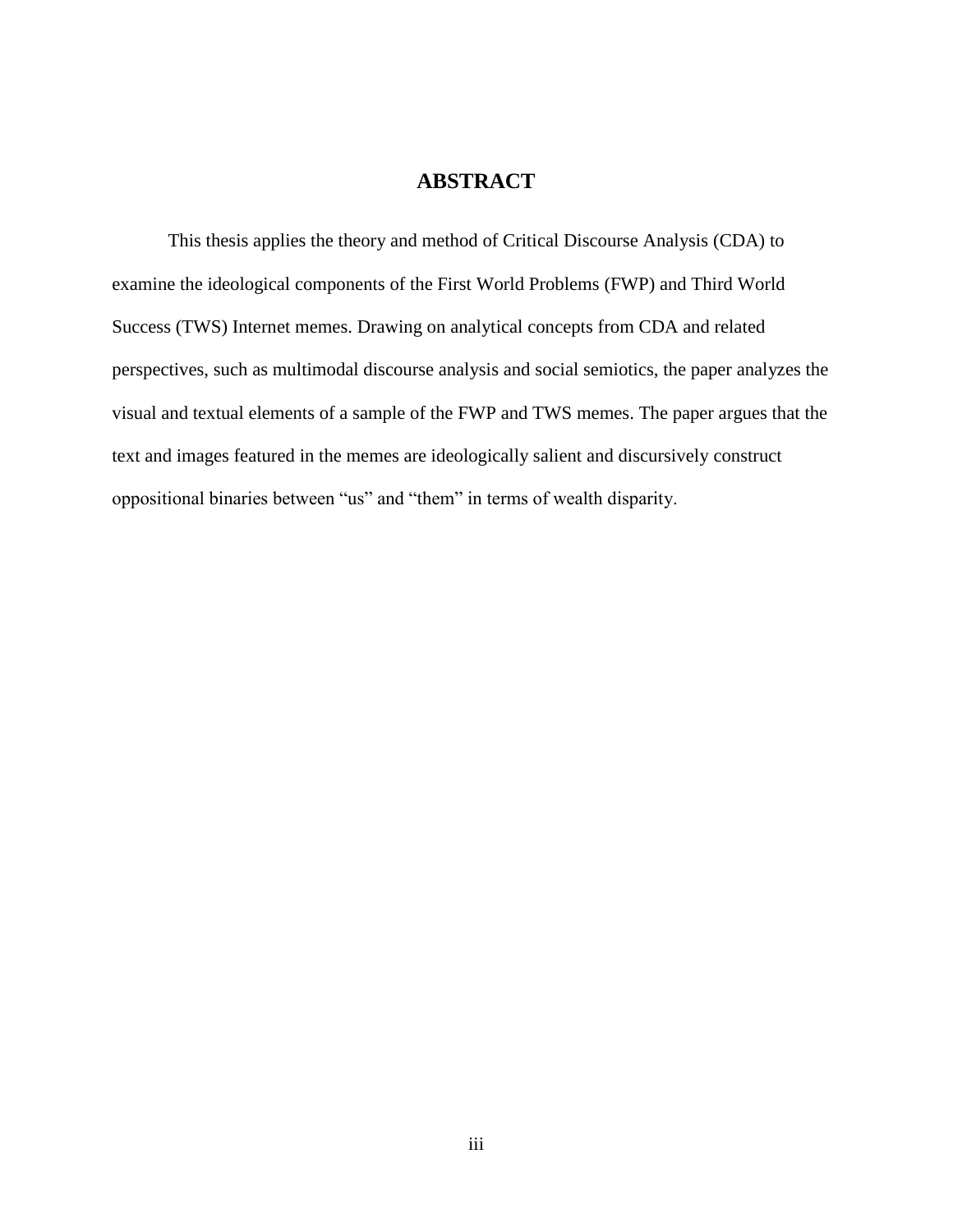## **TABLE OF CONTENTS**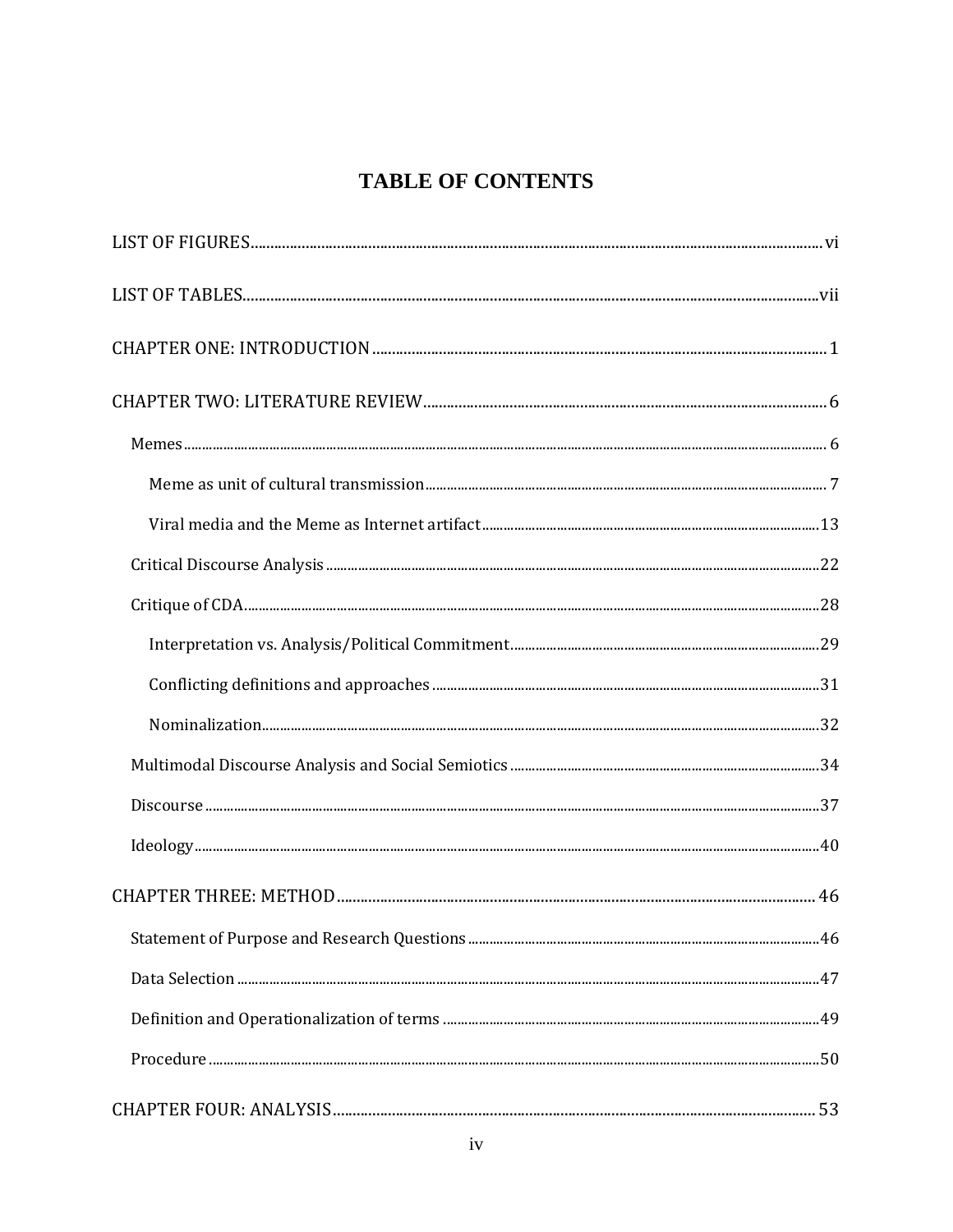| APPENDIX A: TEXTUAL CONTENT OF SAMPLED FIRST WORLD PROBLEMS MEMES WITH |
|------------------------------------------------------------------------|
|                                                                        |
| APPENDIX B: TEXTUAL CONTENT OF SAMPLED THIRD WORLD SUCCESS MEMES WITH  |
|                                                                        |
|                                                                        |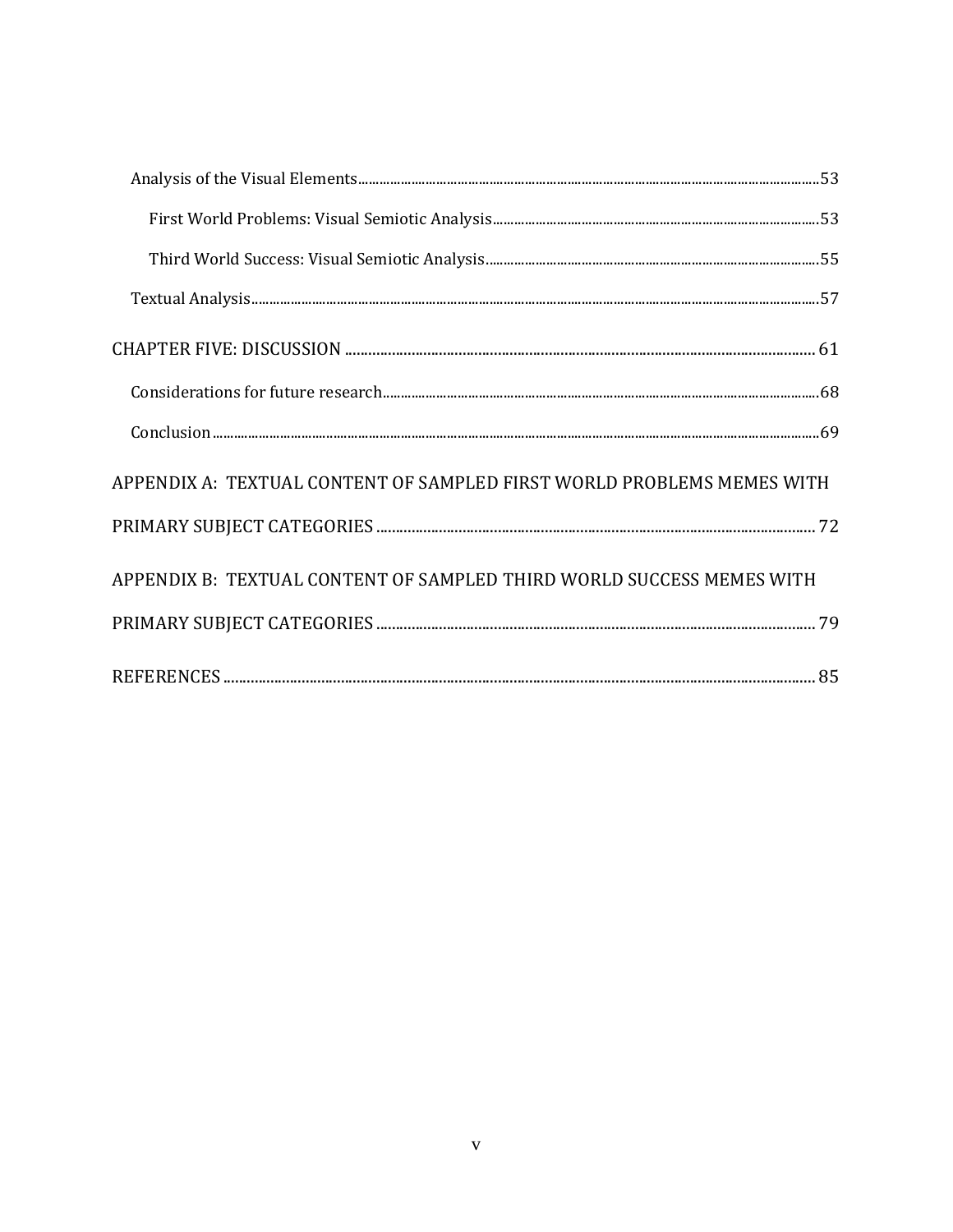## **LIST OF FIGURES**

<span id="page-6-0"></span>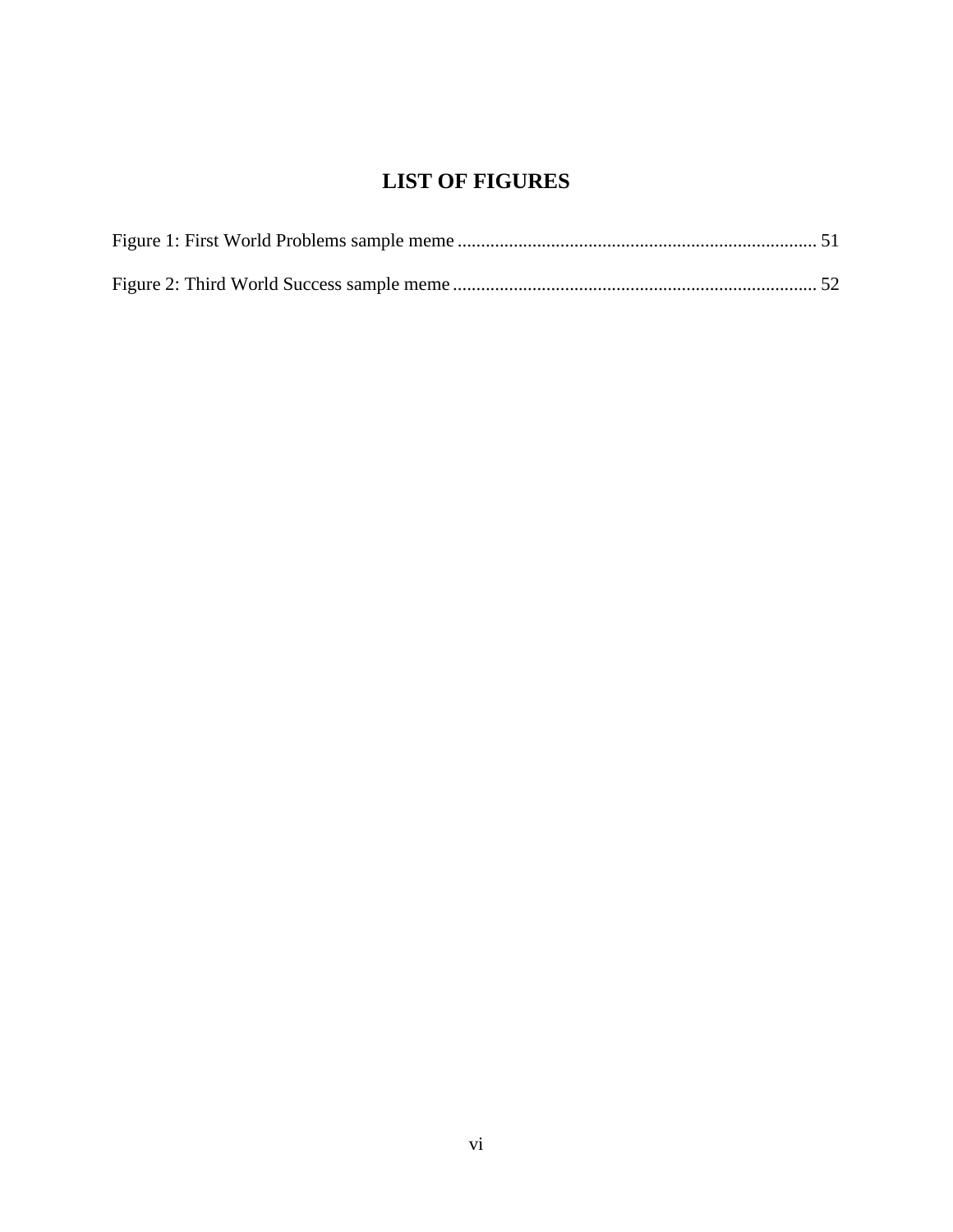## **LIST OF TABLES**

<span id="page-7-0"></span>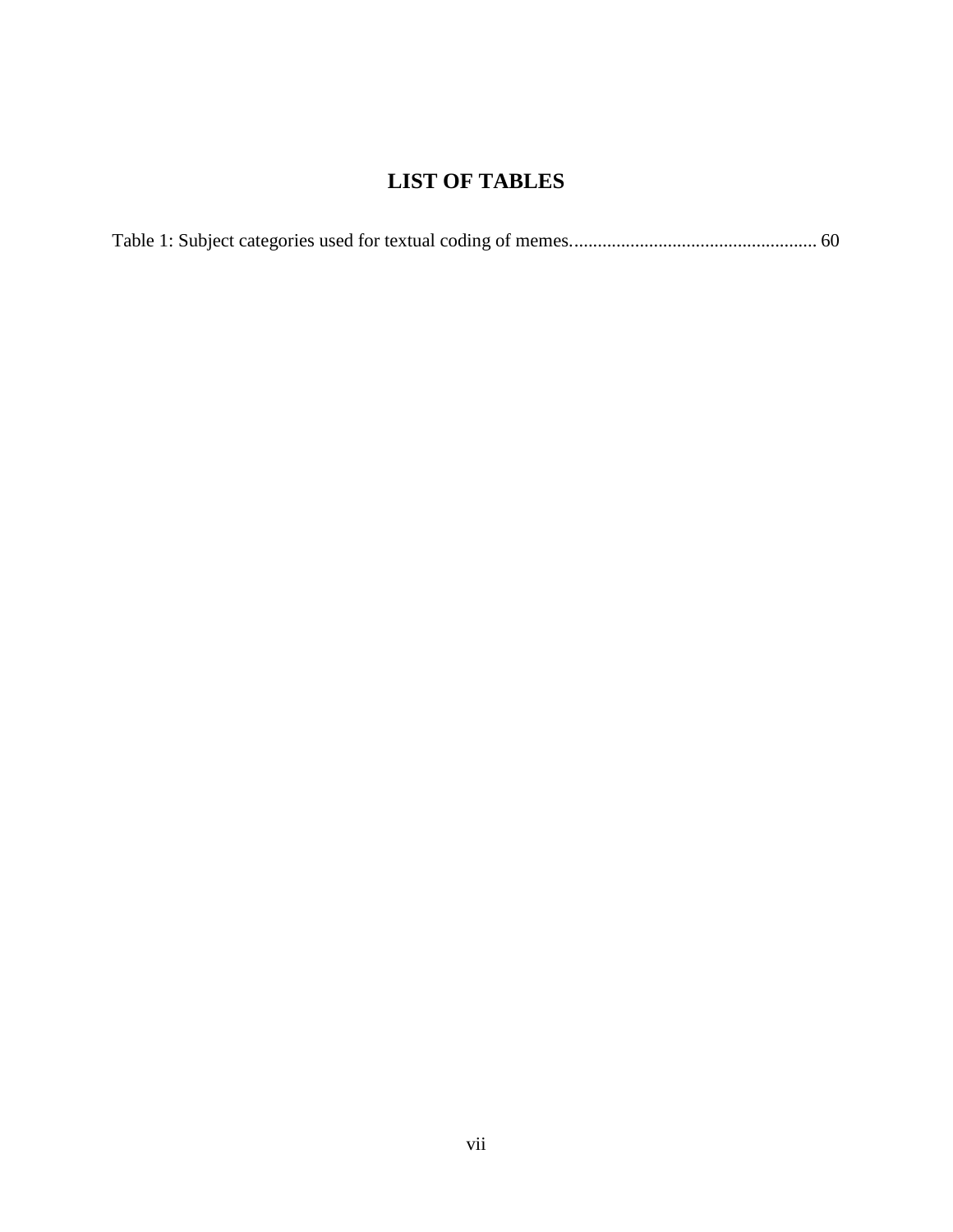## **CHAPTER ONE: INTRODUCTION**

<span id="page-8-0"></span>Internet memes are an emerging form of discourse currently prevalent in online discussion forums, social media and general Internet culture. Biologist Richard Dawkins coined the term "meme" to describe a theoretical self-replicating unit of cultural transmission that spreads by imitation. Within Internet culture the term is commonly used to refer to phrases, videos, images, or a combination thereof that are widely propagated by Internet users. This usage of the term has further evolved to refer to a specific type of Internet artifact consisting of a combination of images and text and generally understood as intending to be found humorous by viewers. This specific form of Internet artifact is known as an "image macro," defined by the Oxford online dictionary as "a photographic image on which a humorous caption or catchphrase has been digitally superimposed". Image macro memes consists of a single image (either photograph or illustration) with text superimposed such that the juxtaposition of text and image is intended to evoke a humorous effect. Typically there are two lines of text, one at the top of the image serving as the set-up for a joke, and another at the bottom of the image serving as the punch line. Aside from sustaining popularity among Internet users, memes have also received attention from journalists, academics, and media organizations that have borrowed elements of Internet memes for advertising and marketing efforts. Examples include television commercials for Vitamin Water brand beverages and print ads for Cadbury candies (Myhre, 2012).

Issues pertaining to wealth disparity and class-consciousness have returned to the forefront of public discourse as a result of the ongoing economic recession. In the United States this trend has manifested in a variety of ways, including social movements like Occupy Wall Street and We Are the 99%, and mainstream media coverage of nation-wide unemployment rates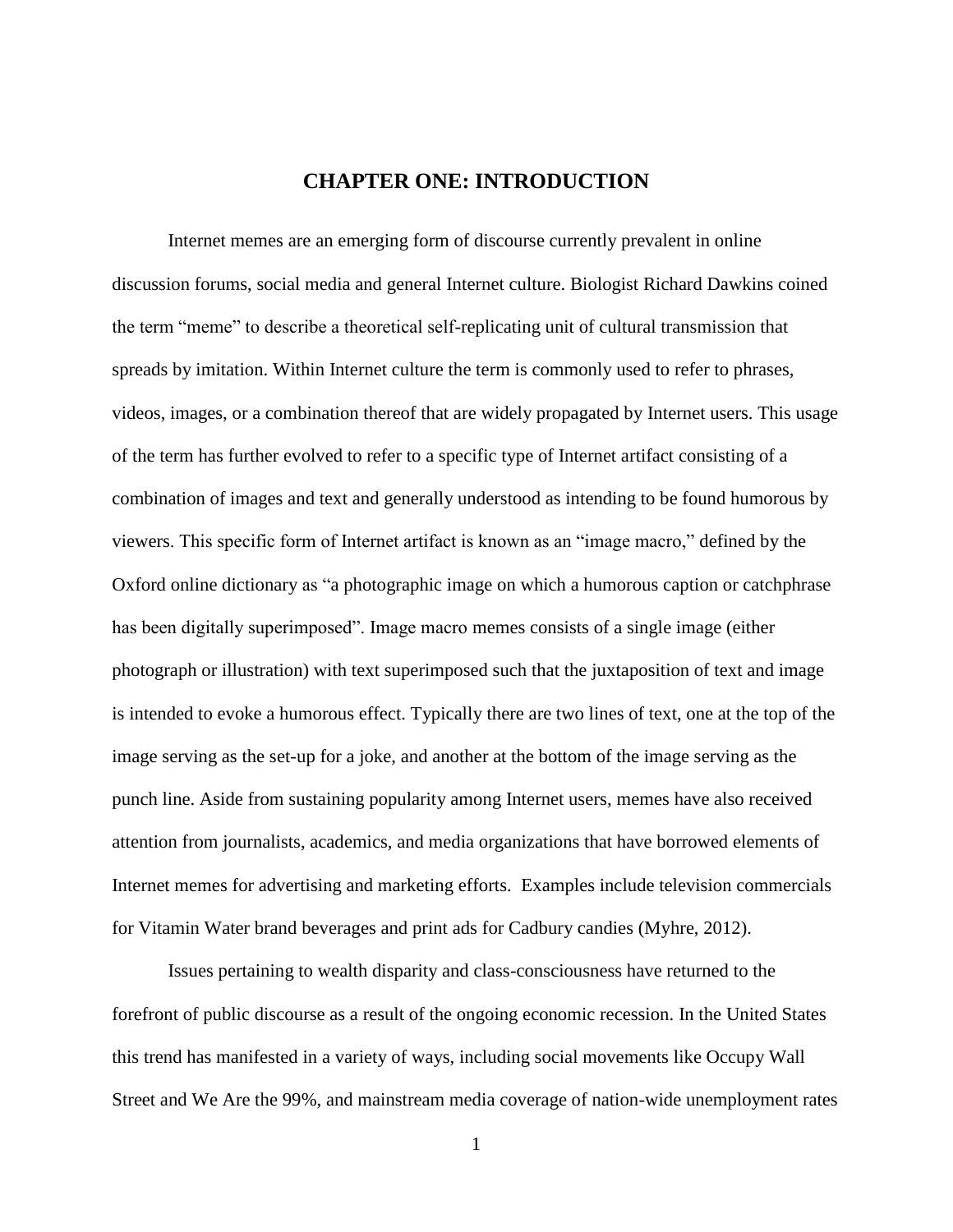and pervasive student loan debt. These and other developments in the U.S. and around the world have also precipitated a resurgence of interest in Marxist and other critical perspectives of capitalism and socioeconomic issues. Last year an essay in The Guardian newspaper (Jeffries, 2012) titled "Why Marxism is on the rise again" described the "renaissance of interest in Marxism" against an economic backdrop where workers "struggle in debt, job insecurity or worse" (p. 1). A recent Time magazine article (Schuman, 2013) associated the resurgence of interest in Marx's critique of capitalism with the wealth disparity highlighted by the ongoing global economic crisis, stating "the consequence of this widening inequality is just what Marx had predicted: class struggle is back" (p. 1).

This preoccupation with economic and class issues has been reflected in Internet memes, as well. Both the Occupy movement and We are the 99% are considered memes in their own right, and images of a police officer pepper-spraying student protesters on the UC Davis campus turned in to a meme called "casually pepper-spraying everything cop." A blog created in 2011 and named Memes of Resistance aggregates and analyzes Internet memes as they relate to the themes of resistance and revolution. Contributors to the blog cited the viral spread of "pepperspray everything cop" meme as contributing to awareness of the original incident (and becoming part of the popular narrative of the event and its fallout). The Memes of Resistance blog writers highlighted the "pepper-spray cop" meme as an example of the potential for memes to function as vehicles for resistance; outlets for communication that occurs outside the power structures inherent in the mainstream media, and provide a platform for anyone to critique and satirize the systems of control and oppression and the people who enforce them.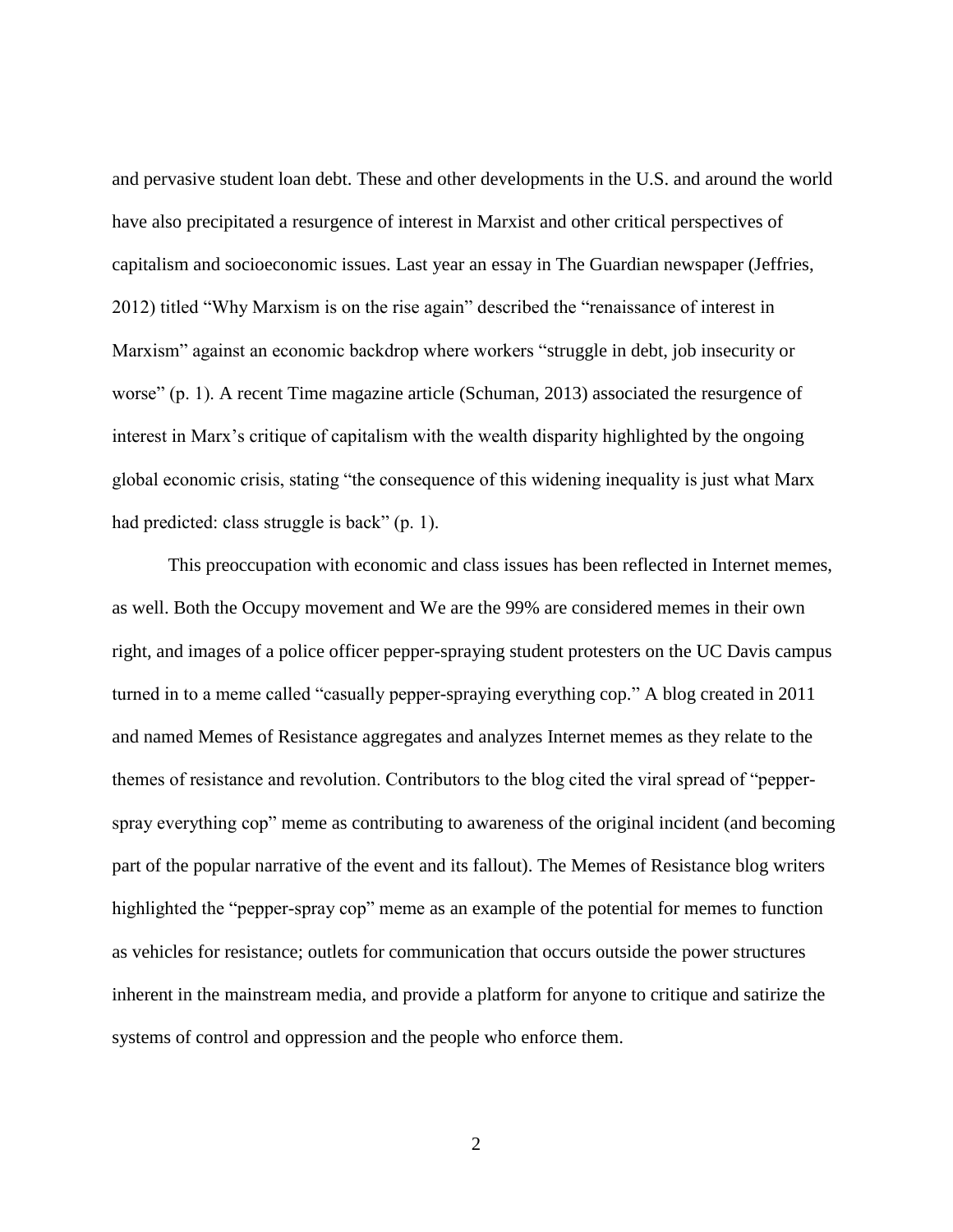Other popular image macro-style memes focus on areas of critical and cultural studies such as political ideologies, ethnic stereotypes and representations of gender, including the "college liberal," "successful black guy," and "privilege denying dude" series of image macro memes. A seemingly more frivolous, but no less salient example of Internet memes involving critical subjects and themes is the First World Problems (FWP) meme. The most popular incarnation of this meme features a close-up photograph of the face of a visibly distraught whiteappearing woman, tears rolling down her cheeks and her hand held to her head. The text accompanying the images typically detail incidents and conditions that could be considered banal nuisances and inconveniences that one might encounter, such as "I poured a bowl of cereal then I realized that we are out of milk." The humor of the FWP meme hinges upon the juxtaposition of the picture of the clearly distressed woman and the text describing a scenario that could be considered a mild inconvenience at worst. In other words, the apparent disproportion between level of emotional distress visible in the photograph and the degree of inconvenience described in the text results in irony stemming from the incongruity of the appearance of the distressed woman and the reality of the situation described.

The popularity of the FWP meme led to the creation of the Third World Success (TWS) series of memes. As described by the Know Your Meme web site, the TWS meme is a reaction to the FWP meme, and can be seen as its antithesis. The image associated with the TWS meme is a photo of children, ostensibly African and clothed minimally in what could indicate a tribal fashion. The children are smiling and looking toward the camera that captured the photograph, and one boy in the center of the image is posed such that he appears to have been dancing when the picture was taken. In contrast to the FWP memes, the text in the Third World Success memes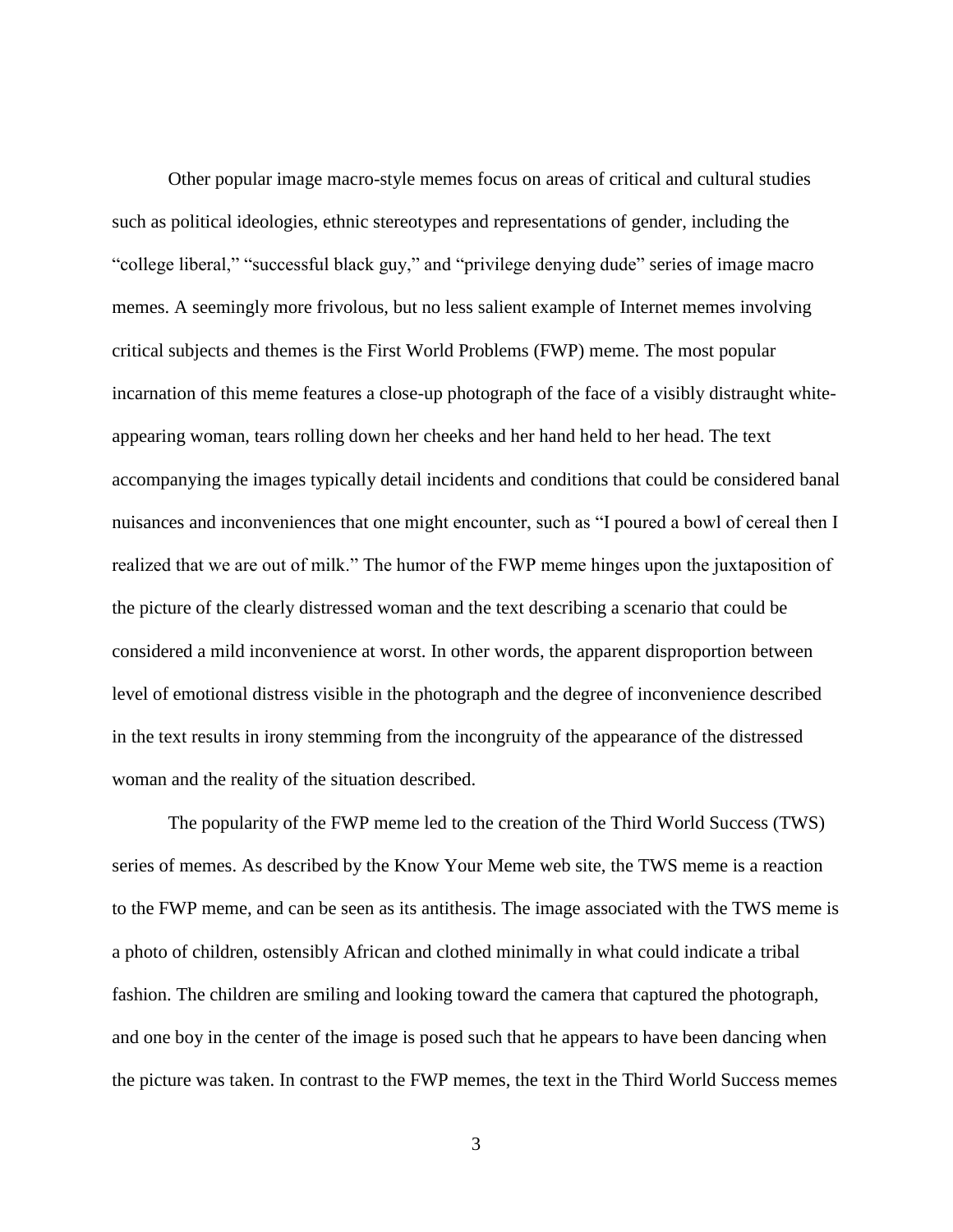often refer to situations evoking impoverished and endangered existences. The first Third World Success meme featured the text: "FOUND WATER / WASN'T CONTAMINATED". This is the theme of the TWS meme: the text implies that the child is celebrating his good fortune while also drawing attention to extremely unfavorable conditions that exist around the world. That is, the comedic irony of this meme series is derived from the incongruity of the happy children seen in the image and the often dire conditions and events described in the text.

Internet memes are salient artifacts for critical media studies for several reasons. For one, these memes are a relatively recent discursive form that has yet to be analyzed in-depth by communication researchers. Another significant aspect of these Internet memes is the ease in which they are created and disseminated. After a person has uploaded a new background image for a meme, sites called "meme generators" archive the image and anyone can access the site, select the background image and type in text to be superimposed. Once a meme is generated it can be posted in any number of places online, including social networking sites, discussion forums, and specialized web sites that primarily function as meme aggregators. Image macro memes have become very popular in online communities and are pervasive in online communities and social networking sites. These conditions have led to a unique situation in the history of mass communication, as a diverse group of anonymous individuals engage in a new form of mass communication open to interpretation and contribution by anyone with Internet access. These memes are deserving of critical analysis because they represent new communication artifacts and discursive forms enabling the transmission of cultural representations and ideological content. The effects and implications of such ideological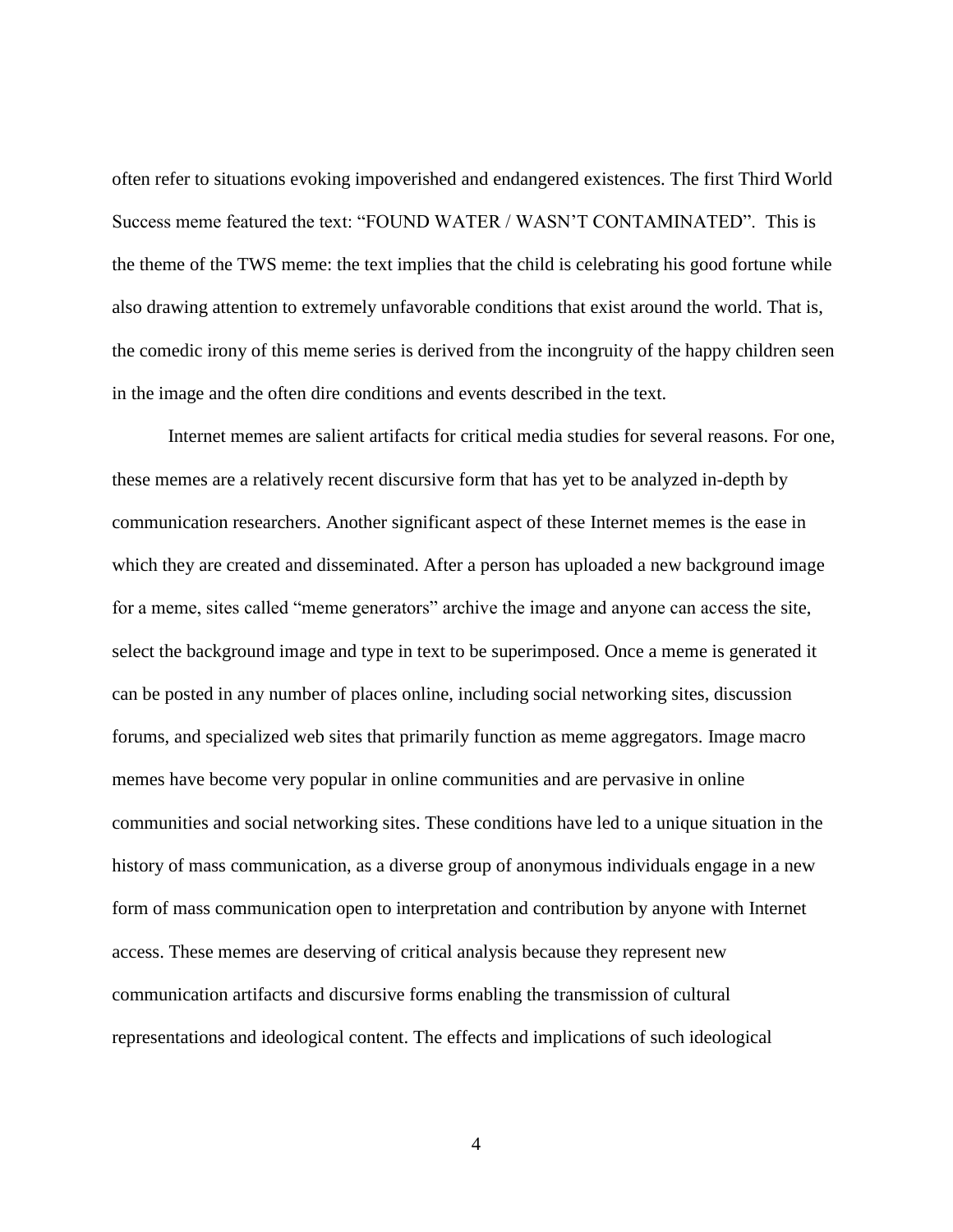transmission have yet to be systematically scrutinized by communication scholars, and the present research aims to initiate this line of inquiry.

The preceding introduction has addressed the ongoing economic crisis and the associated increase in popular discourse about wealth disparity and global inequality. Discourses of political and economic ideology have become prominent, as indicated by increased attention on related issues in the mainstream media, a resurgence of interest in the Marxist critique of capitalism, and movements like We are the 99% that highlight issues pertaining to wealth disparity and unequal power relations. Concurrent to these events, Internet memes have emerged as a popular and influential discursive form and mode of communication. Among these memes are the popular First World Problems and Third World Success meme series, which also deal with issues pertaining to wealth disparity and global inequality.

The perspective of Critical Discourse Analysis views discourse as a powerful political tool for shaping the social world. As an increasingly pervasive form of online communication with the ability to spread virally, Internet memes have the potential to transmit ideological content to a large number of people in a short time. Recognizing this potential for ideological transmission, and the ideologically salient content relating to global inequality implicit in the First World Problems and Third World Success memes, the present study intends to examine the ideological assumptions indicated by the content of these memes. Critical Discourse Analysis is closely associated with social problems and a goal of radical social change. In keeping with the aims of CDA, the researcher will also address how these memes could better address inequality and represent dominated groups.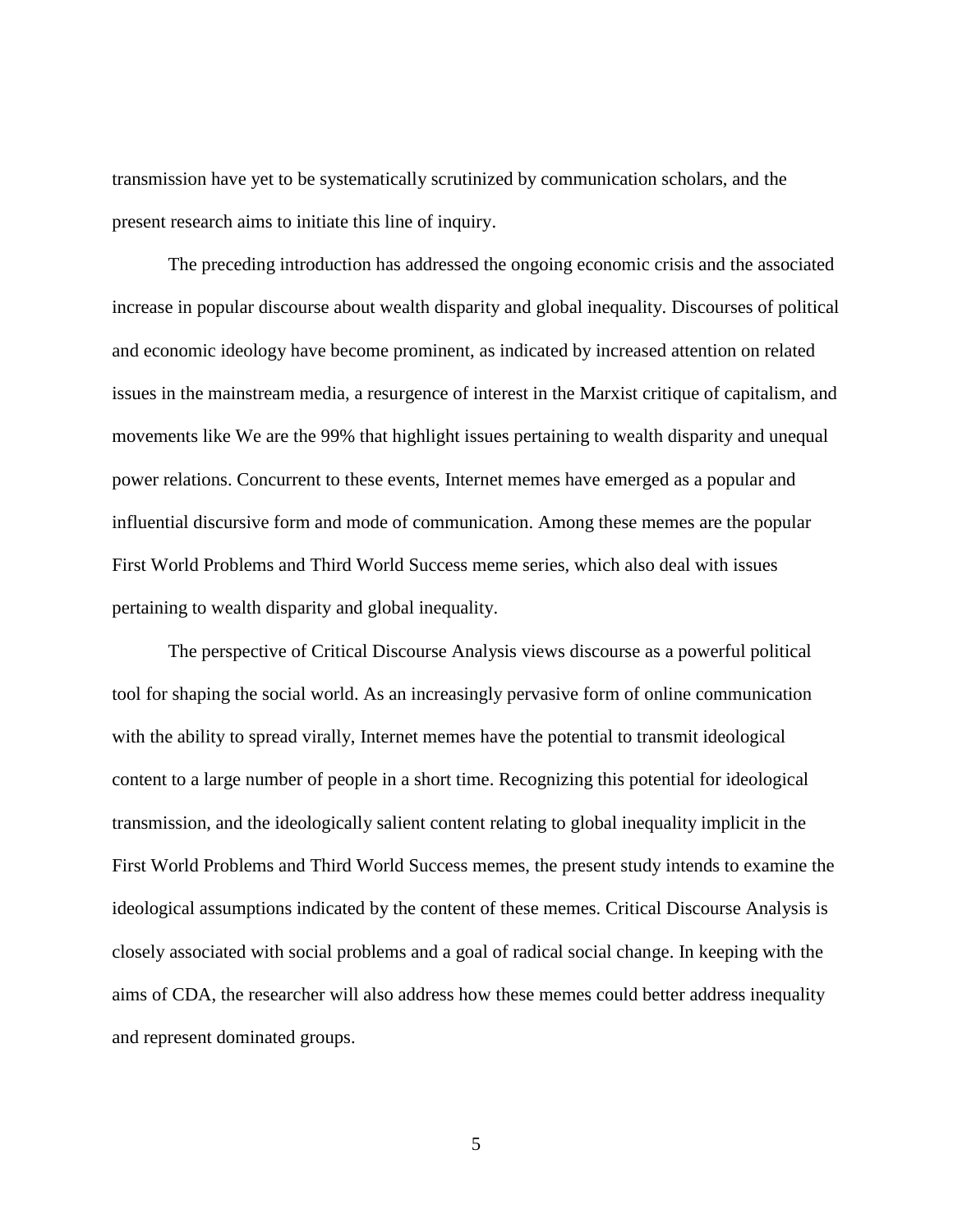## **CHAPTER TWO: LITERATURE REVIEW**

<span id="page-13-0"></span>The following section will review literature pertinent to the present research project. The literature review will first address the "meme" concept, starting with the term's origin in biology and subsequent development as a theoretical unit of cultural transmission. This will be followed by discussion of the term's usage in online culture to refer to specific types of communicative artifacts. The review will proceed with an overview of discourse analysis and establish Critical Discourse Analysis as the principal theoretical and methodological framework to be used in the study. The literature review will also identify and define key concepts relevant to the research such as discourse and ideology.

#### <span id="page-13-1"></span>**Memes**

The idea of memes is central to the analysis undertaken in this study, but the meme concept itself has been conceptualized and defined in different ways by different people. Although the term itself was only coined in 1976, the intervening years have seen the popular understanding and use of the meme concept undergo several amendments and alterations. It is therefore helpful to trace the development of the meme idea from its inception to its popular understanding today. The history and development of the meme concept can be divided into two epochs: memes understood as theoretical units of cultural transmission, and memes understood as particular Internet artifacts. This section will first address the origin and development of the meme concept to represent units of cultural transmission, then proceed to an overview of the terms usage in Internet culture. Finally, this section will conclude by summarizing and elucidating the connections between the two broad phases of the meme concept.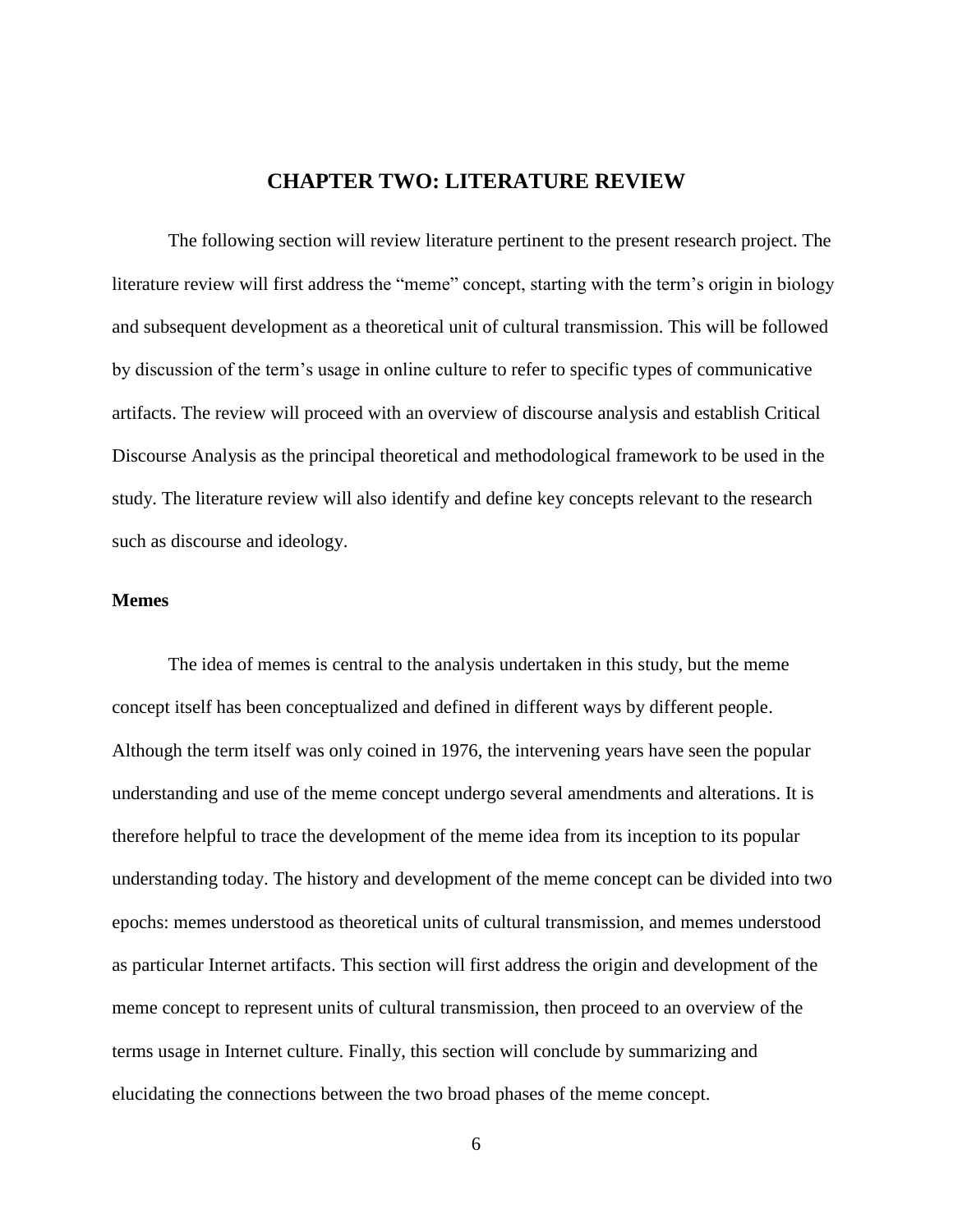### <span id="page-14-0"></span>**Meme as unit of cultural transmission**

The term "meme" originated in zoologist Richard Dawkins' book The Selfish Gene (1976/2006). The bulk of the book addresses a central question within the perspective of Darwinian evolution concerning the nature of the biological unit that either survives or is extinguished in the process of natural selection (p.viii). Dawkins identifies this unit as the gene, and the book proceeds to expound on the attributes of the gene and the process of genetic transmission. One chapter of the book, however, is dedicated to exploring not genetic transmission but cultural transmission.

Dawkins cites several examples of cultural artifacts that evolve in historical time through non-genetic means; these include language, customs, ceremonial practices, trends in dressing and eating, fashions in art and architecture, and engineering and technology (p.190). Dawkins identifies an analogous relationship between genetic evolution and cultural evolution, noting for example the pervading sense that modern medicine is superior to ancient practices, but states that cultural evolution "has really nothing to do with genetic evolution" (p.190). To explain the apparent similarities between the two separate processes Dawkins proposes the emergence of a new replicator on the planet. Previously Dawkins had established the titular selfish gene as "all replicas of a particular bit of DNA" (p.89). The proposed new replicator functions to replicate cultural, rather than genetic, material. Dawkins suggests a name for this new replicator: meme (p.192).

Examples of memes presented by Dawkins include "tunes, ideas, catch-phrases, clothes fashions, ways of making pots or building arches" (p.192). The name "meme" was chosen due to its similarity to the word "gene", as well as its relation to the Greek root "mimeme" meaning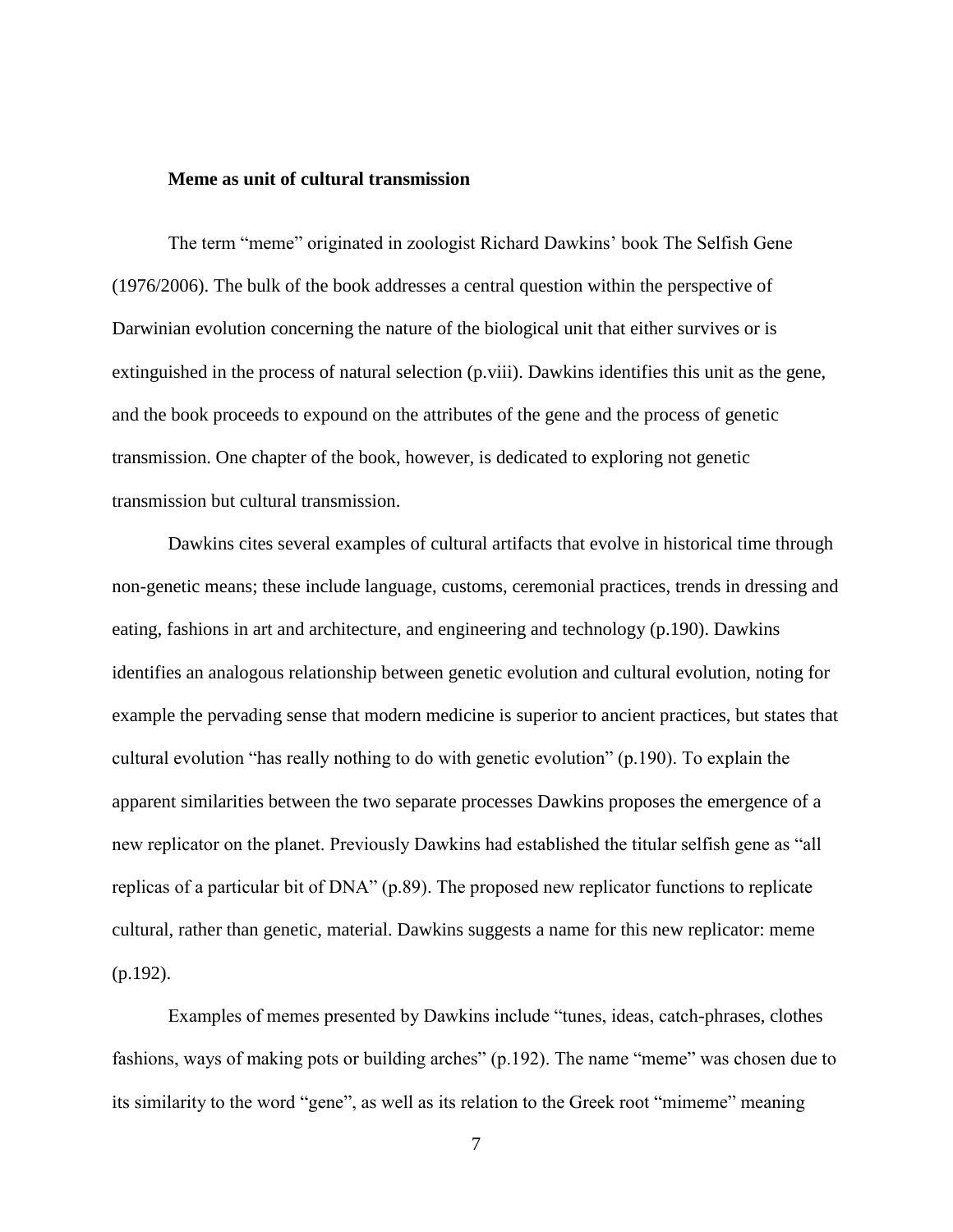"that which is imitated" (p.192). Imitation is key to Dawkins' notion of the meme because imitation is the means by which memes propagate themselves amongst members of a culture. Imitation as a definitive characteristic of a meme is evident in the Oxford English Dictionary entry for meme: "A cultural element or behavioural trait whose transmission and consequent persistence in a population, although occurring by non-genetic means (esp. imitation) is considered as analogous to the inheritance of a gene" ("meme," 2012).

Dawkins compares the process of genes spreading themselves in the gene pool, "leaping" from body to body, to the process of memes spreading through the "meme pool" by leaping from brain to brain via imitation. Dawkins quotes colleague N.K. Humphrey's argument that memes should be considered living structures: "When you plant a fertile meme in my mind you literally parasitize my brain, turning it into a vehicle for the meme's propagation in just the way that a virus may parasitize the genetic mechanism of a host cell" (p.192).

Although memes may replicate through imitation, not all memes that are imitated survive in the meme pool as successfully as others. Dawkins identifies three qualities associated with high survival in memes: longevity, fecundity, and copying-fidelity (p.194). As with genes, the longevity of any one copy of a meme is insignificant compared to the lifespan of the meme itself. For example, Dawkins' ideas about memes as they exist in his mind will only survive as long as he does, whereas the idea of memes as reproduced in The Selfish Gene can be said to survive as long as the book remains in print. For particular copies of a meme fecundity is more important than longevity. The fecundity of a particular meme refers to how widely it is spread among members of a culture. A particularly catchy pop song may receive extensive airplay on broadcast radio and also be hummed or sung by many people; in this example the meme as tune has high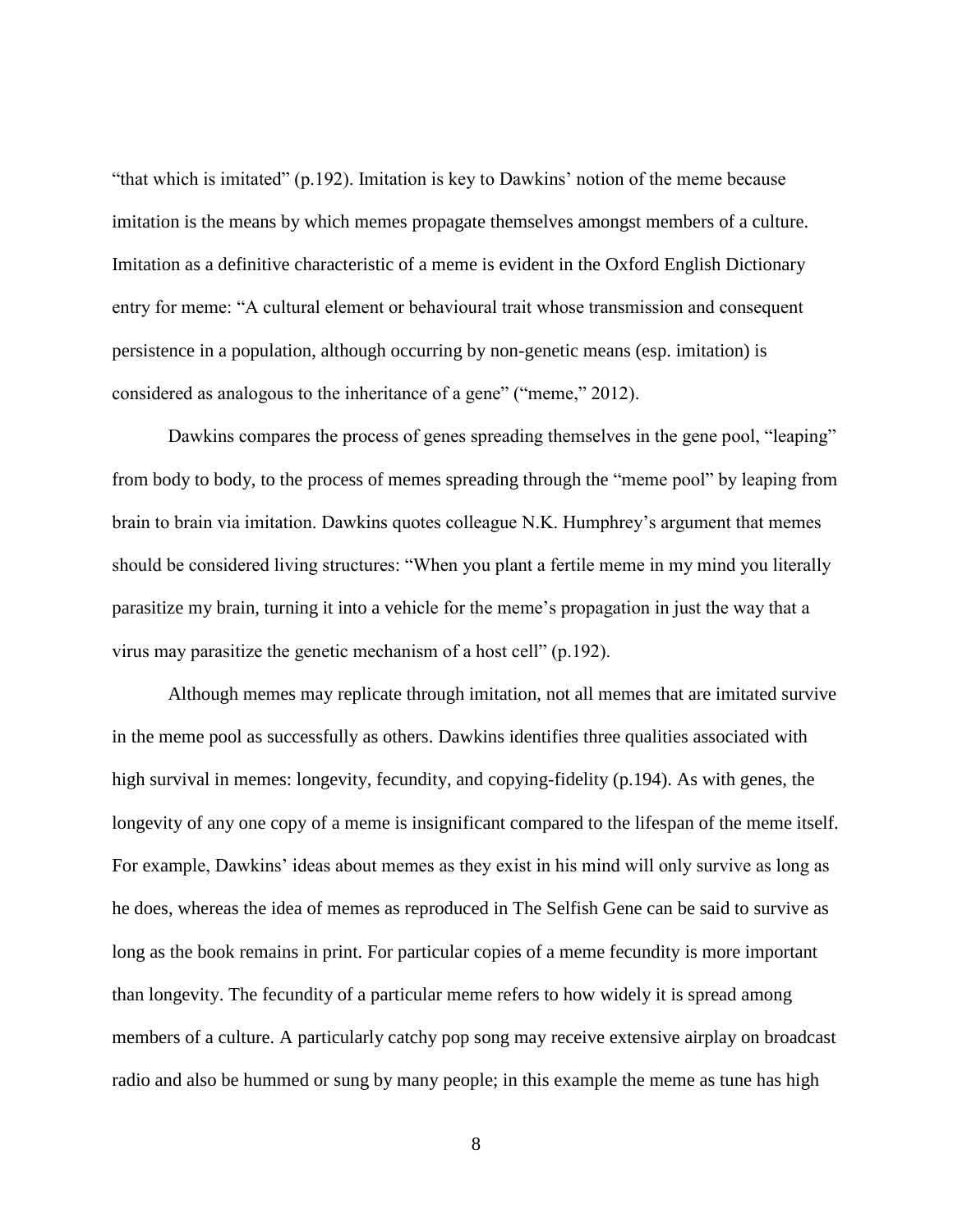fecundity. Finally, copying-fidelity refers to a particular meme's resistance to alteration as it is transmitted from person to person. Alteration of some kind is inevitable as the meme is transmitted; a salient example from American culture is the children's game of Telephone, where a phrase is whispered from person-to-person, and often the message is so distorted throughout the process that the phrase as understood by the final recipient bears little resemblance to what was originally said by the initial sender. Dawkins states that the meme transmission "is subject to continuous mutation, and also to blending" (p.195). In addition to fulfilling the three characteristics outlined above, successful memes must also compete with rival memes. The scarce resources for which rival memes must compete include the attention of human brains, billboard space, newspaper-column inches, radio and television broadcast time, and shelf-space (p.197).

Blackmore (1999) took up Dawkins' concept of memes in The Meme Machine. Blackmore uses much of the terminology introduced by Dawkins for describing memetic transmission, including the distinction between replicators and vehicles: a replicator is anything of which copies are made, and vehicles are entities that interact with the environment (p.5). Vehicles carry replicators around and protect them from the environment. Blackmore also addresses what concepts are memes and what are not, stating that anything learned by imitation is a meme (p.6), but perceptions and emotions are not memes because they cannot be passed on to others (p.15). Imitation as defined by Blackmore involves decisions about what to imitate, complex transformation between different viewpoints, and the production of similar (or matching) physical actions (p.52). The emphasis on imitation is crucial in distinguishing memetic transmission from other processes of cultural propagation. Blackmore states that much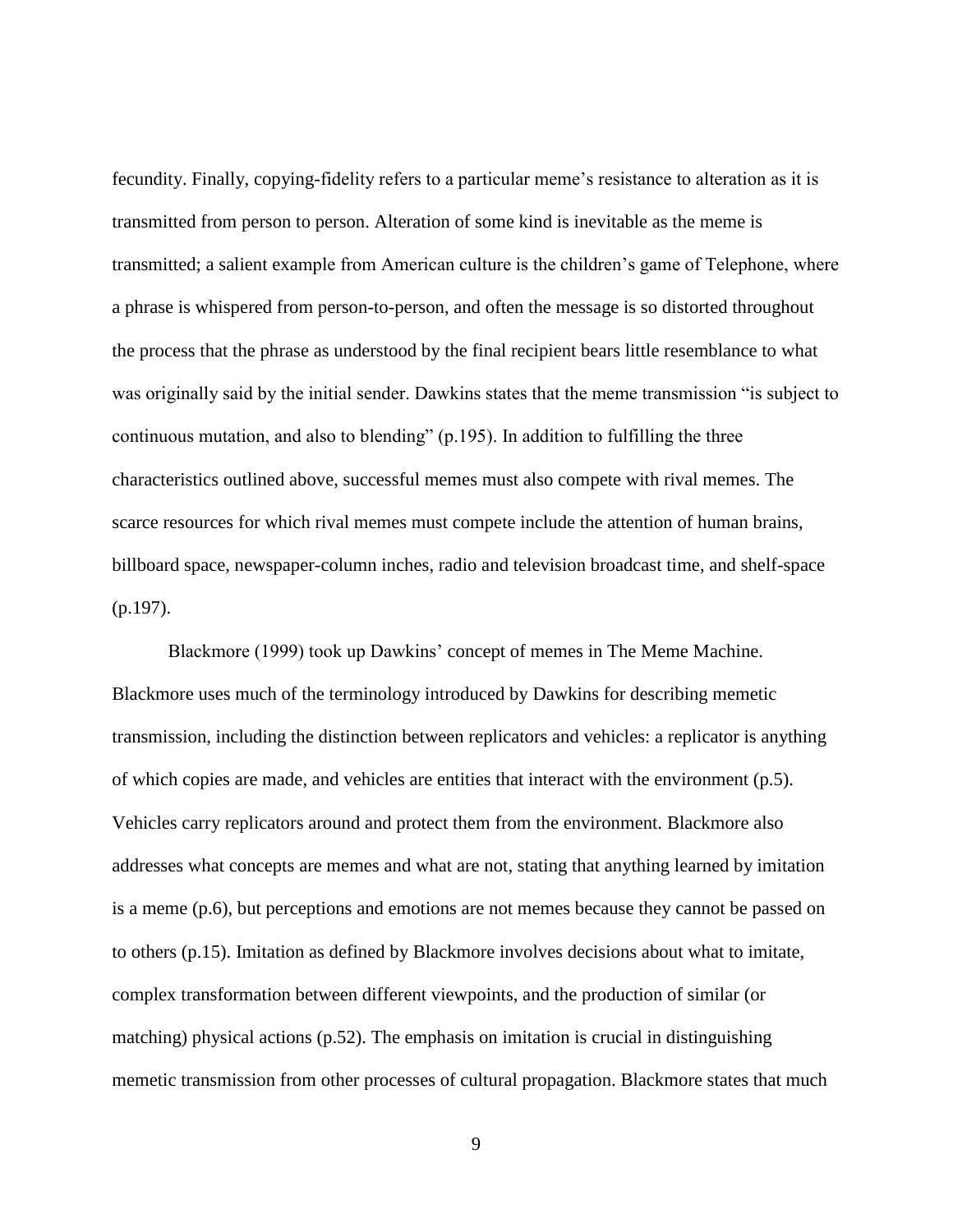of human learning is Skinnerian rather than memetic (i.e. reliant on principles of conditioning and reinforcement as opposed to imitation) (p. 45), and that in memetic terms developments in art and science can be considered instances of selective imitation (p.29). The emphasis on imitation leads Blackmore to conclude that humans alone are capable of extensive memetic transmission (p.50).

Blackmore distinguishes two modes of memetic transmission: copy-the-product and copy-the-instructions (p.61). To explain the difference between the two modes Blackmore uses the analogy of a recipe for pumpkin soup. Suppose your grandmother had invented a recipe for pumpkin soup, and your mother learned how to make the soup from being in the kitchen with your grandmother and watching her prepare it many times over. The knowledge of how to make the soup then passed to you through observing your mother prepare the dish. If you wanted to make the pumpkin soup yourself you could imitate the preparations you witnessed your mother practicing. This is illustrative of what Blackmore calls copy-the-product memetic transmission. Yet suppose your mother had never actually seen your grandmother prepare the pumpkin soup, and instead had inherited the written recipe created by your grandmother. She then used the written recipe to make the soup, and then the knowledge of how to prepare it passed to you in the form of the recipe. This is an instance of copy-the-instructions memetic transmission.

Aunger (2002) identified two main analogies employed by memeticists: memes as genes, and memes as microbes (p.17). The former perspective is exemplified by memeticists such as Dawkins and Blackmore who employ extensive analogies from genetics and evolutionary theory to describe memes. This view argues that memes have some form of agency, and memetic evolution occurs for the benefit of the memes themselves (as opposed to their usefulness to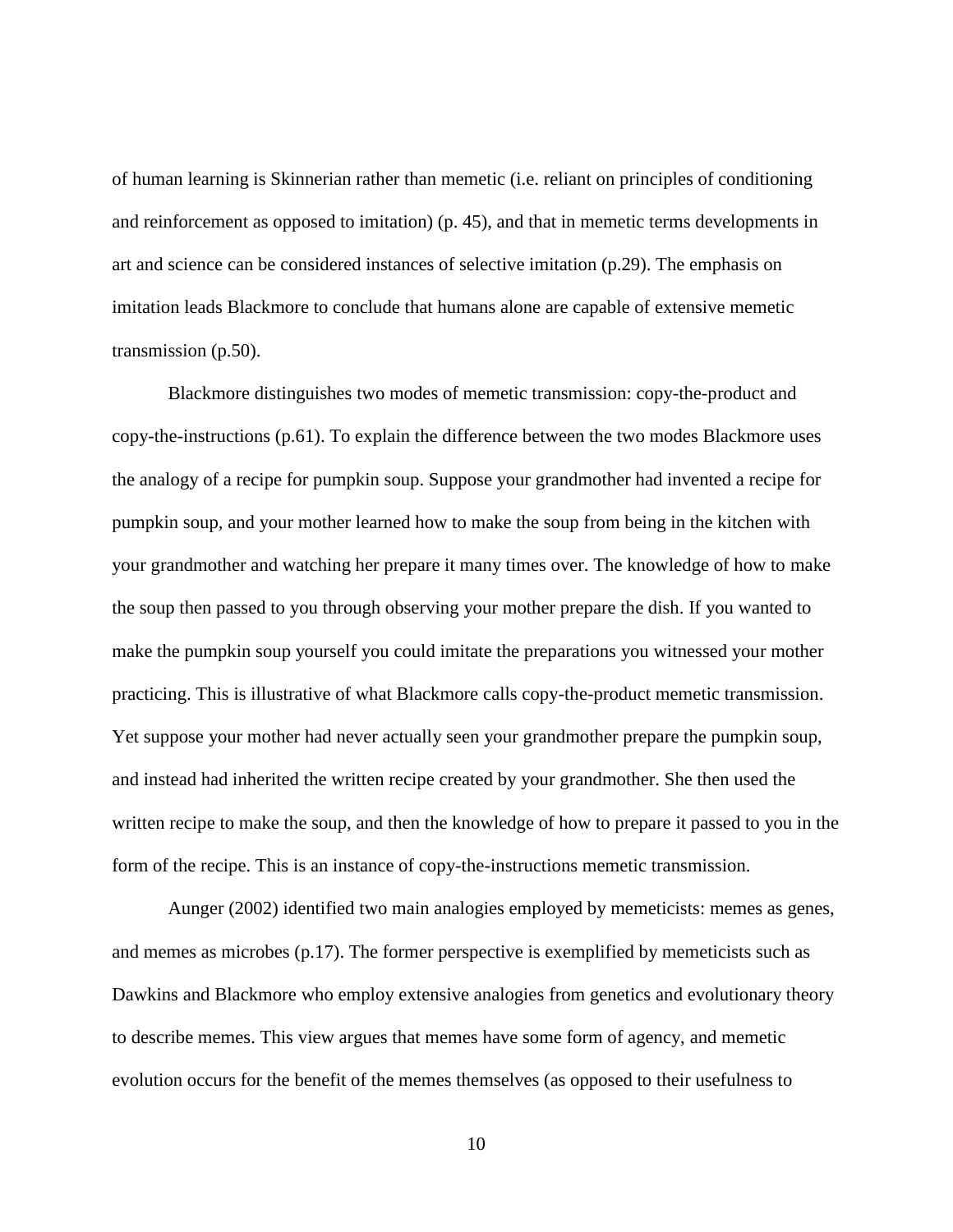human culture) (p.19). The latter perspective emphasizes memes as "mind viruses" (p.18) that spread from brain to brain and parasitize the host. These analogies are not mutually exclusive (Dawkins, for instance, employs both analogies), but are cited by Aunger as the two main analogies used in the literature on memes. Aunger's analysis of memes eventually arrives at the relationship between memes and artifacts, questioning whether artifacts undergo evolution (p.277). No single category can apply to all artifacts, so Aunger defines artifacts as having "the quality of being produced from environmental materials through the activity of organisms" (p.277). Aunger argues that artifacts do indeed evolve, in that they become more complex over time as a result of interactions with memes.

Distin (2005) further developed the meme hypothesis in The Selfish Meme. Furthering the gene/meme analogy, Distin defines memes as "units of cultural information" characterized by the representational content they carry (p.20), and the representational content is considered "the cultural equivalent of DNA" (p.37). This conceptualization of memes and their content forms the basis of Distin's theory of cultural heredity. Having established memes as carriers of representational content, and characterizing that content as cultural DNA, Distin then seeks to identify the representational system used by memes to carry their content (p.142). The first representational system considered is language, what Distin calls "the memes-as-words hypothesis" (p.145). Distin ultimately rejects this hypothesis, citing three principle weaknesses of the theory: the ambiguity often involved in linking words and meanings (as well as the fact that the meanings associated with certain words can change over time); the role of individuals in deciding to reject or accept the concepts represented by words (meaning that understanding the meaning of words, and experiencing external circumstances conducive to participating in the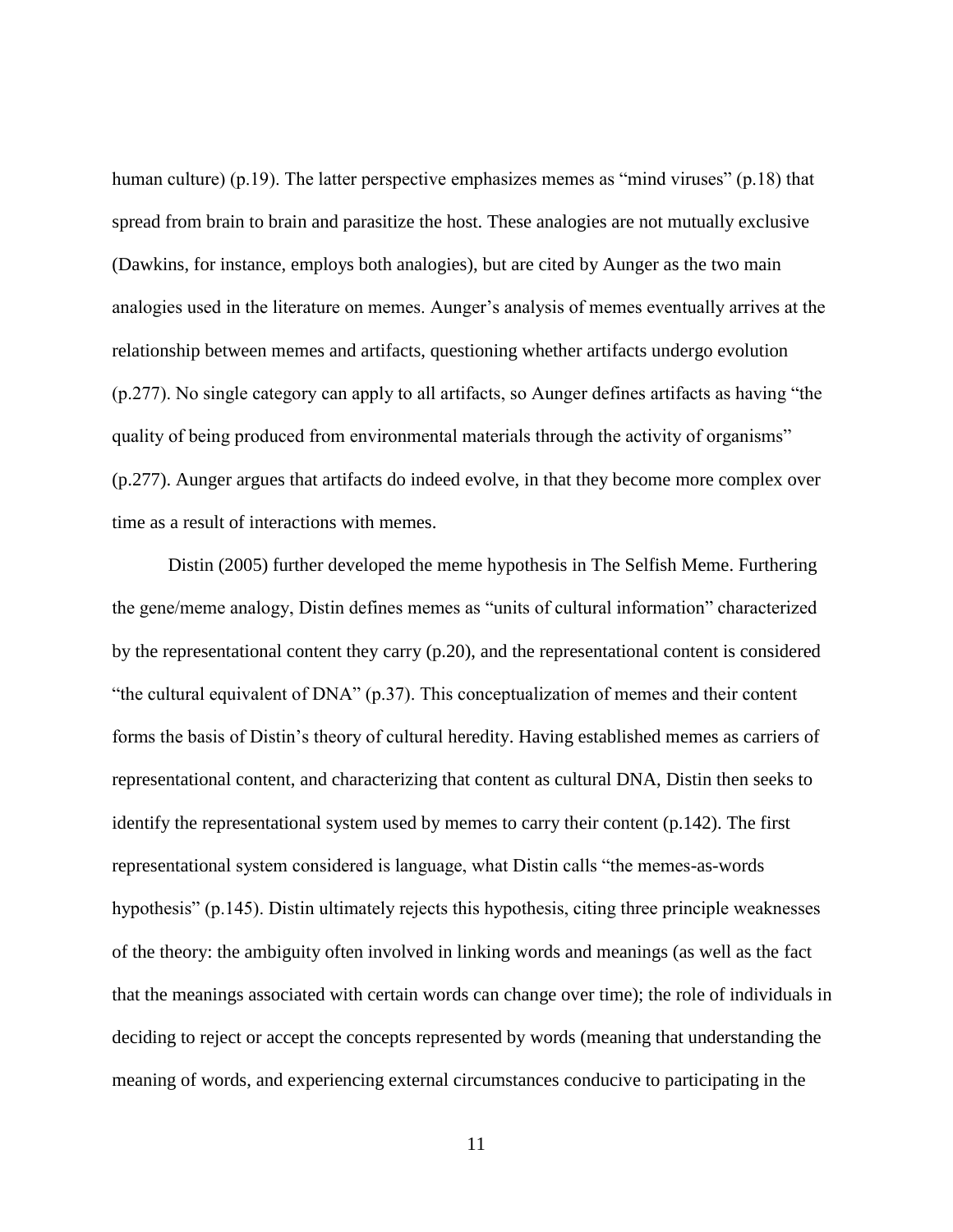actions they describe, are not enough to ensure that a person will take action based on the words alone); and the fact that natural language consists of more than just words themselves (including rules governing the ordering and combination of words, which vary among languages). Distin concludes that language itself is "too narrow to play the role of cultural DNA" (p.147). Distin asserts that the memetic analogue of DNA is the "general capacity for representation, of which language is merely a particular" manifestation (p.147). Other examples of representational systems include musical notation, mathematical formulas, and cryptography. Thus, Distin argues, the "memetic equivalent of DNA is not one, but many cultural systems of representations" (p.167).

In considering the implications that this view of memes poses to cultural and social evolution, Distin posits "that cultural evolution is an autonomous process over which we exercise a limited amount of control" (p.206). Distin argues that while the human mind is the mechanism by which memes evolve and spread, the directions of memetic evolution are largely beyond the control of individual will. Individuals can develop new ideas and respond to the ideas of others and the existing cultural environment, but individuals can do little to affect the ideas, responses, and effects of others. "The vast body of cultural material means that the success or failure of novel hypotheses, technological inventions, or even ethical opinions will be determined more by their relative fitness for this immense meme pool than by their intrinsic merits" (p.206). Distin amends these sentiments by cautioning against despair and affirming the importance of exercising care in each individual's contribution to the meme pool. Although cultural development may ultimately be determined by the intricate transactions between memes and their environment, individuals will determine the content of those memes (p.207).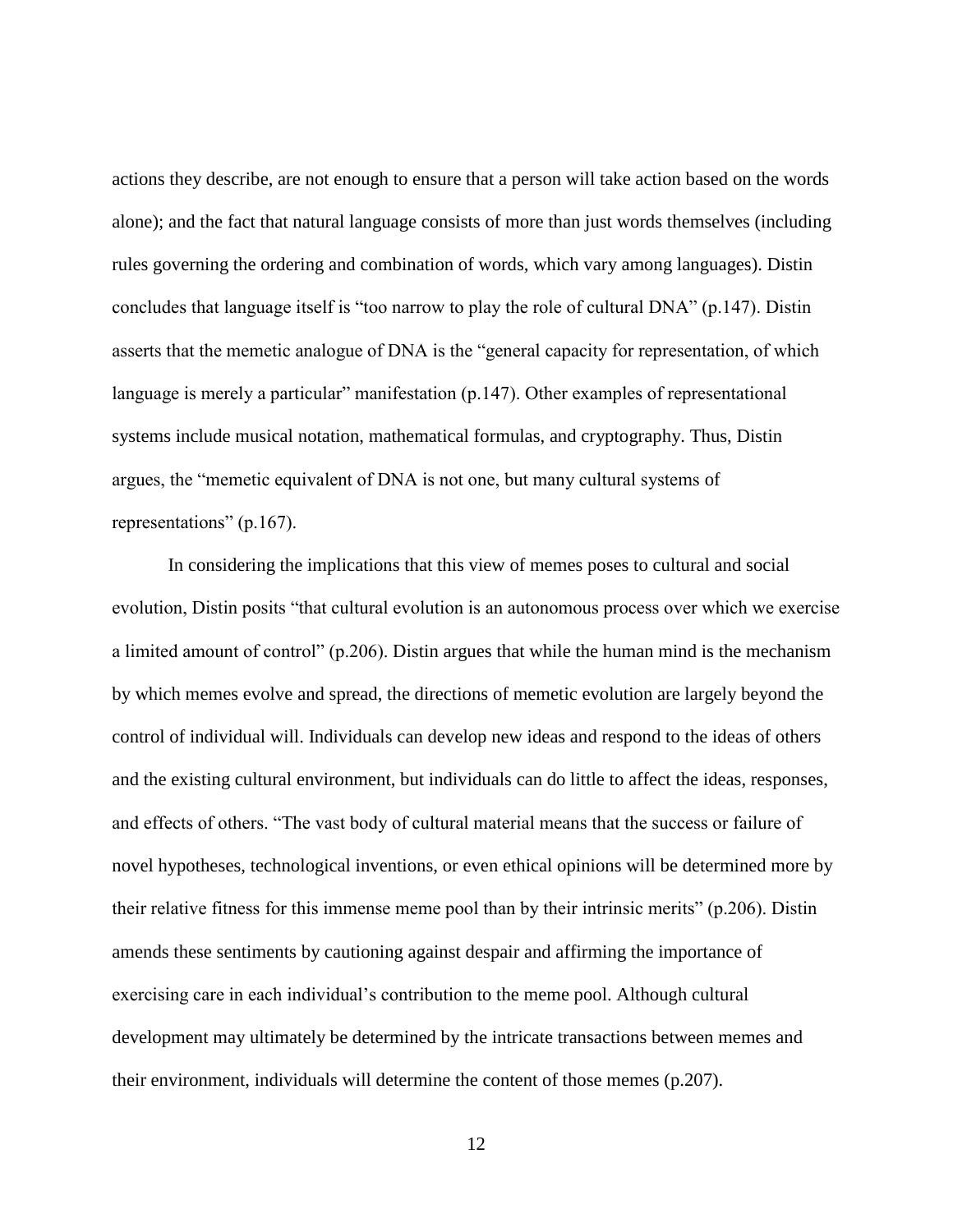#### <span id="page-20-0"></span>**Viral media and the Meme as Internet artifact**

As Internet culture evolved, users adapted and mutated the term "meme" to refer to specific online artifacts. Even though they may be considered a type of online artifact, Internet memes come in a variety of different forms. Several key characteristics apply to Internet memes of all forms and identify them as such. One defining trait of an Internet meme is viral transmission. Viral media and particularly viral marketing are not necessarily exclusive to Internet activity but have become closely associated with online culture. Abercrombie and Longhurst (2007) define viral marketing as "marketing in which news of a product or service is passed from person to person rather as a virus is transmitted" and state that viral marketing "only works well if the rate at which the message is passed on is high" (p. 358). In describing viral videos online Chandler and Munday (2011) state that a viral Internet video "becomes hugely popular in a very short time through amplified word of mouth, whereby users recommend it to others using online communication tools" (p. 451). This notion of online content spreading virally among users or "going viral" is related to the origins of the meme concept as analogous to a virus or parasite, and is one example of how the term's application in Internet culture retains elements of its original formulation. Gelb (1997) applied Dawkins' definition of memes to communication artifacts, understanding memes as: "self-replicating ideas that move through time and space without further effort from the source" (p. 57). Gelb proposed that advertisers can create "infectious ideas" and that products themselves can become memes (p. 58). Examples of advertising memes cited by Gelb include the "Got milk?" advertisements and the "Where's the beef?" slogan popularized by ad campaigns for Wendy's fast food restaurants (p. 58). Gelb states that once a memetic message enters common communication it can replicate and become "part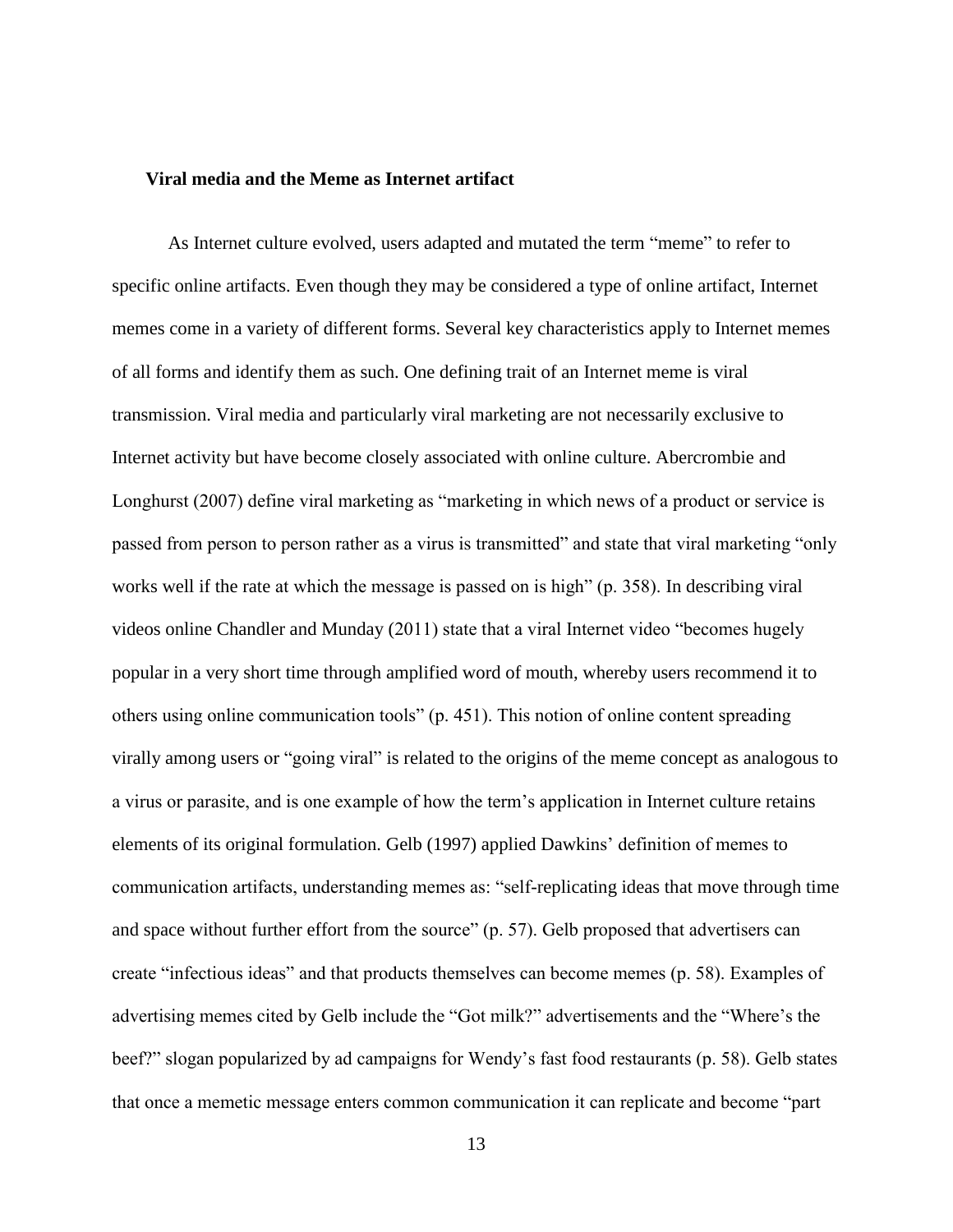of the language" of popular culture (p. 59). Additionally, Gelb suggests that memes pose both negative and positive potential outcomes for advertisers, as negative or unintentional memetic messages have "the capacity to live on, although few will come to the attention of society as successful memes" (p. 59).

Berger and Milkman (2012) sought to define the attributes of viral media content. They highlight the importance of sharing online content in modern life, as seen in forwarding news articles to friends, sending links for YouTube videos, and posting reviews of local restaurants and businesses to review aggregator sites, among other examples (p. 192). These online behaviors have become of particular interest to companies, especially in relation to how their brands will be represented and received on the Internet. The authors examine why certain content is more viral (i.e. more active in social transmission) than other content by investigating how content characteristics affect the virality of that content (p. 192). Their analysis is geared toward advertising professionals who would benefit from an understanding of how to design a successful viral media campaign (p. 193). To facilitate their analysis, the authors analyzed a data set of almost 7000 articles from the New York Times to see which articles were among the "most e-mailed" stories from the Times web site (p. 192). They also experimentally manipulated the emotions evoked by the content of the articles to investigate what impact affect had on social transmission (p. 193).

Berger and Milkman identify several factors that can affect individuals' decision to share online content, including: the presence of useful information, altruistic reasons, and emotional aspects of the content (p. 193). The authors focus on the effect of emotional aspects and how emotional valence contributes to the virality of content, hypothesizing that content that evokes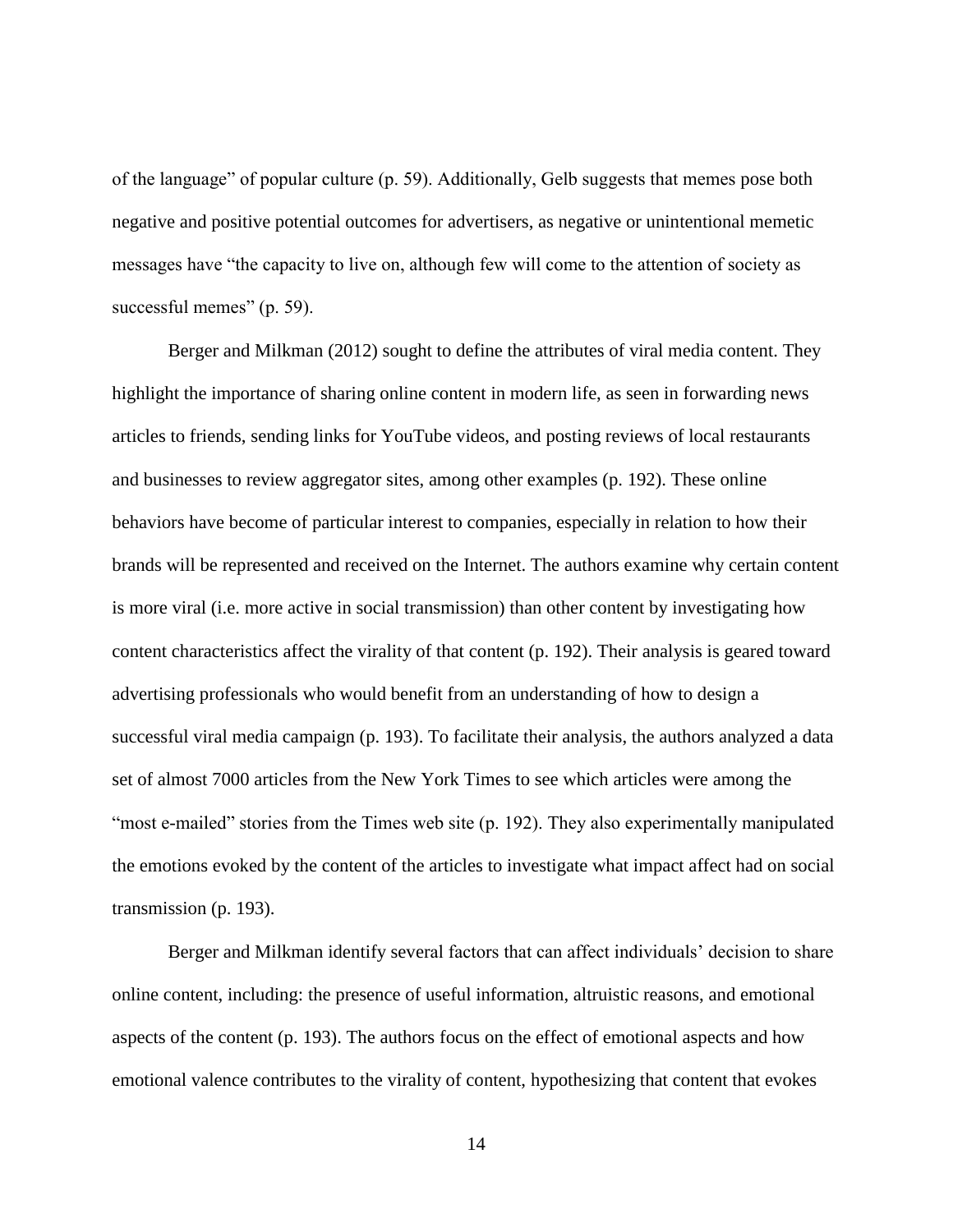positive emotions will be more viral than content that evokes negative emotions (p. 193). Their results showed that more affect-laden content was more likely to appear among the New York Times most emailed stories, and that articles with positive content went viral more often than negative content (p. 196). The authors concluded that a primary motivation behind sharing content online is the desire to entertain others, and accordingly "surprising and interesting content is highly viral" (p. 201). This would presumably also apply to the sharing of image macro memes that are principally intended to be humorous. A primary reason for image macro memes such as First World Problems and Third World Success quickly becoming popular and being propagated by Internet users is that particular memes will be shared on social networking sites. A single user might post a meme image on their Facebook page, where other users will encounter it and potentially post it on their own Facebook pages thereby perpetuating the viral transmission of the meme, or they may even elect to contribute to the meme series by creating their own submission.

As mentioned at the beginning this section, Internet memes can take a variety of forms. First World Problems and other image macro memes are principally static images, but Internet memes can also be interactive content, audio clips, and videos. Shifman (2011) analyzed the characteristics of video memes on the YouTube video streaming web site. Shifman uses the definition of meme established by Dawkins: "units of culture that spread from person to person by means of copying or imitation" (p. 188). Describing YouTube as a "paradise for meme researchers" (p. 190), Shifman defines a memetic YouTube video as a "clip that lures extensive creative user engagement in the form of parody, pastiche, mash-ups or other derivative work" (p. 190). The videos sampled in the study were selected based on their popularity and the volume of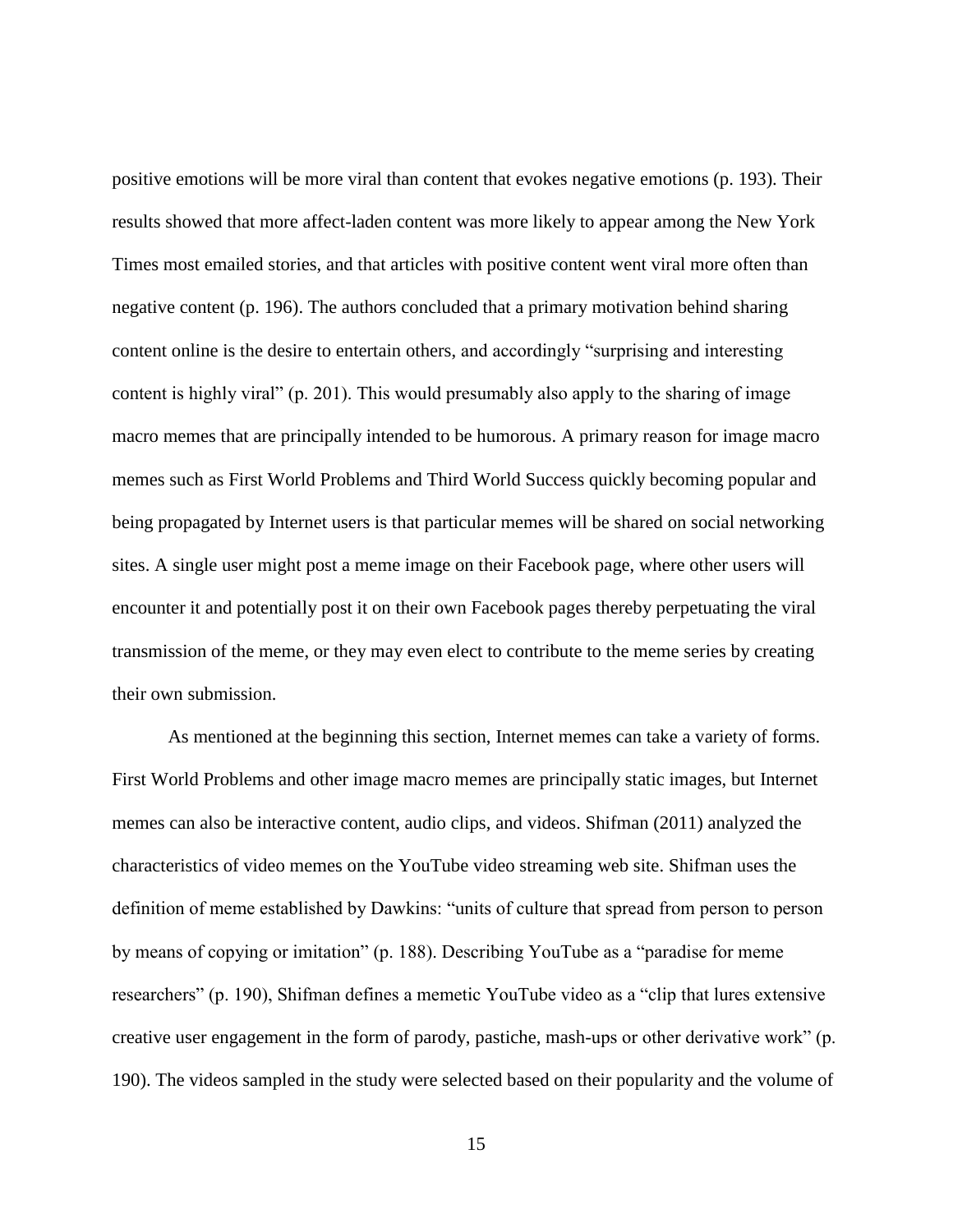derivative work they generated (p. 191). As a result of the study, Shifman identified several common features of memetic YouTube videos: a focus on "ordinary people" (p. 193), portrayals of flawed masculinity (p. 194), use of humor (p. 195), simplicity (p. 196), repetitiveness (p. 197), and whimsical content (p. 197). These attributes are also present in many popular image macro meme series such as First World Problems and Third World Success, and may be related to the popularity of those memes.

Southgate (2010) examined how creative attributes contributed to viral viewing of TV advertisements. In contrast with "forced, paid viewings" of advertisements broadcasted on television, online videos are considered viral when Internet users choose to share, promote, and seek out video advertisements online (p. 350). The potential for viral videos to reach a large number of Internet users is of great value to marketers, who may design video ad campaigns with the potential of viral online transmission in mind. Southgate identifies video hosting site YouTube as "the heart of the growth in viral video in recent years," and thus the dataset for the study was drawn from the YouTube site as well as the Milward Brown Link database (p. 351). All videos investigated in the research were video advertisements initially aired on television and later made available online (p. 351). Southgate hypothesized that the volume of viral viewing of video advertisements online would be positively predicted by certain creative drivers (such as enjoyment of and involvement with the content and branding practices) (p. 352), ad distinctiveness (p. 353), the popularity of celebrities appearing in the advertisements (p. 353), levels of brand interest (p. 354), and survey responses indicating a "likelihood to forward" among online viewers (p. 354). To select the data sample for the study the researchers selected advertisements included in the Milward Brown database (a service that uses survey questions to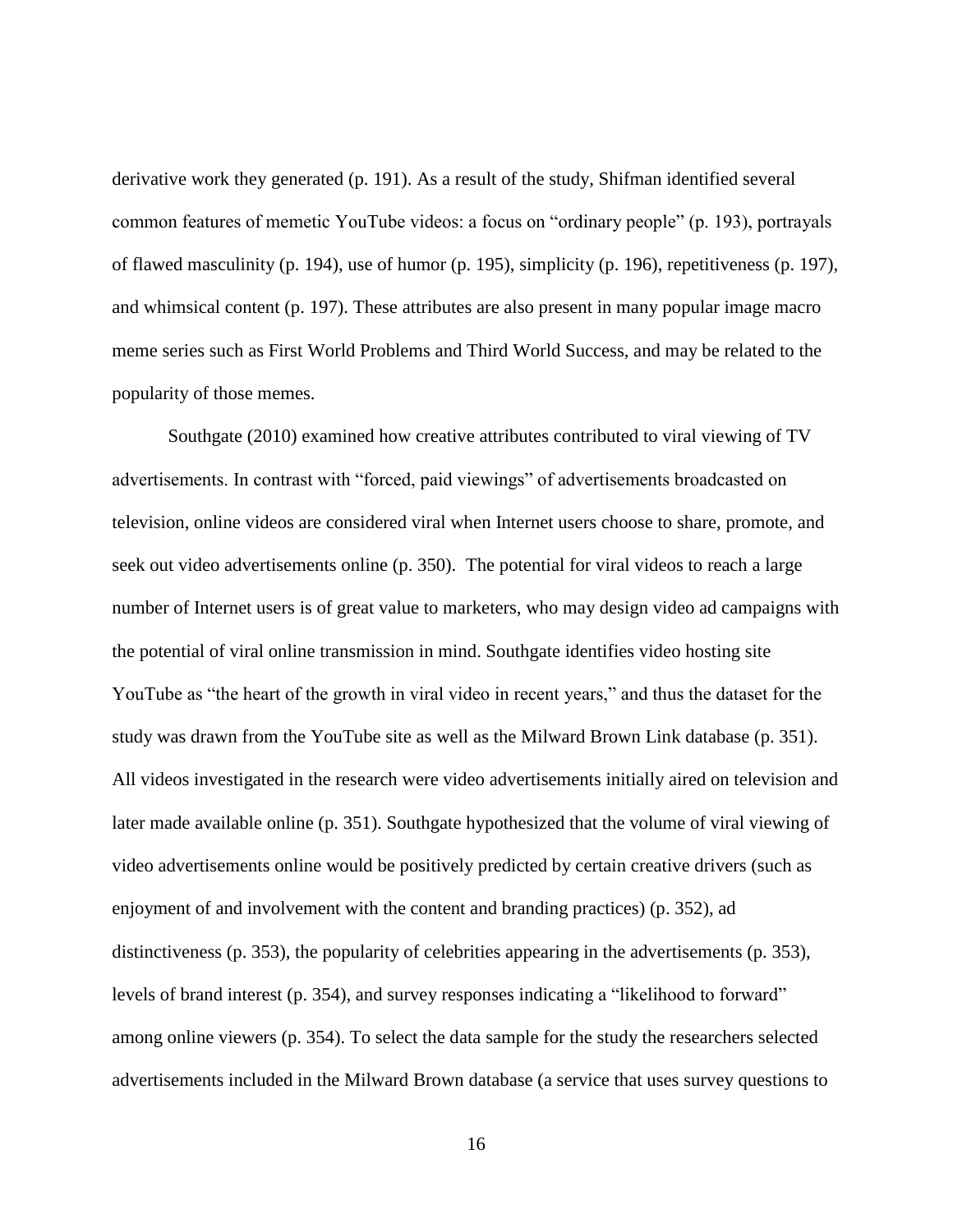evaluate and predict the impact of an advertisement) that were also available on YouTube (p. 355). Results indicated that the three elements of enjoyment, involvement, and branding all had significant positive correlation with the "views per week" measure (p. 360). The research also identified new factors that can influence the virality of an advertisement: distinctiveness of the ad, the role of a celebrity in the ad, and potential "buzz" of an advertisement (p. 360).

One of the oldest and most prominent series of image macro memes is the "LOLcats" series of memes. The LOLcats memes could be described as the prototype for all image macro memes that followed. According to the LOLcats entry on Know Your Meme, a web site hosting articles with background information about notable Internet memes, the LOLcats series originated in 2005 from an image of a reclining cat submitted by an anonymous user on the popular 4chan message board. Other Internet users began uploading images of cats, and eventually users added superimposed text to the pictures. Some of the earliest mainstream media coverage of the LOLcats phenomenon came from a Time magazine article by Grossman (2007). Grossman described the LOLcats memes thusly:

Take a picture of a cat doing something cute. Then make up a caption--something witty that the cat would be saying if cats could talk. Bear in mind that cats can't spell all that well and that they're not so hot on subject-verb agreement either. Photoshop the caption onto the image, and post your creation on a blog. What you get is lolcats: lol for laugh out loud, cats for cats (Grossman, 2007, p. 1)

The template established by LOLcats of superimposing humorous text over static images became and remains the standard format for image macro memes. Grossman defines an Internet meme as "a running gag that won't stop running but instead reproduces and mutates in the petri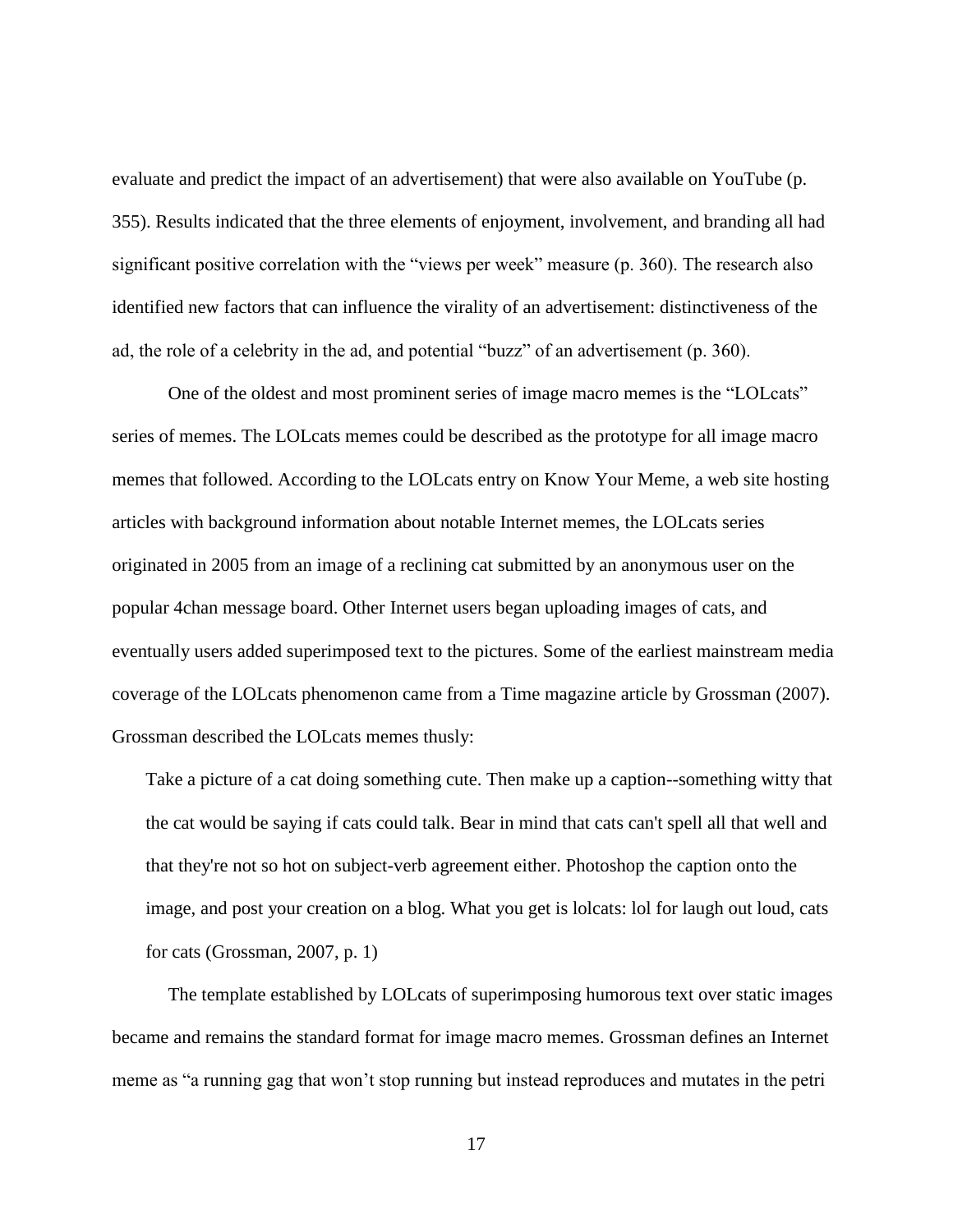dish of the Net's collective imagination" (p. 1). Grossman cites as the oldest example of a LOLcats meme an image first posted online in 2006 of a "chubby gray kitty" looking at the camera accompanied with the caption "I CAN HAS CHEEZBURGER?" (p. 1). Among the striking features of LOLcats memes Grossman cites the "amazing fecundity and variety," as well as the fact that the memes are "actually pretty funny" (p. 1). Grossman suggested that the advent of LOLcats memes signaled a "revolution in user-generated content," but also noted that as the World Wide Web became more mainstream, Internet content became more "homogenous, opportunistic and commercial" (p. 1).

In an article for Bloomberg Businessweek, Tozzi (2007) identified the original creator of the "I can has cheezburger?" meme image as Eric Nakagawa, a software developer in Hawaii (p. 1). According to Tozzi, Nakagawa saw traffic to his blog increase soon after the posting of the cheezburger image. Tozzi cites Nakagawa's blog as unusual among similar Internet success stories because of the compressed timeframe between the initial launch and achievement of critical mass of readership (p. 1). Another critical factor differentiating Nakagawa's blog from similar sites was that users did not just rate or comment on the original postings, but users could actually create their own LOLcats memes by posting images of cats accompanied by funny captions (p. 1). Tozzi identifies a direct connection between authors and readers as contributing to a sense of community on the blog and creating a conversation among users that has no end in sight  $(p, 1)$ .

Wortham (2008) interviewed the founders of the Cheezburger Network. Beginning with the account of Nakagawa, Wortham details how Nakagawa and friend Unebasami launched the web site "I can has cheezburger?" to host the popular images of animals accompanied by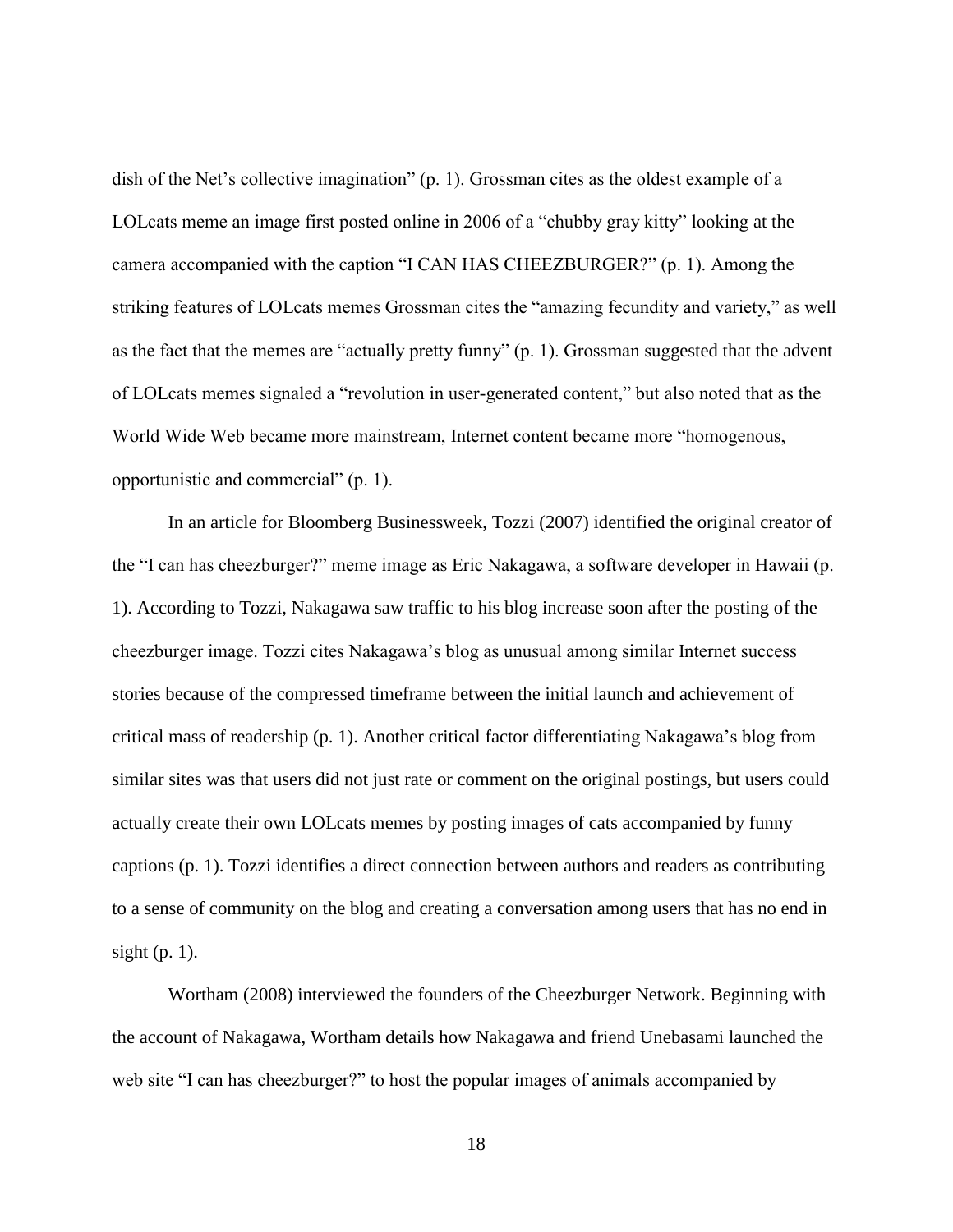humorous captions (p. 1). Nakagawa and Unebasami were inundated with submissions to the blog, and were considering ending the site, but before they could do so they were contacted by Ben Huh. Huh "just couldn't let that happen" (referring to the closing of the cheezburger site) and bought the blog for \$10,000 (Wortham, 2010). This move established Huh as the CEO of the Cheezburger Network.

Learmonth (2009) described the sites hosted by Huh as an "empire" consisting of the original "I can has cheezburger," Failblog, and Engrish Funny, among several others (p. 1). According to Learmonth's article, the Seattle-based Huh acquired the "Cheezburger" blog in 2007 and in combination with other blog acquisitions built an online empire comprised of more than 30 individual blogs visited by more than 11.5 million users each month (p. 1). As Learmonth points out, all of the content hosted on the blog network is user-contributed, and blog editors select which content is eventually posted on the site (p. 1). In an interview with Learmonth, Huh said that the sites are "creating content that makes people happy for just a few minutes a day" (p. 1). Huh approximated the number of submissions received by the blogs at 10,000 daily, and stated that an editorial board evaluated each submission for its humorous value as well as its "advertiser-friendly" nature (p. 1). According to Huh, the blog network does not have a direct sales force, and sells advertisements through ad networks and social-networking companies. (p. 1). Huh states that the company's focus is on growing user traffic to the blogs and trying to improve an already profitable business (p. 1). As detailed in an article by Rao (2011), the Cheezburger Network received \$30 million in venture capital investment from the Foundry Group (p. 1). Describing CEO Huh as a "former journalist," Rao states that the Cheezburger Network consists of more than fifty web sites that collectively receive more than 375 million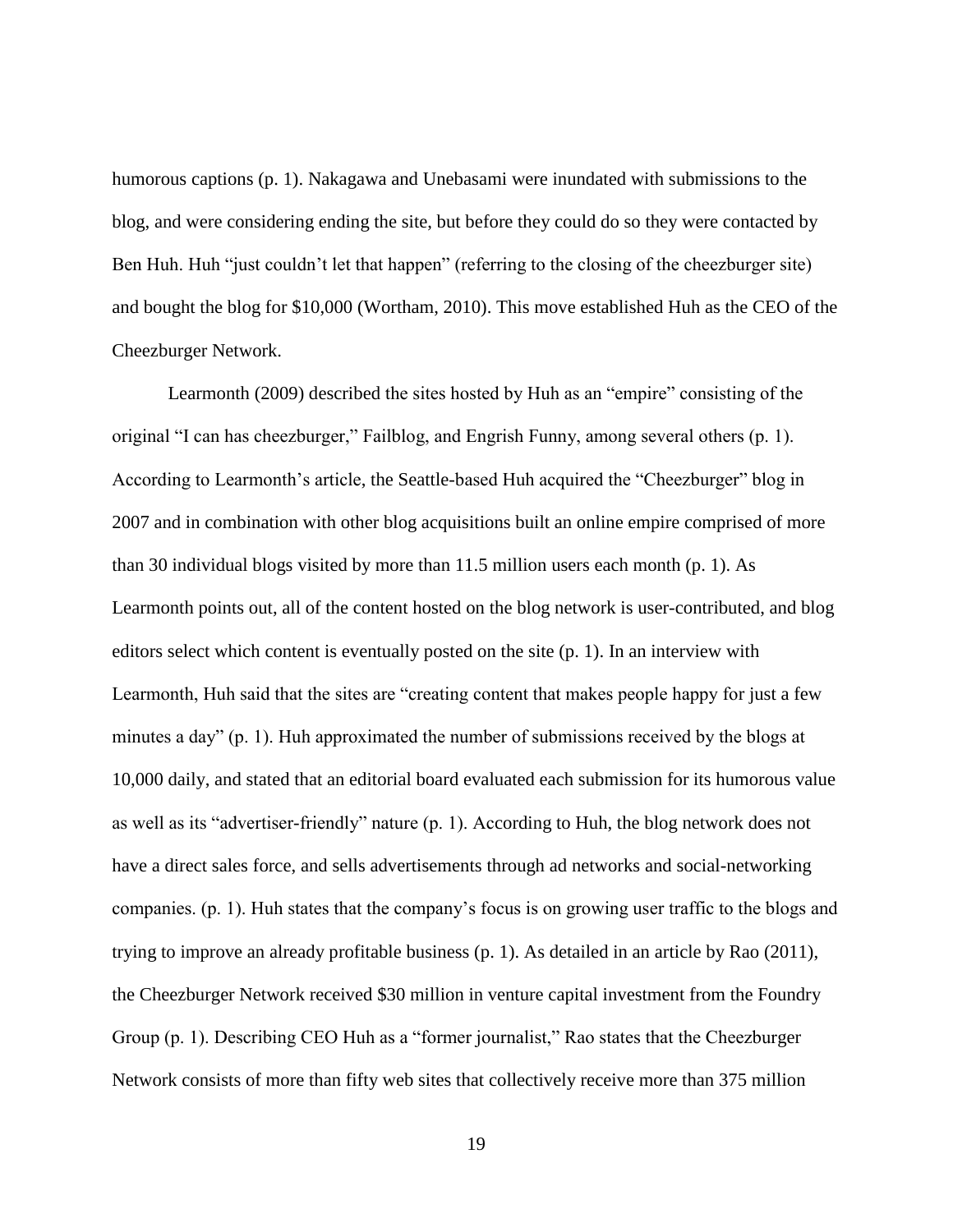page views each month (p. 1). Shortly after receiving the venture capital funds Cheezburger Network acquired Know Your Meme, adding the meme information site to its online empire (Terdiman, 2011). Rao states that the Cheezburger Network has been profitable since its inception and that Huh intends to use the venture capital investment to hire more employees for the Cheezburger Network (p. 1).

The emergence of Internet memes as a pervasive and powerful media form is evidenced by the success of the Cheezburger Network. From its origins as an anonymously submitted cat photograph to its establishment as a multimillion dollar media company, the case of the Cheezburger Network and the LOLcats phenomenon indicates that not only are Internet memes extremely popular, they are extremely profitable as well. The examples of LOLcats and the Cheezburger Network illustrate that even such simple and seemingly silly artifacts as image macro memes can become salient and significant communicative forms. Although the First World Problems and Third World Success memes are not part of the LOLcats genre they share the format common to all image macro memes and have each become popular in their own right.

The preceding section of the literature review provided an overview of the inception and development of the meme concept. Now that the review has considered application of the concept in two broad stages, it is illustrative to note points of intersection and relation between the two. Dawkins originated the term "meme" to refer to a hypothetical unit of cultural transmission by which cultural elements and behaviors persisted in a population over time by means of imitation rather than genetic inheritance. The current study analyzes two specific series of memes: the First World Problems (FWP) and Third World Success (TWS) memes. As with the LOLcats memes, both of these series originated from a single image. Over time, Internet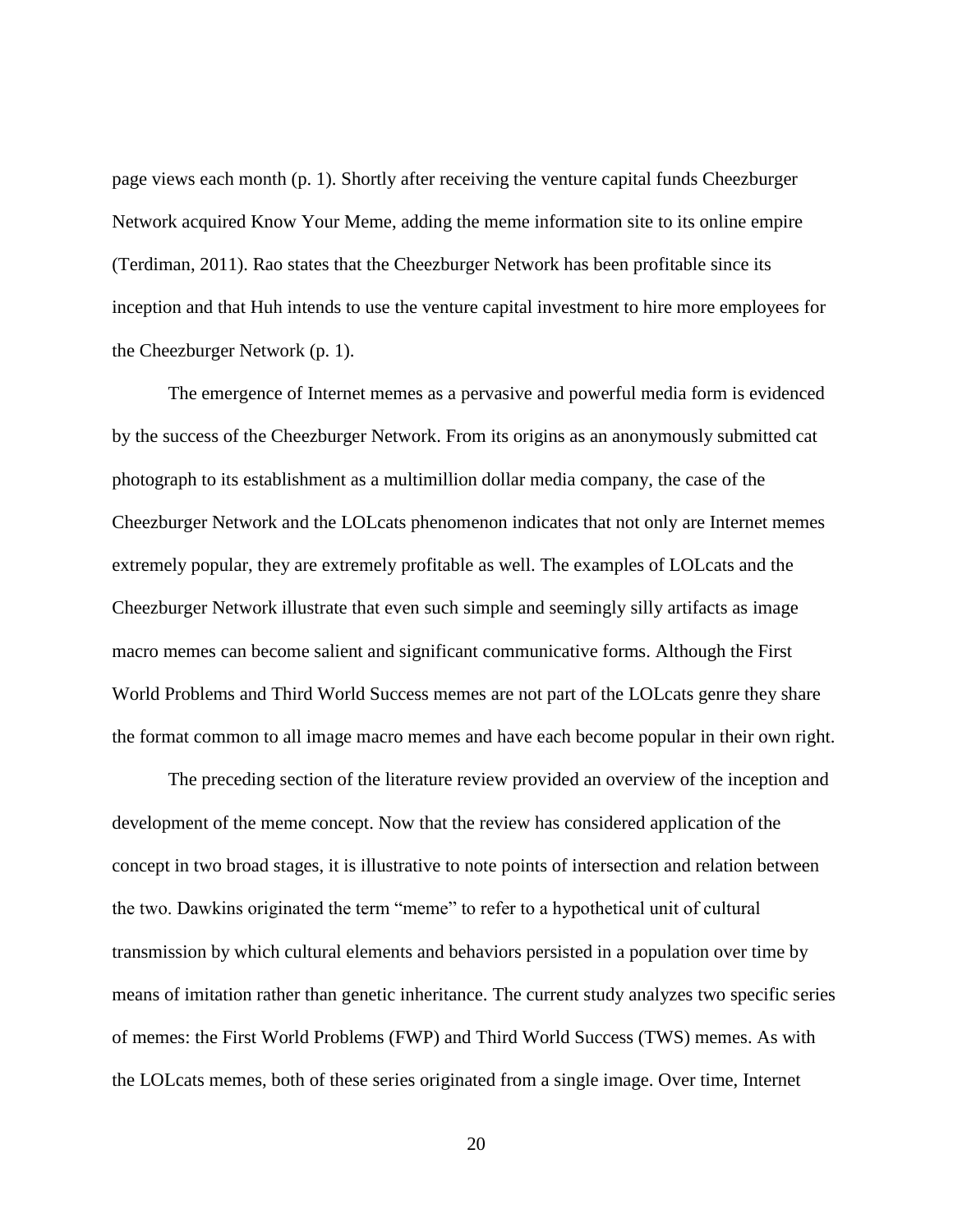users who had encountered the original meme imitated it and created their own by devising new text to superimpose over the original image. So just as imitation is a crucial component to Dawkins' original conception of memes, imitation is key to the concept of Internet memes as well. Furthermore, this original definition of memes can be applied to Internet memes as artifacts in at least two ways. First, in the sense that Internet users may be inspired by image macros to either add new text to an existing image template or to create a new image macro meme with an original background picture, the act of creating an Internet meme can be considered a meme itself. In this case the process of adding humorous text over an image and then disseminating the image through the Internet for others to view is a behavior that spreads by imitation. Secondly, the Internet meme as artifact can fulfill the role of memes as defined by Dawkins. This means that a single image macro meme, such as one FWP example, can function as a vehicle for the spread of ideas (as information, attitudes, or other ideas conveyed in the textual and/or visual content of the artifact).

Dawkins employed biological metaphors in describing memes and identified three qualities associated with the survival of memes: longevity, fecundity, and copying-fidelity. These qualities can be identified in Internet memes, too. In the realm of online culture, the most popular and pervasive Internet memes could be considered the memes with the highest survival rate. The Know Your Meme entries for the FWP and TWS memes states that the versions of the memes studied in the current research (i.e. the image of the distressed woman and the dancing child, respectively) each first appeared in 2011, although the concepts of a "first world" and "third world" predate the Internet memes. The fact that the FWP meme remains popular and active after two years speaks to the meme's longevity. Fecundity of the Internet memes is indicated by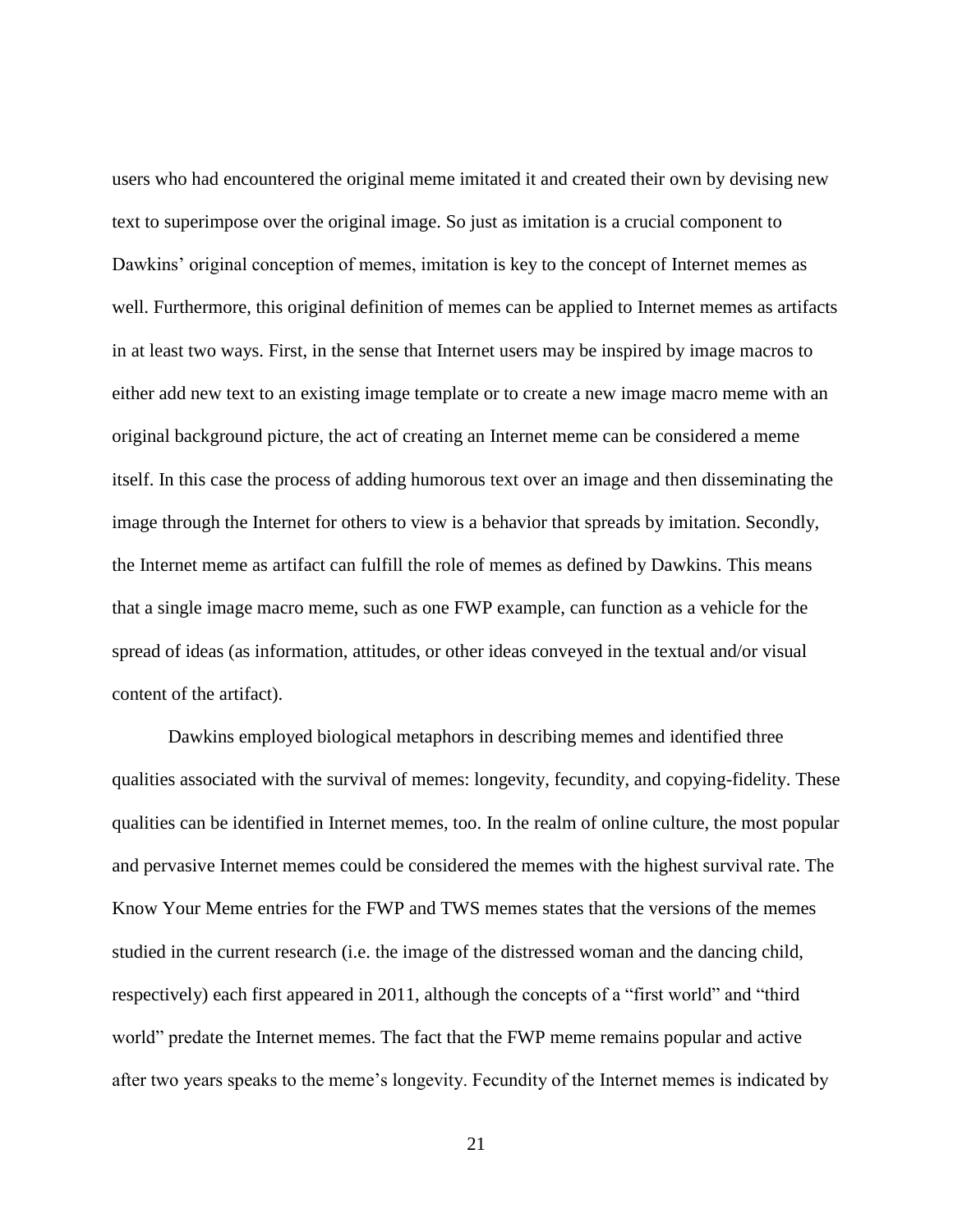the many examples both memes, there are hundreds each of FWP and TWS memes online. Finally, the copying-fidelity aspect of Internet memes is most clearly illustrated by the presence of meme generating web sites. These sites host the images associated with various image macro series enabling users to select a preexisting image and enter text to be superimposed. For instance, someone wishing to create a First World Problems meme need only to access any of the web sites hosting the template image and enter the desired text to be superimposed. Most meme generator sites will create a unique URL associated with the image macro so the meme can be sent and shared around the web. This function of meme generator services bolsters the copyingfidelity of the Internet memes, which thereby enhances the meme's resistance to alteration as it is transmitted and later imitated. Having provided an overview of the inception and development of the meme concept, the next section of the literature review will discuss Critical Discourse Analysis, the theory and method to be employed in the present study.

### <span id="page-29-0"></span>**Critical Discourse Analysis**

Fairclough and Wodak (1997) define Critical Discourse Analysis (CDA) as "the analysis of linguistic and semiotic aspects of social processes and problems" (p. 271). The authors state that CDA views social and political processes as having "a partly linguistic-discursive character" and that "social and political changes in contemporary society generally include a substantive element of cultural and ideological change" (p. 271). Fairclough, one of the founders of CDA (Fairclough, 2003), described the purpose and function of CDA in the following way:

to systematically explore often opaque relationships of causality and determination between (a) discursive practices, events and texts, and (b) wider social and cultural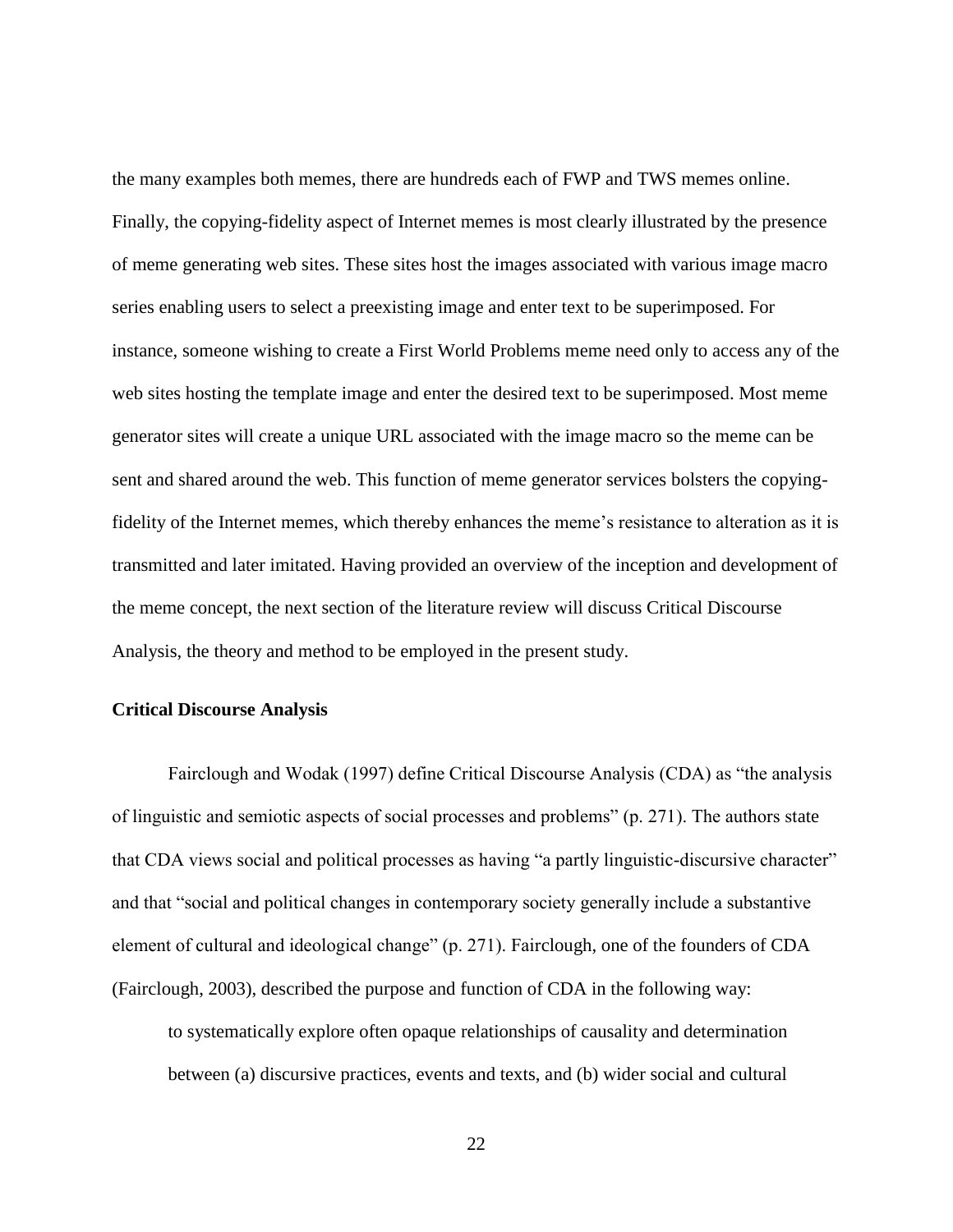structures, relations and processes; to investigate how such practices, events and texts arise out of and are ideologically shaped by relations of power and struggles over power. (cited in Locke, 2004, p.1)

There are several different approaches referred to as Critical Discourse Analysis, and Phillips and Jorgensen (2002) identify five features common to all of them: the view that discursive practices constitute the social world, including identities and relations (p.61); the perspective that discourse not only constitutes the social world but is also constituted by other social practices (p.61); linguistic textual analysis of language use in social interaction (p.62); the position that discursive practices have ideological effects, creating and reproducing unequal power relations amongst social groups (p.63); and a political commitment to social change (p.64).

The framework used by Fairclough draws from a range of concepts for analyzing discursive practices. Phillips and Jorgensen (2002) cite the view that there is a dialectical relationship between discourse and social relations (i.e. that discourse is constitutive as well as constituted) as a defining characteristic of Fairclough's CDA, a trait that distinguishes it from poststructuralist discourse theory (p.65). In Fairclough's framework, social relations in both general society and specific institutions consist of discursive as well as non-discursive components, which taken together comprise the social structure (p.65). Fairclough's approach to discourse analysis is text-oriented and combines three traditions: detailed linguistic textual analysis (p.65), macro-sociological analysis of social practices (p.66), and micro-sociological interpretation (p.66).

To outline the research methods of Fairclough's CDA and illustrate how an analysis would be performed, Phillips and Jorgensen present a six-step research process. The first step is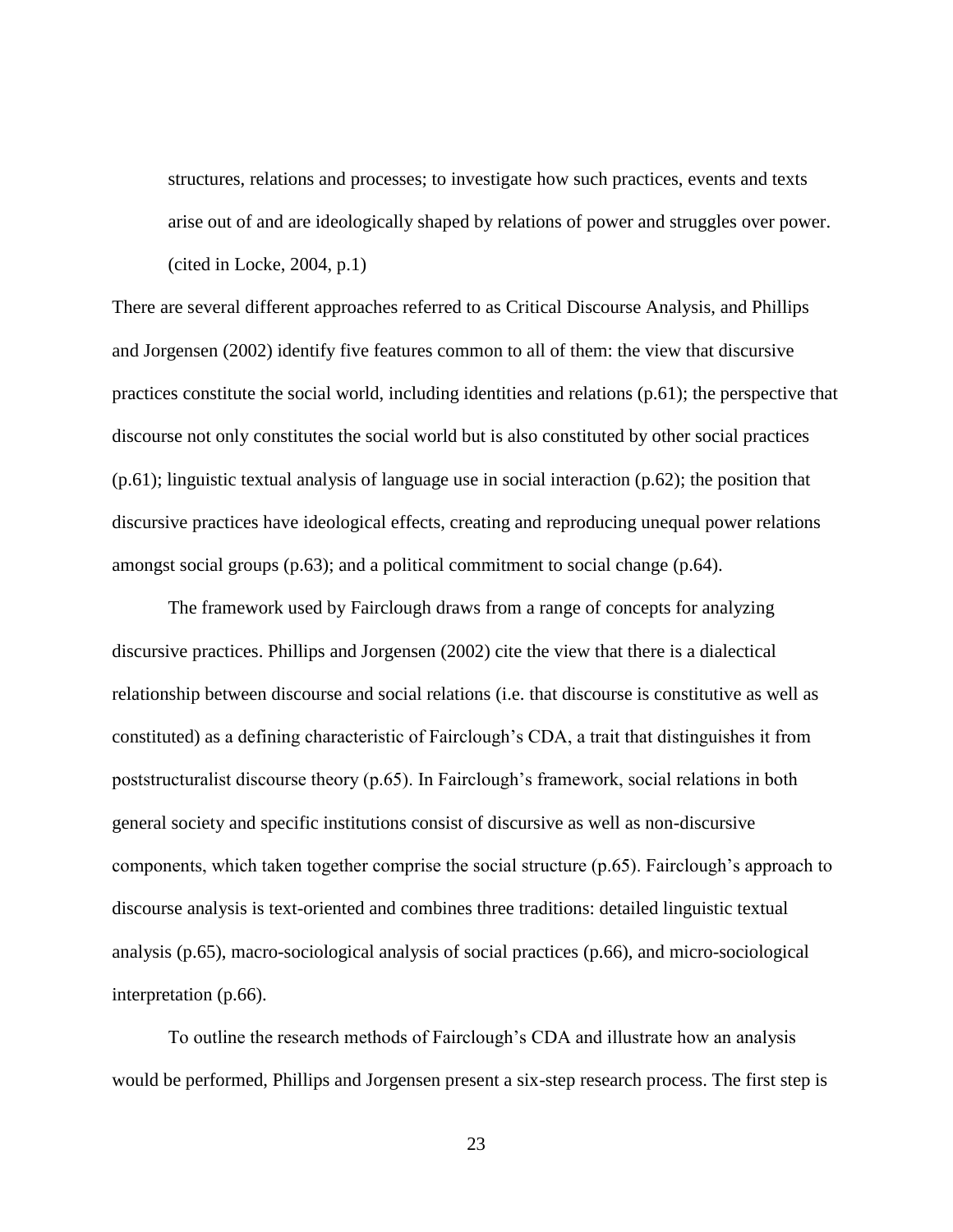identifying a problem that the research will help to solve; CDA is a perspective committed to social change, and as a critical social research methodology it should contribute to "the rectification of injustice and inequality in society" (p.77). Next, research questions are formulated. This step should begin by identifying the social practice in which the discourse is embedded (p.78). As the CDA approach considers discursive practices dialectically related to other social practices, the character of a discourse is dependent on the social practice it is part of. The third step is selecting the research material to be analyzed, and the choice of material will be influenced by factors such as the researcher's knowledge of relevant material, the availability of relevant material, and the specific research questions (p.78). If the research material is a speech act or other forms of talking, then the fourth step is to transcribe the material (p.80). The final two phases of the process are the actual analysis of the text (p.81) and writing the research results (p.88).

Fairclough (2003) outlined a "manifesto for critical discourse analysis" focusing on the characteristics of CDA that distinguish it amongst other critical social research approaches and other forms of discourse analysis (p.202). Fairclough states that much of CDA research focuses on the contemporary transformations of capitalism referred to as "new capitalism" (e.g. globalization and neo-liberalism) based on a belief that understanding of these developments is "crucial to improving the human condition" (p.203). Textual analysis is an important tool for gaining such understanding because the removal of obstacles to the new economic order exemplified by neo-liberalism is powered and guided partly by discourse (p.204). Fairclough describes the notion of social practice within CDA as relatively stable forms of social activity comprised of different elements such as activities, objects, time and place, and values (p.205).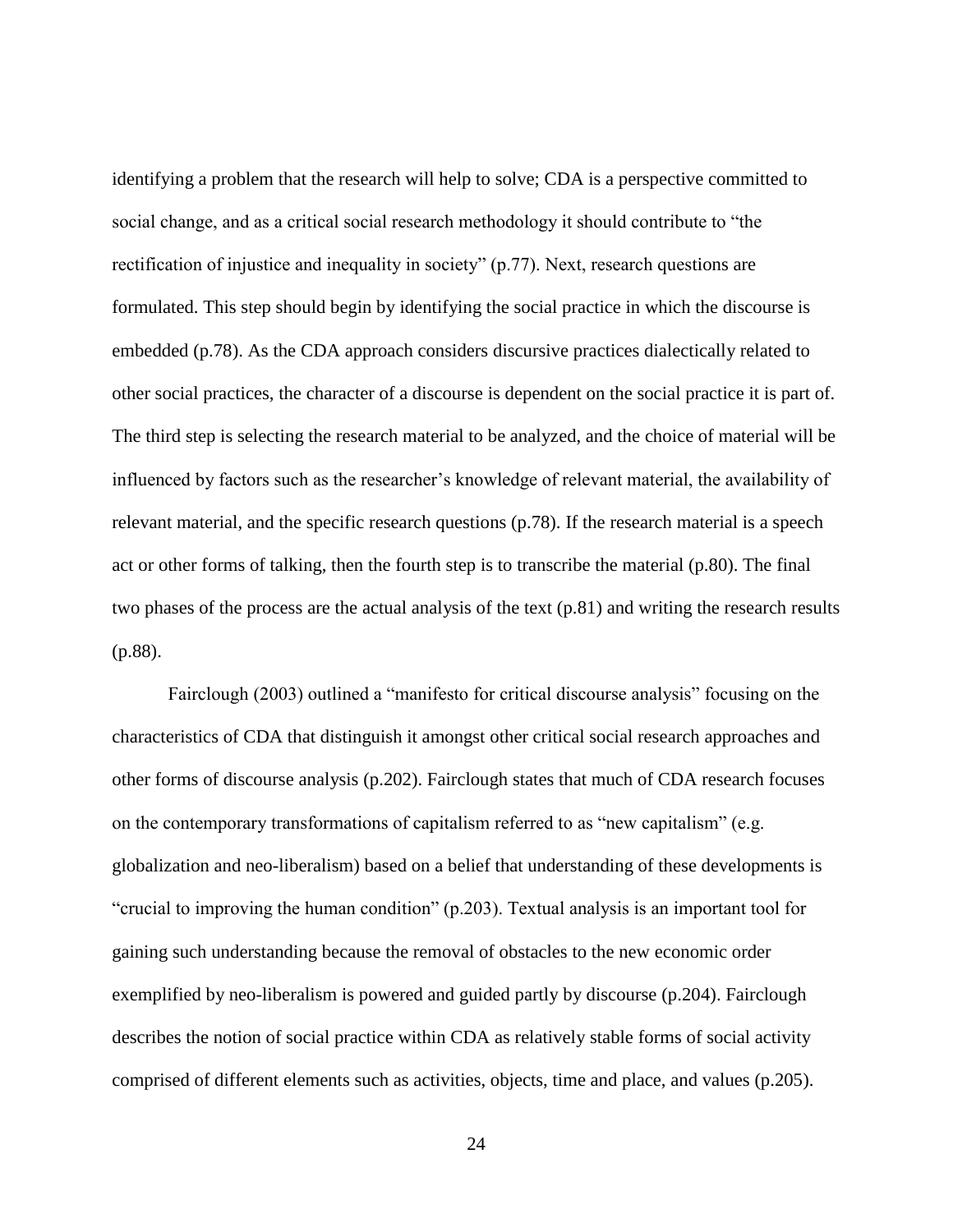While the components of social practice are distinct from each other, they are not considered wholly discreet and separate from one another as they are dialectically related (p.205). The objects of analysis in CDA are these dialectical relationships between discourse and the other elements of social practice (p.205). Fairclough identifies radical changes within contemporary social life as the primary concern of CDA.

Locke (2004) describes CDA as specifically concerned with how power relations are produced by discourse, and the ways in which these power relations are maintained or challenged through texts and social practice (p.38). Fairclough states that "text analysis is an essential part of discourse analysis, but discourse analysis is not merely the linguistic analysis of texts" (p.3). In Fairclough's discourse analysis, discourse is considered in the context of "new capitalism," referring to the "most recent of a historical series of radical re-structurings through which capitalism has maintained its fundamental continuity" (p.4). These radical re-structurings involve transforming relations in the economic, political, and social realms, as well as adjusting relations among different levels of social life (p.4).

Harvey (2005) describes neoliberalism as a political and economic theory "that proposes that human well-being can best be advanced by liberating individual entrepreneurial freedoms and skills within an institutional framework characterized by strong private property rights, free markets, and free trade" (p. 2). Harvey locates the origin of neoliberalism in government reforms enacted after the close of the Second World War designed "to prevent a return to the catastrophic conditions that had so threatened the capitalist order in the great slump of the 1930s" (p. 9). Harvey identifies two possible interpretations of neoliberalization: as a utopian project to reorganize international capitalism according to theoretical designs; and as a political project to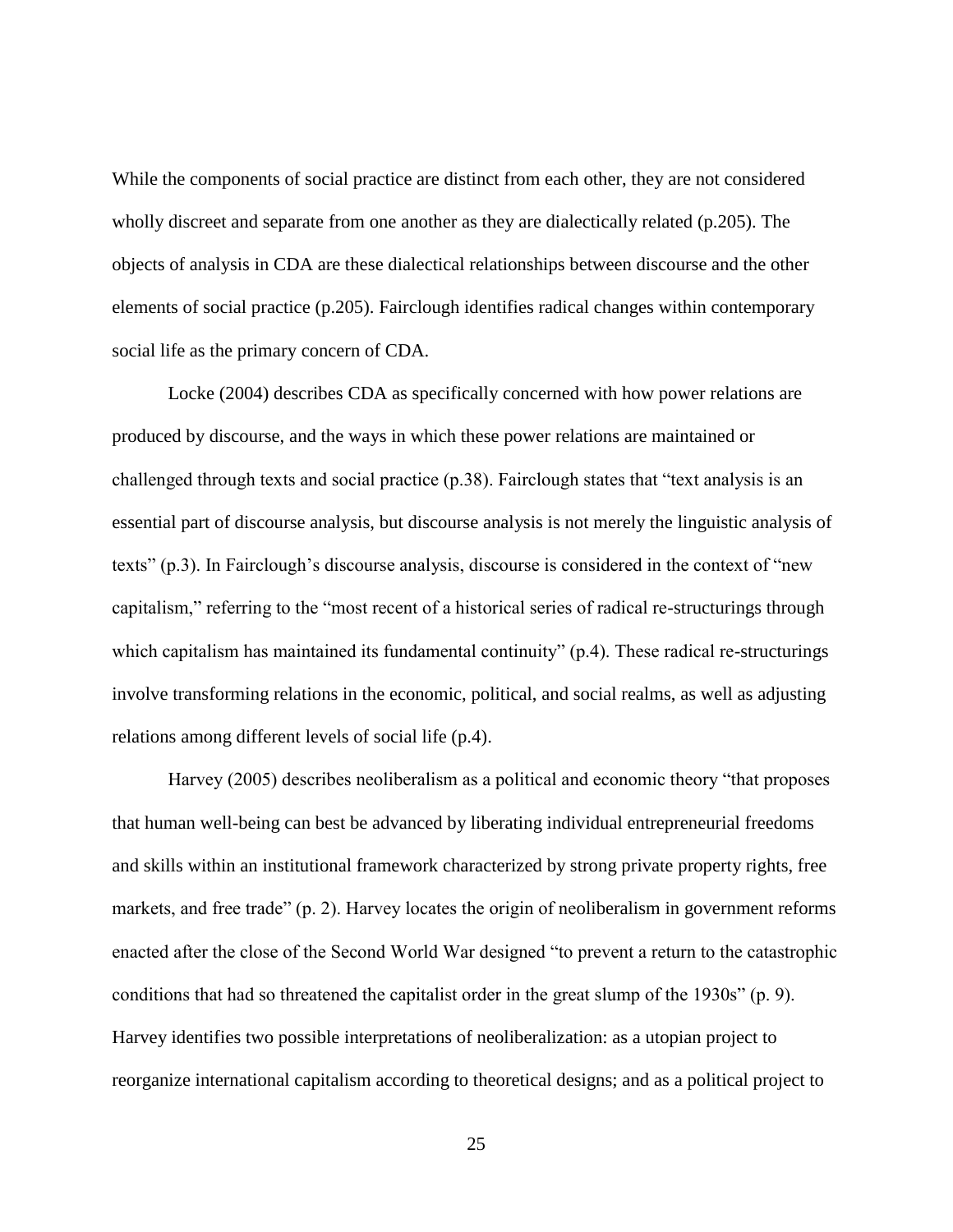ensure capital accumulation and restore the power of economic elites (p. 19). Harvey characterizes the neoliberal attitude toward technology as a fetishistic belief that every problem has a technological solution (p. 68). Harvey considers wealth redistribution, rather than wealth generation, to be the "most substantive achievement" of neoliberalism (p. 159). Harvey states that this redistribution of wealth was achieved through a process of "accumulation by dispossession" comprised of four key elements: privatization and commodification; financialization; the management and manipulation of crises; and state redistributions (p. 160).

Fairclough (2003) defines neo-liberalism as "a political project for facilitating the restructuring and re-scaling of social relations in accordance with the demands of unrestrained global capitalism" (p. 4). For the most part Fairclough uses the term "new capitalism" rather than neo-liberalism to refer to "the most recent of a historical series of radical re-structurings through which capitalism has maintained its fundamental continuity" (p. 4). Like Harvey, Fairclough identifies the origins of new capitalism as a "response to a crisis in the post-Second World War model" (p. 4). These "re-structurings" are not limited to economic issues, and involve the economic, political, and social domains (p. 4). Fairclough suggests that critical research into new capitalism should be concerned "with how these transformations impact on politics, education, artistic production, and many other areas of social life" (p. 4). Among the effects of new capitalism Fairclough identifies "an increasing division between rich and poor, increasing economic stress and insecurity and stress even for the 'new middle' classes, and an intensification of the exploitation of labor" (p. 5).

Torfing (1999) characterizes neo-liberalist discourse as consisting of "attacks on the centralist and bureaucratic 'nanny state', celebration of the family and individual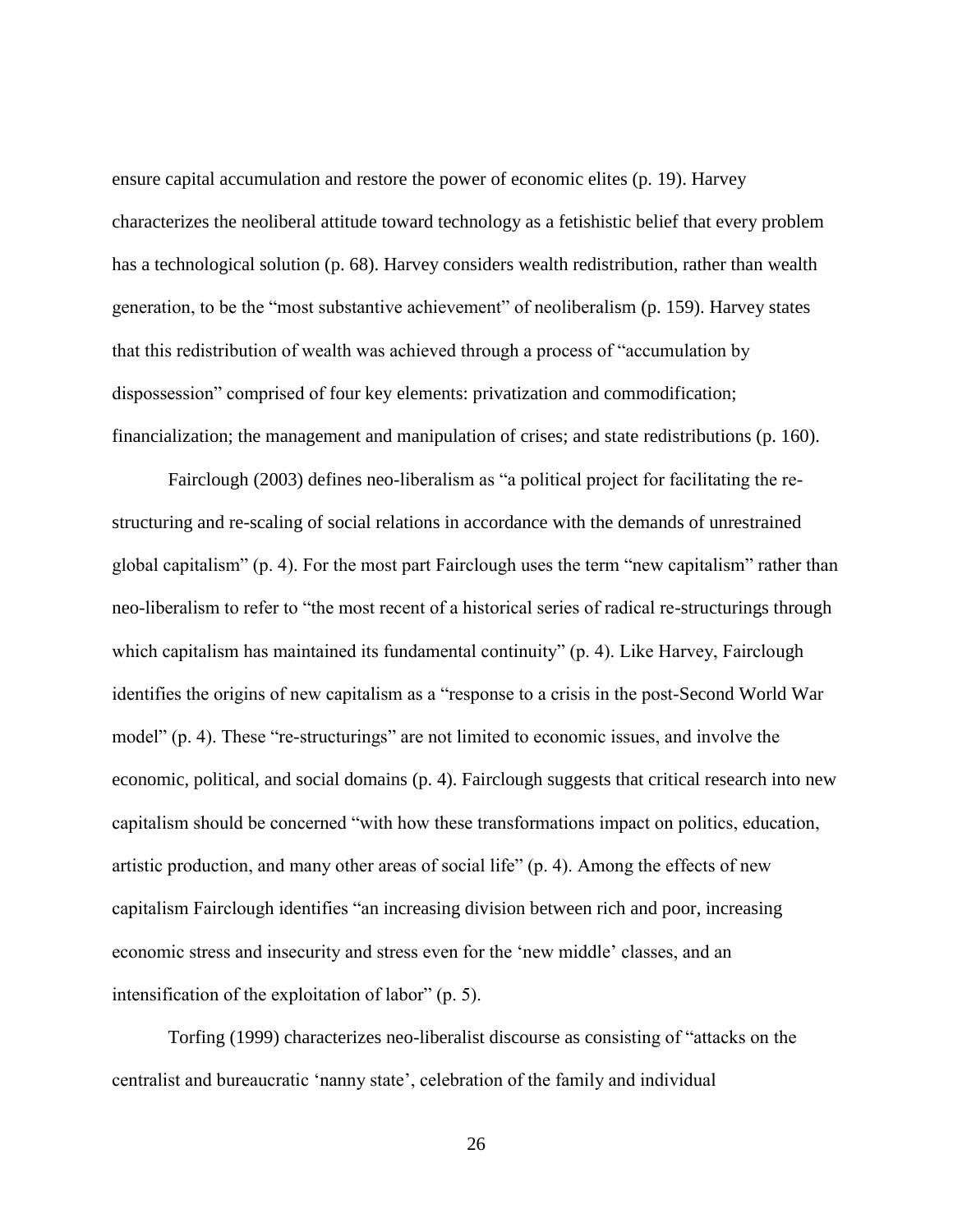entrepreneurship, and appraisal of the market as a privileged steering mechanism" (p. 102). Torfing states that "neo-liberal forces have criticized what they see as an excess of democracy and an excess of equality" and that some intellectuals have suggested that "liberal values such as individualism and free market economy should take precedence over democratic values such as political and socioeconomic" equality" (p. 271).

Van Dijk (1993), one of the scholars most associated with CDA along with Fairclough, described CDA as concerning "relations between discourse, power, dominance, social inequality and the position of the discourse analyst in such social relationships" (p. 249). Van Dijk encourages critical discourse analysts to take "an explicit sociopolitical stance" in order to achieve "change through critical understanding" (p. 252). Van Dijk states that "dominance may be enacted and reproduced by subtle, routine, and everyday forms of text and talk" (p. 254), and that when "the minds of the dominated can be influenced in such a way that they accept dominance, and act in the interest of the powerful, out of their own free will, we use the term hegemony" (p. 255). Van Dijk defines the core of CDA as "detailed description, explanation and critique of the ways dominant discourses (indirectly) influence such socially shared knowledge, attitudes and ideologies, namely through their role in the manufacture of concrete models" (p. 258).

Van Dijk analyzed parliamentary discourse on ethnic affairs from several governments to examine how the structures of dominant talk employ positive self-representation and negative other-representation (p. 265). This sort of "top-down" discourse analysis, or focus on text and talk by influential elites such as politicians and the press, is common in CDA, and van Dijk states that such elites are "the most obvious target of the critical approach in discourse analysis" due to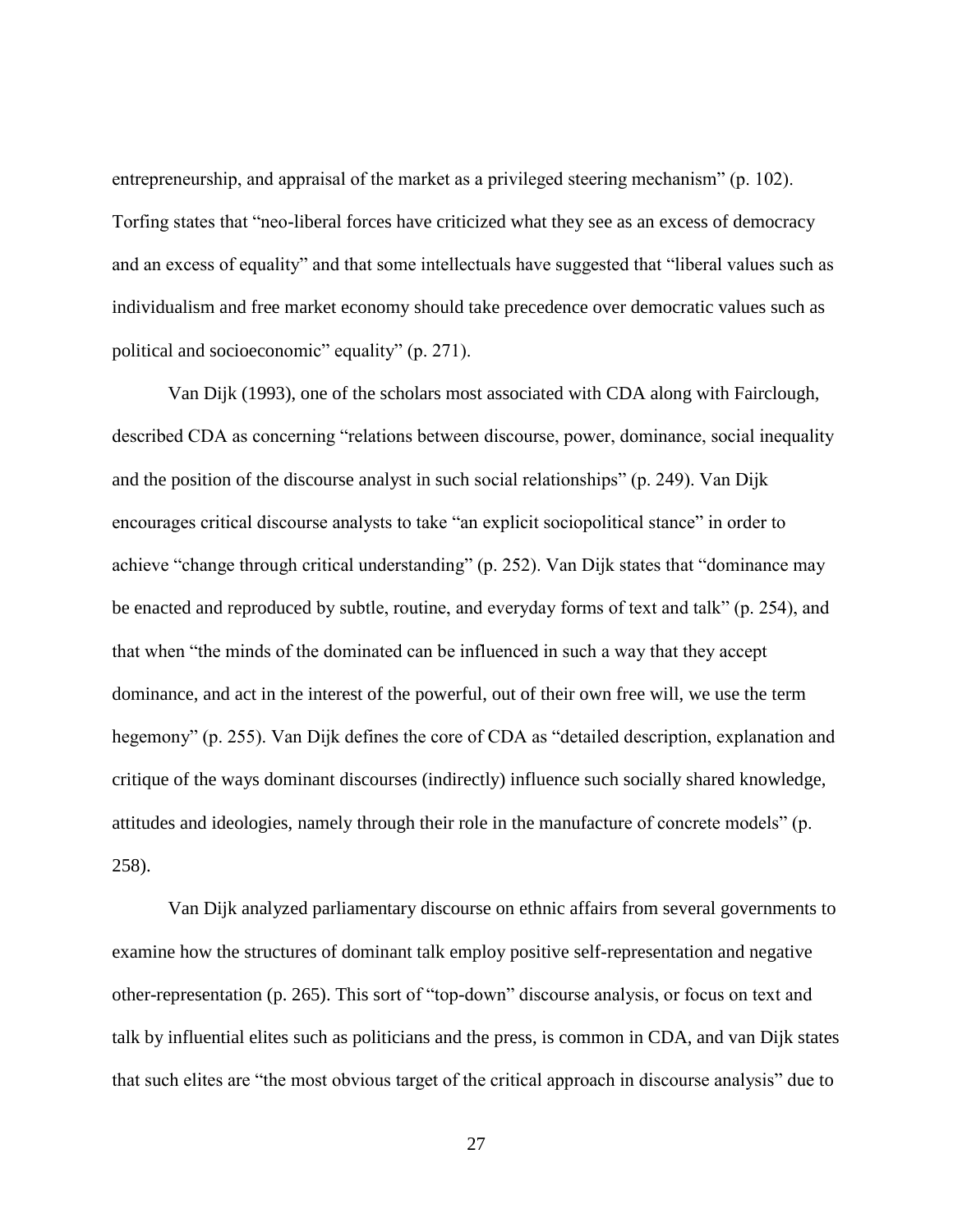"the unique access of these elites to public discourse, and hence on their role in the discursive management of the public mind" (p. 280). Parliamentary discourse is a salient object of discourse analysis because the speakers are powerful and influential individuals whose arguments can reproduce dominance and legitimate racist attitudes (p. 275). Van Dijk states that discourses can justify inequality through two complementary strategies: positive representation of the own group, and negative representation of the other group (p. 263). Among the discursive strategies used in parliamentary talk about ethnic minorities and immigrants van Dijk identified apparent sympathy ("We make these decisions for their own best interest."), apparent democracy ("The people do not want more immigration."), and blaming the victim ("They are themselves to blame for discrimination, unemployment, etc.") (p. 267).

Van Dijk advocates a multidisciplinary approach to CDA, stating that the most relevant methods are "able to contribute to the main aim of the critical approach, namely the understanding of social inequality and injustice" (p. 279). Critical analysis presupposes the serious study of dominance and inequality, and van Dijk argues that analysts should choose positions and perspectives "against the power elites and in solidarity with dominated groups" (p. 279). Van Dijk states that in order for CDA to make a significant contribution to critical social and political analysis it must "provide an account of the role of language, language use, discourse or communicative events in the (re)production of dominance and inequality" (p. 279).

#### <span id="page-35-0"></span>**Critique of CDA**

Scholars have criticized CDA as a theory and method for a variety of reasons. The present section will focus on three of the most common criticisms: that CDA involves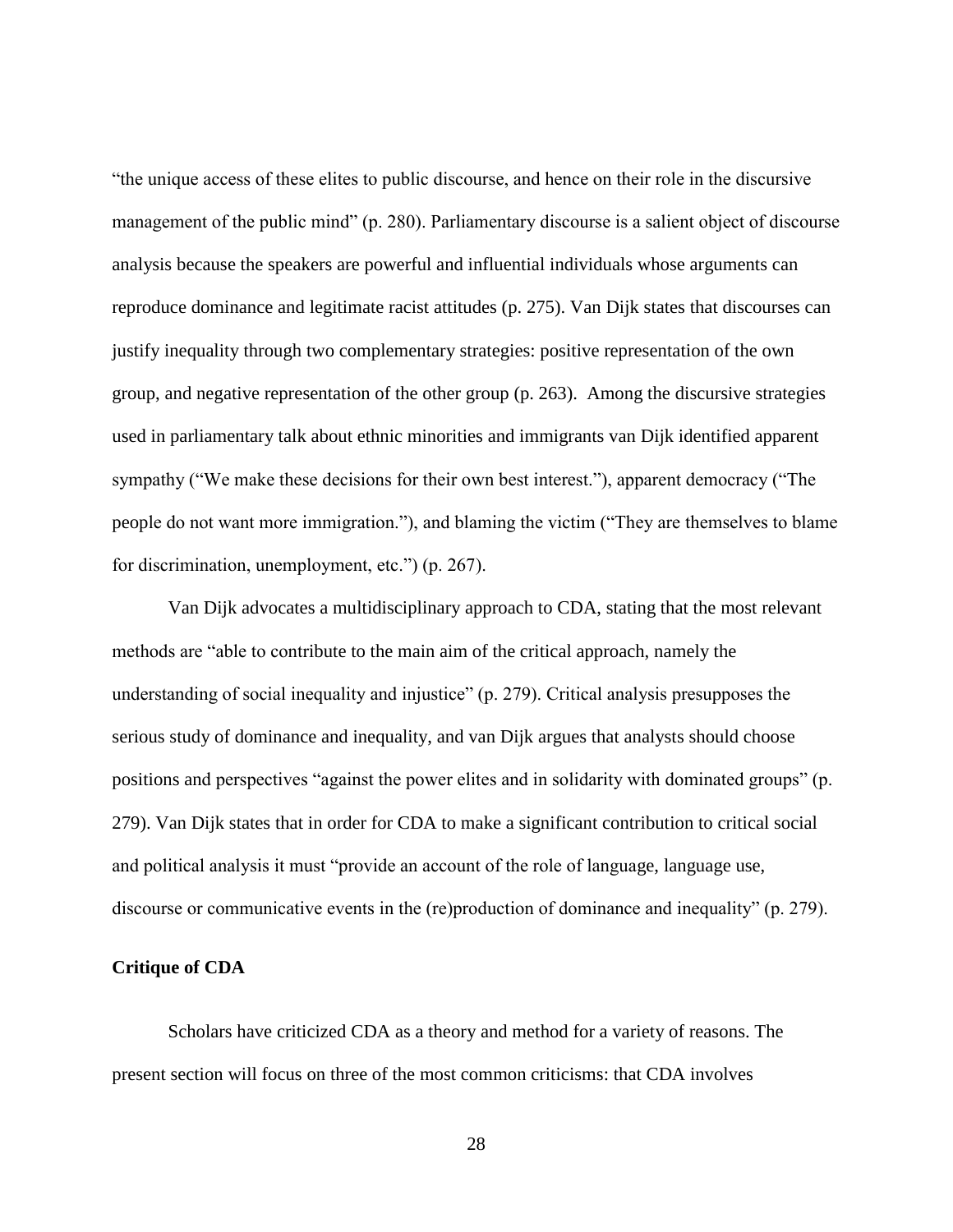interpretation from the researcher's predetermined perspective rather than objective analysis; the lack of clarity and consistency of definition of the key terms and approaches used in CDA; and use of nominalization by critical discourse analysts. After detailing each criticism the researcher will address how the present study takes each into consideration.

#### **Interpretation vs. Analysis/Political Commitment**

As has already been mentioned, CDA as a theory and method for analysis involves an explicit political orientation and commitment to social change. Several critics of CDA have focused on this political commitment as a weakness of the approach. Chilton (2005) questions if CDA has any "credible efficacy" in producing social effects and whether "a supposedly scientific endeavour should allow itself social and political motivation in the first place" (p. 21). Widdowson (1995) describes the method CDA as employing "procedures not essentially different from literary criticism to identify ideological bias in texts" (p. 157). Widdowson asserts that analysis must be impartial, and while analysts may have preferences that will influence their interpretation of data, they differ from interpreters in that interpreters prioritize their own preferences. Based on this Widdowson declares that CDA is an exercise in interpretation, not analysis, and that the name "critical discourse analysis" as a "contradiction in terms" (p. 159). Widdowson also criticizes the interpretive element of CDA for failing to acknowledge that the "what a writer means by a text is not the same as what a text means to a reader" (p. 164). Widdowson posits that the explicit political commitment adopted by critical discourse analysts means that their interpretations of text will inevitably be based on the researcher's values and beliefs, and not the intent of speaker or writer of the text being analyzed (p. 165). Furthermore,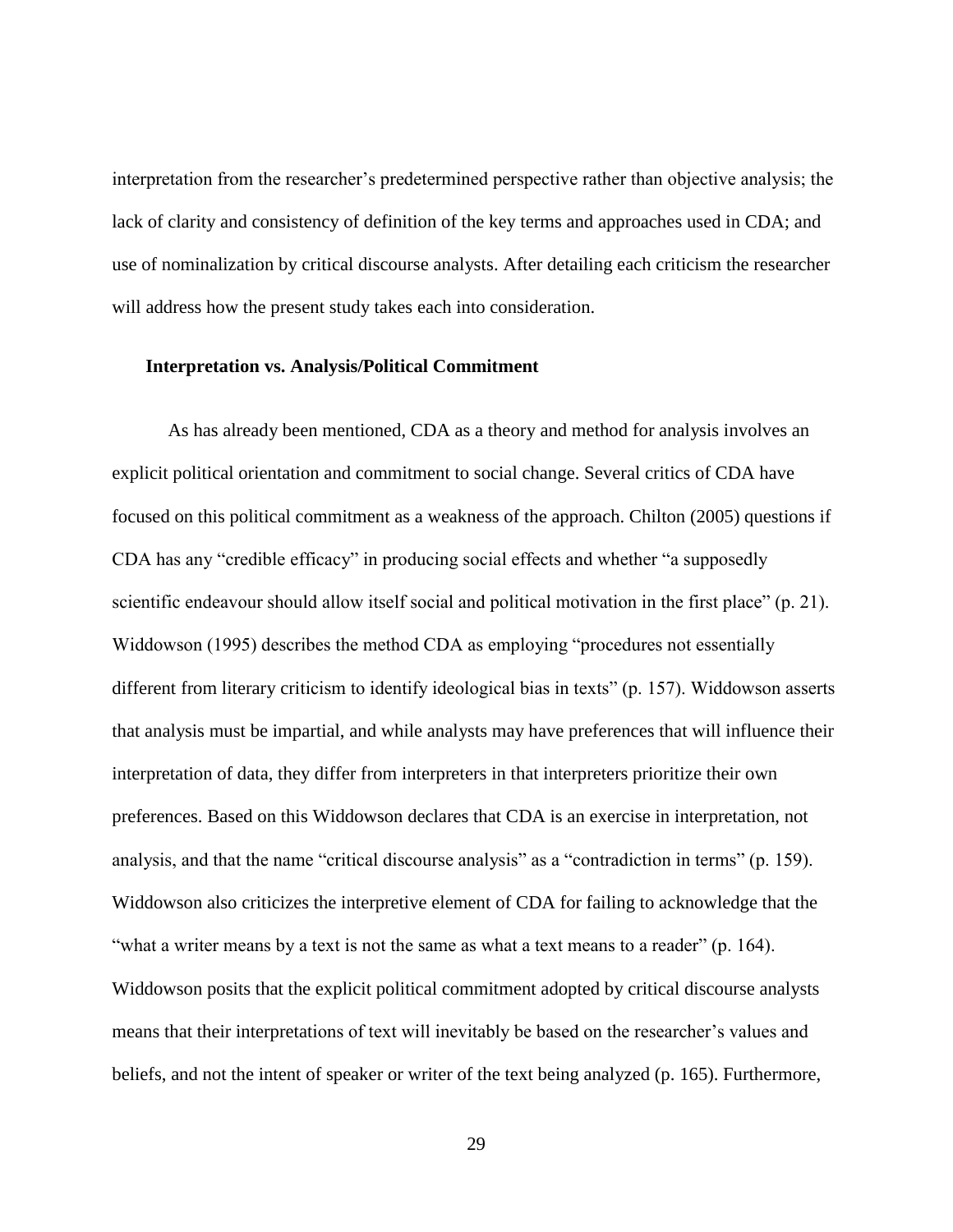Widdowson states that critical discourse analysts "cannot explain how people express their ideology by assuming in advance that ideology is already fixed in the language" (p. 168). Widdowson concludes that CDA "is itself a critical discourse and as such it is interpretation, not analysis" (p. 169).

Poole (2010) cites Fairclough's focus on neo-liberal discourses as problematic because it limits the scope of texts that can be analyzed. Referring to the emphasis on discourses associated with neo-liberalism as "the greatest shortcoming of Fairclough's CDA," Poole argues that a "true criticality" would involve all possible texts, arguments, and theories (p.152). Echoing some of the criticisms made by Widdowson, Poole criticizes the "pretext" of CDA (identified at "Leftist political commitment") for failing to acknowledge that all readers of a text may interpret it in different ways (p.152) and effectively guaranteeing a predictable interpretation of any text (p.147). By primarily relying on the analyst's political distaste for the ideological effects of a text as the criteria for selecting research materials, Poole argues, Fairclough has already interpreted the text before conducting any textual analysis (p.152).

In response to Widdowson's criticisms about the political commitment of critical discourse analysts, Matheson (2008) states "we must also ask about the underlying agendas and preconceptions of the non-radical discourse analyst. Unless one holds tight to a positivist concept of knowledge, the observer is clearly part of the analysis" (p. 86). Matheson adds that the "problem of critical forms of discourse analysis is not that they are critical" (p. 86). Matheson does fault CDA, however, for what he calls "ideology hunting" (p. 86). In Matheson's view, CDA practitioners focus on elements they deem significant in the ideological functioning of the text, and thereby risk neglecting other aspects of meaning in the text (p. 87). The challenge for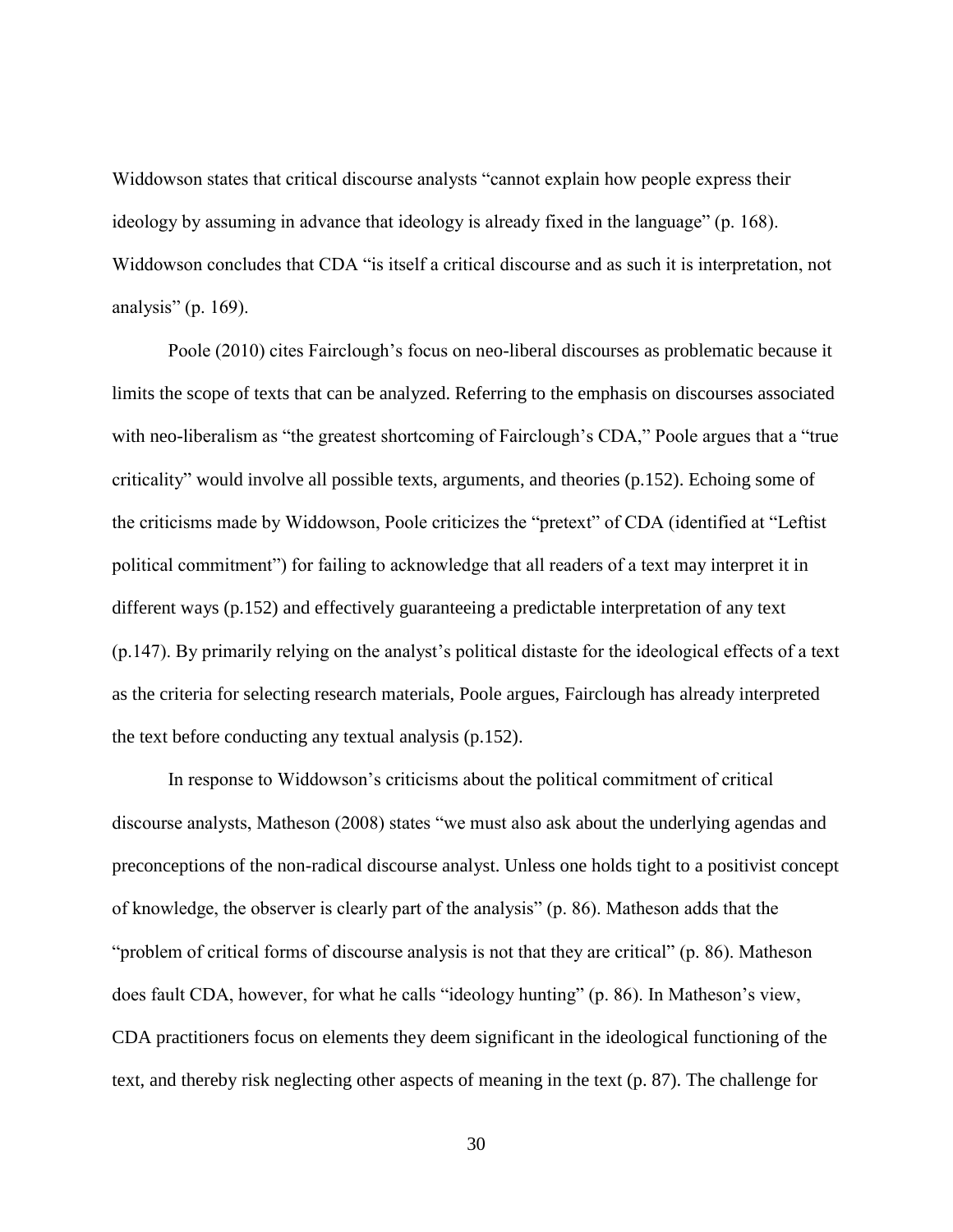critical discourse analysts, Matheson states, is to "engage in radical criticism without oversimplifying discourse as lived by people" (p. 87). Matheson suggests that practitioners of CDA "should not therefore look at texts as the marks of power but instead at the political contestation for meaning as a process of making power" (p. 93). Fairclough (2003) addresses the notion of objectivity in relation to critical analysis noting that textual analysis is inevitably selective and that "there is no such thing as a complete and definitive analysis of a text" (p.14).

The present researcher acknowledges the explicit political orientation and commitment to social change inherent in Critical Discourse Analysis. The current study is not intended to offer a comprehensive objective analysis of the research material, and the researcher specifies the focus of the analysis, describes the artifacts and concepts under consideration, and acknowledges the limitations inherent in such an approach.

## **Conflicting definitions and approaches**

In discussing the conflicting definitions of "discourse" used by discourse analysts Widdowson (1995) writes that "discourse is something everybody is talking about but without knowing with any certainty just what it is" (p. 158). Widdowson is highly critical of the often ambiguous usage of the terms "text" and "discourse" in discourse analysis, calling the overlapping definitions "vague and confusing" (p. 161). A later section of the present literature review will provide in-depth discussion of different and sometimes contradictory ways that analysts define discourse. Furthermore, the method section of the present study will define and operationalize key terms as they will be employed in the research.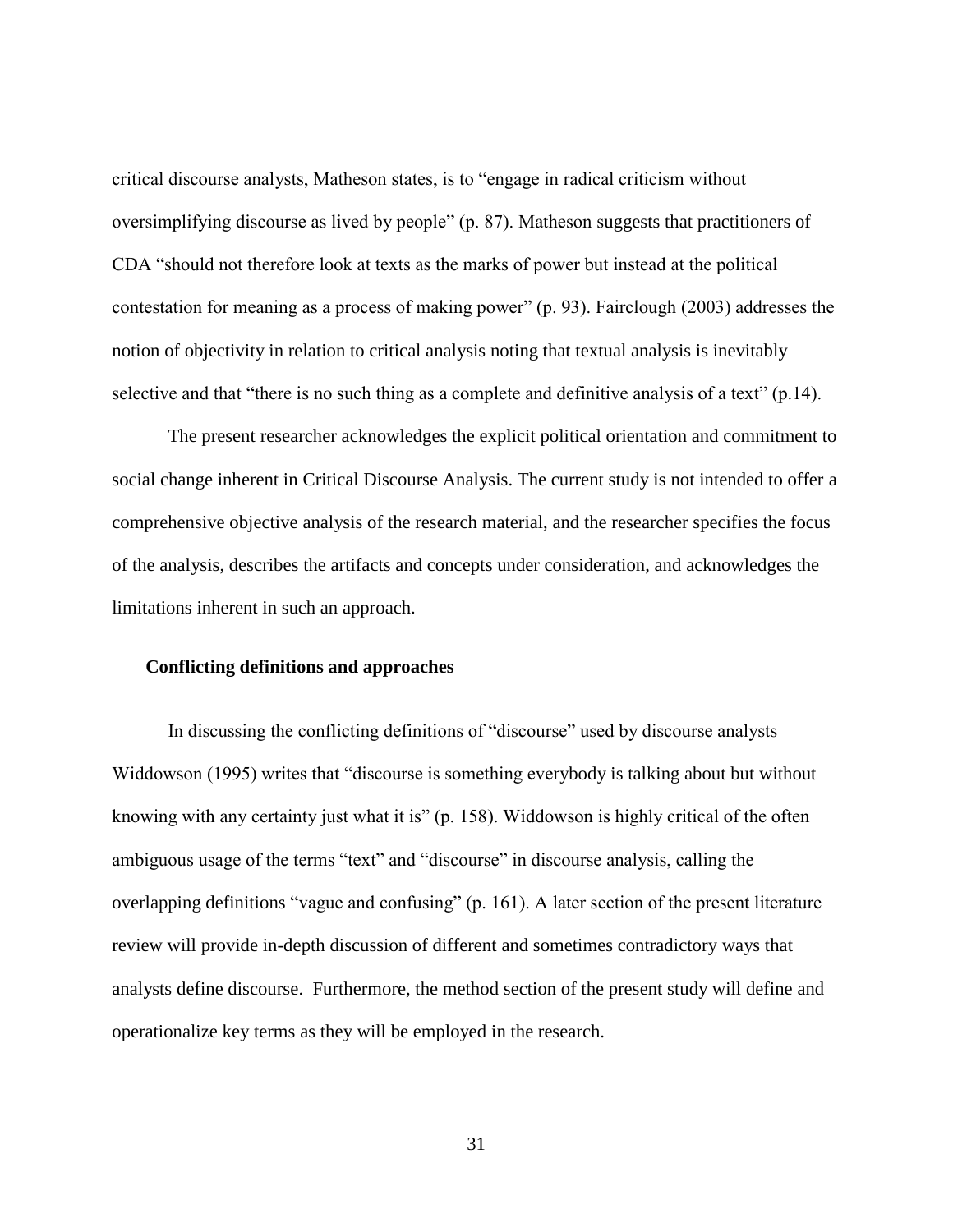## **Nominalization**

Billig (2008) has focused on the role of nominalization and passivization in the writing of critical discourse analysts. Nominalization here refers to writers or speakers using noun phrases instead of verbs, "turning verbs into nouns" (p. 785), and passivization refers to using passive voice instead of active voice. Billig identifies several ideological features associated with nominalization and passivization including deleting agency, reifying, and maintaining unequal power relations (p. 785). For example, a newspaper headline that says "Demonstrators dispersed during protest" deletes agency by not acknowledging the agents, that is who dispersed the demonstrators. Billig criticizes CD analysts such as Fowler and Fairclough for describing nominalization as a process that permits the deletion of agency without adequately defining how this process occurs (p. 792). Billig states that if "critical analysts use the same forms of language whose ideological biases they are exposing in others, then they might be uncritically and unselfconsciously instantiating those very biases" (p. 784). Billig also posits that critical analysis should have political targets that are not "abstract entities but the actions of actual people or classes of people" (p. 796). Billig is concerned with "critical analysts instantiating in their own writings the same linguistic forms that they criticize in the language of others," and recommends that analysts "use simpler, less technical prose that clearly ascribes actions to human agents" (p. 783).

In response to Billig's criticisms, Fairclough (2008) agrees that critical discourse analysts should be more critical about their own writing (p. 811). Fairclough does not suggest that analysts avoid the linguistic forms cited by Billig completely, but rather that analysts "should avoid using such language in problematic ways" (p. 812). Fairclough states that nominalizations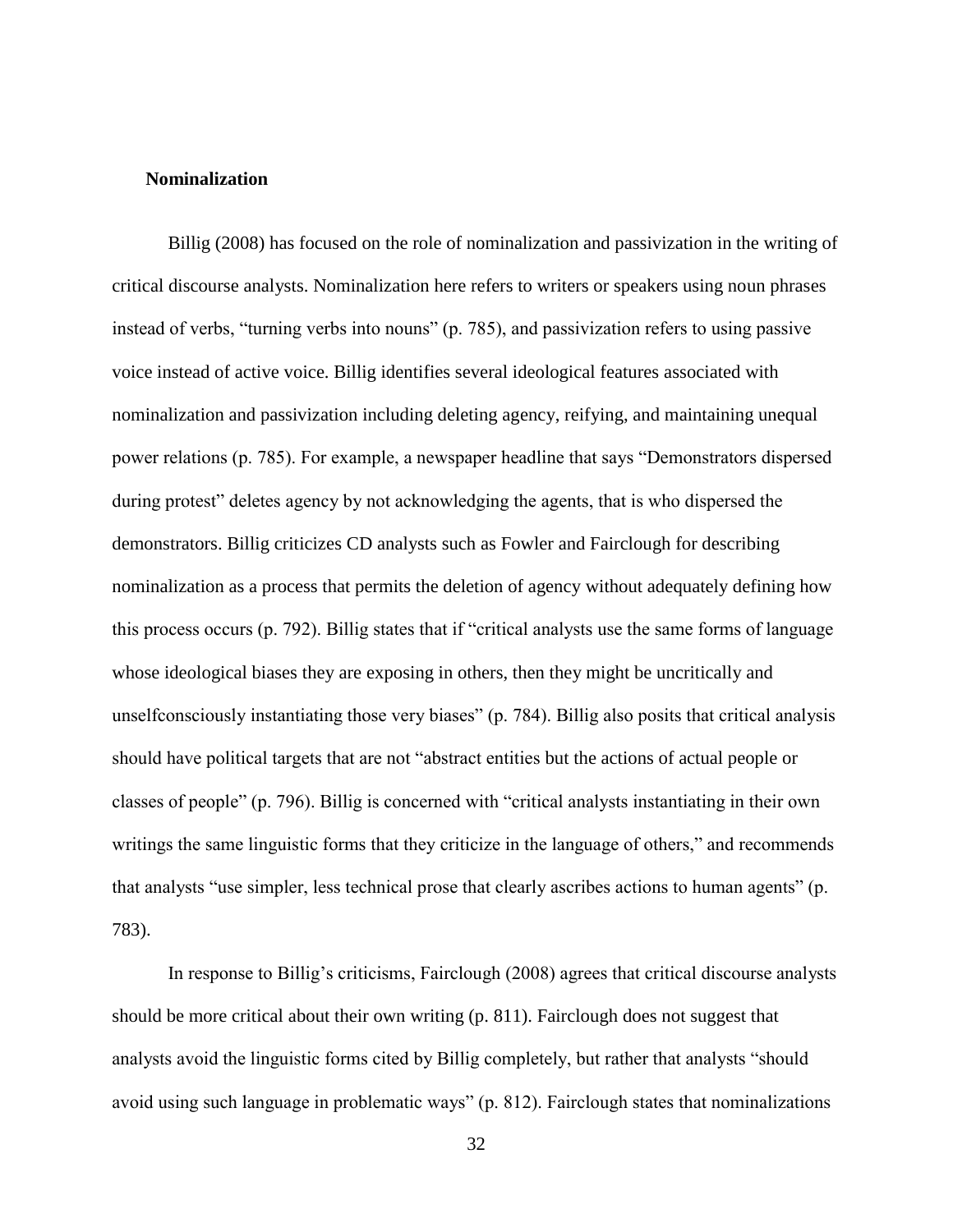can be useful for generalizing, abstracting, and classifying, although there are potential negative outcomes associated with using nominalizations such as over-generalizations, diminishing differences, and obscuring agency (p. 813). Regarding reification, Fairclough also agrees with Billig's claim that CD analysts occasionally depict language as the agent of action, rather than language users (p. 816), and suggests that the underlying cause is that CDA is not "transdisciplinary enough" (p. 818). Van Dijk (2008) also responded to Billig's criticisms of nominalization in CDA and agreed that CD analysts should be self-critical of their own academic language. However, Van Dijk asserts that the issue of nominalization in CDA is a "pseudoproblem" (p. 823), and encourages a cognitive approach to understanding the mental processes involved in producing nominalizations (p. 827).

The present researcher acknowledges the potential problems posed by nominalization in CDA, including deleting agency and reinforcing unequal power relations. When reviewing the textual content of the artifacts to be analyzed in the current study the researcher noted examples of nominalization in the sample. More importantly, the researcher endeavored to avoid the potential negative effects of nominalization and passivization when writing the analysis and discussion of the current study. One of the inherent limitations of the present research is the lack of information about the creators of the discursive acts to be analyzed; therefore the researcher can only discuss the artifacts themselves. Due to this limitation there is the possibility of reification to emerge from the analysis, and the researcher exercised a critical attitude in writing the present analysis as appropriate.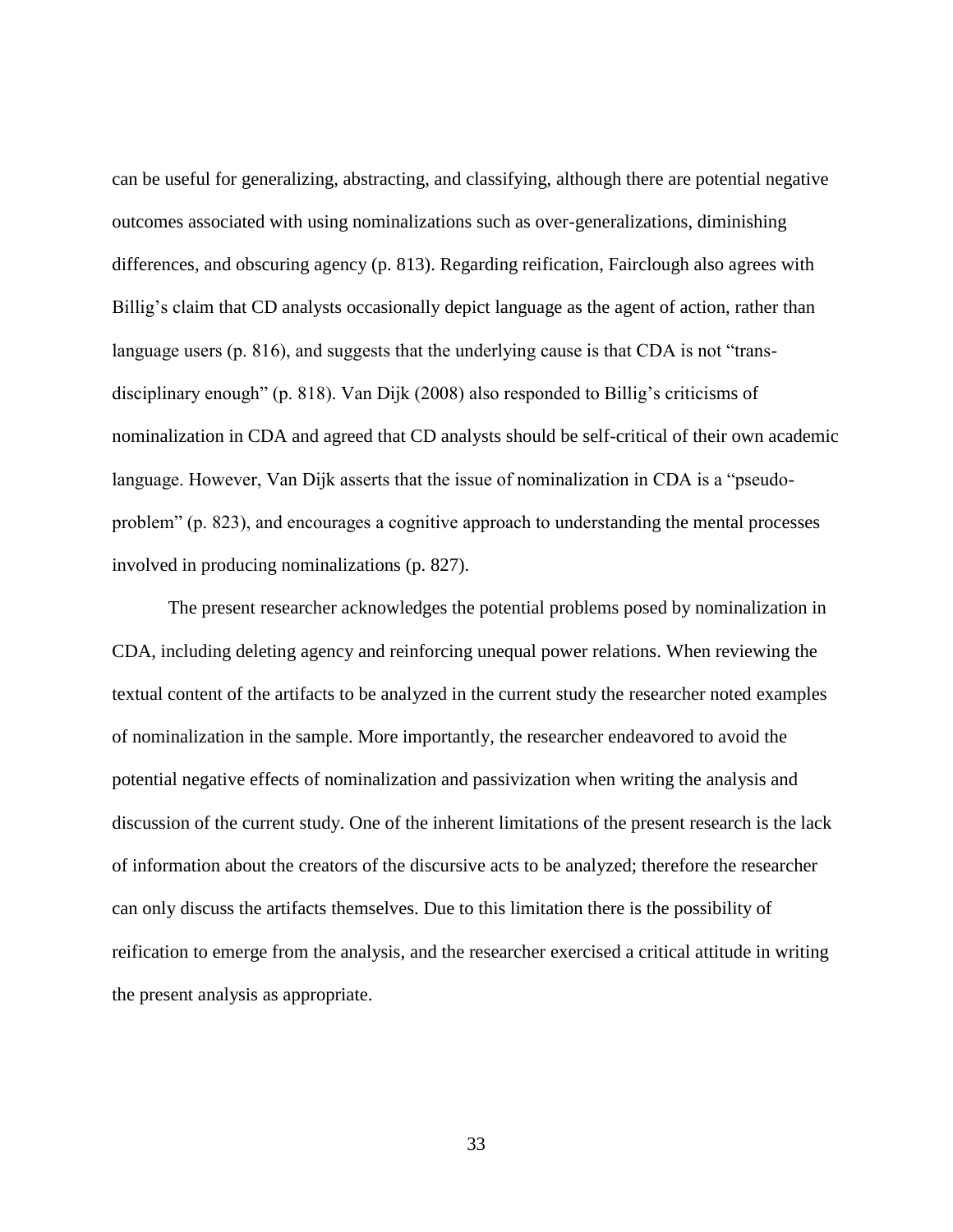#### **Multimodal Discourse Analysis and Social Semiotics**

The perspectives of social semiotics and multimodal discourse analysis are related to CDA, and scholars such as Machin and Mayr (2012) group these disciplines and others under the categorical umbrella of Critical Discourse Analysis. The present research draws upon these approaches in undertaking the analysis of the FWP and TWS Internet memes. The current study evinces the view that cultural meanings are created and communicated through the interplay of signs, which is the perspective of Social Semiotics; the artifacts under analysis in the present study are comprised of textual and visual elements, and multimodal discourse analysis examines artifacts composed of multiple modalities; and practitioners of multimodal discourse analysis have highlighted a lack of CDA research using Internet-based artifacts, a lacuna the present study aims to traverse.

Semiotics (sometimes called semiology) was defined by Saussure, a founder of the field, as "the study of the life of signs within social life" (Macey, 2000). Semiotics involves the analysis of cultural artifacts to discern how and what meanings are encoded and communicated through the interplay of signs such as words and images. Chouliaraki and Fairclough (1999) characterize cultural commodities such as advertisements as semiotic because they consist of signs, and what is "produced, circulated and consumed in the case of cultural commodities is words and images" (p. 10). Hodge and Kress (1988) outlined a "reconstitution of semiotics" called social semiotics (p. 2). Social semiotics is related to discourse analysis in that it concerns how people make meaning from cultural artifacts, but social semiotics includes signs and images in addition to verbal and linguistic material. The authors developed social semiotics in response to what they considered the limitation to verbal language in their earlier work, and to reflect their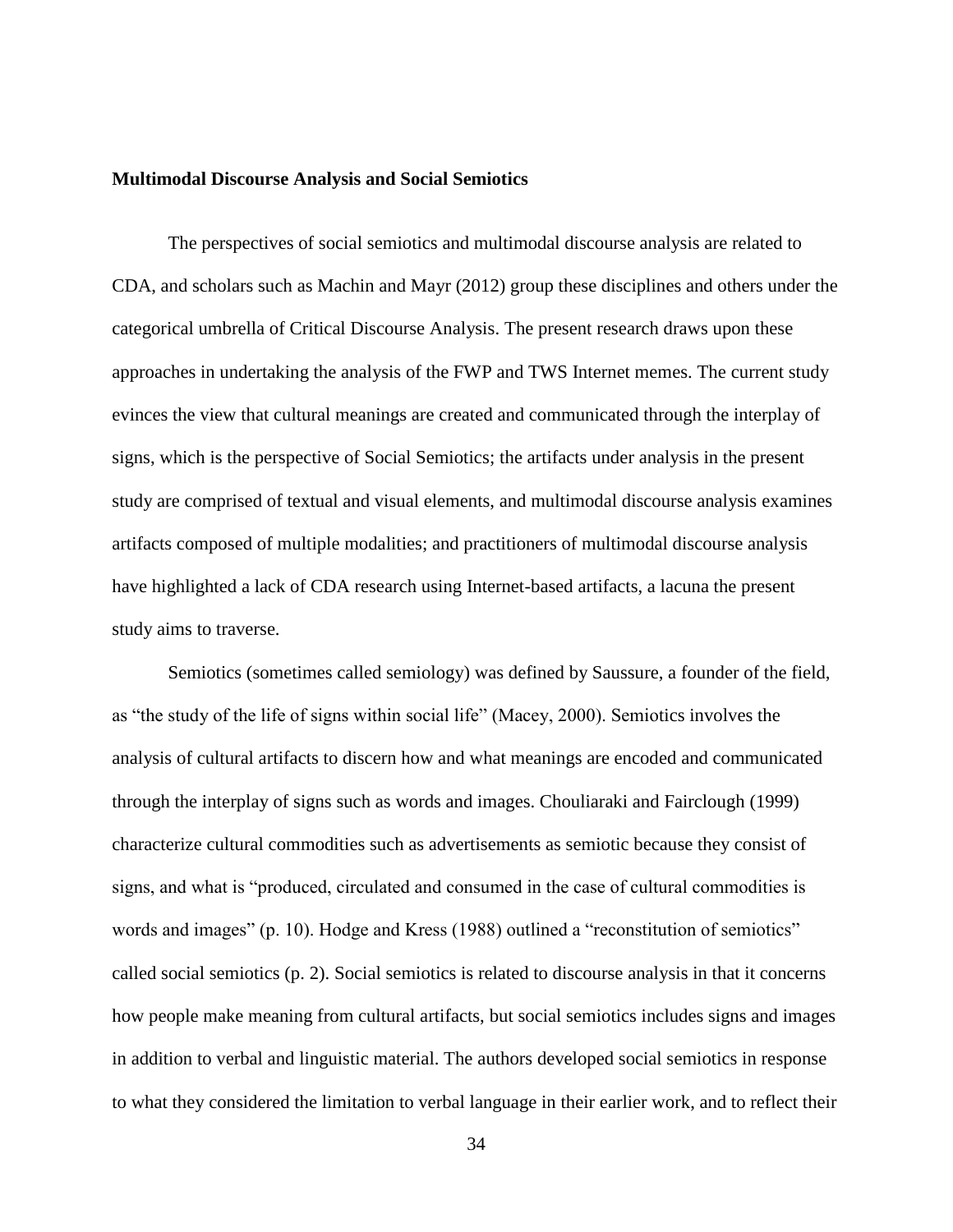view that "social structures and processes, messages and meanings as the proper standpoint from which to attempt the analysis of meaning systems" (p. xii). Social semiotics also involves the analysis of ideological complexes, defined by the researchers as "functionally related set of contradictory versions of the world, coercively imposed by one social group on another" (p. 3). Ideological complexes sustain relationships of bother power and solidarity, and constrain behavior by "structuring the versions of reality on which social action is based" (p. 3).

Multimodal discourse analysis is related to social semiotics in that it involves examination of artifacts that consist of multiple modalities (such as images, sound, and music) in addition to linguistic and textual content (O'Halloran, Tan, Smith & Podlasov, 2011). Machin and Mayr (2012) state that multimodal discourse analysis concerns "the way the communicator uses the semiotic resources available to them, either in language or in visual communication, to realise their interests" (p. 17). A relevant example of critical multimodal discourse analysis is Makoni's (2012) analysis of Zimbabwean pamphlets presenting information on methods of contraception and family planning to examine how language, ideology, and power were manifested in the pamphlets. The framework for the analysis was based on Halliday's Systemic Functional Grammar as well as the approach to multimodal discourse analysis outlined by Kress and Van Leeuwen (p. 401). The pamphlets consisted of pictures and text, and Makoni sought to establish what the producers of the pamphlets were communicating "through texts that realize both verbal and visual meanings" (p. 402). Makoni asserts that "ideological assumptions underlie not only text but also images" (p. 403). The first part of Makoni's analysis examined the pamphlets' visual images using Kress and Van Leeuwen's multimodal analysis of visual composition, and the second part focused on the text using a form of transitivity analysis adapted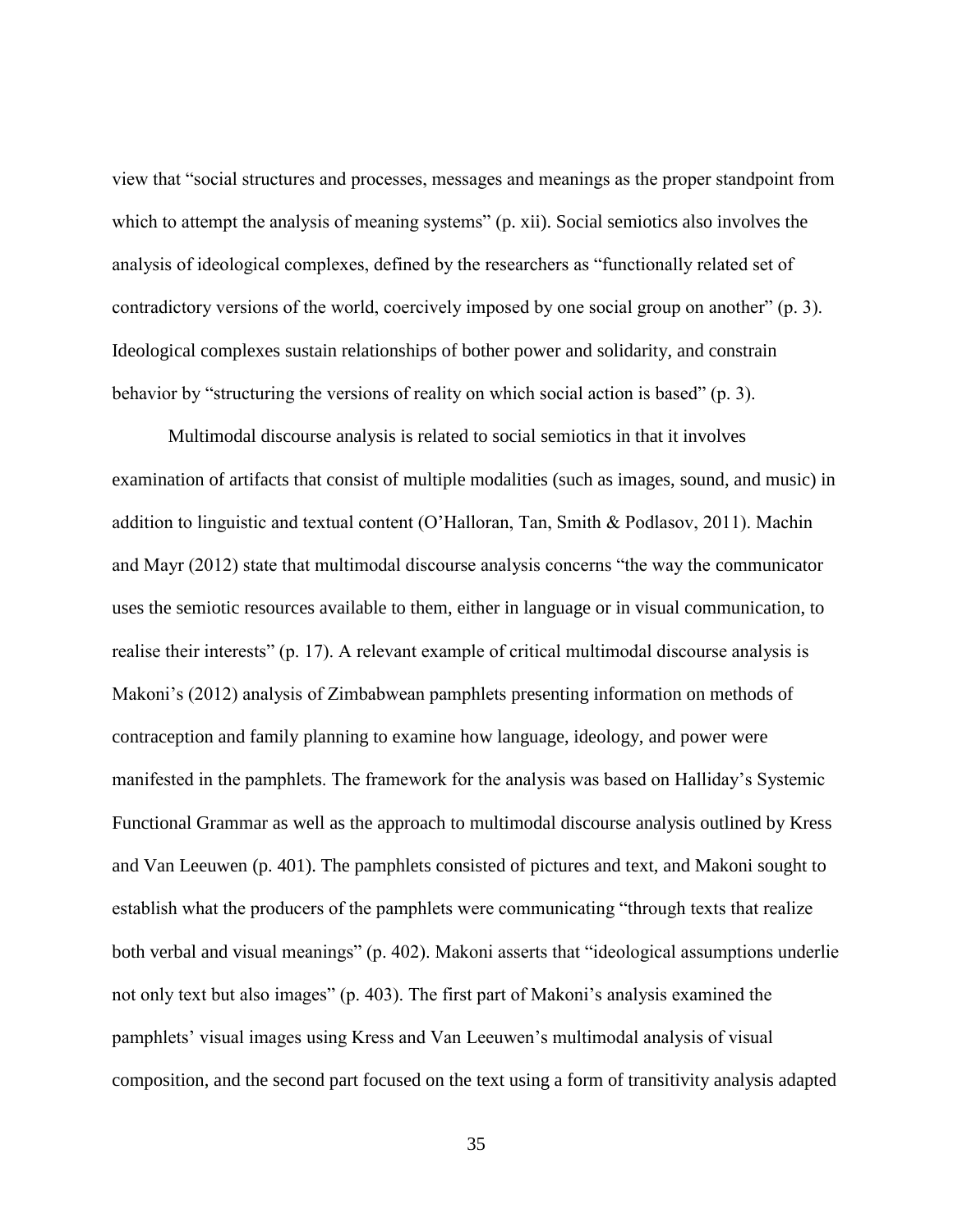from Halliday. Makoni states that transitivity is "inextricably intertwined with ideology" and power relations because it concerns "who does what to whom, and why" (p. 402), and that transitivity "shows how speakers encode in language their mental picture of reality and how they account for their experience of the world around them" (p. 403). Makoni identified several salient themes in the pamphlets including vulnerability, protection, and risk (p. 418). Makoni concluded that the pamphlets portrayed women as an "at-risk 'other' needing protection, intervention, and reproductive regulation" (p. 419). The pamphlets contained "discourses of difference" that constructed "ideologically-based binary opposites between 'us' and 'them', creating a hierarchy of power" (p. 420).

O'Halloran, Tan, Smith and Podlasov (2011) also examined how CDA could be conducted with a multimodal artifact. The researchers analyzed a TV commercial and demonstrated how CDA can take audiovisual elements of an artifact into account (p. 111). Their approach is closely related to social semiotics and involves analyzing connotative and denotative meanings (p. 114) and the significance of the soundtrack in addition to the visual semiotics (p. 120). A salient feature of their research is the assertion that "the interactive digital environment makes the analysis itself into a 'text,'" (p. 122) as "the analyst's own metadiscourse becomes the site for critical 'self-reflexion'" (p. 123).

Mautner (2005) argues that practitioners of CDA should analyze web-based materials to fulfill the commitment of CDA to socially relevant research (p.809). Mautner notes that while the Internet has received a great deal of analytical attention across disciplines, it is still rare for critical discourse analysts to study texts originating online (p.810). As Mautner states, "the significance of the internet in contemporary social life is such that web-based material should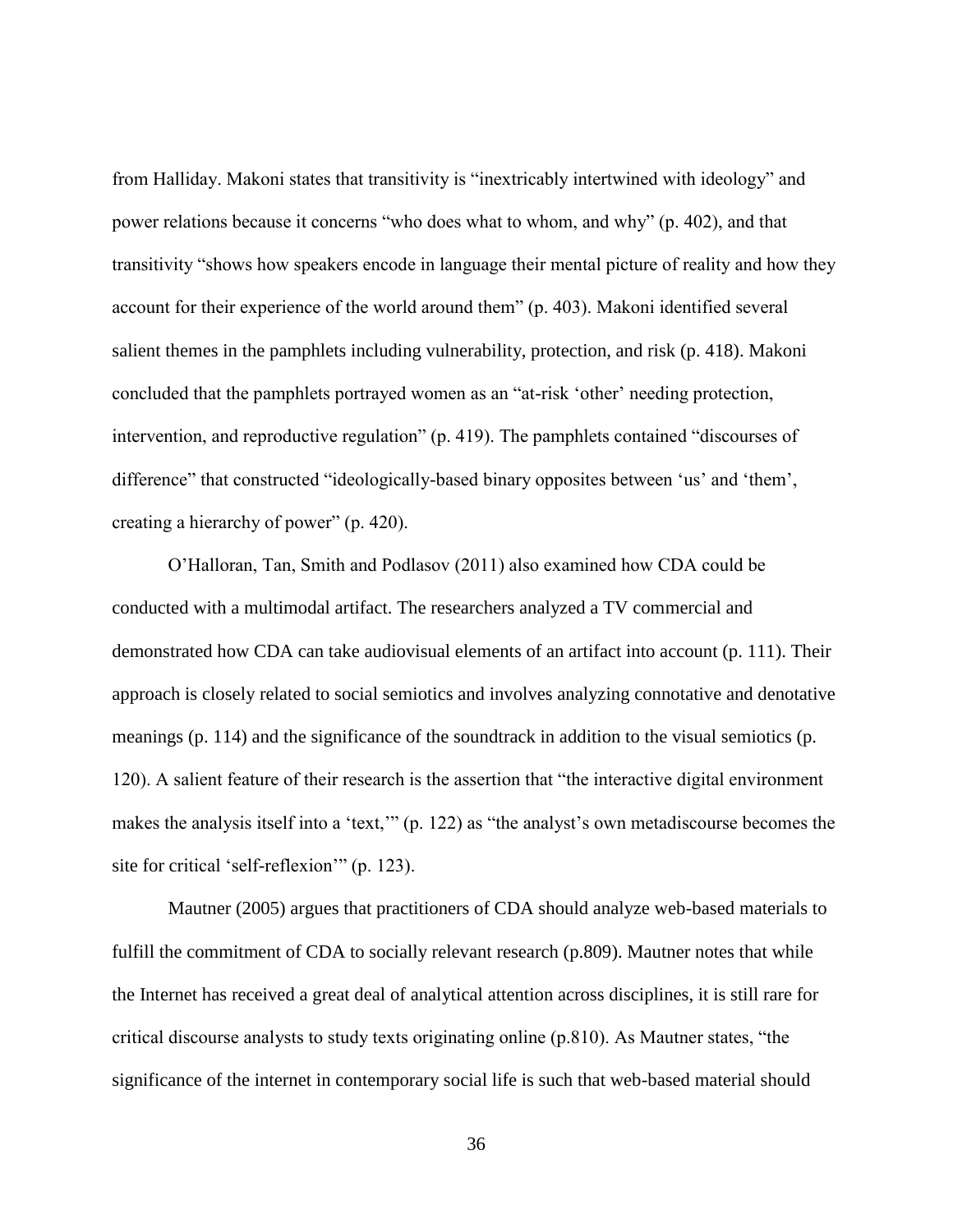become a more obvious choice for projects" in CDA (p.811). Mautner cites the multiplicity of voices expressed on the Internet as another reason web-based research is well suited to the emancipatory agenda of CDA (p.816).

The preceding section of the literature review introduced the theory and method of Critical Discourse Analysis, including the different ways various scholars have applied CDA, as well as some of the most frequently cited criticisms of the approach. The next section of the review will discuss the concept of discourse, how the term has been understood and used in different contexts, and how it related to the present study.

#### **Discourse**

The term discourse has been defined and operationalized by various scholars in a number of different ways. Titscher, Meyer, Wodak and Vetter (2000) differentiate between general and specialized understandings of discourse, briefly discussing the myriad meanings of the word as used by philosophers from Thomas Aquinas to Michel Foucault. While the popular meaning of discourse typically refers to "learned discussion" or "dialogue," scholars and discourse analysts have generated several distinct meanings of the term including speech, a sequence of statements, and the total linguistic domain (p. 25). Critical discourse analysts also define the term in different ways, but a common element among CDA practitioners is the view that discourse is a form of social practice (p. 26). Chouliaraki and Fairclough (1999) use the term discourse to refer to "semiotic elements of social practice" (p. 38). This definition of discourse includes written and spoken language, nonverbal communication, and visual images. They define social practices as ways that people interact to produce social life through both discourse and non-discursive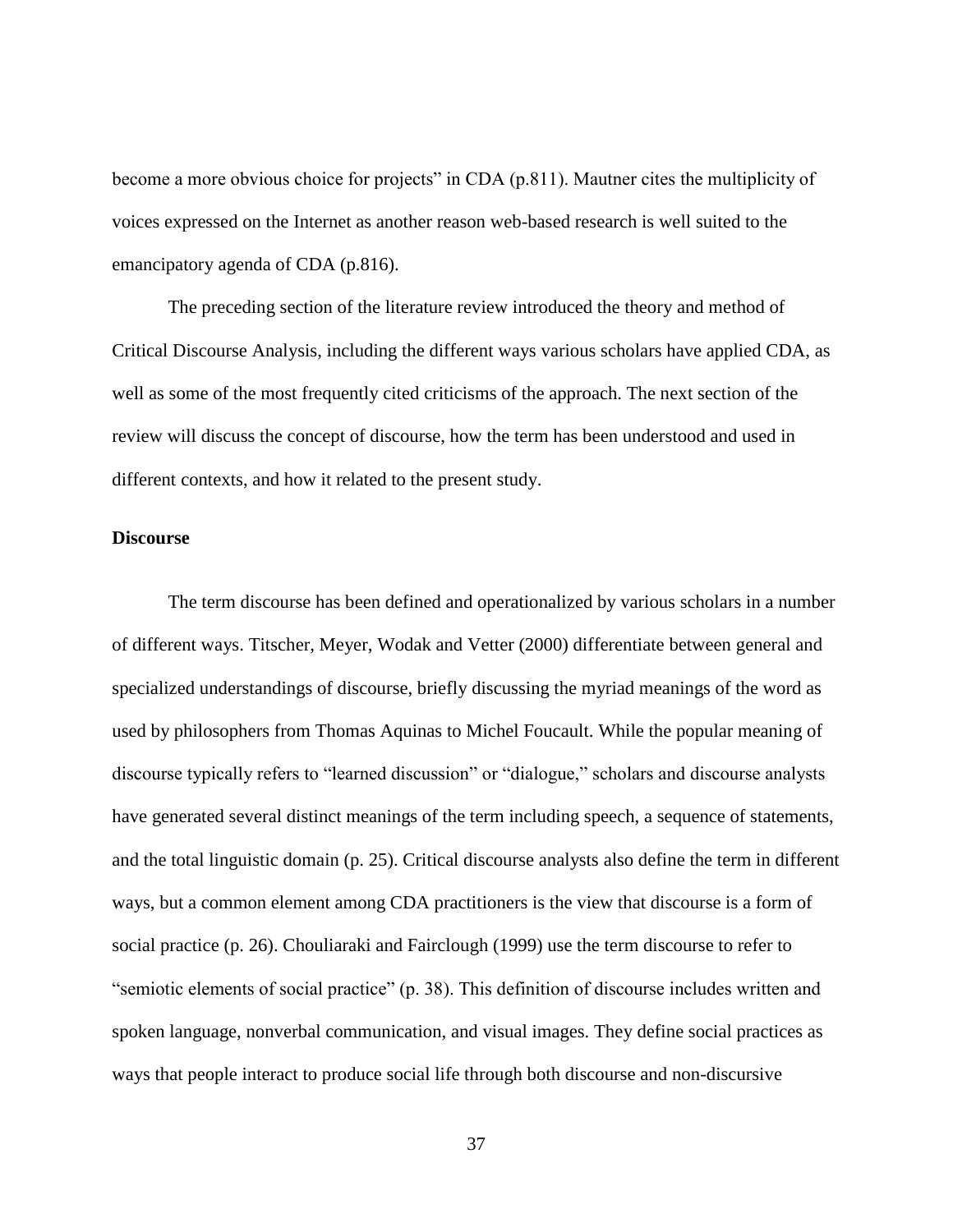elements (p. 38). Locke (2004) identifies two broad categories in which the term is used in discourse analysis: as specific uses of language in social practice, and as a practice of representing and signifying the world (p. 13). Machin and Mayr (2012) define discourse as "language in real contexts of use" and "discourses" as "the broader ideas communicated by a text" (p. 20).

Gee (1999) differentiates between "Discourse" (capitalized) and "discourse" (all lowercase) (p.6). The lowercase discourse refers to "language-in-use," specific speech acts used to enact activities and identities (p.7). The capitalized Discourses refer to what Gee calls "ways of being in the world" (p.7), overarching systems of social arrangements in which individual communication acts occur. These Discourses always involve language combined with "other stuff" such as beliefs, values, objects, and places (p.18). The combination of these elements creates a context in which an individual can recognize their own role and the roles of others. Gee asserts that communication of information is not the primary purpose of human language. Rather, Gee suggests that the primary function of language is two-fold: to structure the performance of social activities, and to structure human affiliation within cultures and social groups (p.1). For Gee, language is always political, and plays an integral role in the distribution of power, status, worth, and other "social goods" (p.2). Every communication act involves adopting a perspective, and is therefore inherently value-laden.

Similarly to Gee, Phillips and Jorgensen (2002) state that language is not merely a channel for the communication of information. Rather, they see language as a powerful tool that creates and shapes the social world (p.9). They define a discourse as "a particular way of talking about and understanding the world" (p.1). Their notion of a "complete package" approach to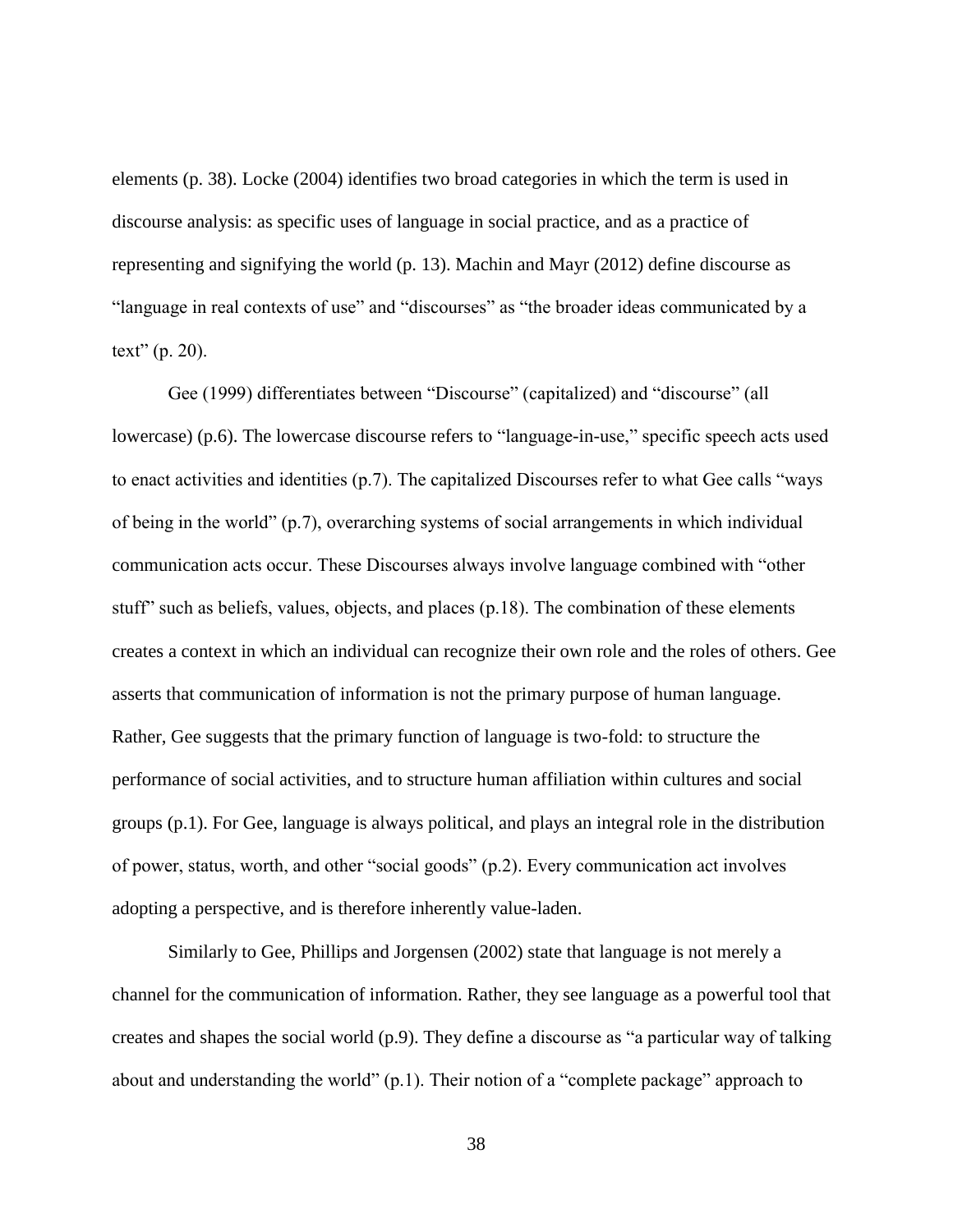analyzing discourse involves four components: philosophical assumptions about the role of language in the construction of the social world; theoretical models; methodological guidelines; and specific techniques of analysis (p.4). The authors also identify three different ways that Fairclough's practice of CDA applies the concept of discourse: language as social practice; the kind of language used within a specific field; and a way of speaking that gives meaning to experiences from a particular perspective (p.66). These different uses of discourse correspond to three functions of discourse: an "identity function" (constructing social identities); a "relational function" (constructing social relations); and an "ideational function" (constructing systems of knowledge and meaning) (p.67). Analysis from this perspective focuses on two different dimensions of discourse: the communicative event (a speech act, instance of language use, or communication artifact such as a film, transcript, or specific Internet meme), and the order of discourse (the way in which types of discourses and discursive practices are configured within a specific institution or field, such as the different levels of relations and types of technical language in use within a hospital) (p.67). Thus, in Fairclough's framework, every communicative event consists of three dimensions: it is a text (speech, writing, images or a combination); it is a discursive practice (involved in the production and consumption of texts); and it is a social practice (p.68). In order to address all the components of Fairclough's three-dimensional model for CDA, the analysis must consider the linguistic features of the text, processes related to the production and consumption of the text, and the wider social practice in which the communicative event is situated (p.68).

Lincoln (1989) asserts that discourse and force (the exercise or threat of physical violence) are "the chief means whereby social borders, hierarchies, institutional formations, and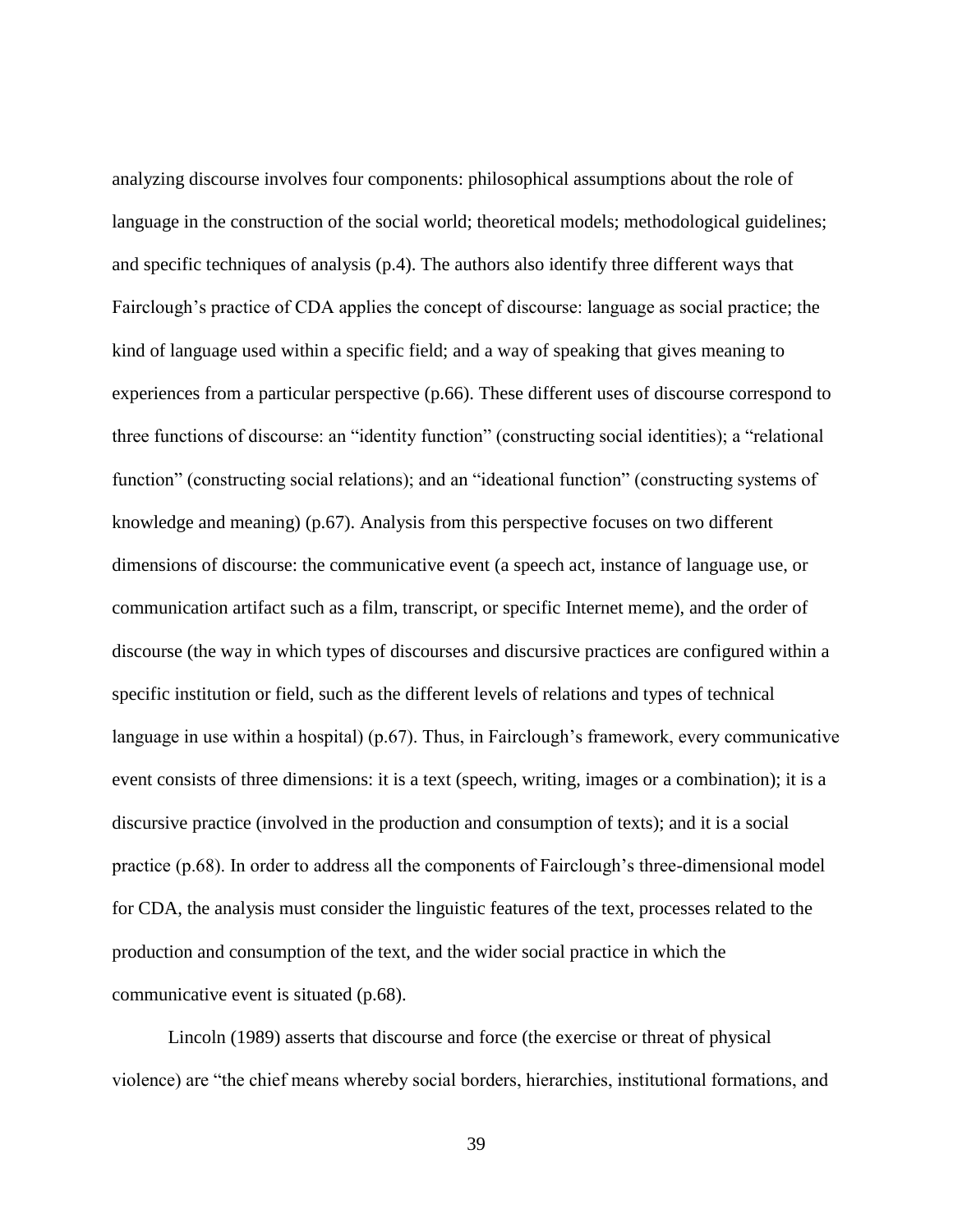habituated patterns of behavior are both maintained and modified" (p. 3). For Lincoln, discourse supplements physical force through ideological persuasion. The power and scope of a discourse's ideological persuasion is dependent upon how widely and effectively the discourse can be propagated, whether the discourse is persuasive or not, and whether a discourse is successful in eliciting the sentiments necessary to gain a following (p. 8).

Kress (1985) states that the term discourse derives from and belongs to the social domain, while the term text derives from and belongs to the linguistic domain (p. 27). Kress discusses discourses as "modes of talking," as in "medical discourse" or "legal discourse" (p. 27). Text, for Kress, is how discourse is expressed in specific instances and certain linguistic features (p. 28). In their formulation of social semiotics Hodge and Kress (1988) differentiate between discourse and text, using the term discourse to refer to "the social process in which texts are embedded" and text to mean "the concrete material object produced in discourse" (p. 6). Van Dijk (1998) refers to the "verbal dimension of the spoken or written communicative act" as talk or text, and uses discourse to refer to the product of a communicative act, "the written or auditory result as it is made socially available for recipients to interpret" (p. 194).

### **Ideology**

The present section will present an overview of the concept of ideology from its use in Marxism and critical theory through its use in CDA.Like discourse, ideology can be a slippery concept to pin down. Eagleton (1991) states that no one has developed "a single adequate definition of ideology" (p. 1). McLellan (1995) calls ideology "the most elusive concept in the whole of social science" (p. 1). Van Dijk (1998) acknowledges the "theoretical confusion"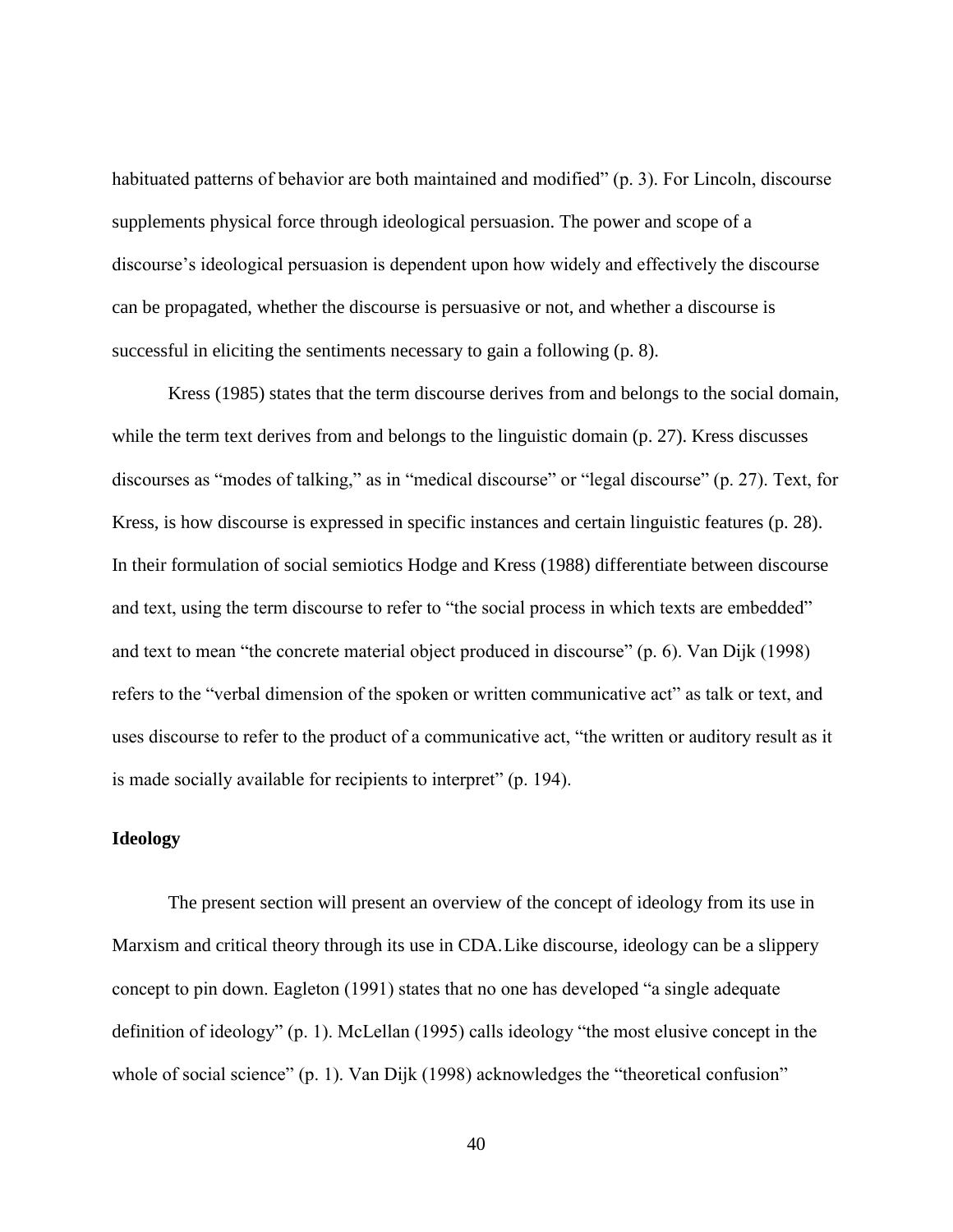surrounding ideology and adds that "the various versions of the concept of ideology are simply the scholarly constructs of competing theories" (p. 1). The term was coined by Antoine Destutt de Tracy, a 19th century French aristocrat, to mean the study or science of ideas (Freeden, 2003). Today the term is closely associated with the writings of Marx, who with Engels co-authored a book titled The German Ideology (Marx and Engels, 1846/2006). In that work Marx and Engels wrote that "[t]he ideas of the ruling class are in every epoch the ruling ideas" (p. 9). As Eagleton points out, this suggests that ideology involves not just ideas and belief systems but also questions of power and particularly the legitimization of power (p. 5). Freeden (2003) describes Marx and Engels' characterization of ideology as a sort of false philosophy, "an inverted mirrorimage of the material world" that obscures and distorts the reality of dehumanizing social conditions under capitalism (p. 5). Additionally, Marx and Engels associated ideology with class division, as a tool of oppression wielded by the ruling class against the subservient proletariat class (p. 6). Through ideology members of the oppressed class falsely believe that working for the dominant class is in their own best interests. McLellan (1995) summarizes Marx's notion of ideology thusly:

[T]he exploitation and inequality which were inherent in the relations of production were concealed by the appearance of free exchange in the sphere of circulation, concentration on which gave rise to the typically capitalist ideology of freedom, equality and so forth. (p. 14)

The next significant development of the ideology concept came from the 20th century Marxist philosopher Antonio Gramsci. Gramsci introduced the concept of hegemony, a state of ideological dominance maintained by a dominant class through force as well as cultural means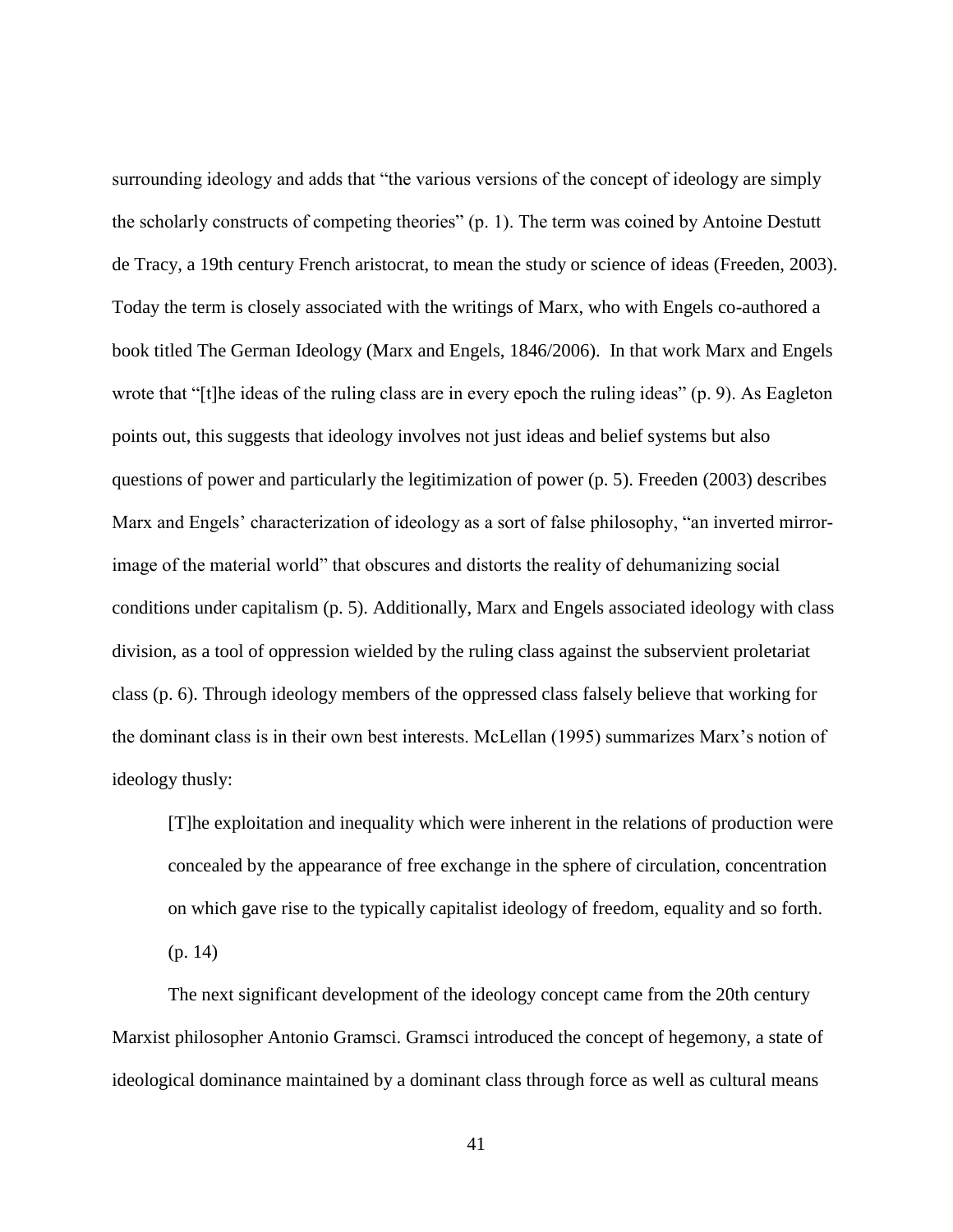(Freeden, 2003). In his notebooks written while a political prisoner in Mussolini's Italy, Gramsci (2006) wrote that "the supremacy of a social group manifests itself in two ways, as 'domination' and as 'intellectual and moral leadership'" (p. 14). McLellan (1995) states that Gramsci developed the notion of hegemony to explain how the ruling class did not have to resort to force in order to maintain dominance (p. 27). In addition to the development of hegemony, Freeden states that Gramsci contributed to Marxist theory by elevating the notion of ideology "to the status of a distinct phenomenon worthy of, and open to, study" (p. 24).

Another important contributor to the development of ideology was the French Marxist philosopher Louis Althusser (Freeden, 2003). Althusser (1994) introduced the concept of Ideological State Apparatuses (ISAs) and Repressive State Apparatuses (RSAs) (p. 110). Examples of RSAs include the military, police, and courts and prisons (p. 110). Examples of ISAs cited by Althusser include the family, the educational system, and religions and churches (p. 110). Althusser states that RSAs function by violence and ISAs function by ideology, but each contributes to the same goal of "the reproduction of the relations of production, i.e. of capitalist relations of exploitation" (p. 117). Eagleton (1991) describes Althusser's contribution to the concept of ideology as a shift from a cognitive theory of ideology to an affective theory (p. 19). For Althusser, Eagleton states, "ideology is no mere set of abstract doctrines but the stuff which makes us uniquely what we are" (p. 20).

Eagleton (1991) offers six possible definitions of ideology based on how the term has been used by different theorists: the social determination of thought; ideas and beliefs that represents the conditions and life experiences of a specific group or class; a collective "symbolic self-expression"; the promotion and legitimation of a dominant social power; ideas and beliefs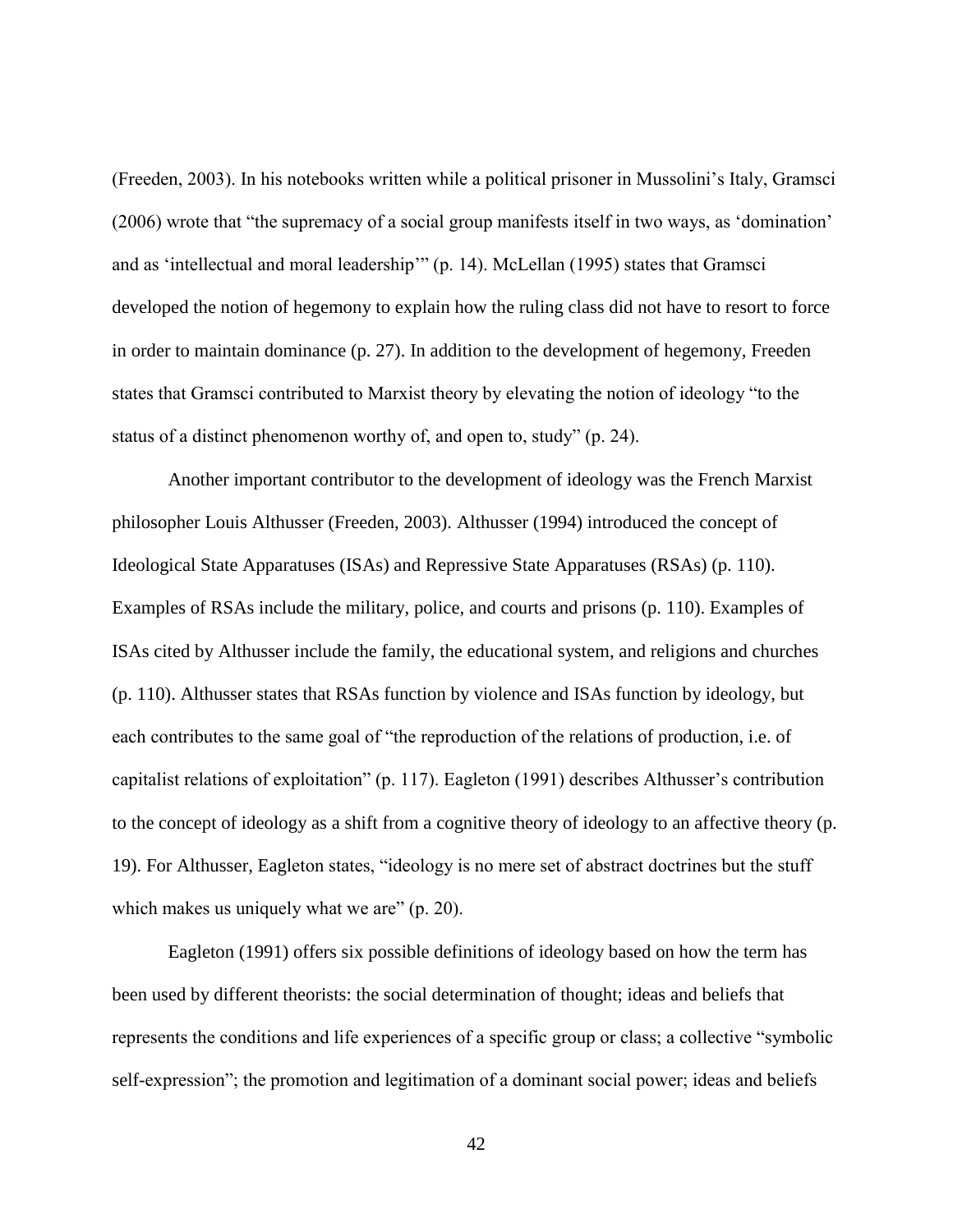that legitimate the interests of a ruling group through distortion of the material conditions of society; and false or deceptive beliefs that arise from the material conditions of society (p. 28). Eagleton states that the relation of discourse to ideology is a question of "who is saying what to whom for what purposes" and that "ideology is a function of the relation of an utterance to its social context" (p. 9). In Eagleton's view, ideology is a matter of discourse rather than language, and represents "the points where power impacts upon certain utterances and inscribes itself tacitly within them" (p. 223).

Freeden (2003) identifies four features of ideologies: ideologies are typical forms; ideologies are influential; ideologies are instances of imaginative creativity; and ideologies are communicable (p. 127). Freeden describes discourses as "the communicative practices through which ideology is exercised" (p. 105). Kress (1985) states that ideologies "find their clearest articulation in language" (p. 29), and thus the examination of language is "a powerful way of examining ideological structure" (p. 30).

Van Dijk (1998) lists some of the "commonsense conceptions" of ideology such as false beliefs, beliefs held by others, and deceptive beliefs that conceal real social relations (p. 2). Van Dijk offers a succinct definition of ideology as "the basis of the social representations shared by members of a group" (p. 8), or "shared social representations that have specific social functions for groups" (p. 191), and suggests that ideologies are constituted "by socially shared, general beliefs" (p. 32). Van Dijk distinguishes between ideologies as such (i.e. socially shared beliefs), and the expression or enactment of ideologies in symbols, discourse, or other social practices (p. 26).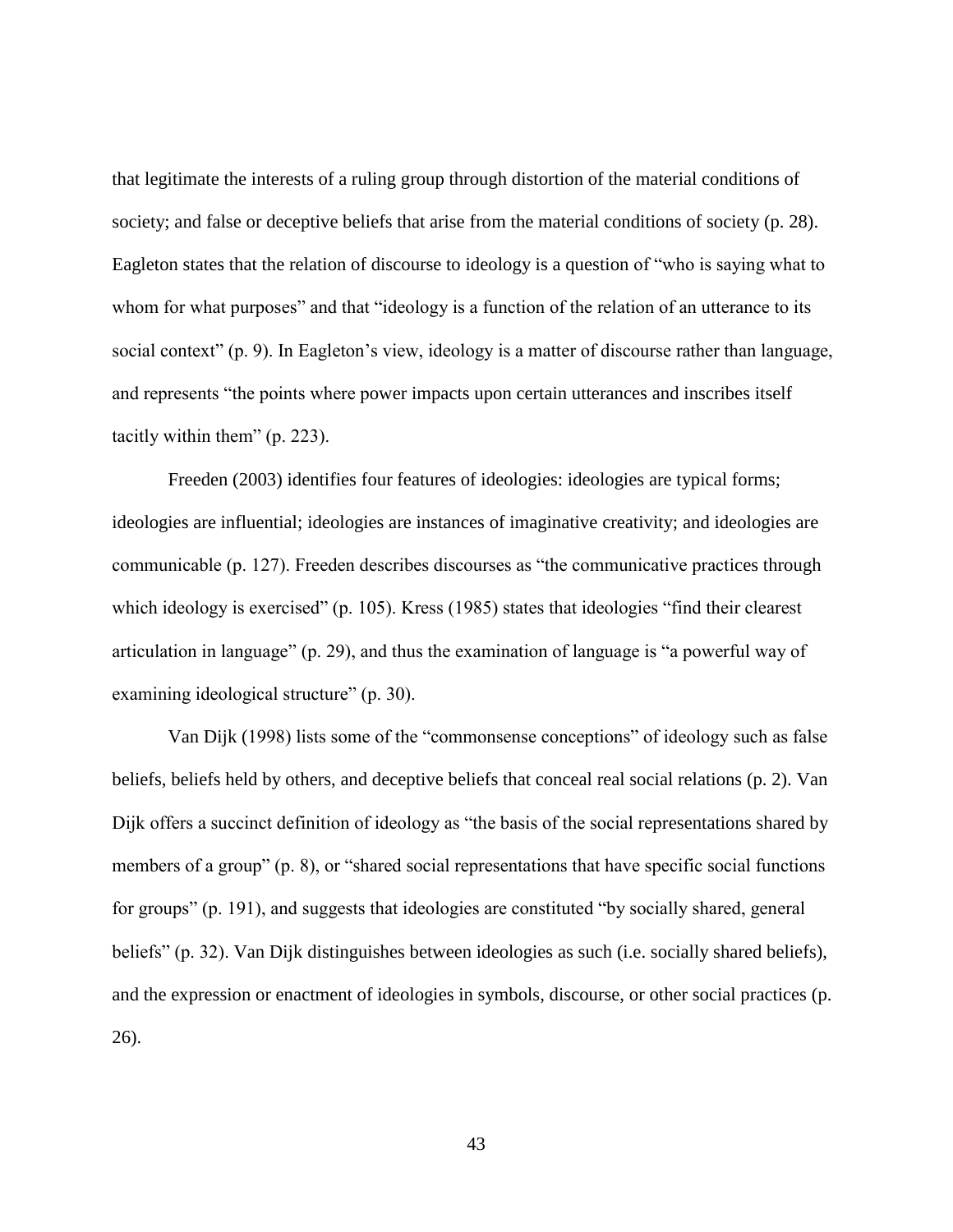Fairclough (2003) defines ideologies as "representations of aspects of the world which can be shown to contribute to establishing, maintaining and changing social relations of power, domination and exploitation" (p.9). This definition situates ideologies as representations, but Fairclough states that ideologies are also enacted in social relations and instilled in social identities. Fairclough's approach to discourse analysis emphasizes the role of texts in contributing to power relations. Phillips and Jorgensen (2002) cite an earlier definition used by Fairclough of ideology as "meaning in the service of power" (p.75). They identify Althusser and Gramsci as principle influences on Fairclough's notion of ideology, while noting that Fairclough rejects aspects of Althusser's theories that view people as passive ideological subjects with limited agency (p.75). Rather, Fairclough has adopted the consensus position within communication and cultural studies that texts have multiple "meaning potentials," and that subjects participate in creating the meaning of a text through the process of interpretation (p.75). Phillips and Jorgensen state that the role of audiences in creating meaning through interpretation makes resistance to ideologies possible, "even though people are not necessarily aware of the ideological dimensions of their practice" (p.75).

Titscher, Meyer, Wodak and Vetter (2000) state that discourse is closely related to ideologies because discourse can be understood as a type of social practice and, like ideologies, "locate human beings in specific ways as social subjects" (p. 145). Locke (2004) defines ideology as "an elaborate story told about the ideal conduct of some aspect of human affairs" (p.33). The power of an ideology is dependent upon its "truth value," and the truth of an ideology is determined by the number of people who subscribe to it (p.33). Locke defines hegemony as a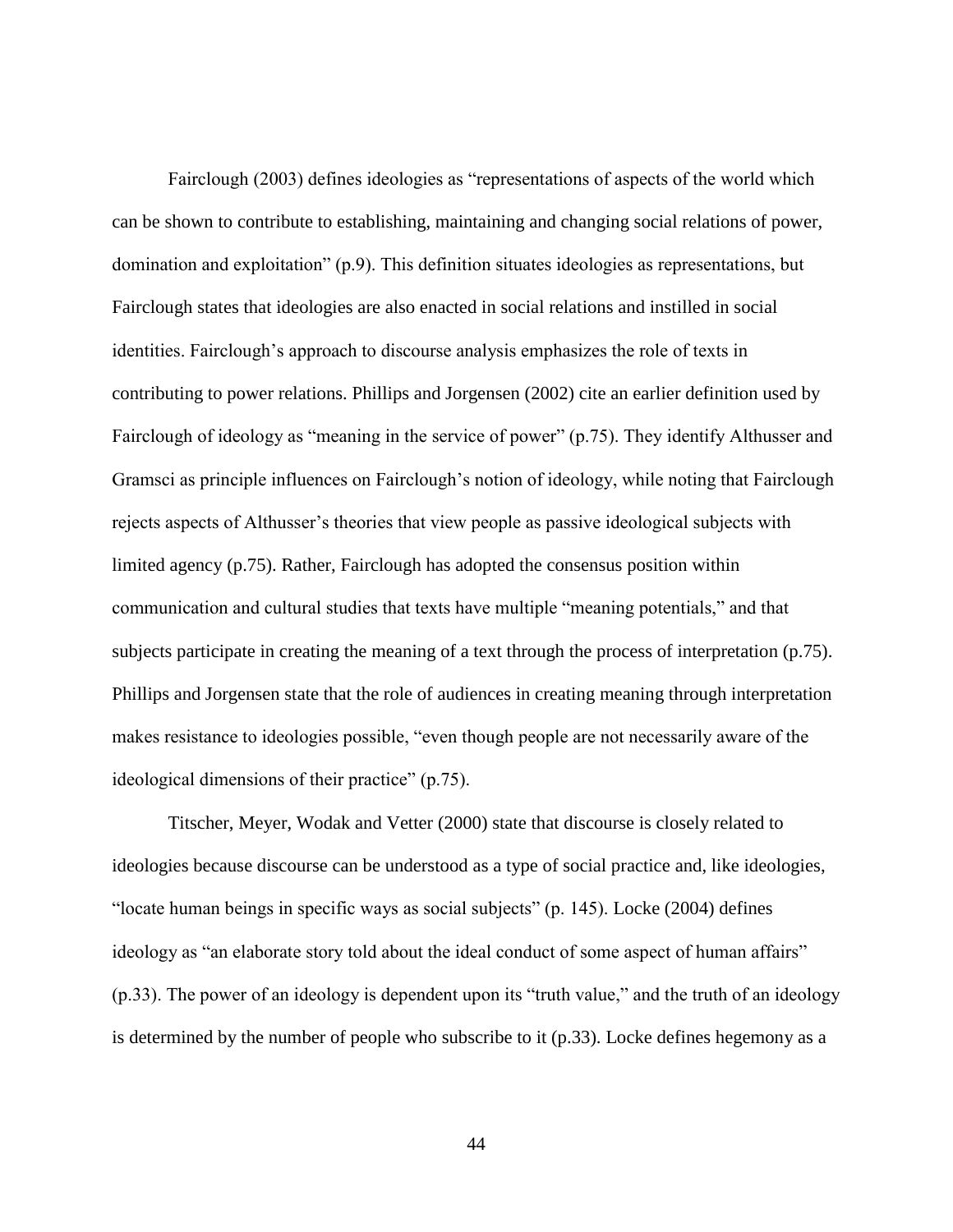"state of affairs" that exists when an ideology is held by a large number of people, and belief in the ideology is reinforced by the social status of those subscribing to it (p.33).

The preceding review of literature introduced and explicated the concepts, theories, and existing research pertinent to the present study, as well as the method to be employed. The review began with the meme concept, providing an overview of the term's origin as a theoretical unit of cultural transmission and its subsequent use in advertising and Internet culture. Next, the review addressed the theory and method of Critical Discourse Analysis, establishing CDA's theoretical positioning, explicit political commitment, and manner of application. Lastly, the literature discussed and defined the concepts of discourse and ideology as they pertain to the present study. The following section will elaborate on the specific method to be followed and data to be analyzed in the research.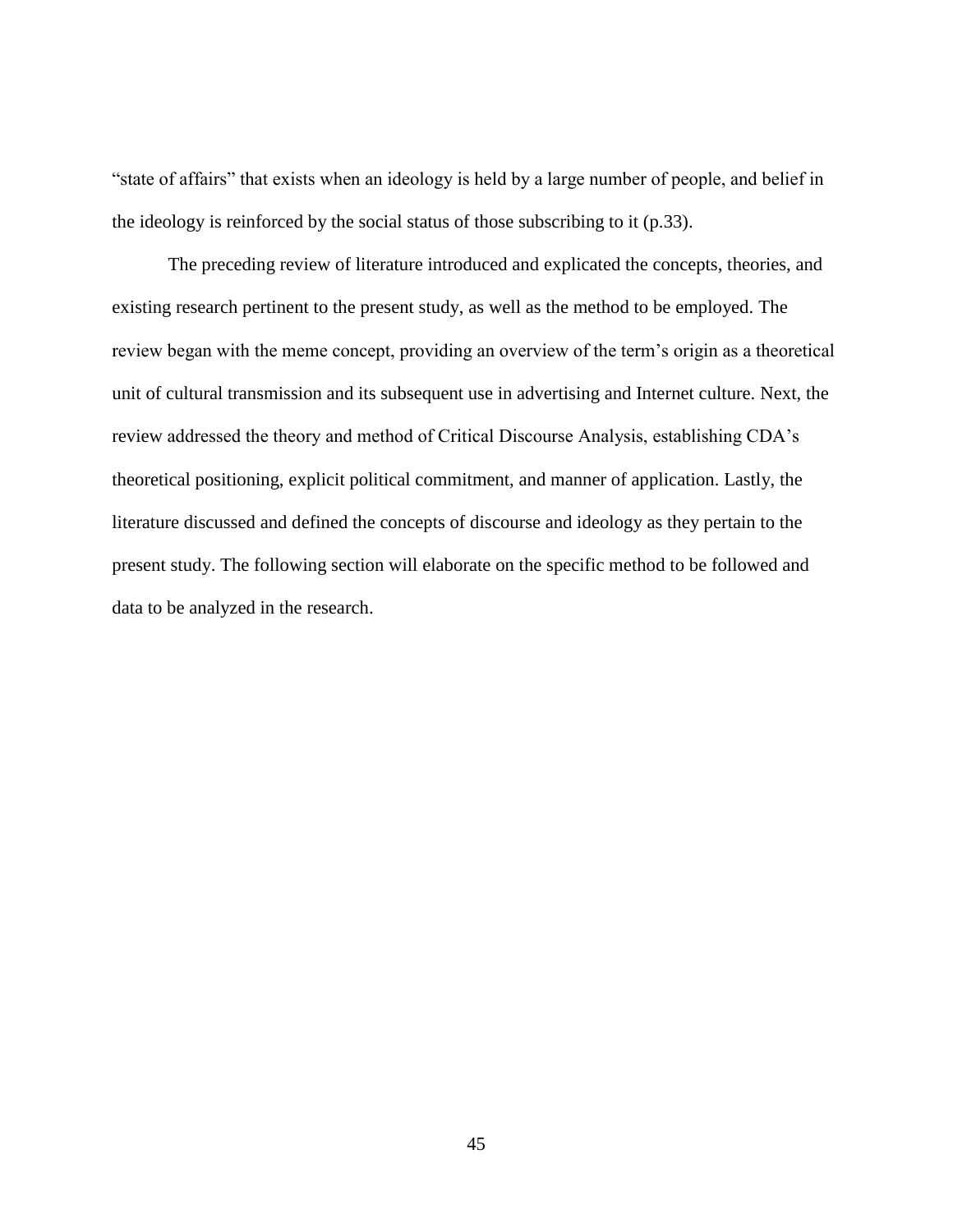# **CHAPTER THREE: METHOD**

The present section will elaborate on the method employed in the study. This section introduces the statement of purpose and research questions guiding the analysis, describes the process used in selecting the research materials and data sample, define and operationalize the terms to be used, and outline the procedure to be followed. The research proceeded according to Phillips and Jorgensen's (2002) basic 5-step process for CDA (as the research material is text and images, the optional sixth step of transcription is not needed). First, the researcher identified the social problem of Internet memes representing wealth inequality during a time of global economic crisis. Second, the researcher formulated research questions. Third, the researcher selected the research material to be analyzed. Then the researcher analyzed the research material, and lastly wrote the analysis results.

#### **Statement of Purpose and Research Questions**

The present study seeks to answer the research questions by applying the theory and method of Critical Discourse Analysis (CDA) to analyze examples of the "First World Problems" (FWP) and "Third World Success" (TWS) Internet memes.

RQ1: What ideological assumptions about global wealth inequality are communicated through verbal and visual representations in the First World Problems and Third World Success memes?

RQ2: How could the FWP and TWS memes better challenge existing power relations and represent dominated groups of people?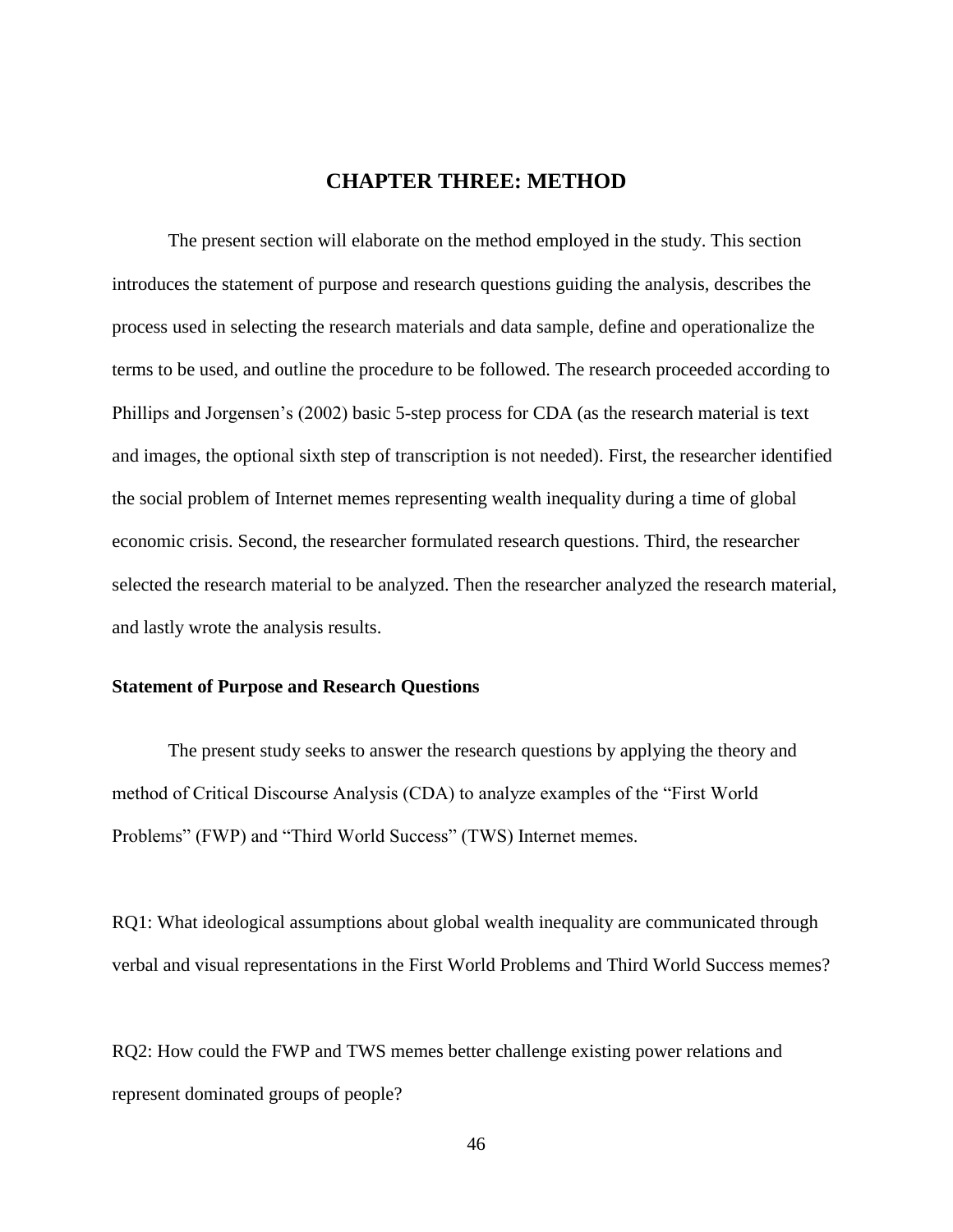CDA is an appropriate method for analyzing these particular memes for a number of reasons. First of all, the FWP and TWS memes contain both explicit and implicit political and ideological content due to their association with the "first world" and "third world" concepts as well as the theme of economic inequality inherent in the memes' content. As practiced by Fairclough and others, CDA is rooted in an expressed political commitment, and the application of the method is concerned with examining language and discursive practices to uncover the meanings created by historical, social, and political contexts. Furthermore, studies employing CDA are frequently concerned with how power, dominance, and inequality are reproduced through discourse.

Secondly, when considered together the two series of memes can be viewed as a discourse about wealth disparity and inequality. Individually each meme series presents ideological assumptions about conditions in the First and Third worlds, respectively. When compared and contrasted with one another the collection of memes convey ideas about similarities and differences between the First and Third worlds.

#### **Data Selection**

Several web sites aggregate Internet memes, and all the examples analyzed in this study were collected from Meme Generator (http://memegenerator.net/). Meme Generator aggregates examples of memes and provides image templates that can be used to create new memes. Meme Generator was chosen as the sole source of memes for the study because the number of memes hosted on the site is far greater than other meme aggregator sites. The author determined that the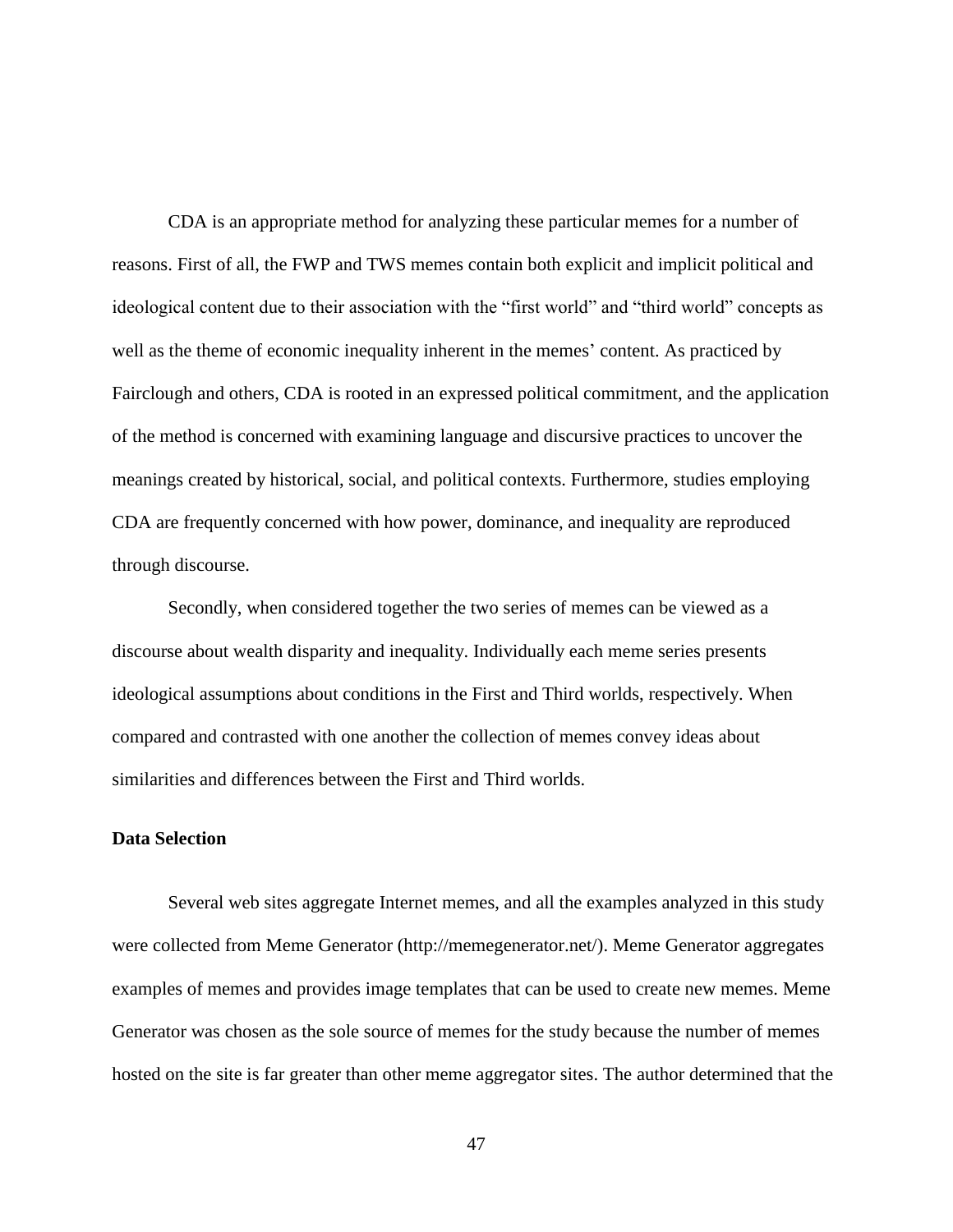collection of memes on Meme Generator was comprehensive enough to provide the entire sample for the study, and drawing from a single site would have the additional benefit of minimizing the chance of selecting duplicate memes. As of November 12, 2012 Meme Generator hosted 6,498 examples of the FWP meme and 243 examples of the TWS meme. Another benefit to using Meme Generator is the site's voting component. Users of the site can "upvote" and "downvote" each meme, a function that affords a gauge of the popularity of each meme and a general idea of how widely it has been seen. When viewing memes on the site the examples can be organized based on when they were posted (newer or older memes) or arranged by popularity of the memes (sorted according to the number of votes received).

As already mentioned, there are far more instances of the FWP meme than the TWS meme. In order to have more equal pools to draw samples from, both collections were sorted based on all-time popularity, from most popular to least. The memes are displayed on pages with 15 images per page, in five rows of three memes each. The samples for the study were taken from the first 15 pages of each collection, being the 225 most popular examples of each meme. The researcher selected the 100 most popular examples of each meme as the sample for analysis. Rather than randomly select examples of the memes, the researcher believes that focusing on the instances with the most "votes" have been upvoted by readers/users because something about the memes' content resonates with readers and causes a positive response. Furthermore, the status of Internet memes as a form of popular discourse is key to the present study, so the researcher chose to focus on the most popular individual examples of the memes. The meme examples with the most votes are therefore among the most often seen and read memes, and so can be considered particularly salient as regards the potential for ideological transmission.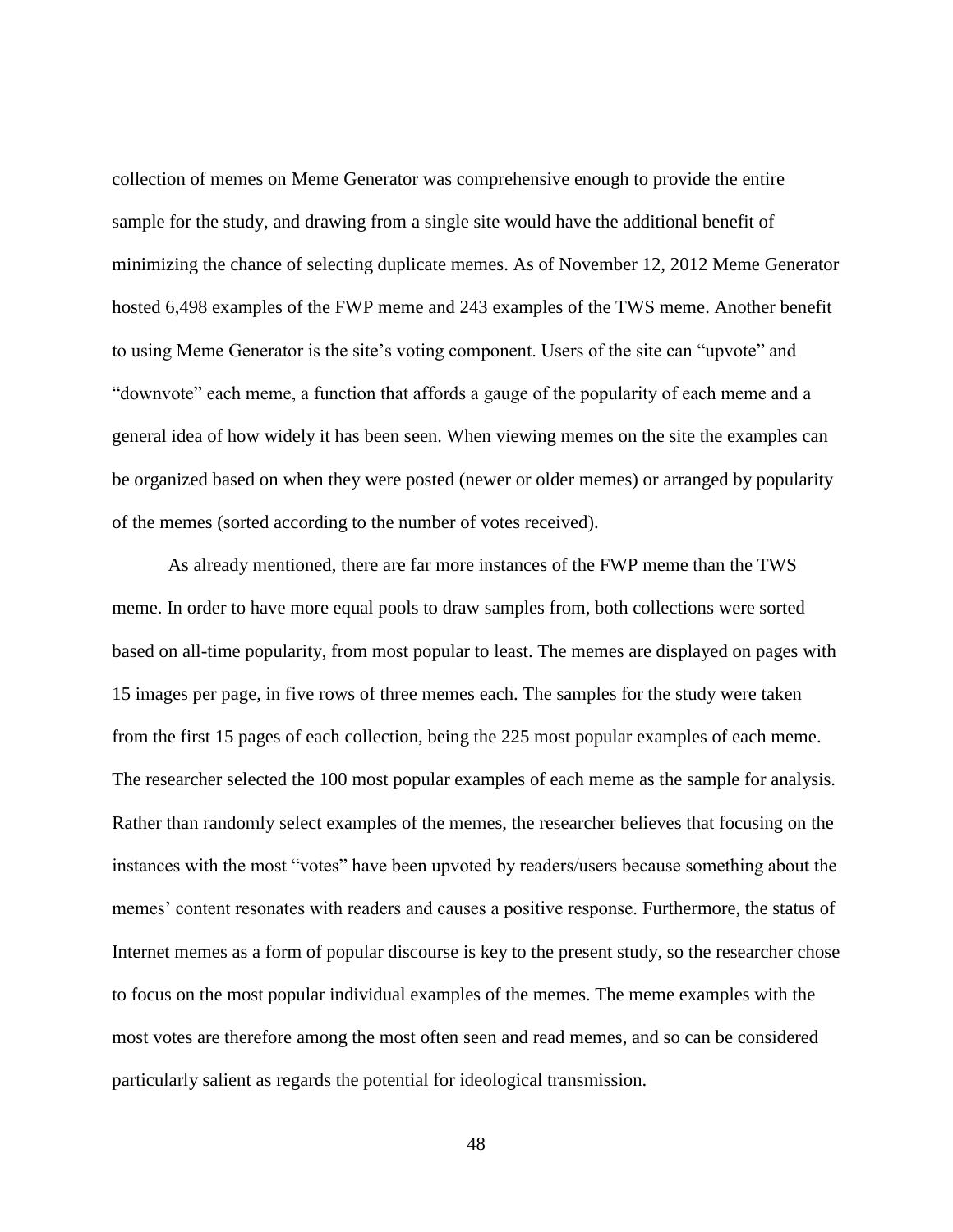#### **Definition and Operationalization of terms**

The literature review introduced the key concepts underlying the present analysis, including several terms with difficult or disputed definitions. The review mentioned various definitions and applications of the term "meme". Henceforth in the present study the term meme will be used to refer to the Internet memes that constitute the research material. Each specific artifact, being an image macro consisting of visual and textual elements, is a meme; the First World Problems and Third World Success collections of memes are each a series of image macro memes using the same respective image template. References to "text" in the analysis will refer to the textual elements of the image macro memes in the data sample, and not a separate artifact.

Another disputed and potentially confusing term discussed in the literature review is discourse. The word discourse has been used to refer to a variety specific language use or communicative acts, as well as the larger social practice that such communicative acts occur within. The present study refers to discourse in two senses of the term's use: in the sense of discourse as language in real contexts of use, but also in the sense of discourse as dialogue in that the collection of Internet memes constitute an ongoing conversation or discourse about perceptions of life in the First and Third worlds, respectively. The discussion of the results draws on Machin and Mayr's conceptualization of discourses as "the broader ideas communicated by a text" to make observances and inferences about the broader ideas about life in the First and Third worlds communicated by the meme content. The analysis will also refer to ideology, ideological assumptions, and ideological content. In all cases the author is using ideology in the sense that van Dijk defined it as socially shared beliefs.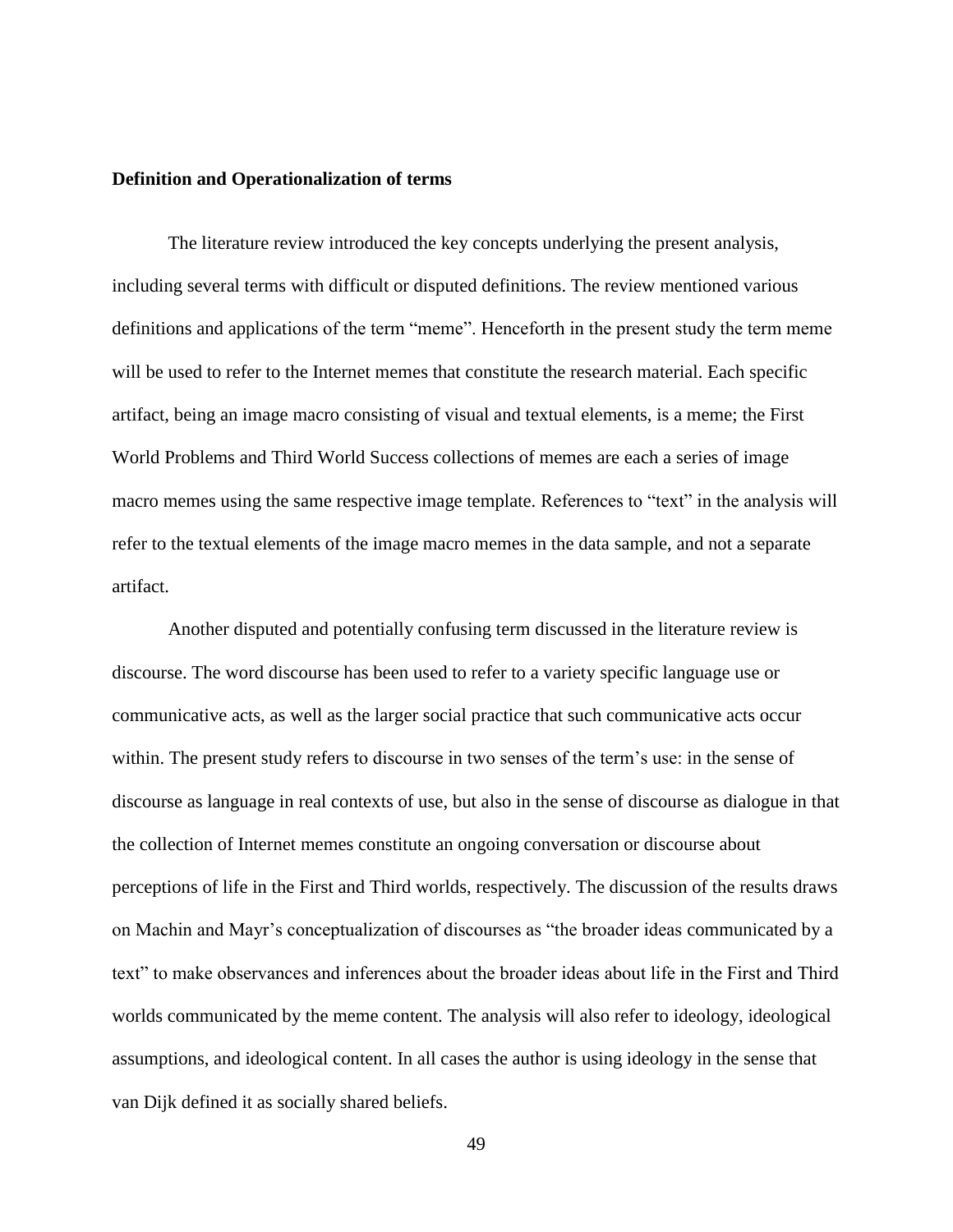## **Procedure**

The researcher selected 100 examples of the FWP and TWS memes each. To select the memes the researcher accessed the web site Memegenerator.com and sorted the archive for each meme to be arranged from most popular to least popular. These rankings are based on the number of "up votes" each meme image had received by users of the Meme Generator site. After the 100 most popular memes from both the FWP and TWS archives were selected, the researcher printed hard copies of the meme images. The hard copies were printed on regular 8 1/2 x 11 paper, and the images were arranged so that the collection of FWP and TWS memes were printed on twenty pages each, with 14 pages featuring six meme images and the other six pages featuring three images. The researcher used a pen to mark which numbers out of 100 of the Meme Generator popularity rankings were represented on the corner of each page.

Analysis of the memes began by considering the images used as the backgrounds for the memes. The researcher limited the sample to instances of each meme that use the same photograph as a template: the crying white-appearing woman for the FWP meme, and the dancing black child for the TWS meme. Analysis of the visual element will consider many salient components, including iconography, poses, and gaze. The analysis will consider why these particular images have come to represent the "first world problems" and "third world successes" and what ideological assumptions can be inferred from the association of these particular images with the meme themes.

The researcher conducted initial coding through a "broad brush" for organization of content around themes. Once common themes were identified in the memes' textual content each thematic grouping was analyzed to investigate how the concepts referenced and the language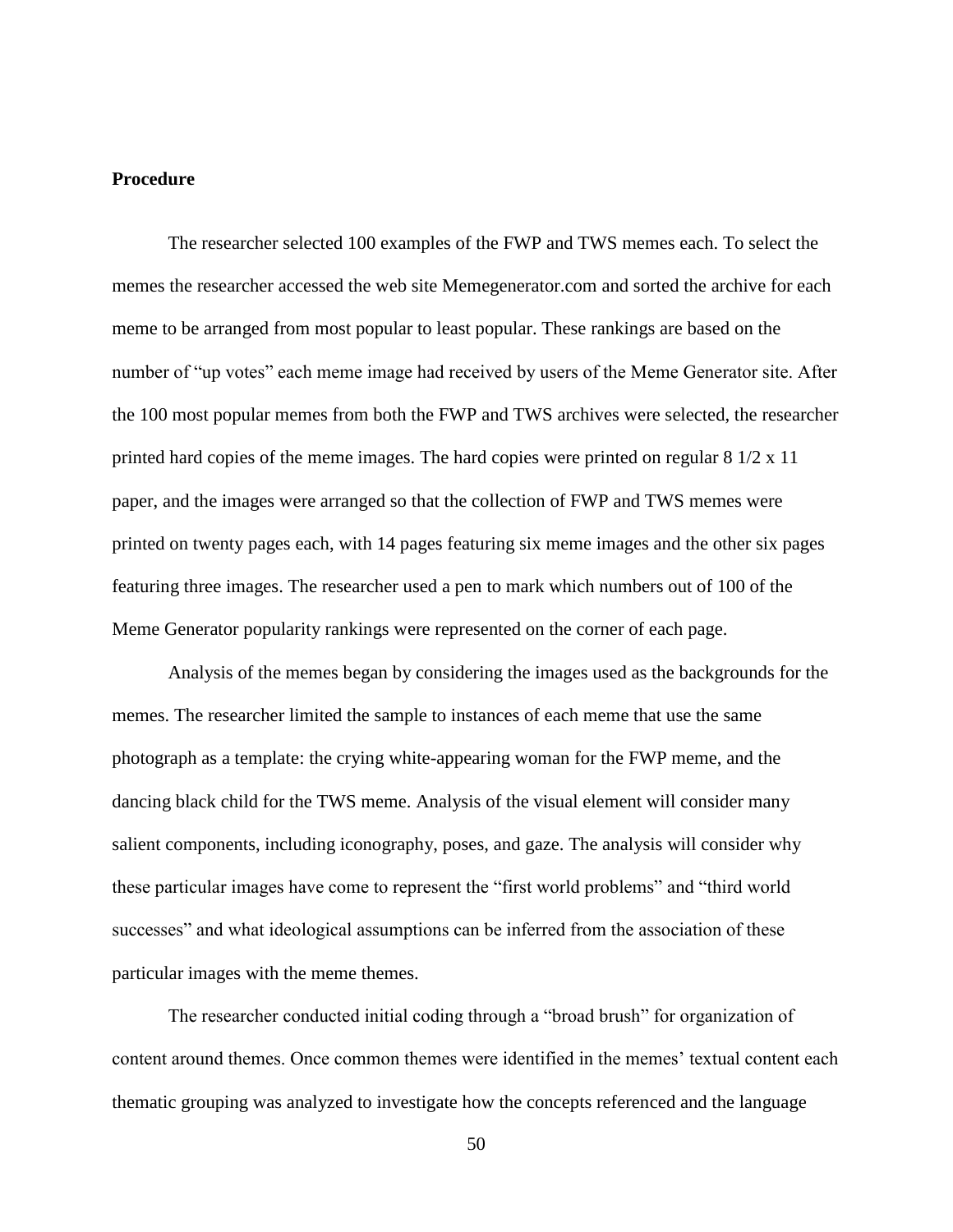used demonstrate ideological assumptions underlying each discursive artifact. Examples include explicit references to money and wealth, and mentions of food and/or eating. Special attention was paid to contextualization signals, thematic organization, binary oppositions, and examples of transitivity. Acknowledging the debates about the use of nominalization in CDA, the author endeavored to avoid nominalizations in the analysis whenever possible, so as to not obscure agency in the creation of the memes and the ideological assumptions of the discourses.



Figure 1: First World Problems sample meme

Source: Meme Generator, all-time most popular First World Problems memes http://memegenerator.co/First-World-Problems-Ii/images/popular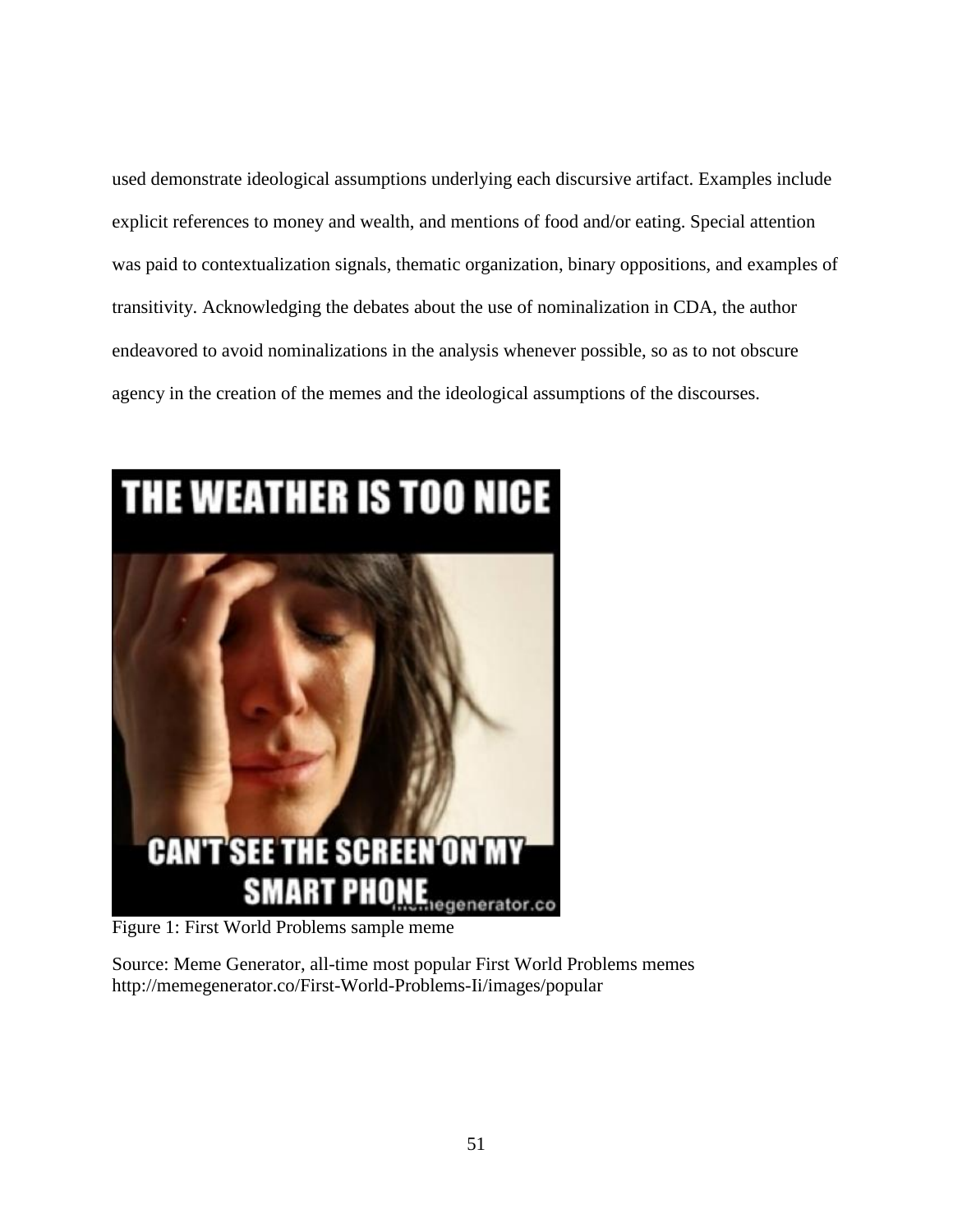

Figure 2: Third World Success sample meme

Source: Meme Generator, all-time most popular Third World Success memes http://memegenerator.co/Third-World-Success/images/popular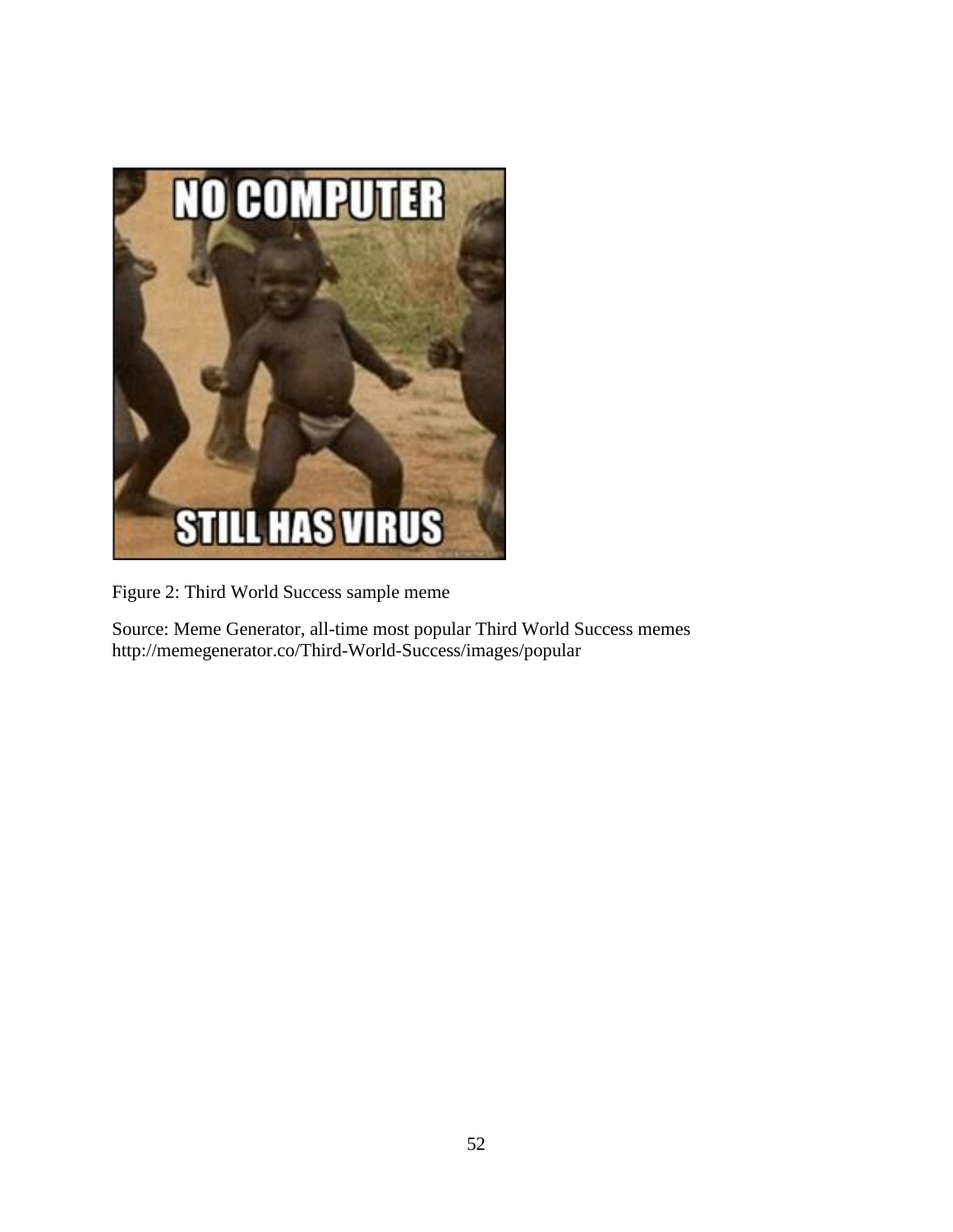# **CHAPTER FOUR: ANALYSIS**

The following section presents analysis of the selected memes. First, the visual elements of both memes' template photographs will be analyzed based on categories of visual semiotic analysis. The second part of the analysis will examine the textual content of the meme sample.

#### **Analysis of the Visual Elements**

#### **First World Problems: Visual Semiotic Analysis**

The Know Your Meme web site describes the First World Problems meme as comprised of "frustrations and complaints that are only experienced by privileged individuals in wealthy countries," and states that the meme "is typically used as a tongue-in-cheek comedic device to make light of trivial inconveniences".

The background image for the First World Problems meme series is a close-up photograph of a white-appearing woman's face. The woman in the photograph has dark, blackappearing hair. Her eyes are closed, and she is holding her right hand up to her face, fingertips touching her forehead. These visual elements convey the sense that the woman in the photograph is distressed, through the combination of the closed eyes, pained expression and the gesture of holding a hand up to one's forehead. Due to the close-up perspective and framing of the photograph only the woman's face and hand are visible. The background of the photo is stark white and featureless.

One salient feature of the FWP image is the woman's gaze; her eyes are closed and her head is directed slightly downward. Following the visual semiotic analysis practiced by Kress and van Leeuwen, Machin and Mayr (2012) refer to images of people whose eyes are not visible,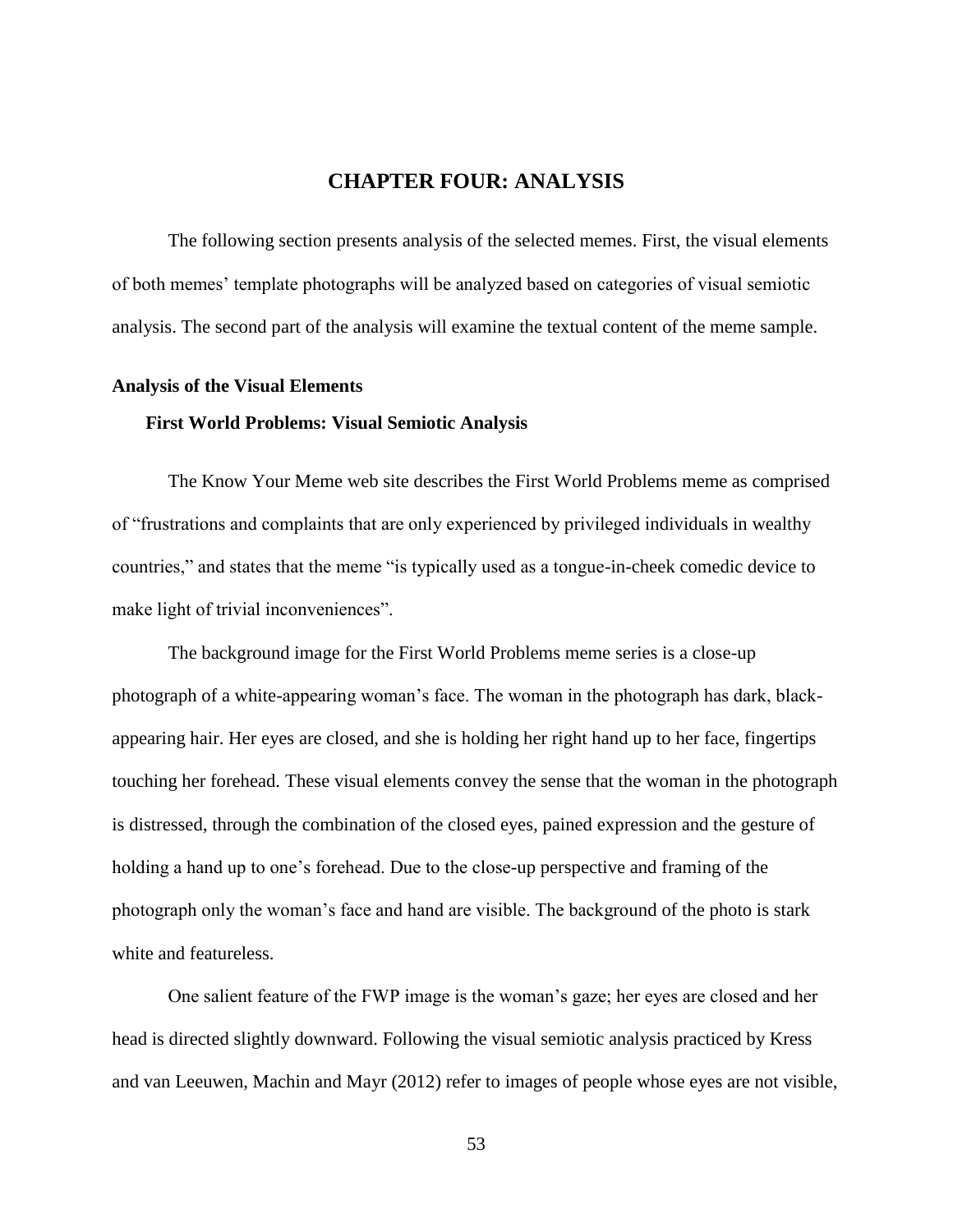or who are not "looking out at the viewer," as "offer images" (p. 71). Kress and van Leeuwen differentiated between this type of images and "demand images," where the pictured person's gaze is directed toward the viewer as a form of visual acknowledgment. *Offer* images are so called because the pictured persons do not visually acknowledge the viewer, and therefore no demand is made of the viewer and no response is expected. Another salient aspect of the woman's gaze is that it is directed downward. Machin and Mayr point out that the directional indicators "up" and "down" have strong metaphorical associations in Western culture (p. 72). A depressed person may be said to be "feeling down" or "down in the dumps," while feelings of elation may be described as "being on cloud nine"; similarly, people may be described as having their "head in the clouds" or being "down to earth". So the woman's gaze serves as another visual indicator of the suggested mood. Her downcast face furthers the suggestion that the woman is sad or emotionally distressed.

There are no cultural symbols present in the FWP meme image aside from the whiteappearing woman herself. Her presence alone can be interpreted as a cultural symbol, as it communicates white culture, often associated with western culture. The color scheme of the image, exemplified by the stark white background of the photo, further establishes "whiteness" as a central idea of the image. Size is another salient feature of the FWP photo, as the close-up view and tight cropping of the woman's face is such that her face nearly fills and even extends beyond the frame. This makes her unmistakably the most important element of the image because she is essentially the only element in the image.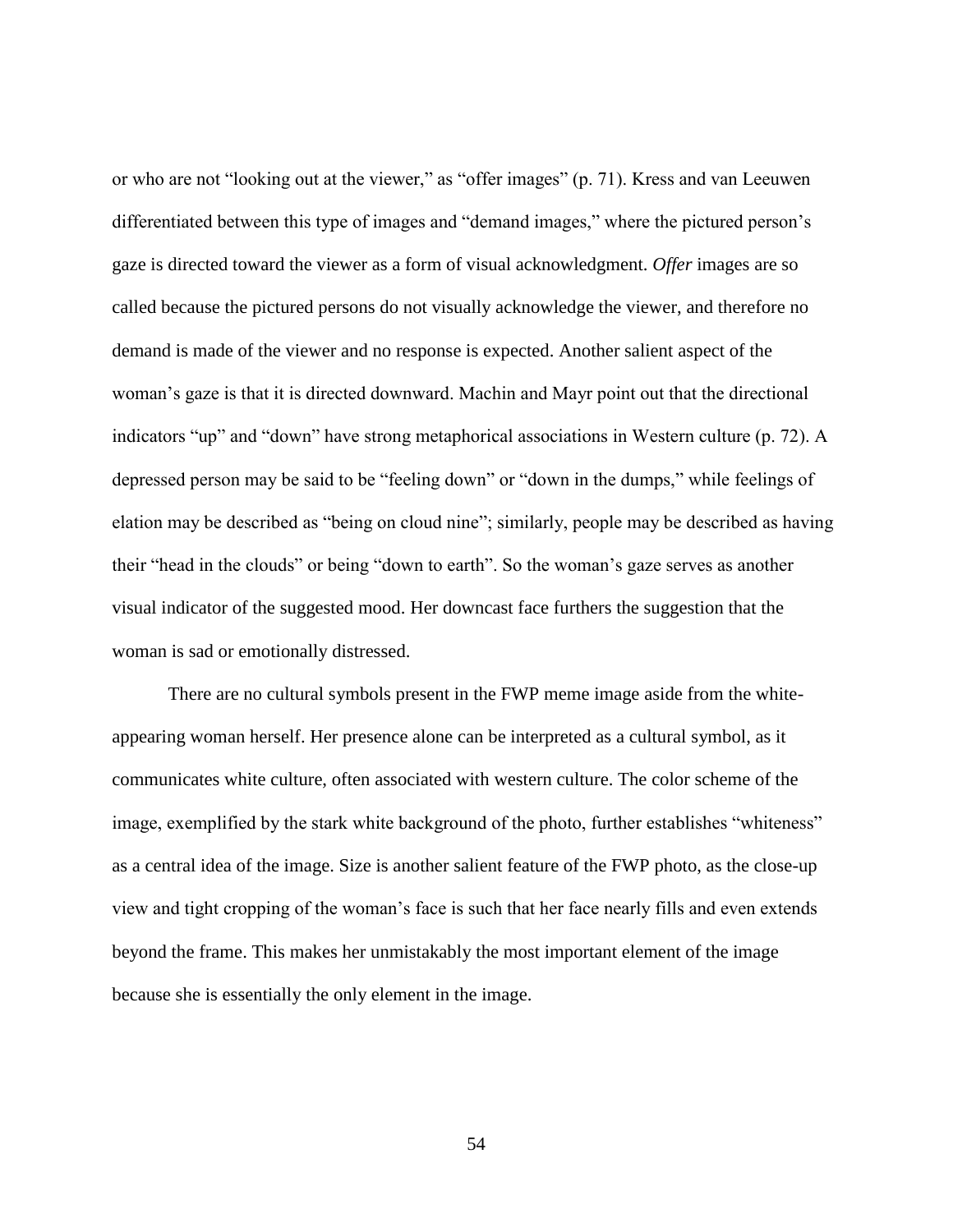#### **Third World Success: Visual Semiotic Analysis**

The Know Your Meme web site describes the Third World Success meme as "an advice animal image macro series featuring a photograph of a dancing tribal child with captions about overcoming hardships that are associated with life in underdeveloped countries". The meme is also described as "the anti-thesis of First World Problems".

The image used for the Third World Success meme template is a photograph of four children, cropped in such a way that one child is centered and the only figure fully visible. The figures of the three other children are only partially visible. The children are black and are wearing only loincloth-style coverings. The landscape visible in the background is mostly dirt ground and a patch of tall grass. The center child is apparently male, and is looking directly toward the camera lens and smiling. The child's pose suggests that the photograph has captured him while dancing, as his arms and legs are positioned in a way indicative of dancing rather than walking or standing. The salient details of the photograph suggest both elements referenced in the name of the TWS meme: the image of black children wearing only meager coverings against a backdrop of sparse dirt and brush connotes tribal living and impoverished conditions associated with archetypal depictions of the Third World or developing nations. The center child's smiling face and pose suggest joy and celebration.

The gaze of the dancing child in the center of the TWS image template is directed toward the camera that captured the photograph, giving a sense of the child making eye-contact with viewers of the image. Using the of visual semiotic terminology developed by Kress and van Leeuwen, Machin and Mayr (2012) refer to images where the gaze of the depicted is directed toward the viewer as "demand images" (p. 71) . As Machin and Mayr explain, a *demand* image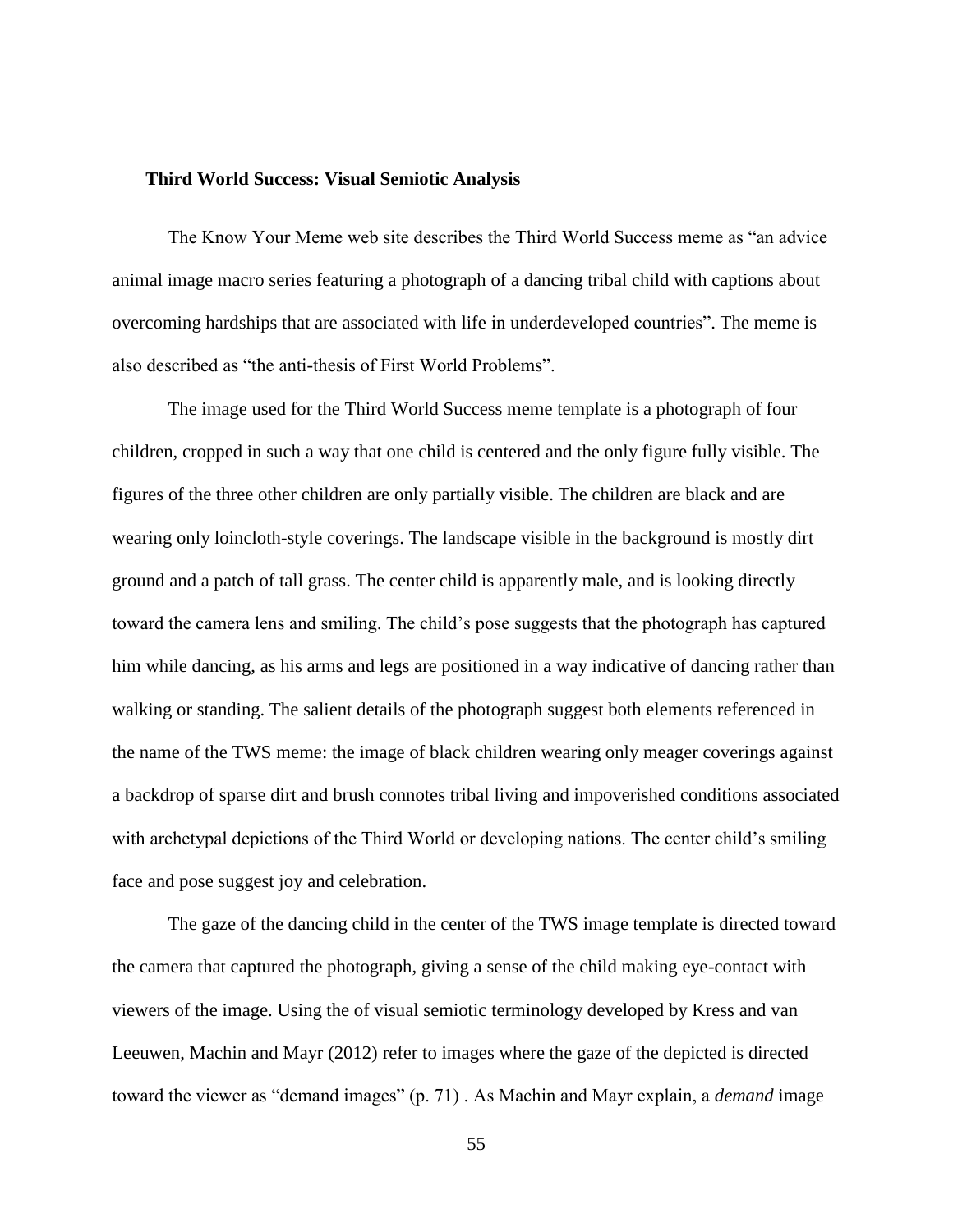"asks something of the viewer in an imaginary relationship, so they feel that their presence is acknowledged and, just as when someone addresses us in social interaction, some kind of response is required" (p. 71). The nature of the demand is determined by other elements of the image, such as the facial expression of the pictured person, the apparent setting of the photograph and other visual cues. In the TWS image, the child's facial expression and body language evoke feelings of warmth and positive mood. The child's evident smile and his body language (and that of the children visible around him) convey high spirits and a carefree attitude, suggesting that one possible demand a viewer may perceive in the image is to join adopt a similar attitude and join the celebration.

The TWS meme image contains several potent cultural symbols. The group of apparently African children wearing only sparse garb against a background of bare earth all serve as visual shorthand for impoverished peoples in developing African nations. These cultural symbols cue viewers' interpretation of the image, as evidenced by the Know Your Meme site's description of the central figure as a "tribal child". Unlike the FWP meme image of a close-up on a single figure's face, the TWS image shows a whole figure and partial others. The central child is not the largest of those in the picture, as two of the other figures are clearly taller, but his central placement in the frame and the fact that his entire figure is visible establish the child as the central figure of the image. A close-up image of the child, cropped to show just his smiling face, would ostensibly serve the same function as the image used in the FWP meme. The fact that the image most associated with the TWS meme depicts multiple figures may be considered ideologically salient. The colors present in the TWS meme image are strictly earth tones: a palette of browns, tans, and green. This color scheme further contributes to the association of the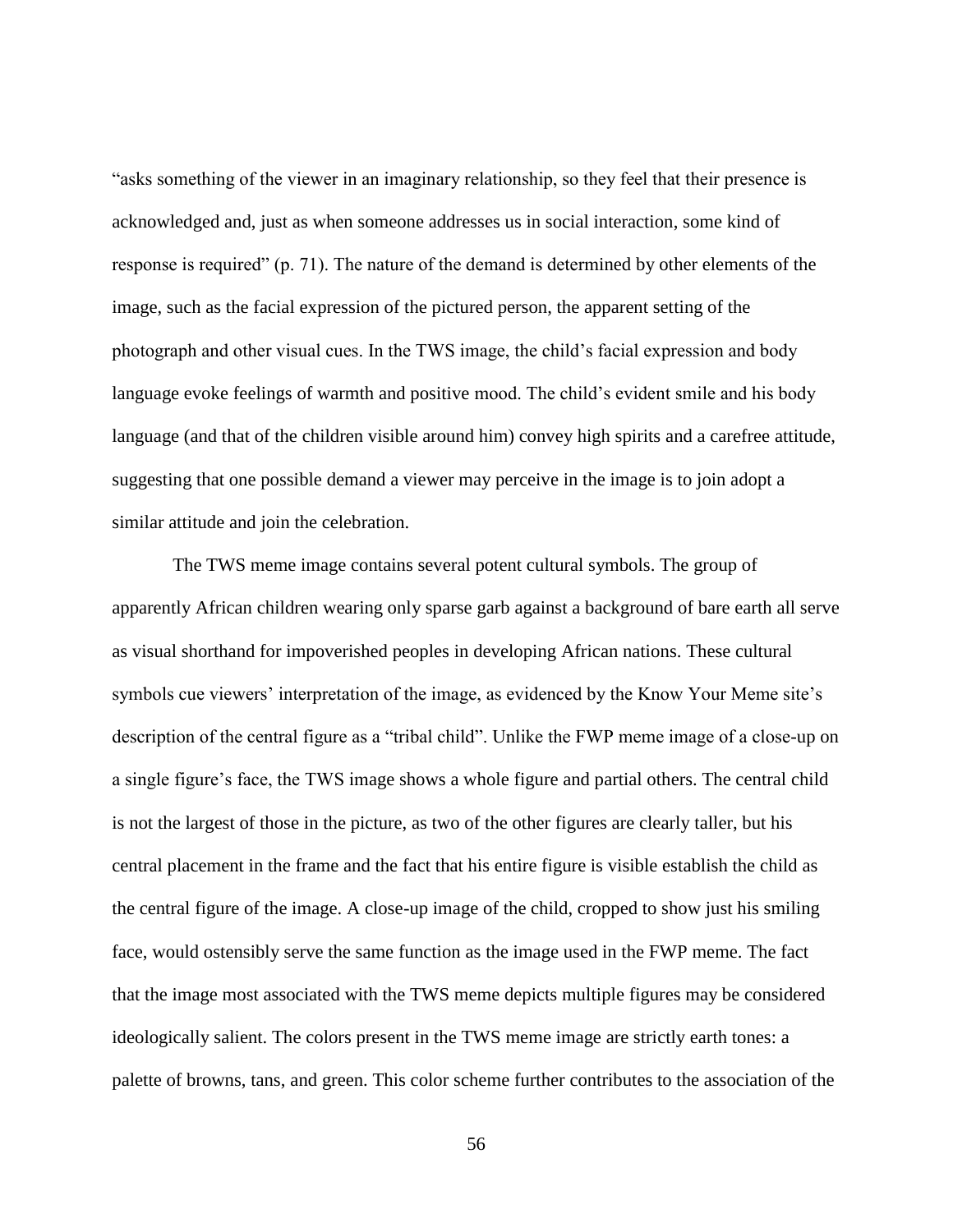children depicted with undeveloped nations as the photograph contains no evidence of industrial or technological development.

### **Textual Analysis**

Applying the methods of traditional discourse analysis to the textual content of the memes is difficult, because virtually all the meme text consists of sentence fragments and lack proper grammar or punctuation. After collecting the sample of 100 examples of each meme the researcher conducted initial coding of the textual content of the sample. The researcher reviewed each meme and created categories based on commonality of subject references and theme in the meme text. For example, the categories generated to code the First World Problems meme included "Food and Eating," "Technology," and "Money and Wealth". Categories created to code the Third World Success meme included "Food and Eating," "Hunger/Lack of Food," and "Internet Culture". Some categories also included sub-categories. For instance, sub-categories of Technology specified whether the text of the meme referred to a smartphone or other specific device. Furthermore, only references to electronic technology were counted for that category.

In this coding process a single image macro could be counted only once for each category, but could be counted for multiple categories. For example, the FWP meme with the text "I FORGOT MY PHONE / AND I'M ALREADY SITTING ON THE TOILET" was counted for both the technology and hygiene/bathroom categories. However, the FWP meme with the text "WENT TO CLICK FULL SCREEN ON PORNHUB VID… / CLICKED FACEBOOK SHARE BY ACCIDENT" would be counted for the Internet culture category only once, even though the meme text references two separate web sites. For the TWS collection the researcher differentiated between references to food and eating, and references to hunger or lack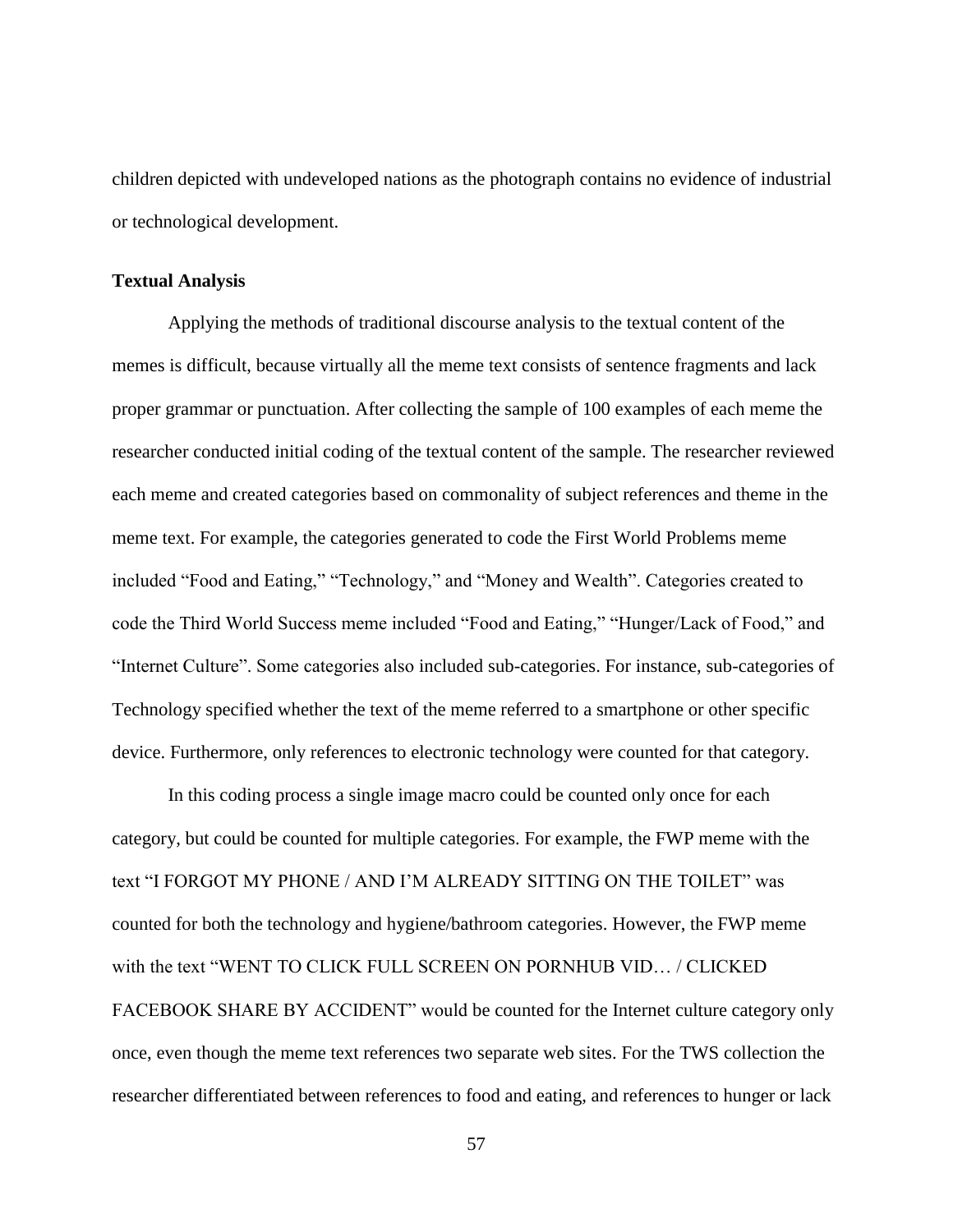of food. The TWS meme with the text "CAN'T AFFORD FOOD / LOST FIVE POUNDS" was counted a reference to hunger/lack of food, and not to food and eating. The TWS meme with the text "BELLY IS FULL / OF FOOD, NOT FLUID DUE TO MALNUTRITION" was considered a reference to both the lack of food and the food and eating categories because it references a belly full of food and also malnutrition. All meme images that contained a variation of the word "hunger" were counted in the hunger/lack of food category.

In the textual content of the FWP sample, there were 52 references to technology; of these, 7 specifically referred to cell phones or smartphones, with two of these specifically referencing the iPhone brand. There were 33 references to Internet culture; 8 of these were specifically references to Internet memes, 7 referenced Facebook, and 2 referenced the YouTube video site. There were 22 references to eating and food; 8 references to personal hygiene/bathing; and 3 references to money and/or wealth. In the textual content of the TWS sample, there were 16 references to sickness, disease or death; 14 references to hunger or lack of food; 12 references to Internet culture; 8 references to food and eating; 6 references to technology; 4 references to dancing; and 3 references each to aid and relief organizations (i.e. Red Cross) and wild animals. To assess whether specific subjects or references might be related to the popularity of each meme (based on the number of upvotes each had received on the Meme Generator web site at the time the sample was collected) the researcher also examined the textual content of the 20 most popular examples of each meme separately from the rest of the data collection. Of the 20 most popular FWP memes, 15 contained references to either general technology or Internet culture. The researcher did not identify a significant grouping or commonality in the textual content of the 20 most popular FWP meme images.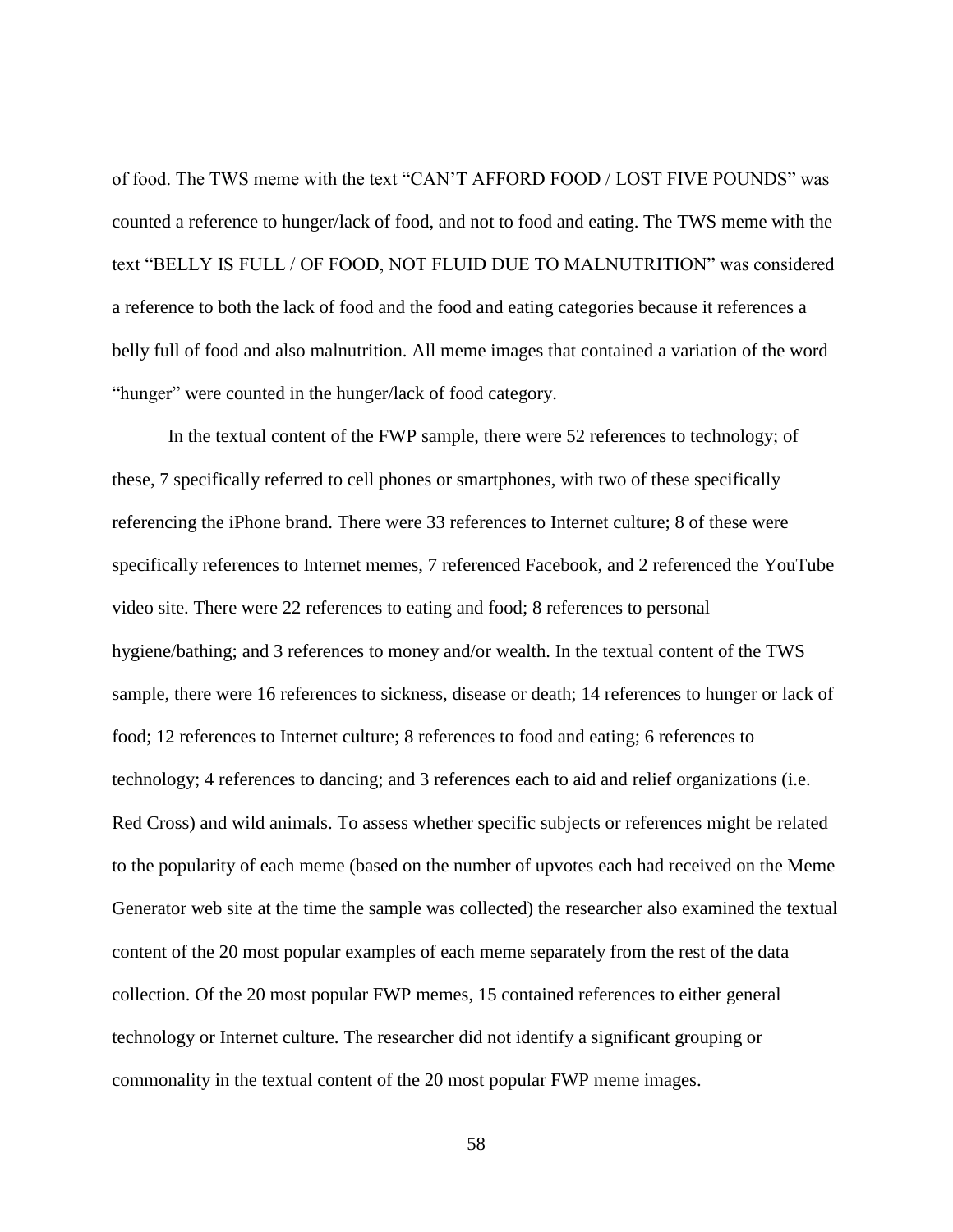To assess how identity and agency are represented in the meme text the researcher quantified the use of pronouns in each meme series. 46 of the FWP memes used pronouns (mostly "I" and "my"), compared to 25 of the TWS memes. The researcher also considered what verbs were used in the memes to describe action. To compare the specific verbs present in each meme series, the researcher made a list of each unique verb in every meme in the data sample. Going in order from the most popular to least popular memes, the first ten unique verbs in the FWP meme series are: taken; read; see; made; wants; brushed; wrapped; eating; hear; and clicked. The first ten unique verbs in the TWS meme series, going in order from most to least popular, are: have; buy; dancing; needs; raped; dies; killed; wins; arrived; and finds. The verbs present in each meme series include material processes (i.e. Brushed, arrived, etc.), mental processes (i.e. See, hear, etc.), behavioral processes (i.e. Wrapped, dancing, etc.), relational processes (i.e."Have something more than you," "has nothing to drink," etc.) and existential processes (i.e. "The weather is too nice," "Now I am happy," etc.).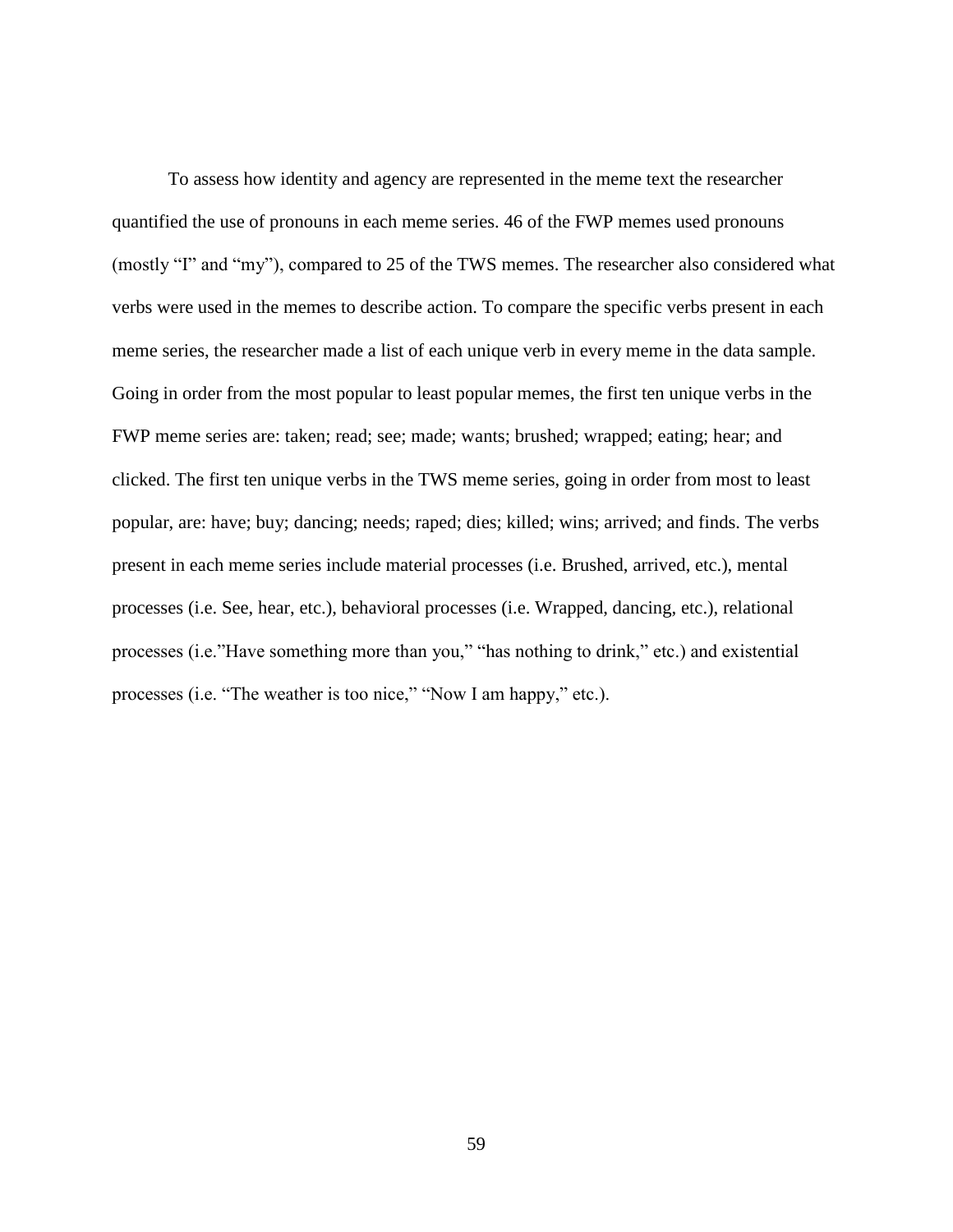| <b>Subject Categories</b>  | <b>FWP</b>     | <b>TWS</b>     |
|----------------------------|----------------|----------------|
| <b>General Technology</b>  | 52             | 6              |
| <b>Internet Culture</b>    | 33             | 12             |
| <b>Food and Eating</b>     | 22             | 8              |
| Hunger/Lack of Food        | $\overline{2}$ | 14             |
| Sickness/Disease/Death     | $\bf{0}$       | 16             |
| Hygiene/Bathroom           | 8              | $\bf{0}$       |
| <b>Money and/or Wealth</b> | 3              | $\mathbf{1}$   |
| <b>Sports</b>              | $\bf{0}$       | $\overline{2}$ |
| <b>Animals</b>             | $\bf{0}$       | 3              |
| <b>Miscellaneous</b>       | 21             | 34             |
|                            |                |                |

Table 1: Subject categories used for textual coding of memes.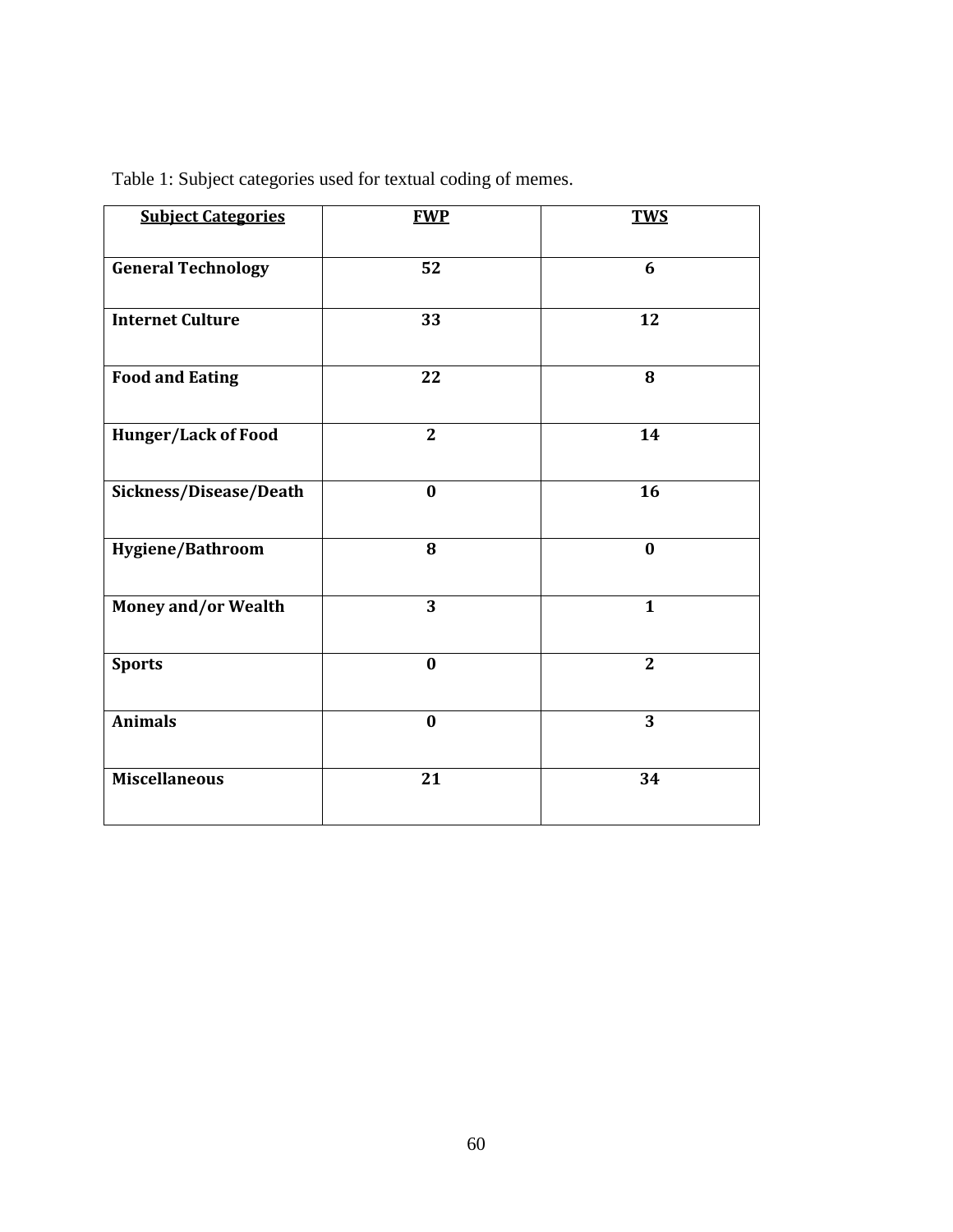# **CHAPTER FIVE: DISCUSSION**

The present discussion section will elaborate on the preceding analysis and present the researcher's interpretation of the memes as discourse and the ideological content contained therein. For the purposes of the present analysis the researcher considered each meme collection (the "First World Problems" and "Third World Success" meme series) as individual discourses comprised of distinct discursive acts (i.e. each individual meme image and the associated text); considered together, the two meme series are seen to constitute discourses about conceptions of the "First" and "Third" worlds. This understanding is rooted in both Chouliaraki and Fairclough's (1999) definition of discourses as "semiotic elements of social practice" (p. 26), and in Machin and Mayr's (2012) definition of discourses as "the broader ideas communicated by a text" (p. 20). The researcher examined the semiotic elements (visual and textual) of these discursive acts in order to distinguish ideological content present in the discourses. Ideological content in this sense can best be understood using van Dijk's (1998) definition of ideologies as "socially shared beliefs" (p. 26). Through critical examination of the words and images present in the memes the researcher sought to identify the socially shared beliefs as evidenced by the denotative and connotative associations of the textual and visual content.

RQ1 asked what ideological assumptions about wealth disparity and inequality are evinced by the textual and visual content of the memes in the data sample. To answer this question the researcher considered the words and images present in the memes and made observations about how the memes represented their respective worlds. Several binary oppositions emerge when comparing and contrasting the First World Problems and Third World Success meme series. These dichotomies reflect the ideological assumptions about their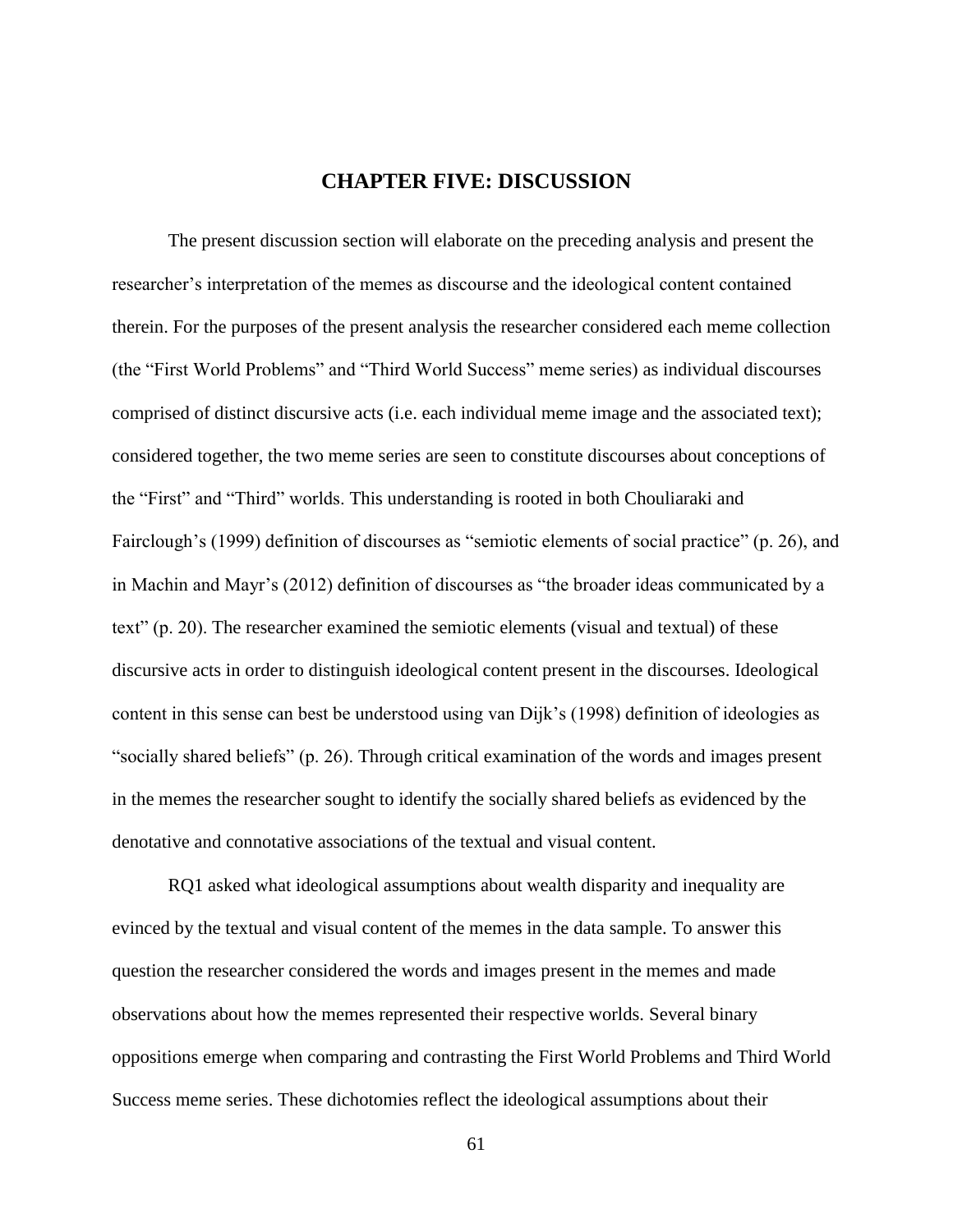respective subjects inherent in each. The aggregate effect of these dichotomies is a pervading "us and them," or "self and other" binary that manifests in various ways in the memes' content. First of all, binary categories identified by the researcher based solely on the visuals in the memes include: white/black (the white-appearing woman contrasted with the black children), serious/frivolous (the distraught woman contrasted with the dancing child), and artificial/natural (the featureless white background of the FWP meme contrasted with the earth tones and natural landscape of the TWS meme). There is also a difference in perspective between the two images: the woman of the FWP memes is seen at eye-level, whereas the perspective of the TWS meme is looking downward at the pictured children. Machin and Mayr (2012) relate gaze and perspective to metaphorical associations with the directions of up and down, such as "upper and lower classes" and stating that "people with higher status are often seated higher than those with lower status" (p. 72). Also, the woman in the FWP image is "larger-than-life," too big to be contained by the frame of the photograph. In contrast, the TWS image shows several children, even though some are glimpsed only partially. One effect of this difference in perspectives is that viewers of the FWP meme feel "closer" to the woman depicted, and are "distanced" from the children in the TWS meme image. As with gaze, Machin and Mayr identify proximity as a salient signifier of social relations. Returning to metaphorical associations the authors state that individuals "'keep our distance' from people we do not want to 'be in touch with' and 'get close to people' we see as part of our circle of friends or intimates" (p. 97).

Another effect of this difference of perspective between the two images is a visual dichotomy of individual and collective. The FWP image depicts a single individual, while the TWS image shows several people, and this difference can be considered ideologically salient.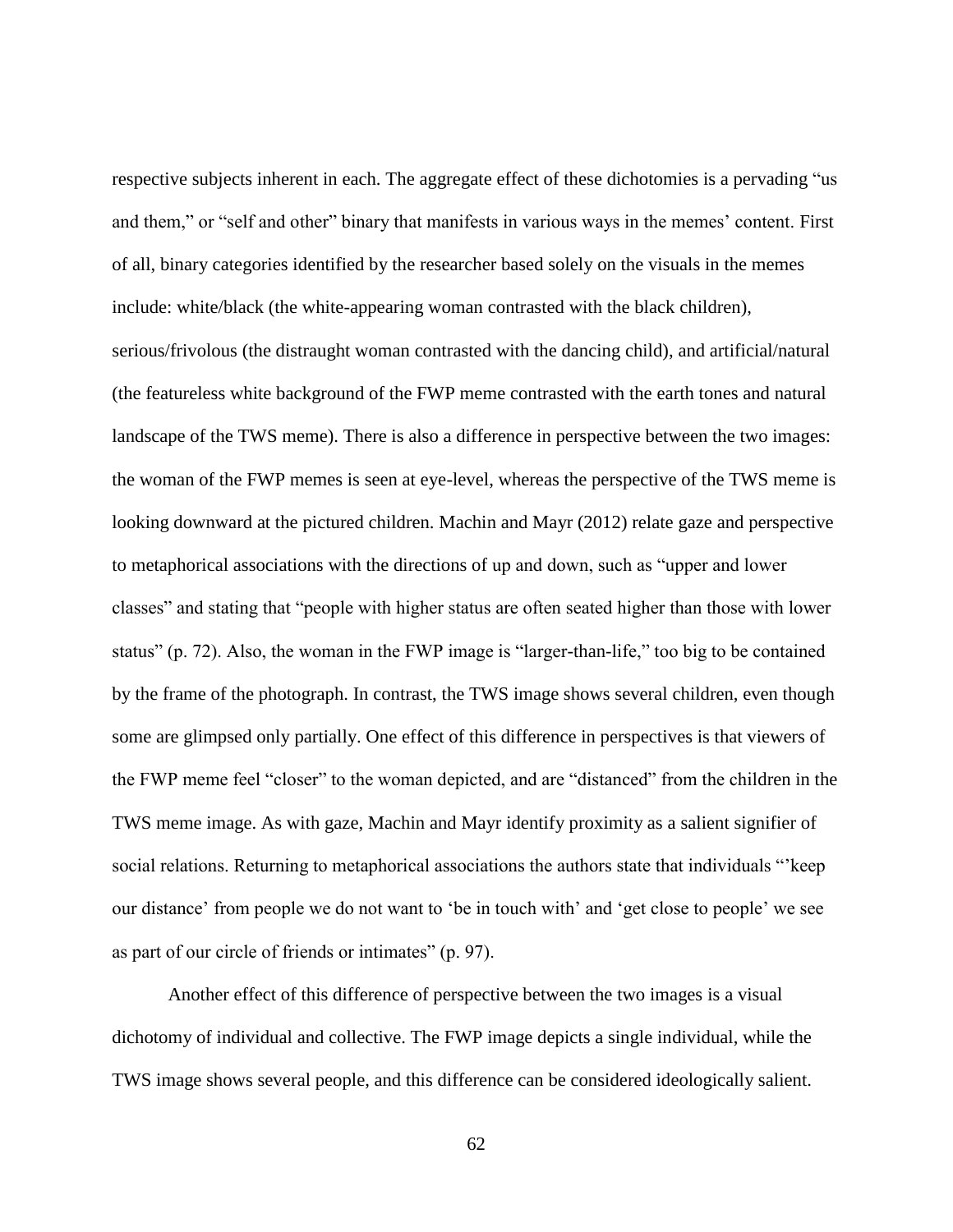For instance, a common sociological distinction used to examine cultural differences is the cultural tendency toward either individualism or collectivism. Littlejohn and Foss (2011) describe an individualist culture as one that "promotes autonomy, individual responsibility, and individual achievement," while collectivist cultures "honor the community or collective above the individual person" (p. 204). The authors also assert that "cultures in northern and Western Europe as well as in North America tend to be individualist, while collectivism is common in Asia, Africa, the Middle East, and Latin America" (p. 204). These cultural tendencies and the geographic regions typically associated with each are reflected in the meme images as the First World is represented with an image of an individual and the Third World is represented by an image of a group. The textual elements of the memes also reflect the individualist and collectivist distinction. Machin and Mayr refer to this feature of discourse as "individualization versus collectivization" and cite the effect as a key representational process affecting how subjects of discourse are humanized or not. According to the authors, when subjects are identified as individuals rather than as part of a collectivity (i.e. "John Doe and Jane Smith," rather than "the group") the identifying information enables readers to feel empathy for the subjects (p. 81). As noted in the textual analysis, the FWP collection of memes featured 46 uses of pronouns, and the TWS meme series featured 25 instances of pronouns. That the FWP meme image, with its visual associations with Western culture, has more instances of pronouns than the TWS image, with its visual associations with developing nations, suggests that creators and viewers of the memes are more likely to humanize and identify with the subject of the FWP meme. The fact that the FWP meme examples feature many more instances of personal pronouns such as "I" and "my" than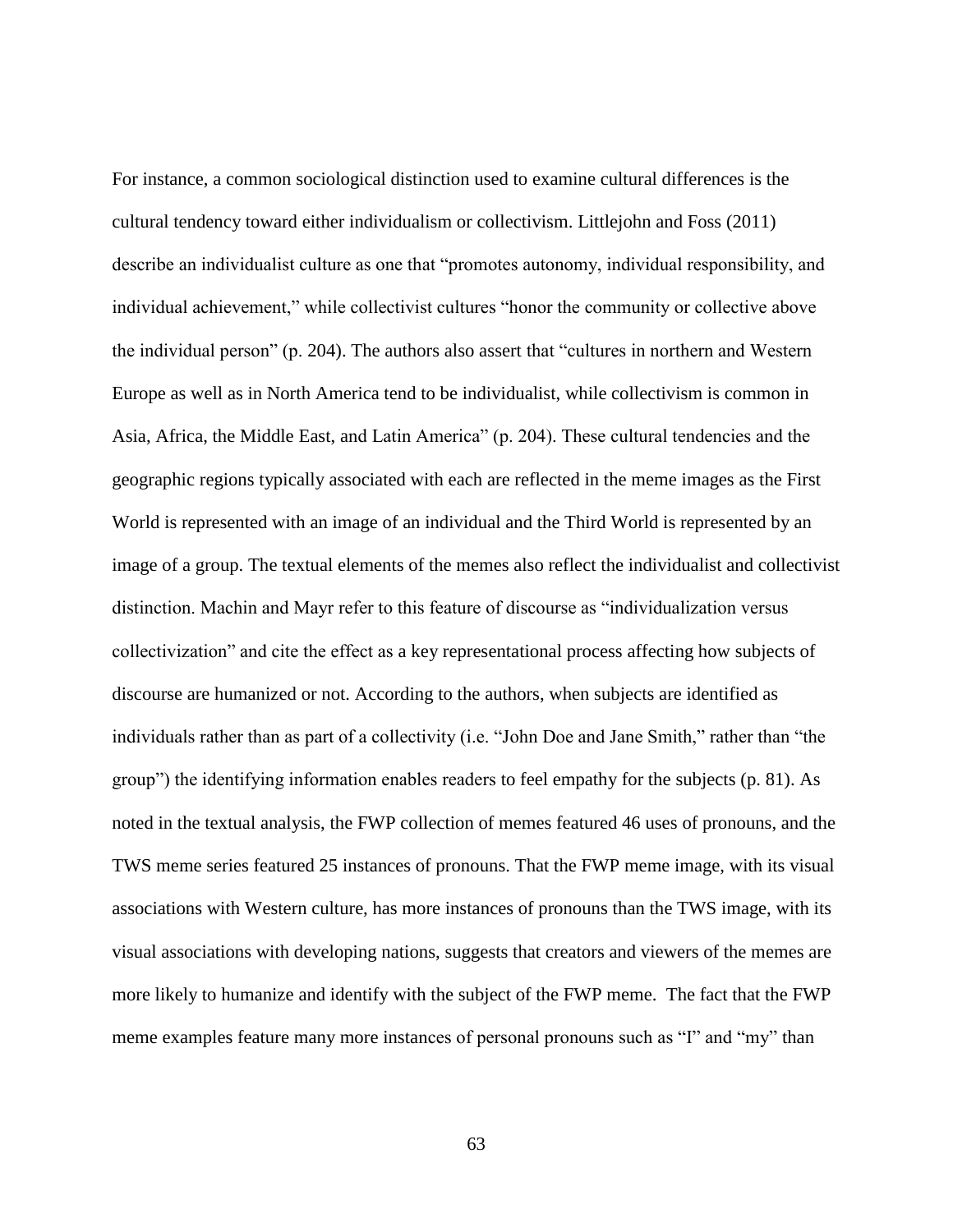the TWS meme bolsters the association between the FWP meme series and individualistic ideology.

Other binaries become apparent upon contrasting the textual content of both meme series. For example, references to food and eating are among the most common subjects in both the FWP and TWS memes. The contexts in which food or eating are referenced, however, are often very different across the memes. In the FWP data set there are 22 unique references to food or eating, and the first such reference (in FWP #5) is "WANTS TO EAT CAKE". In the TWS data set, the researcher created two food-related categories for coding: one for references to food and/or eating, and another for references to hunger or lack of food. The TWS collection of memes contained 8 references to eating and/or food, and 14 references to hunger or lack of food. The first time the word "food" appears in the TWS data set (in TWS #6) it is preceded by the word "needs," and the first time the word "eat" appears in the TWS data set (TWS #81) it is preceded by the word "never". The dichotomy here is obvious: the First World as described in the memes suffers from an overabundance of food (i.e. "WANTS TO EAT CAKE / BRUSHED TEETH ALREADY") whereas in the Third World as depicted in the memes, the mere presence of food is considered a success ("BELLY IS FULL / OF FOOD, NOT FLUID DUE TO MALNUTRITION"). Other differences in the textual comparisons of the memes include a want versus need dialectic. The word "need" appears before "want" in the TWS memes (TWS #3), and conversely the word "want" appears before "need" in the FWP memes (FWP #5). While these facts may be insignificant on their own, they are emblematic of the general tone and thematic overtures that characterize the two memes.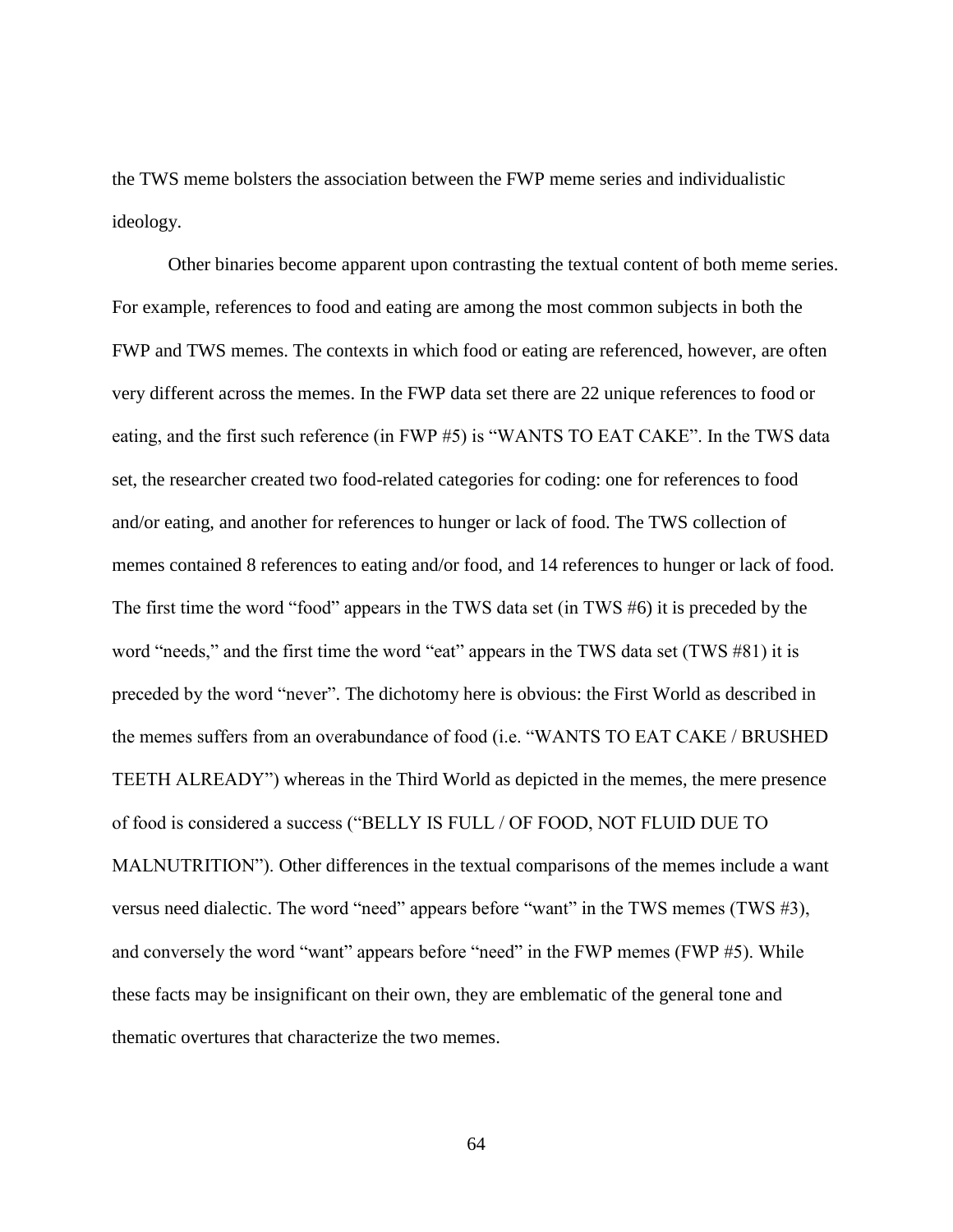Taken all together, what sort of picture do the words and images of the FWP and TWS memes paint of their respective eponymous worlds? The First World as depicted in the textual and visual components of the FWP meme is white, wired, and whiney. Personified by a single white-appearing woman against a featureless white background, the First World abounds with references to technology. In fact, there were more references to technology (52 total) than any other category. The denizens of this First World are online, consuming and creating Internet culture, as indicated by the 33 references to Internet culture and 8 references to Internet memes. It is hardly surprising that a discursive form exclusive to the Internet should abound with references to technology and Internet culture, as by necessity the meme creators and consumers are all Internet users. The citizens of this First World are evidently very well fed, based on the 22 unique references to food and eating, and the most common food-related problem in this world is that it is difficult to hear your television program while eating potato chips or other crunchy snacks (this scenario is alluded to in 6 of the 100 FWP memes). This First World is also selfcentered, with almost half of the data selection containing first person pronouns. First World citizens are also chiefly consumers, not only in their widespread adoption of consumer electronics (frequent references to smartphones including specific brands), but also in the frequent consumption of media (especially watching videos and listening to music on the Internet, but there are also general references to reading. Lastly, the residents of this First World are active and creative. Often these actions are specific to using digital technology, involving such verbs as "texting," "clicked," and "copy". Other general creative verbs used include "creates," "wrapped," and "write".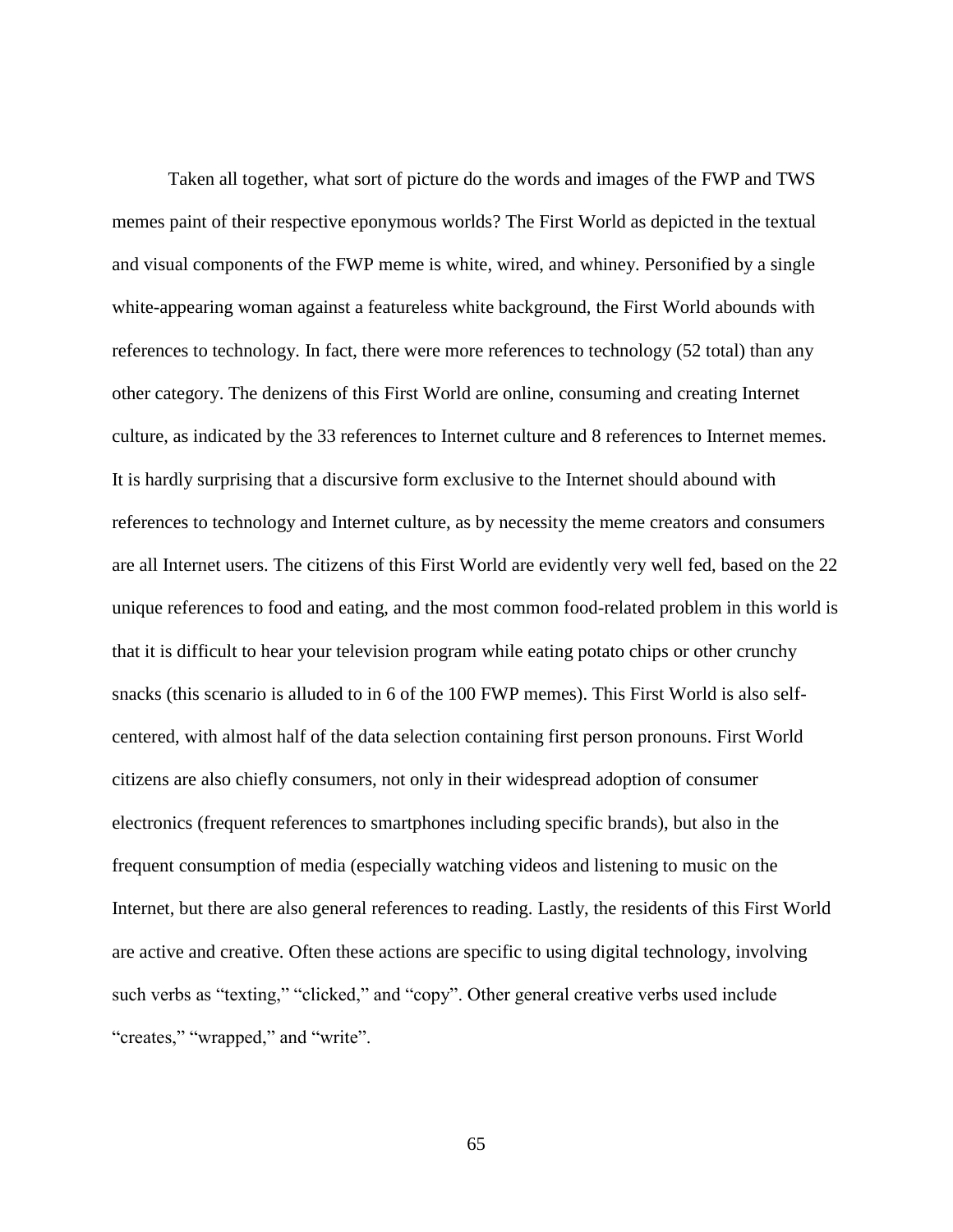The Third World as depicted in the textual and visual components of the TWS meme is diverse, destitute, and dependent on charity. The apparent diversity stems from the variety of references to different countries and nationalities in the memes (e.g. Phillipine Islands, Sweden, Brazil) as well as the different languages present (while all of the FWP memes were in English, several TWS memes are not. Accordingly, one of the FWP memes from that data sample alluded to such cases: "THE MEME ISN'T IN ENGLISH / I CAN'T TELL IF IT'S FUNNY OR NOT"). The destitution of this Third World is apparent throughout the data sample. In addition to the aforementioned references to hunger and lack of food, there are abundant references to disease ("NO COMPUTER / STILL HAS VIRUS"), impoverished living conditions ("NEW HOUSE / GOT ROOF"), low quality of life and short life expectancy ("ONLY 2 OF HIS BROTHERS DIED / THIS YEAR"), and wild predatory animals as a daily fact of life ("SEE LIONS / NOT CAGED"). Dependence on charity in this Third World is apparent from the references to clothing and other items arriving from aid organizations ("RED CROSS JUST ARRIVED / GOT THE FIRST XBOX"). A total of 9 of the TWS memes refer to imminent arrival of shirts (e.g. "PATRIOTS SHIRTS / GET HERE TOMORROW") in reference to the practice of sports merchandise manufacturers and retailers donating unsalable clothing items (i.e. shirts printed before a championship match to commemorate the victory of the team that ultimately was defeated) to humanitarian aid organizations such who then distribute the clothing in developing nations. Despite the poor living conditions and reliance on handouts, this Third World is not devoid of technology, with 6 references to technology in general and 12 references to aspects of Internet culture. As with the FWP meme, this should be expected as the memes are a discursive act born and bred on the World Wide Web.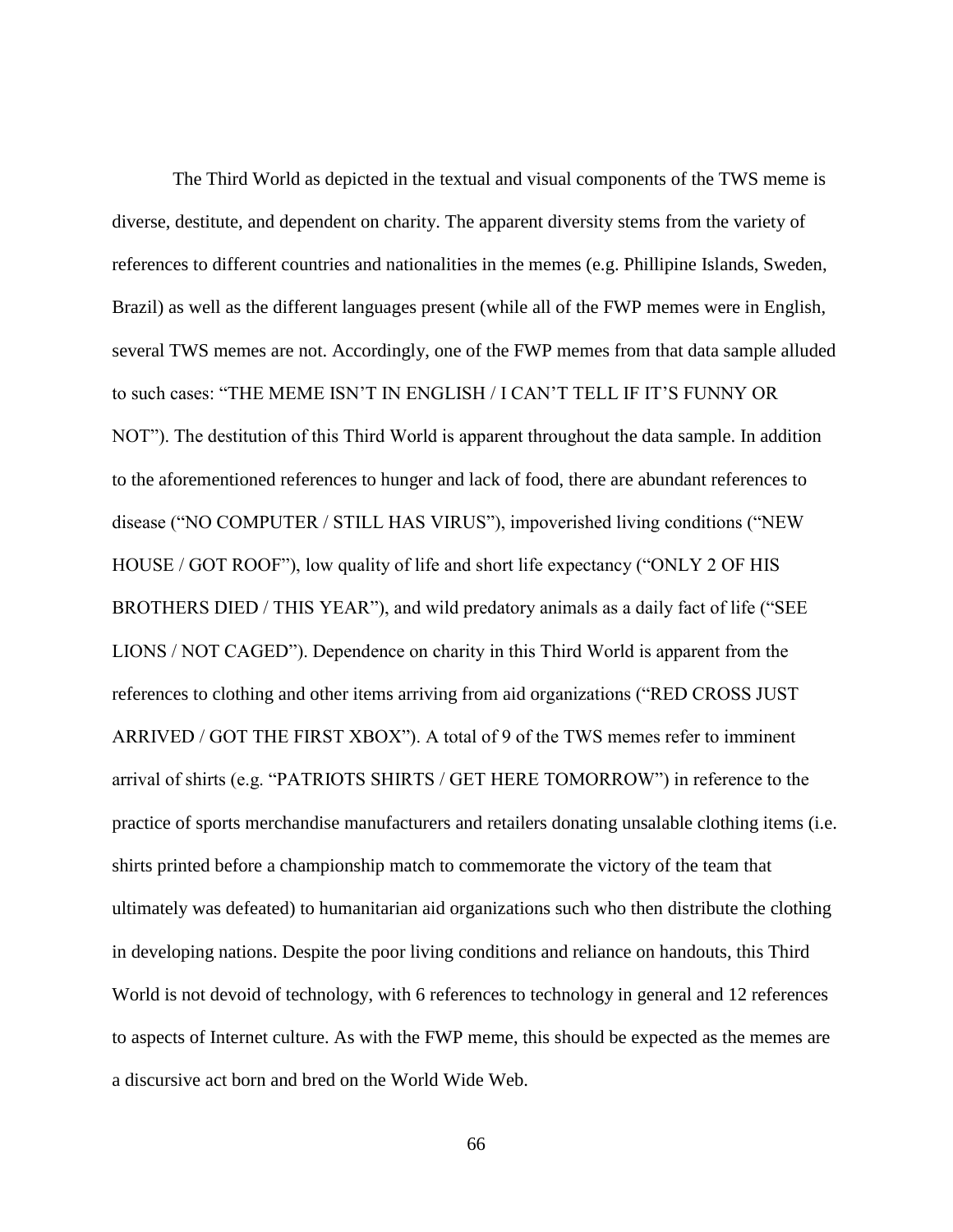It is possible to deduce ideological assumptions not from what is present in the memes, but also what is conspicuously absent. For instance, the TWS memes contain many references to hunger and lack of food, while the FWP memes feature no references to hunger. This suggests that hunger is unknown in the "first world," but of course that is not the case. Likewise, the FWP meme featured no mentions of sickness, disease, or death; these aspects of life are not apparent in the First World as described in the memes. These omissions suggest the potential for a new series of memes to fill the logical gaps in the FWP memes. This hypothetical meme series could be called "Real First World Problems". The First World depicted in the meme examples is without hunger; indeed, the food-related problems stem from an overabundance of food, typically fast food and "junk food" snacks. An example of a Real First World Problems (RFWP) meme could feature the text "EAT ICE CREAM EVERY DAY / GET DIABETES" superimposed over an obese child. The RFWP meme could reference the obesity epidemic, heart disease, and other social ills associated with overeating and poor nutrition. It is with this hypothetical alternate meme that the researcher proposes to answer RQ2, which asked how Internet memes could better challenge unequal power relations and represent dominated groups. Following van Dijk's (1993) argument that CDA practitioners should position themselves "against the power elites and in solidarity with dominated groups" (p. 279), the researcher suggests that image macro meme series focusing on Real First Problems could provide such a discourse and introduce topics wholly absent from the FWP meme examples such as unemployment, rampant debt, and other real life problems found in the so-called First World. It follows then that the response to the TWS meme would be Real Third World Success. Ideally such a meme would not involve just racist jokes based on stereotypical perceptions of people in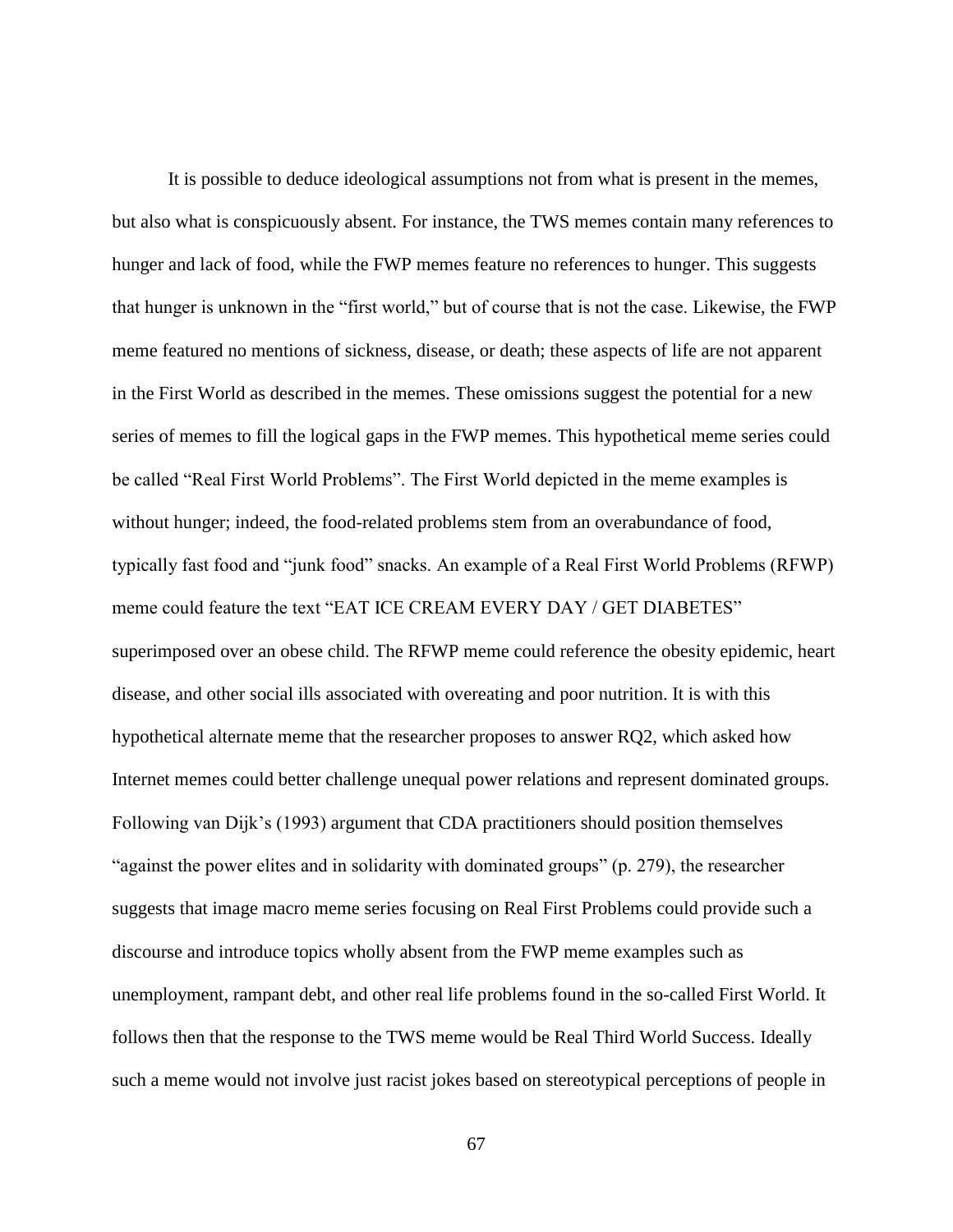developing nations, but would highlight actual examples of positive conditions and events in the nations considered to be the Third World.

#### **Considerations for future research**

Further research in the area of Internet memes and ideology should be expanded and augmented in several important ways. First of all, one of the limitations of the present research is the total reliance on the artifacts themselves to analyze ideological content and inferences. CDA and related methods of analysis also focus on text, but traditional discourse analysis typically benefits from the knowledge of the speaker or originator of the discourse being scrutinized. In the present case there is not information available about the creators or authors of these Internet memes. As long as the originators of these discursive acts remain anonymous the researcher can only infer about the creators' own ideological positions. Future research in this area could focus on identifying and interviewing meme creators. It would be particularly elucidating to ask meme creators about their intent in creating memes, and comparing the authors stated intent with the analyst's interpretation of the message.

The other pertinent party absent from this area of inquiry is the general audience. Future research on the ideological effects of Internet memes should utilize methods of audience analysis. Surveying Internet users after they have viewed examples of memes would provide insight into the effects that exposure to these memes has on audience attitudes. For example, such a study could focus on whether viewing examples of either the FWP or TWS memes has an effect on personal beliefs about wealth disparity, or problems facing residents of developing nations. Audience analysis data could also be compared against data about authorial intent to examine the relationship between the goals of a message creator when posting a meme and the

68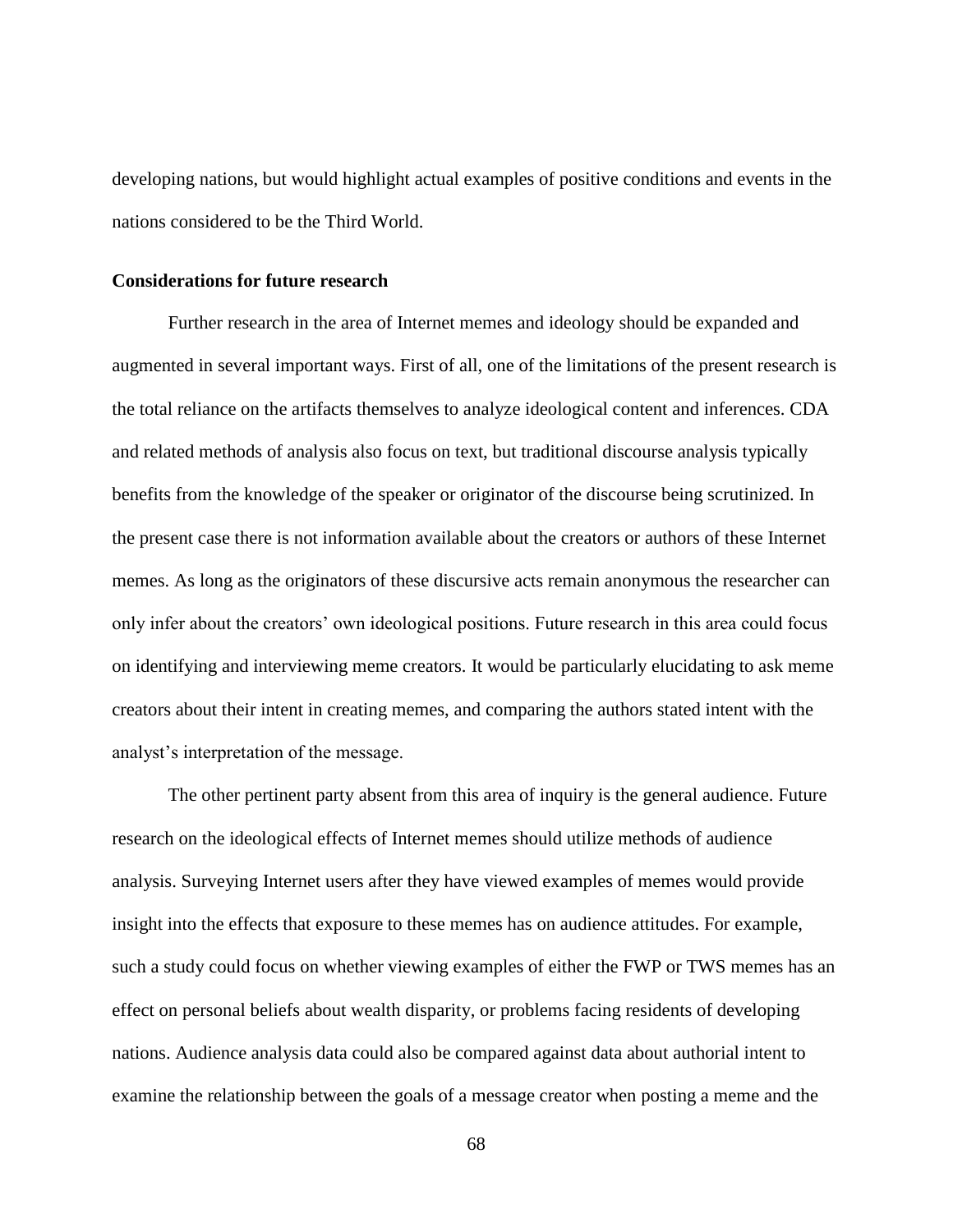eventual effect after someone else has viewed it. Future research into Internet memes using CDA could address all the components of Fairclough's three-dimensional model: the linguistic features of the text, processes related to the production and consumption of the text, and the wider social practice in which the communicative event is situated.

The present research focused primarily on the ideological content related to economic issues, and only cursorily discussed depictions of race and gender in the memes. This decision was based on practical considerations; due to the limitations of time and other resources the researcher chose to focus on ideological assumptions relating to class difference and inequality. Both the First World Problems and Third World Success memes are salient examples of ideologically charged representations of race and gender, and researchers should examine them as such. The researcher's decision to limit the scope of the analysis resulted in other significant aspects of the Internet memes not being addressed in the study. These include the role of humor in the creation and reception of the memes, and the relation of the anonymously authored memes to dominant ideologies represented in mainstream media. Future research on Internet memes should include and address these aspects.

# **Conclusion**

The preceding study presented a Critical Discourse Analysis of the First World Problems and Third World Success Internet memes. The study's purpose was to identify and assess ideological assumptions about wealth disparity and income inequality by analyzing the visual and textual components of the selected sample of Internet memes. To accomplish this goal the author reviewed the relevant literature, outlining the origin and development of the meme

69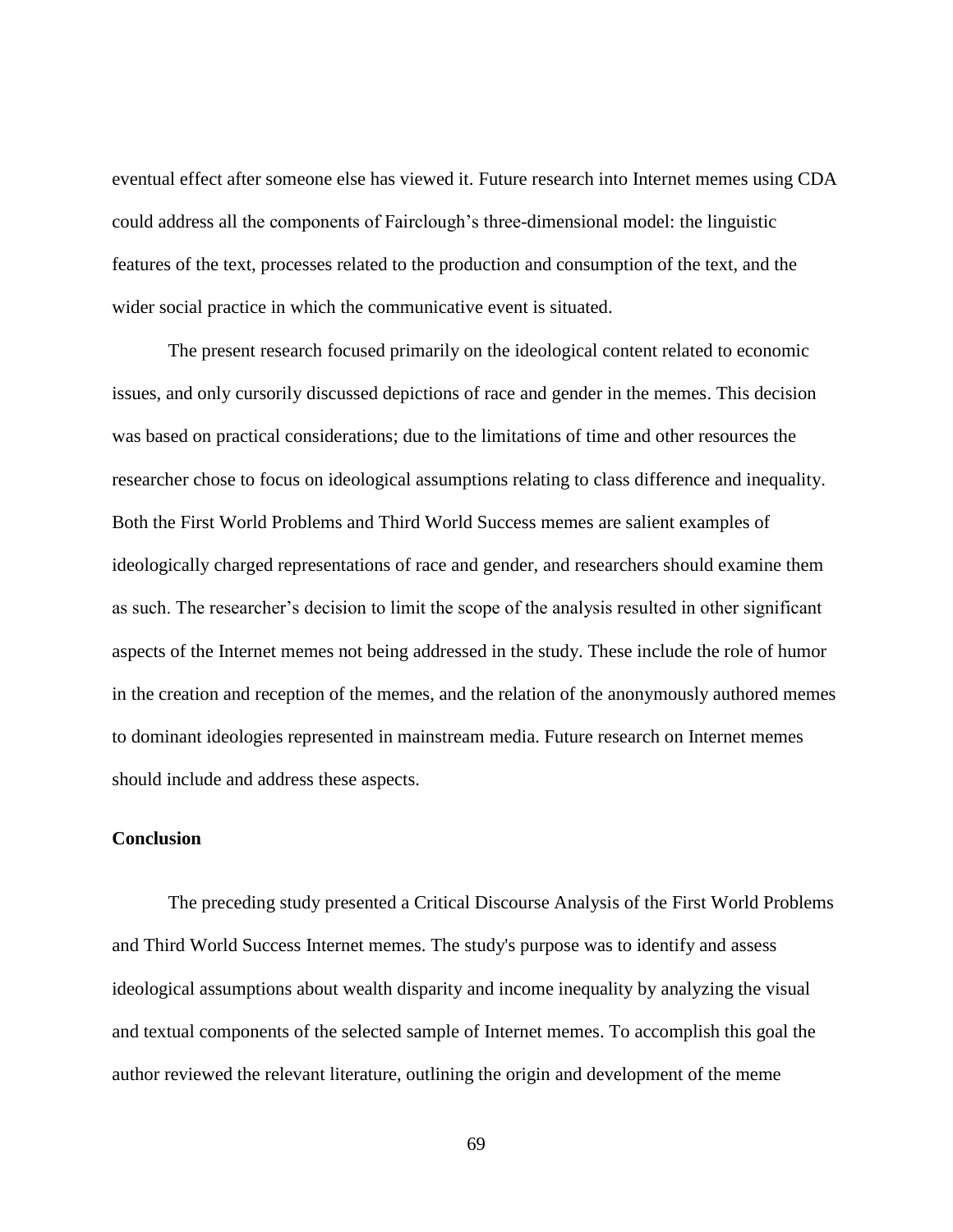concept, explaining the perspective of Critical Discourse Analysis as a theory and method, and describing and defining key concepts such as discourse and ideology. After analyzing the data the sample the researcher made observations about the ideological content encoded by the visual and textual content of the memes. The researcher identified several binary oppositions between the meme series that indicated ideological beliefs about the nature of wealth disparity and inequality. In keeping with CDA's commitment to social change the researcher suggested ways that the content of Internet memes could be used to challenge existing power relations and better represent disenfranchised and dominated groups.

The section of the literature review covering the development of the meme concept discussed Distin's (2005) theory of cultural heredity. Distin theorized that units of cultural information are transmitted through various systems of representation in an ongoing process of cultural evolution. Distin argues that in this process "the success or failure of novel hypotheses, technological inventions, or even ethical opinions will be determined more by their relative fitness for this immense meme pool than by their intrinsic merits" (p. 206). Even after acknowledging the lack of control individuals can hope to exert over this process of cultural evolution, Distin affirms the importance exercising discernment in each contribution to the meme pool. Such discernment is worthwhile because, even though cultural development may ultimately be determined by memetic interactions beyond individual human influence, the content of the memes in those interactions are determined by individuals. This notion of a large ongoing process that both influences and is influenced by human reaction recalls how Critical Discourse Analysts view discursive acts.

70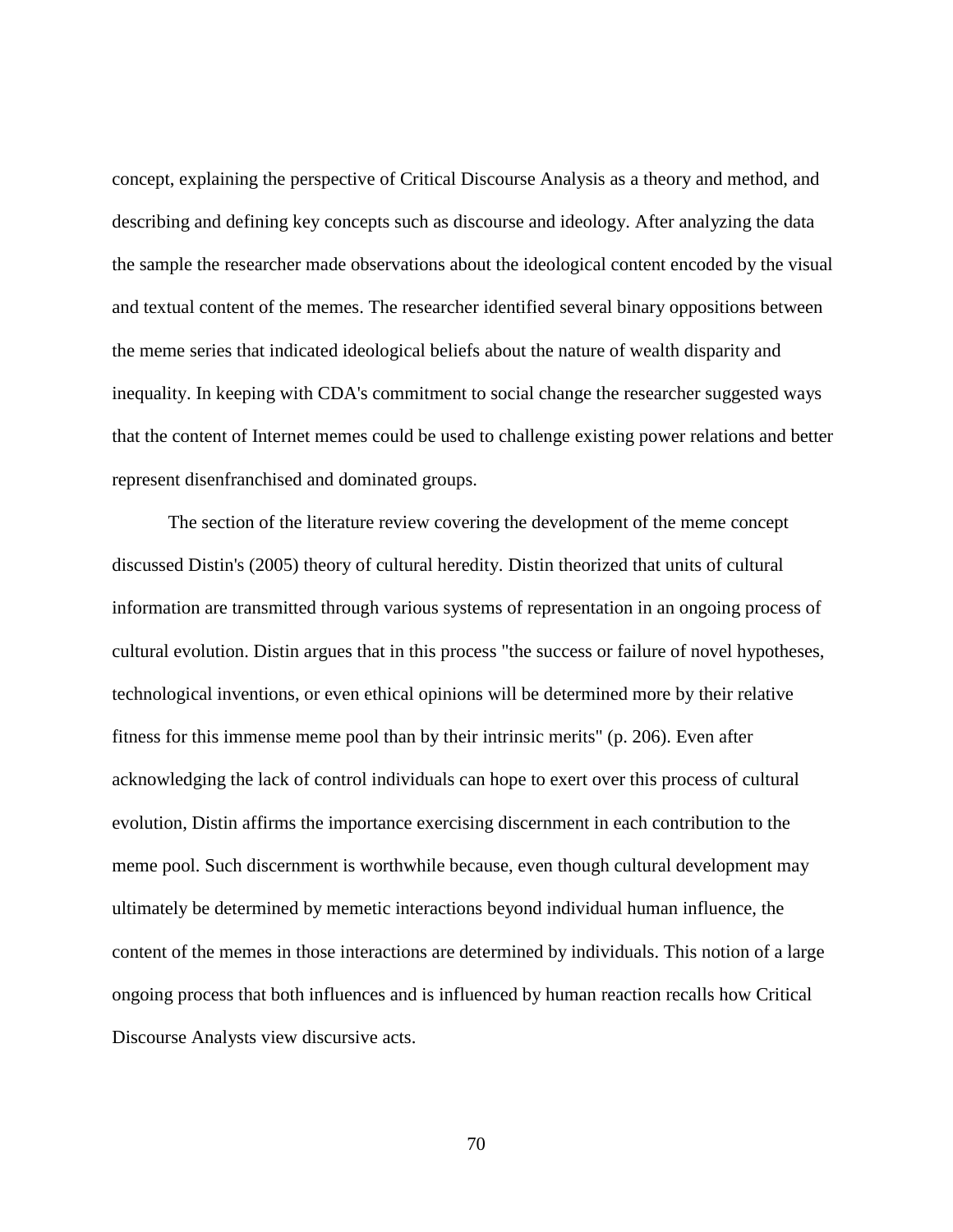As Phillips and Jorgensen (2002) state, the perspective of CDA views as both constituting the social world and being constituted by other social acts (p. 61). Both Distin's view of cultural evolution and the CDA notion of discourse as both constituted and constitutive suggest that individual choice in social interaction is important, even if it seems like our actions are determined by factors exceeding the grasp of our control. The theory of CDA includes a commitment to addressing social inequality and injustice, and promoting social change; those who ascribe to this commitment should exercise their critical faculties whenever engaging in discourse and other forms of social interaction. The present study focused on Internet memes, and identified how this particular form could more effectively be used to understand and address social problems like wealth disparity and inequality, but the limits to how the principles and perspective of Critical Discourse Analysis can be applied are determined by those who elect to practice it.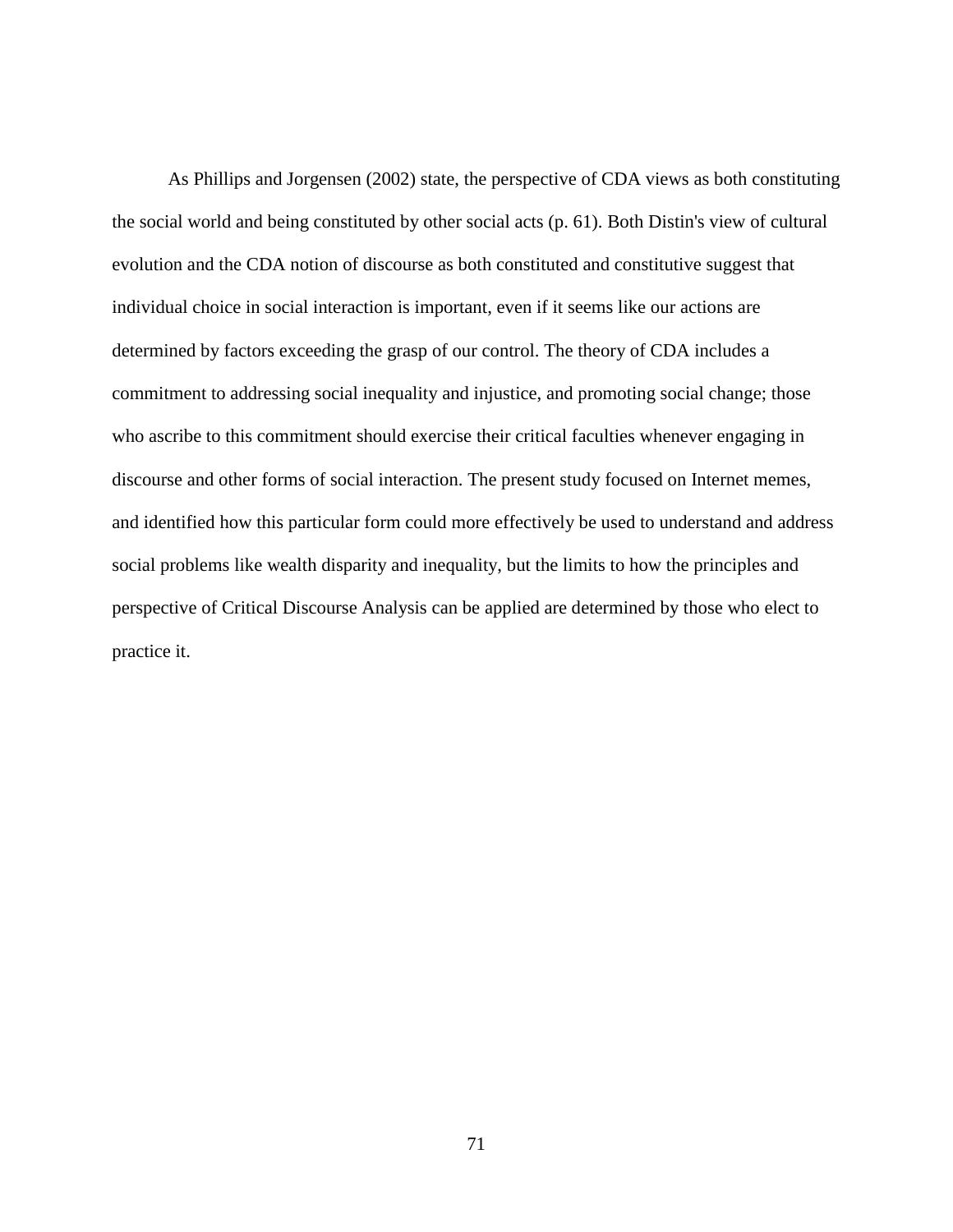# **APPENDIX A: TEXTUAL CONTENT OF SAMPLED FIRST WORLD PROBLEMS MEMES WITH PRIMARY SUBJECT CATEGORIES**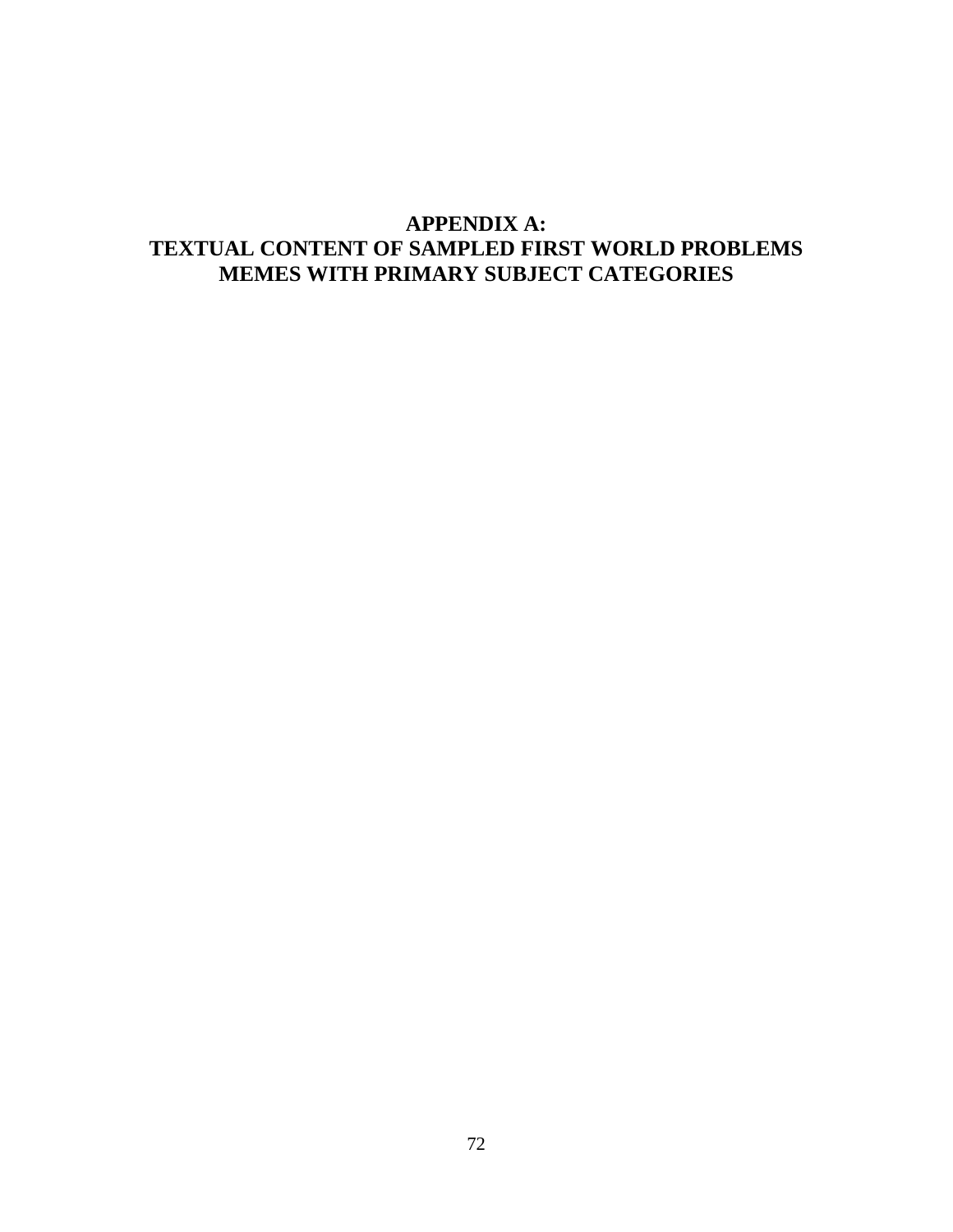#### **Food and eating**

Wants to eat cake / brushed teeth already Eating potato chips / can't hear the TV I want to eat chips / but I can't hear the TV Can't hear the TV, / over my chewing I have too much cereal for one bowl / but not enough for two Cant hear my favorite TV show / over the sound of my crunchy snacks Found favorite food at end of buffet / plate already full I want to eat potato chips / but then I can't hear the TV I can't hear the television / the sound of me eating is too loud Has nothing to drink / except clean water Craved Chick-fil-a / on a Sunday Phone rang after I poured the milk / my cereal is soggy I love Pringles / but my hands can't fit in the tube Late night McDonalds / ice cream machine is turned off In the mood for McDonalds / mum has already put dinner on Ran out of cola / now I have to drink water I wanted to dip cookie in coffee / but cookie is too big But we had / pizza yesterday

## **General technology**

Loading screens are too short / to read text written there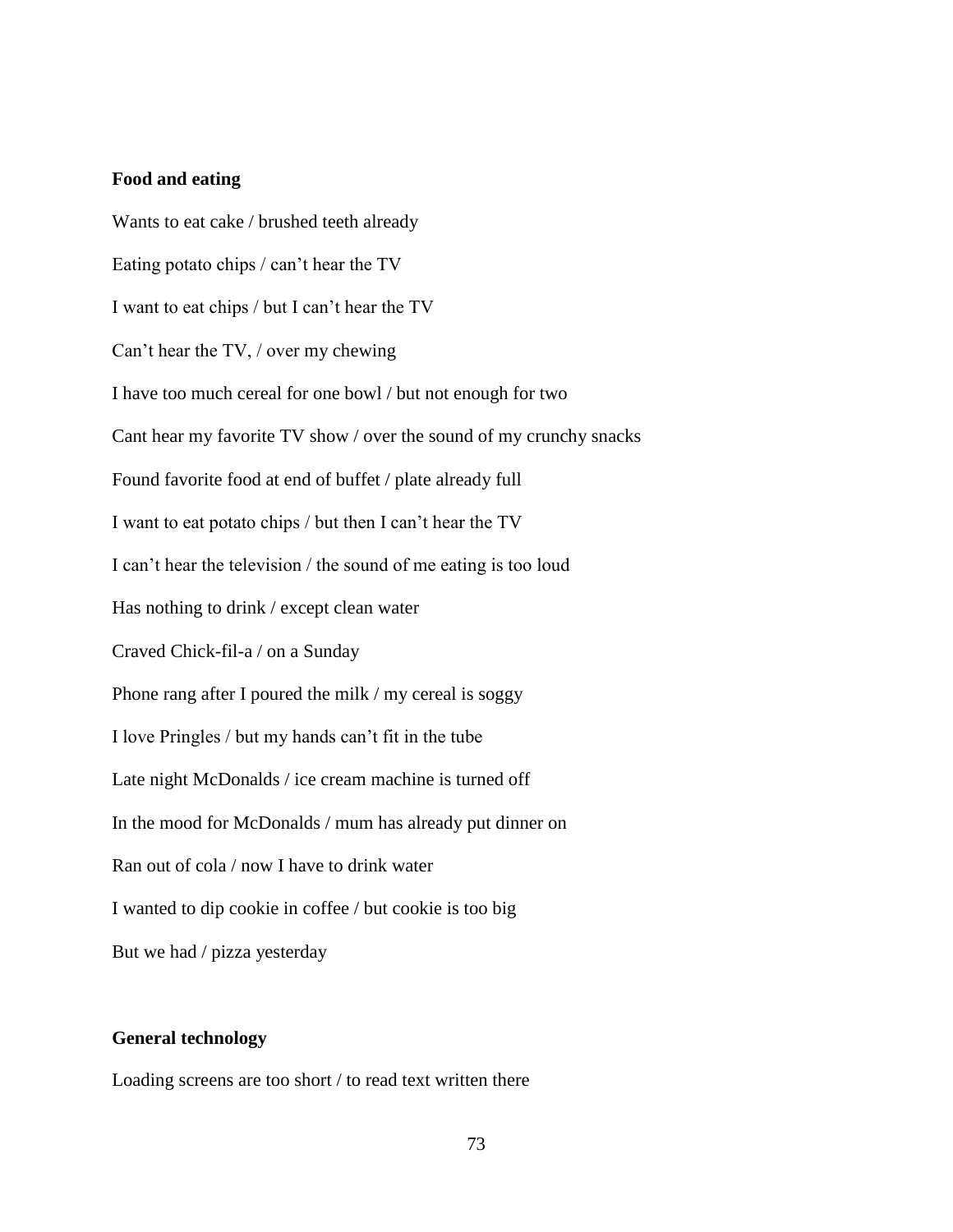The weather is too nice / can't see the screen on my smart phone

Clicked copy instead of paste / now I have to copy the first file again

When I heat a drink in the microwave / the turntable always finishes with the mug's handle in the

rear

The page started to load / right as I clicked the refresh button

I want to click the video link / but I'd have to pause my music

Selected 500 objects with ctrl / accidently clicked away

New laptop is too light / have to use two hands to open it

Turned off controller instead of console / now I have to reconnect my controller

Playing a game on my iPhone / people keep texting me

Opens up new tab / forgets why

Received a second message while answering the first / now I have to start over again

Brought iPod to school / forgot headphones

Box says storage is 32 GB / actual storage is 28.52 GB

Got the timeline / can't get rid of it

Installed Windows 8 / can't find the start button

Got an iPhone 4 today / just realized iPhone 5 comes out tomorrow

I double clicked a file I wanted to open / computer tries to rename it instead

Chose 'save as…' / accidentally clicked on important file and overwrote it

My batteries in my Gameboy died / before I saved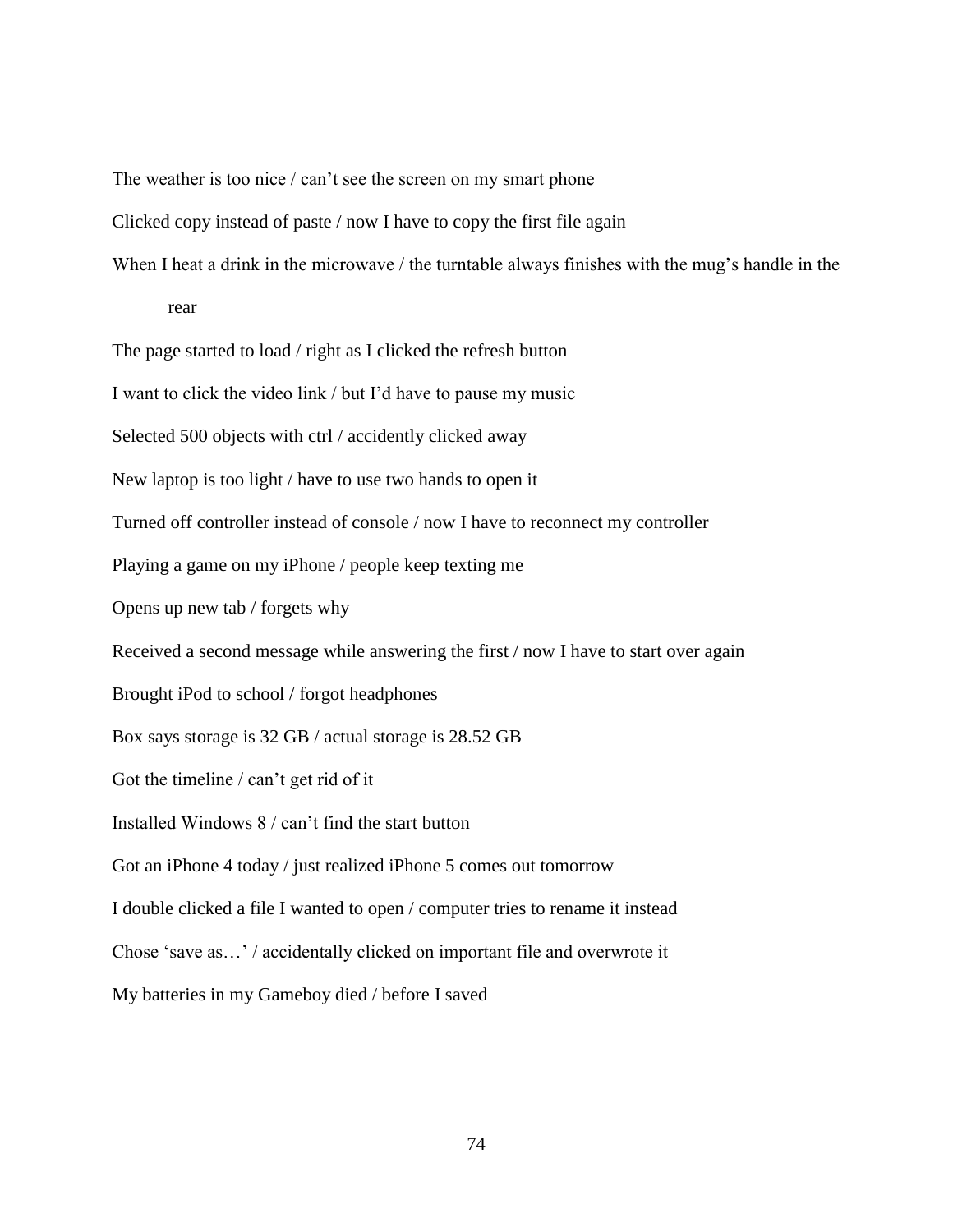## **Hygiene/bathroom**

Went to bathroom without my smartphone / had to read the showergel label I forgot my phone / and I'm already sitting on the toilet Has to go to the bathroom / toilet seat is cold Shit came after I finished shower / now I have to clean my ass again I'm hungry / but I just brushed my teeth I'm so hungry / but I just brushed my teeth Went for a shit / forgot phone

# **Internet culture**

Username… / already taken Made awesome meme / misspeled a word 15 second Youtube ad / can't skip The meme isn't in English / I can't tell if it's funny or not Username… / already taken Went to click full screen on Pornhub vid... / clicked Facebook share by accident Asked for a dislike button / got a timeline Told my friend "good night" over phone / can't do anything on Facebook because friend might find out I lied Creates a meme / gets no likes All those kids in Uganda / will never get their own sheep on Farmville Made a meme / no-one upvoted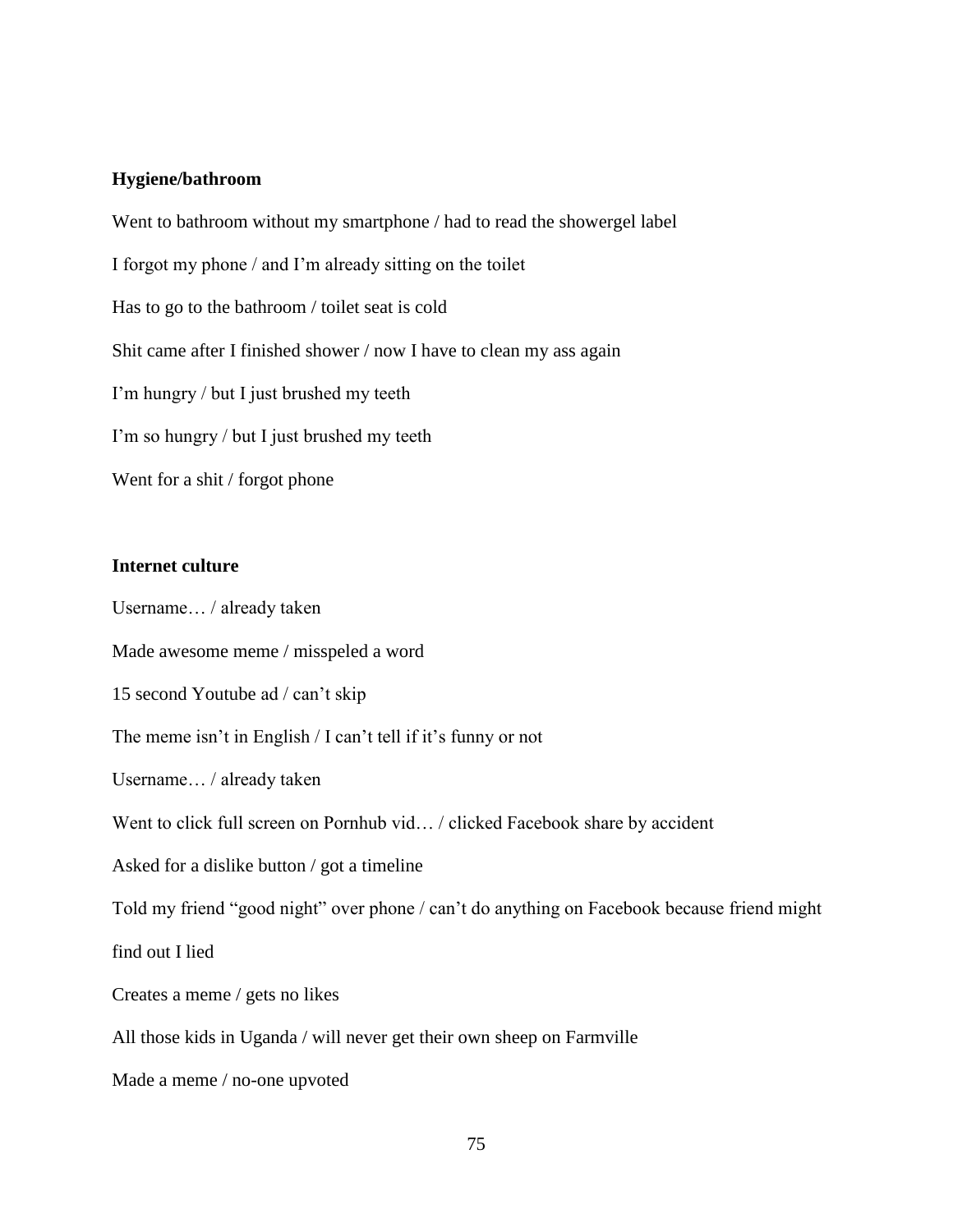Thought I made an awesome Facebook status / nobody liked it

Thought of a good joke for Meme Generator.. / found out someone else already made it

Save session on Chrome / it opens youfapfap.com next to your parents

Made an awesome meme / no likes

Meme Generator stopped working / and I forgot my joke

Looks at memes. / Sees duplicates.

Bought from Amazon / item was cheaper than the shipping and handling

Made a typo on my meme / can't correct it

Multiple Internet tabs open / loud ad comes on and I don't which one it's coming from

Page is taking too long to load / loads just as you click refresh

Searched Netflix / only available on DVD

/ I forgot the top text and can't edit

OMG earthquake!!! / I forgot to update my Facebook status!!!!

I just wanted to stalk the profile / but I clicked "add as a friend"

Clicks on Youtube song / live version

I want to "upvote" a post / but I have to sign in

300 friends on Facebook / only 10% wish me happy birthday

Go to show people around me funny video / type password where username goes

I want to create an account / but the password requires at least one

#### **Money and wealth**

Spent 5 dollars / didn't win 640 million dollars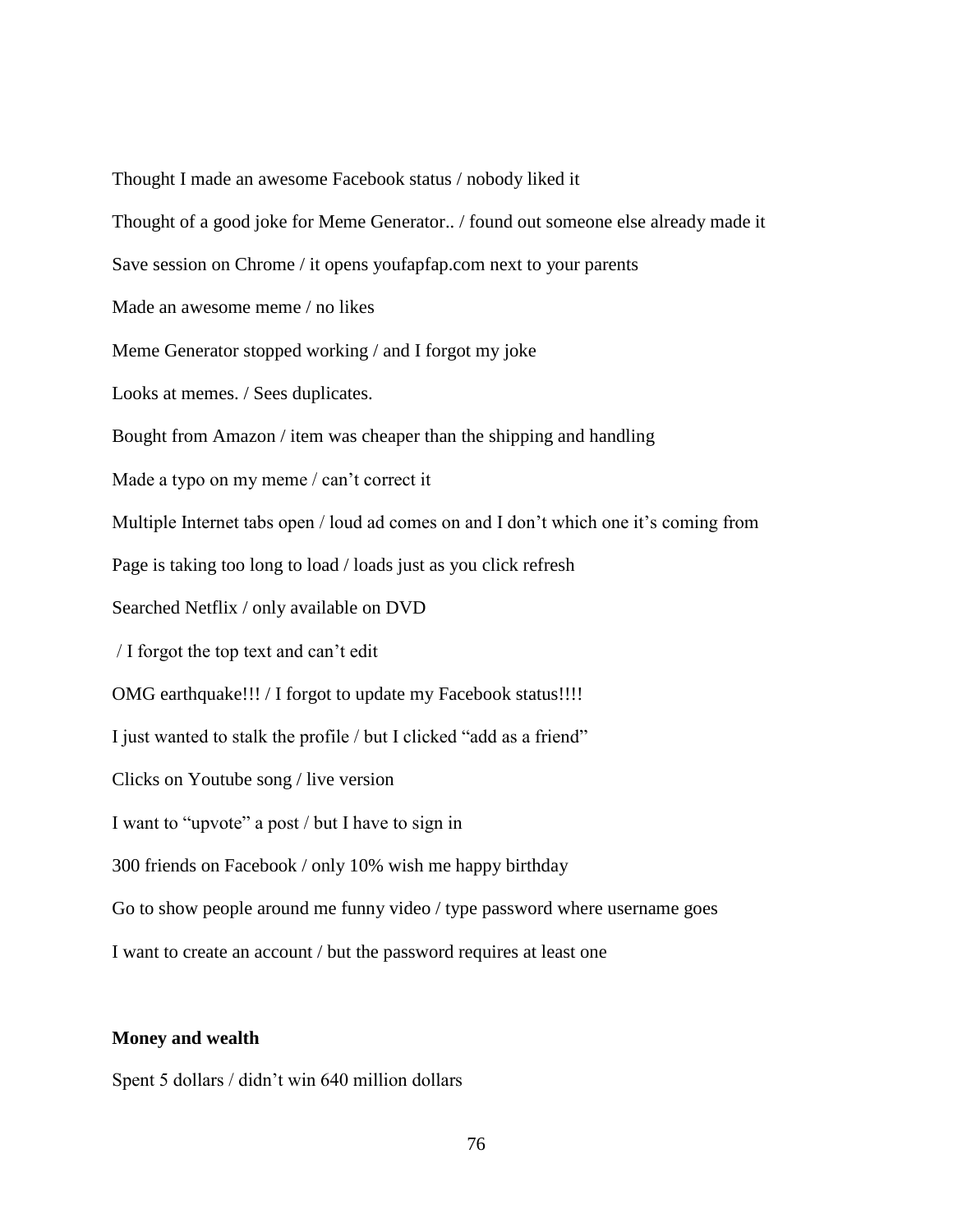I hate when my wallet is full / and it hurts to sit

My parents make too much money / for me to get financial aid

#### **Miscellaneous**

My hair tie won't go around my hair 3 times / but it's too loose when it's only wrapped twice The lead in my mechanical pencil / keeps going back in when I write 1 pillow is to low / 2 pillows is to high Listened to fabulous song too many times / now I dislike it Thought it was Friday / but it's actually Thursday "Please refer to the data in figure 7.4" / figure 7.4 is on the next page Tries to write fast / first two letters become capital Found a song with a good chorus / then Pitbull started rapping.. Finally found a good song on the radio / it's almost over Puts hand under desk / accidently touches all the old gum Need job for experience / need experience for job Needs to do homework / middle of night Went to the gym / someone on my favorite treadmill Mom cleans my room unexpectedly / now I can't find anything My back hurts / from laying on the couch all day Getting out of car at destination / favorite song comes on the radio They closed the Starbucks / across the street from the Starbucks Too cold without a coat / too warm with a coat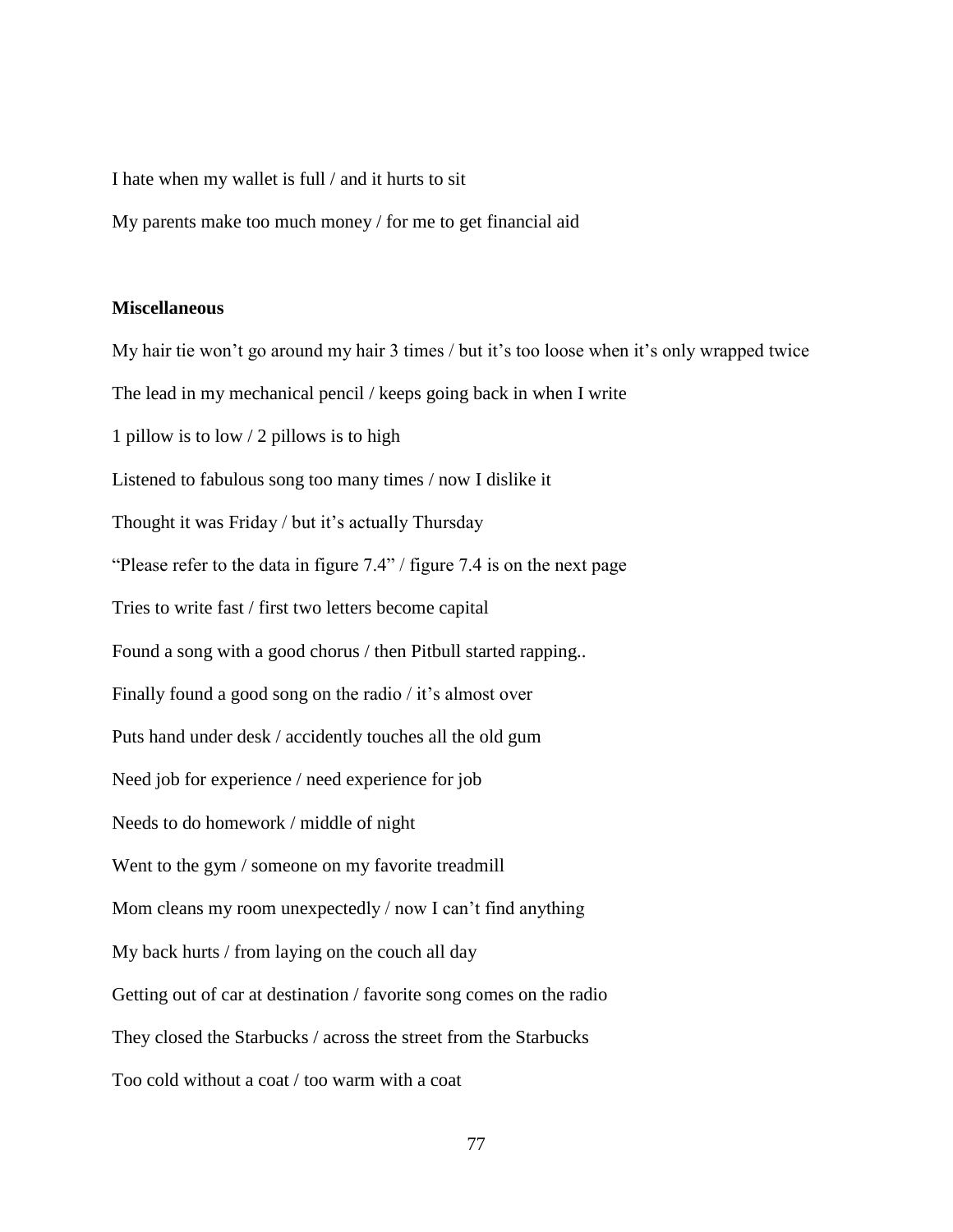Win a contest / already own prize

I didn't have a shitty childhood / so I can't turn my pain into art

Went to a concert / only knew three songs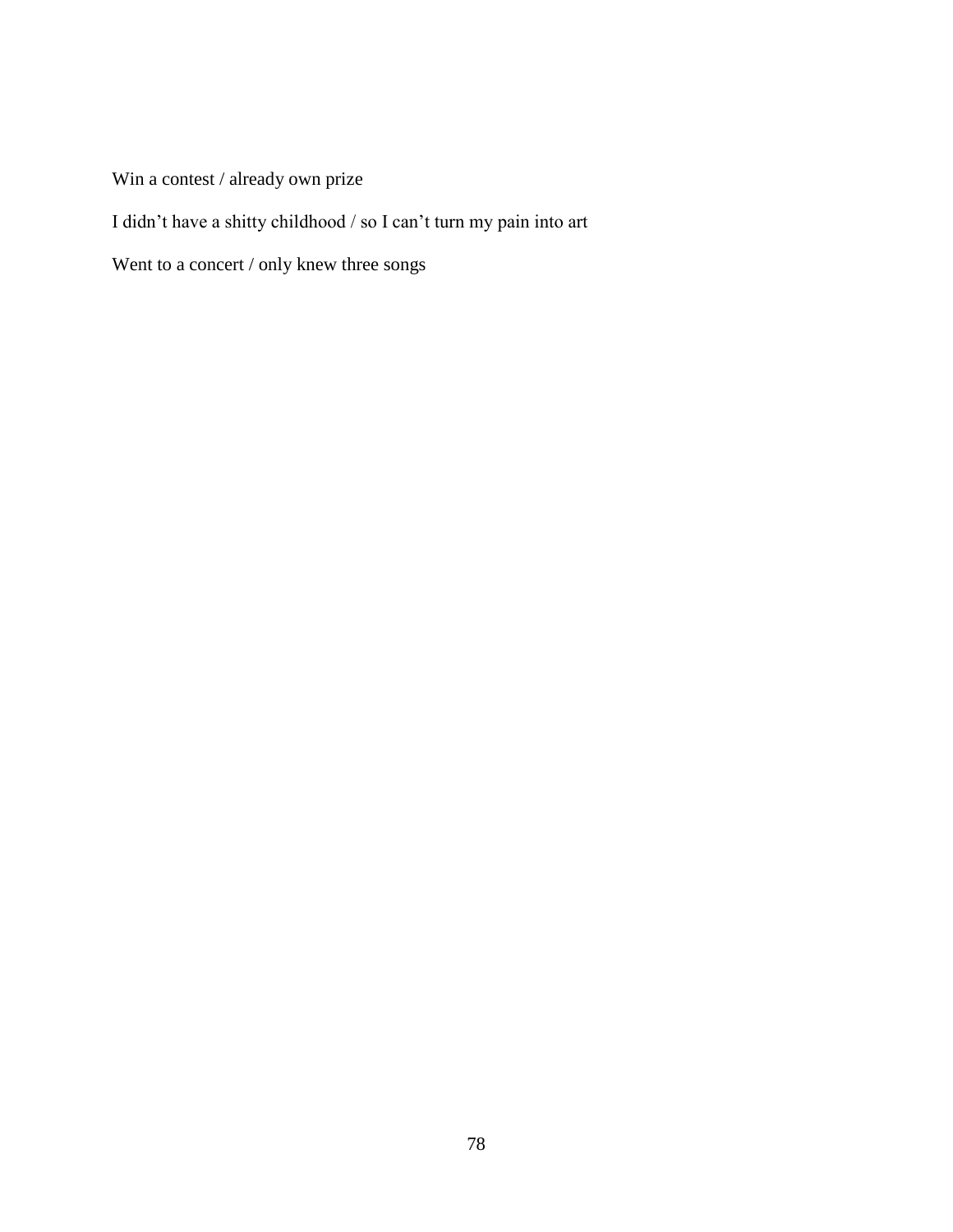# **APPENDIX B: TEXTUAL CONTENT OF SAMPLED THIRD WORLD SUCCESS MEMES WITH PRIMARY SUBJECT CATEGORIES**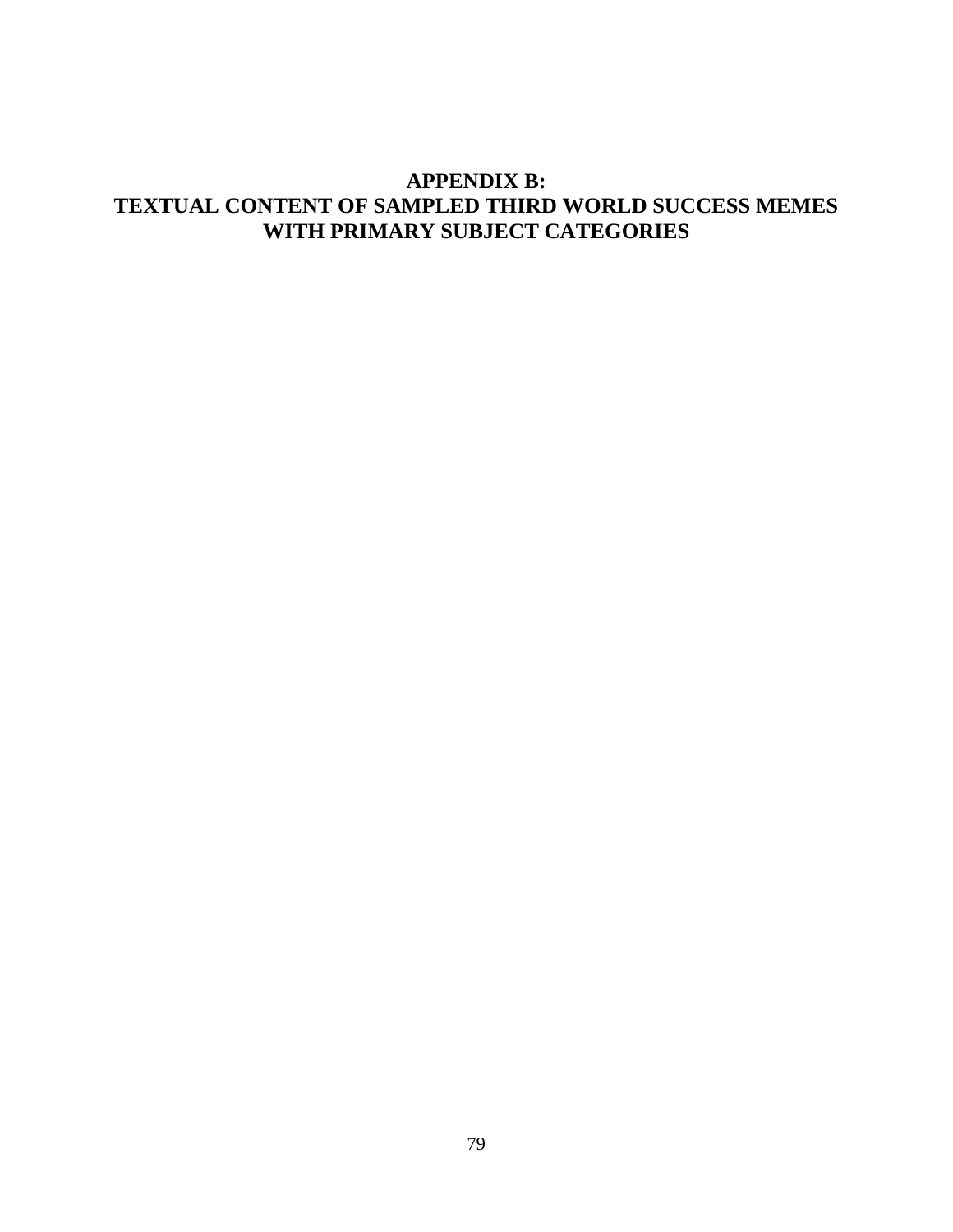## **Dancing**

I ain't dancing / this sand is hot Damn / Ravi is the lead dancer Eyy watch me do / my African dougie!!

## **Death/disease/sickness**

Raped multiple times / didn't get AIDS Dies / not black anymore No computer / still has virus Only 2 of his brothers died / this year Nineteenth birthday / beat life expectancy Four years old / no HIV yet Mom died / won't need gifts for mothers day Can have sex with anyone / because everyone has AIDS That click when I stepped / rickets Took a shit / no blood in my diarrhea

#### **Food and eating**

Belly is full / of food, not fluid due to malnutrition

Oh Yeah! / Time to break fast!!!

Oh yeah! / It's time to break fast!!!

Don't have to worry about / bringing a can opener to eat my oranges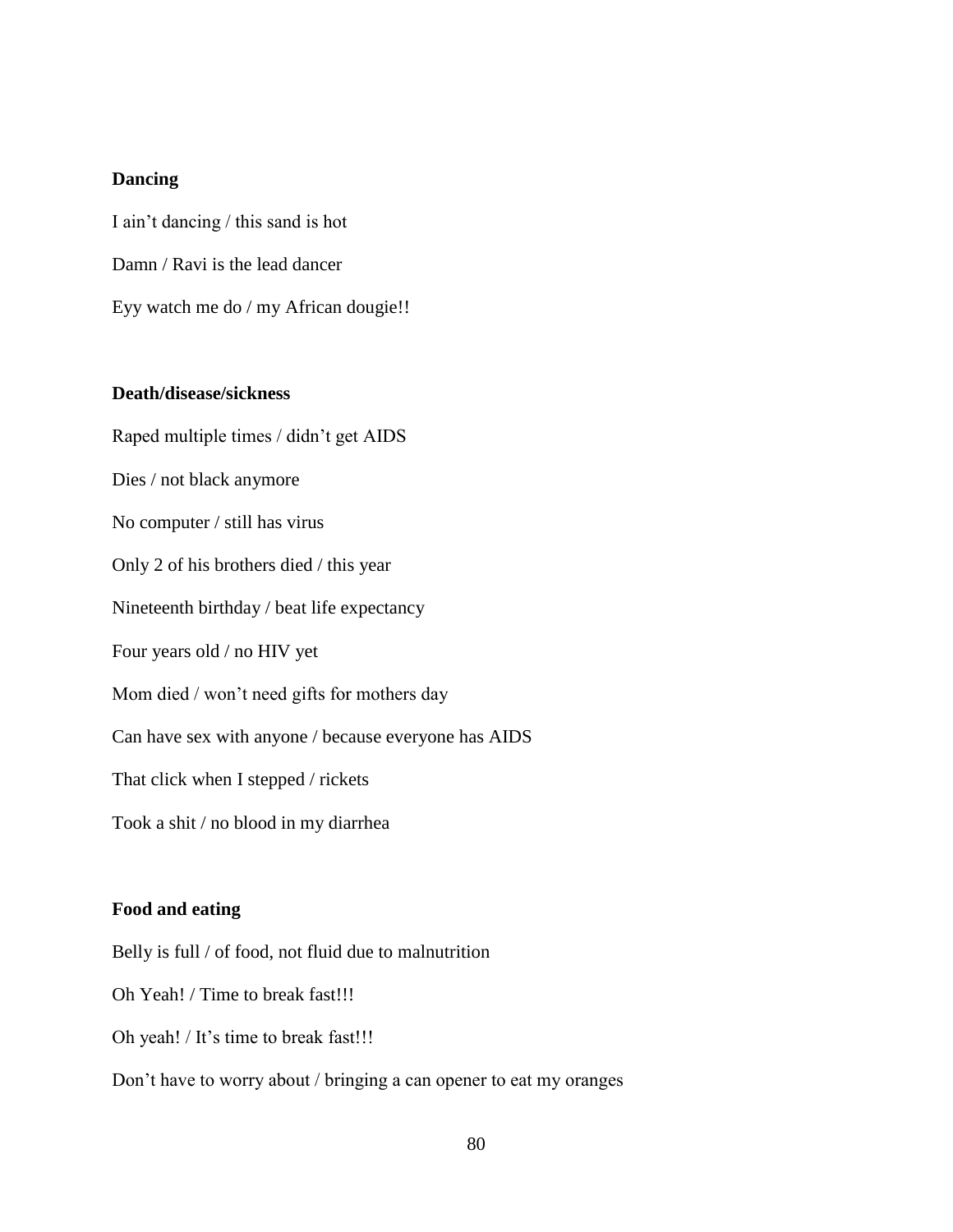#### / lunch

Kids in America finished their dinner / for me.

Found 5p on the floor.. / gunne be eating this week!

### **General technology**

Red Cross just arrived / got the first Xbox Diablo 3 launches everywhere / finally got a copy of Diablo 2 Ya buddy / USB went in the right way the first time Doesn't own a computer / still plays Minecraft

#### **Hunger and lack of food**

Doesn't need to buy a ticket / to see the hunger games Who needs food / when you got this much swag, baby Oppan / hungry style Can't afford food / lost five pounds Just won / the hunger games Can catch dinner / in the blink of an eye Kid throws away burger in America / still alive Hunger games? / Played that yesterday

# **Internet culture**

Killed me.ga / no pc for warez anyway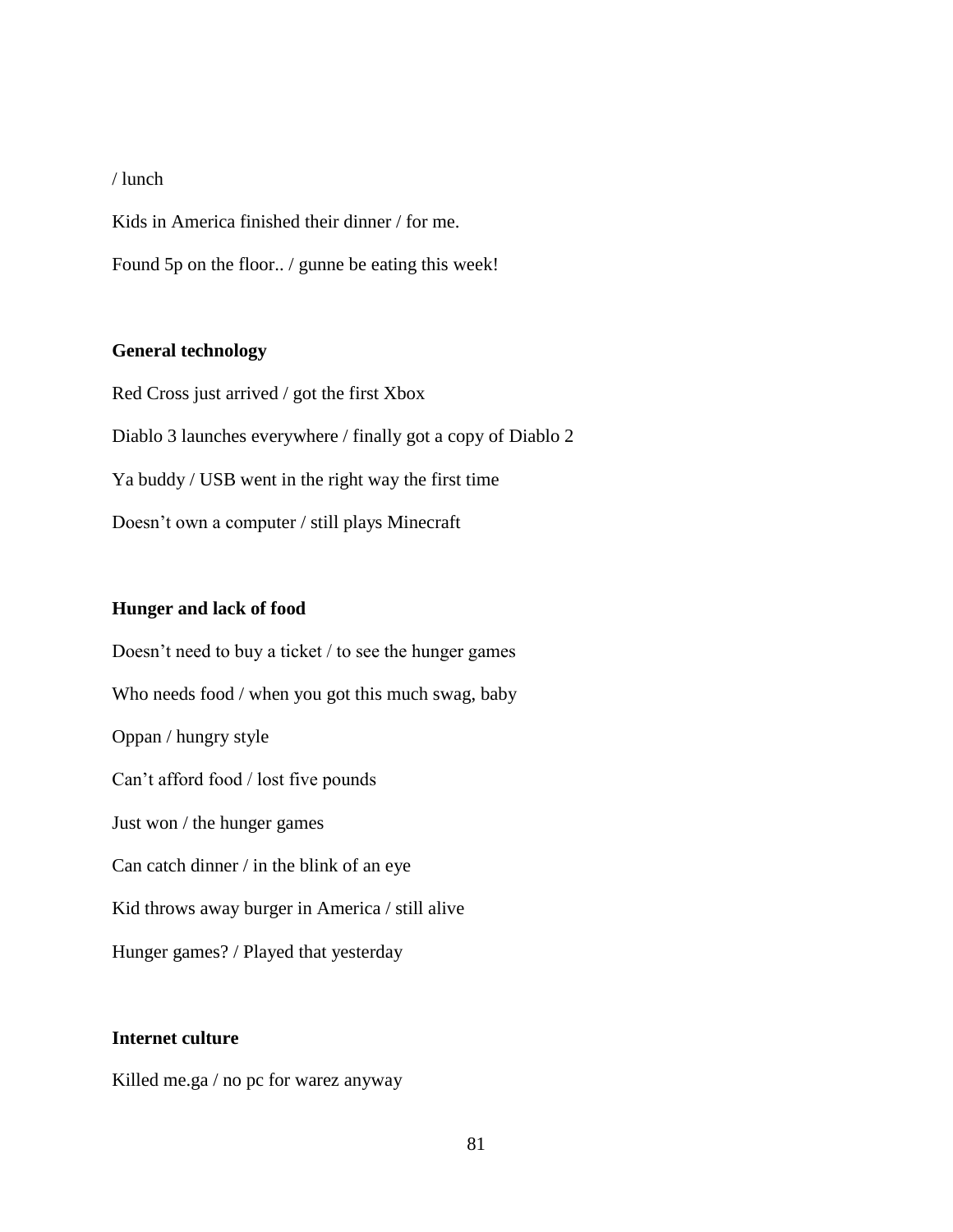/ Kenyan Gangam Style Finally / ranked on lol This meme / rejuvenated

# **Joseph Kony**

Abducted by Kony / gets a free AK47 Kony ain't / catch my ass

Kidnapped by Kony / made into colonel

Woke up this morning / wasn't kidnapped by Kony

Woke up today / not kidnapped by Kony

I can roam freely / now that Kony's gone

Dancing / on Kony's grave

You got a MW3? / I got Kony

Sick on friends head / don't give a shit

Got accepted… / into Kony's army

Got promoted to general / in Kony's army

#### **Shirts**

Patriots shirts / get here tomorrow

Awww yeah! / 49'ers Superbowl champs shirts arrive tomorrow

Bboy hut 100k cheevos / I get a t-shirt!

Tigers shirts / get here on Monday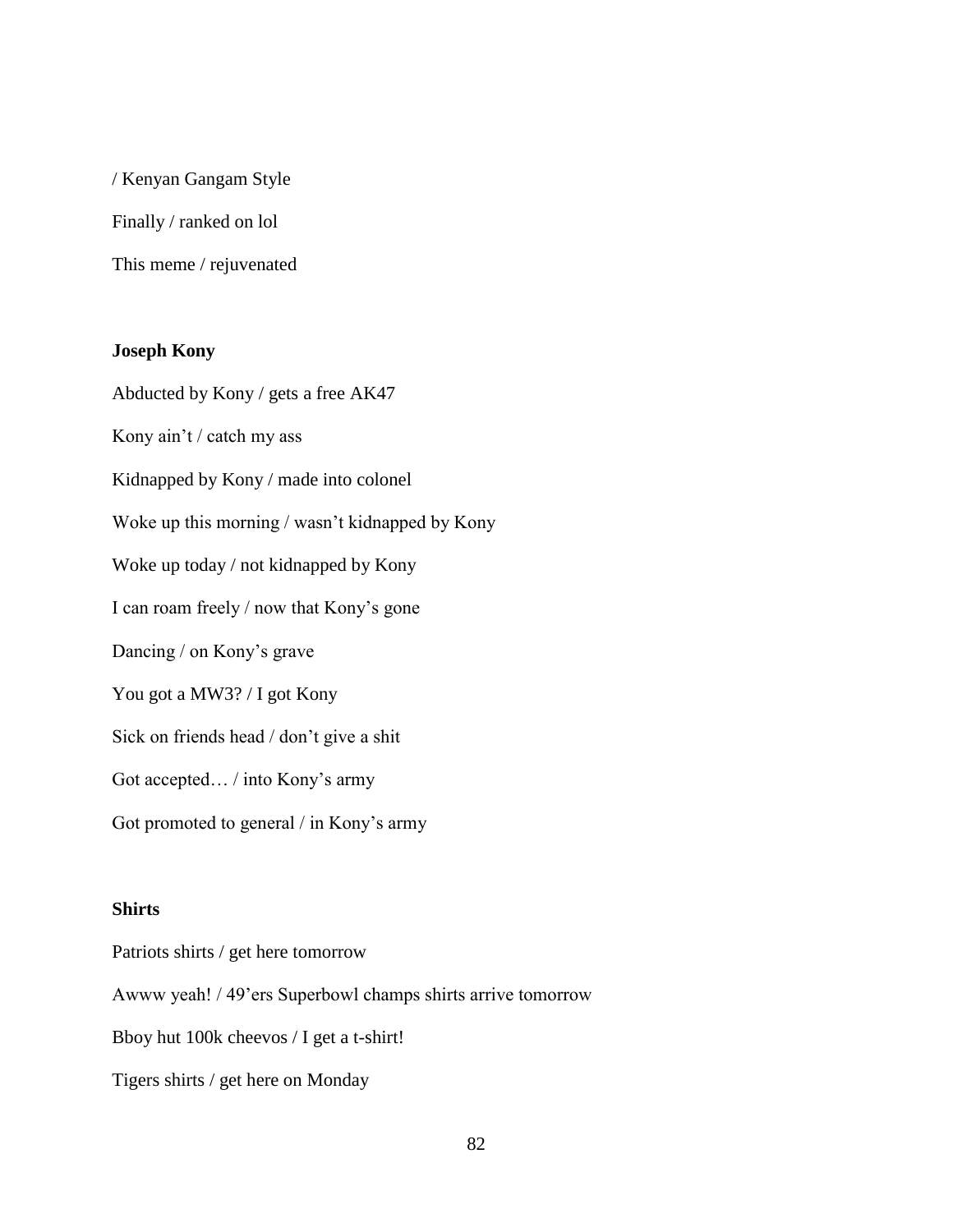Obama wins election / Romney/Ryan shirts come next week URDA championship t-shirts / get here Monday Yankees ALCS champions shirts / will be here next week Thunder t-shirts / get here Tuesday

## **Miscellaneous**

Have something more than you / belly of worms Now I am happy / Brazil win World Cup 2014 Eeeeeeeh / sexy leire Philippine Islands / summer already! Valentine's Day / bj and steak day niggas Tax refund / came today I got an ursa and duex / for my rhea 5 years old / African Navy Seal Fninds out / Amanda is not coming to school that day New house / got roof Think you can take me on? / Come at me bro! Enemy nunu ults in brush / use mine dodging skills and avoided the ult Enna paakureenga neengalum dance aadunga / India medal win panniduchu Oh yeah! / It's Friday!!!  $23<sup>rd</sup>$  birthday / still alive Today I've made 40 miles for 5 litres of mud water / success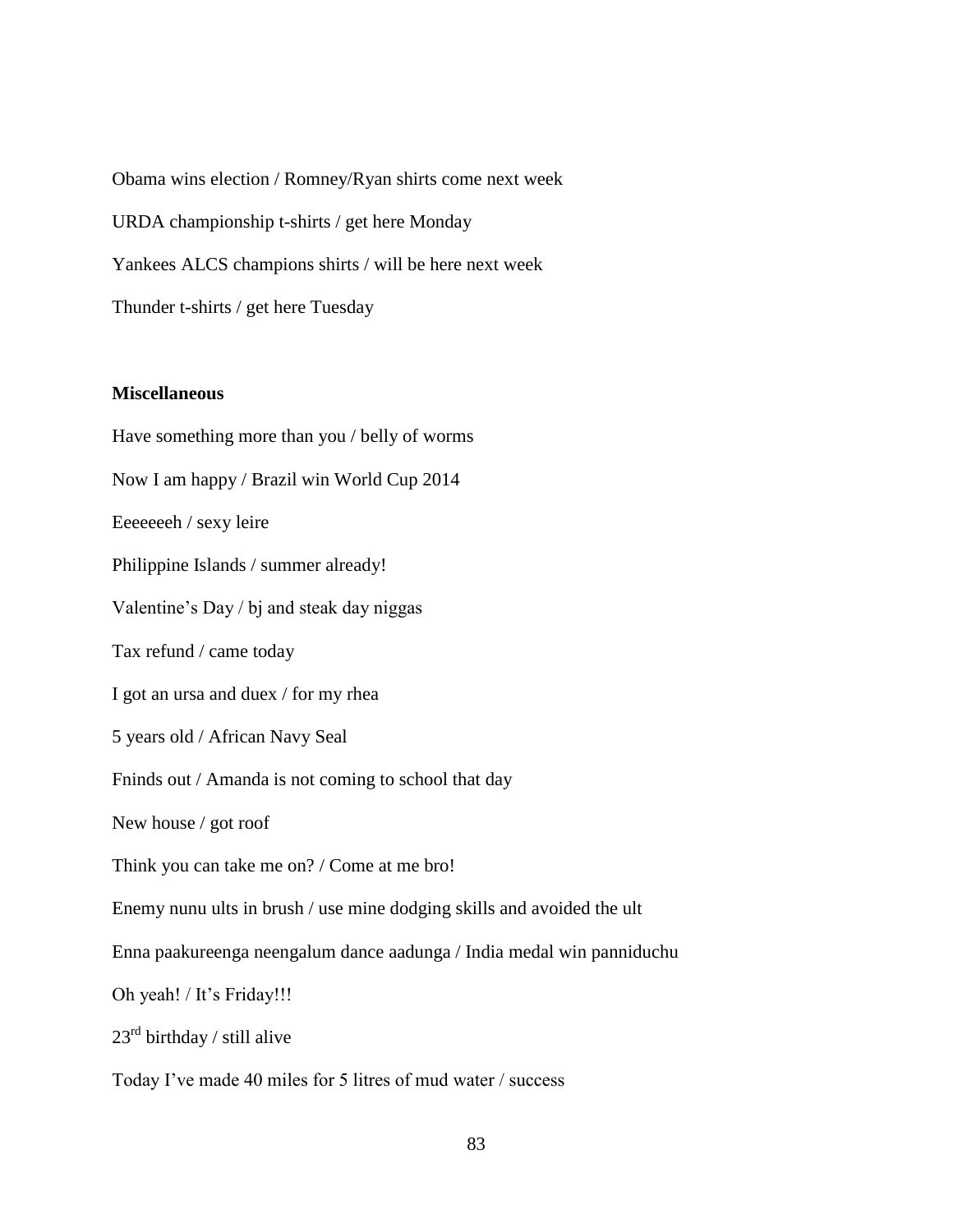Hey I just met you and this is crazy / I am from Somalia my name is Abdi No bed / don't have to worry about monsters! / woke up this morning Got married to a white chic / age 68 Sock get wet / I have a sock!? Sveriges national dag / part time bitchez You ain't never gon beat / the hall / Thanks, fikisha! Vacation time / bitches Summer is here / bitches G's running for vp? / I know who I'm voting for Unenforceable inter vivos gift / donatio mortis causa I jst cut mahself / 4 uy bebe. Found a rock / I'll name him Jerry Vulture shat on my friends head / I was stood there 2 minutes ago Born in Africa / not runcorn / It's bhantime! New gentlemen's rant / on Monday! See lions / not caged First to see Lion King / in live action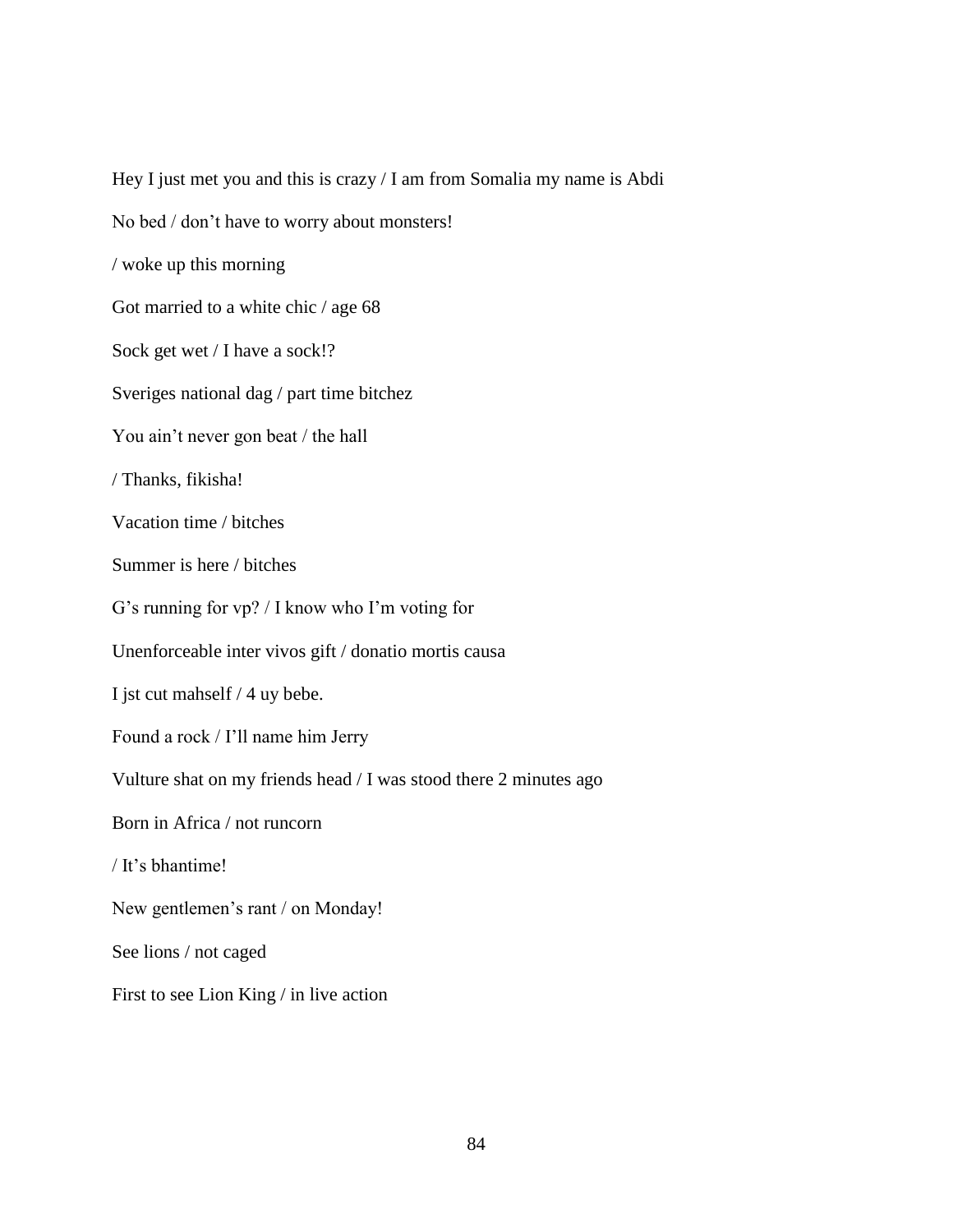## **REFERENCES**

- Abercrombie, N. & Longhurst, B. (2007). *The Penguin dictionary of media studies*. New York, NY: Penguin.
- Advice Animals. (n.d.) [Blog entry]. Retrieved from http://knowyourmeme.com/memes/adviceanimals
- Althusser, L. (1994). Ideology and ideological state apparatuses (notes towards an investigation). In Zizek, S. (Ed.), *Mapping Ideology* (pp. 100-140). New York, NY: Verso.
- Aunger, R. (2002). *The electric meme: A new theory of how we think*. New York, NY: The Free Press.
- Berger, J. & Milkman, K.L. (2012). What makes online content viral? *Journal of Marketing Research*, XLIX, 192-205.
- Billig, M. (2008). The language of critical discourse analysis: the case of nominalization. *Discourse & Society*, *19*(6), 783-800. doi:10.1177/0957926508095894

Blackmore, S. (1999). *The Meme Machine*. New York, NY: Oxford University Press.

- Buchanan, I. (2010). *Oxford dictionary of critical theory*. New York, NY: Oxford University Press.
- Bulik, B., & Kerwin, A. (2006). Media Morph: Internet memes. *Advertising Age*, *77*(19), 82.
- Chandler, D. & Munday, R. (2011). *A dictionary of media and communication*. New York, NY: Oxford University Press.

Chilton, P. (2005). Missing links in mainstream CDA. In Wodak, R. & Chilton, P. (Eds.),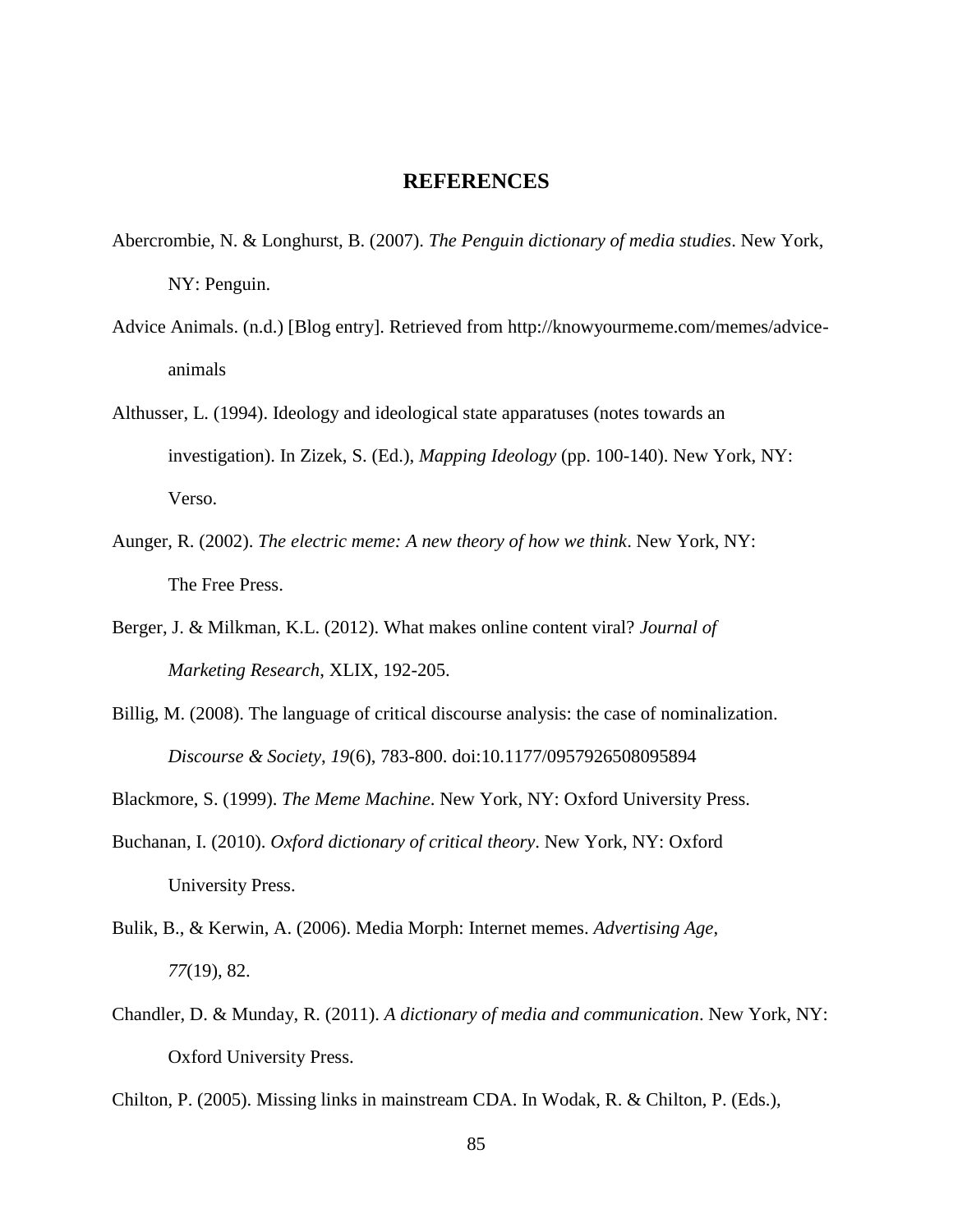*A new agenda in (critical) discourse analysis* (pp. 19-51). Philadelphia, PA: John Benjamins Publishing.

- Chouliaraki, L., & Fairclough, N. (1999). *Discourse in late modernity*. Edinburgh, Scotland: Edinburgh University Press.
- Dawkins, R. (2006). *The Selfish Gene*. New York, NY: Oxford University Press. (original work published 1976)
- Distin, K. (2005). *The selfish meme: A critical reassessment*. New York, NY: Cambridge University Press.
- Eagleton, T. (1991). *Ideology: An introduction*. New York, NY: Verso.
- Fairclough, N. & Wodak, R. (1997). Critical discourse analysis. In van Dijk, T.A. (Ed.), *Discourse as social interaction* (pp. 258-284). Thousand Oaks, CA: SAGE.

Fairclough, N. (2003). *Analysing discourse*. New York, NY: Routledge.

- Fairclough, N. (2008). The language of critical discourse analysis: Reply to Michael Billig. *Discourse & Society*, *19*(6), 811-819. doi: 10.1177/0957926508095896
- First World Problems. (n.d.). [Blog entry]. Retrieved from http://knowyourmeme.com/memes/first-world-problems
- Freeden, M. (2003). *Ideology: A very short introduction*. New York, NY: Oxford University Press.
- Gee, J.P. (1999). *An introduction to discourse analysis: Theory and method*. New York, NY: Routledge.
- Gelb, B. D. (1997). Creating "memes" while creating advertising. *Journal Of Advertising Research*, 37(6), 57-59.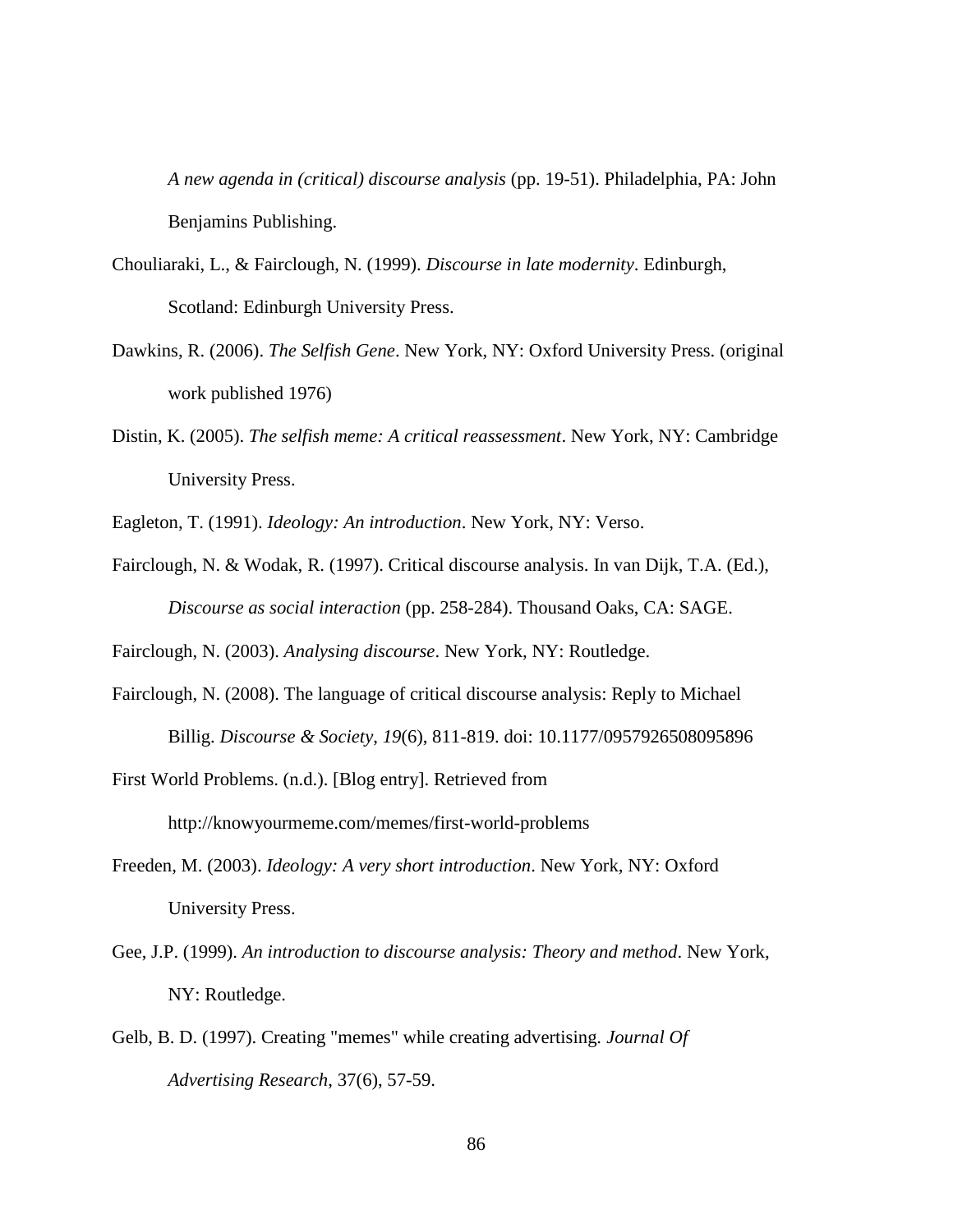- Gramsci, A. (2006). History of the subaltern classes. In Durham, M.G. & Kellner, D.M. (Eds.), *Media and cultural studies: Keyworks* (pp. 13-17). Malden, MA: Blackwell.
- Grossman, L. (2007, July). Creating a cute cat frenzy. *Time*. Retrieved from http://www.time.com/time/magazine/article/0,9171,1642897,00.html
- Harvey, D. (2005). *A brief history of neoliberalism*. New York, NY: Oxford University Press.
- Hodge, R. & Kress, G. (1988). *Social Semiotics*. Ithaca, NY: Cornell University Press.
- Image macro. (n.d.) In *Oxford Dictionaries Online*. Retrieved from http://oxforddictionaries.com/us/definition/american\_english/image-macro
- Jeffries, S. (2012, July 4). Why Marxism is on the rise again. *The Guardian*. Retrieved from http://www.guardian.co.uk/world/2012/jul/04/the-return-of-marxism
- Kress, G. (1985). Ideological structures in discourse. In van Dijk, T.A. (Ed.), *Handbook of discourse analysis vol. 4: Discourse analysis in society* (pp. 27-42). Orlando, FL: Academic Press.
- Learmonth, M. (2009). HE CAN HAZ BIG BLOG EMPIRE. *Advertising Age*, *80*(34), 3-20.
- Lincoln, B. (1989). *Discourse and the construction of society*. New York, NY: Oxford University Press.
- Littlejohn, S.W., & Foss, K.A. (2011). *Theories of human communication*. Long Grove, IL: Waveland Press.
- Locke, T. (2004). *Critical discourse analysis*. New York, NY: Continuum.
- LOLcats. (n.d.) [Blog entry]. Retrieved from http://knowyourmeme.com/memes/lolcats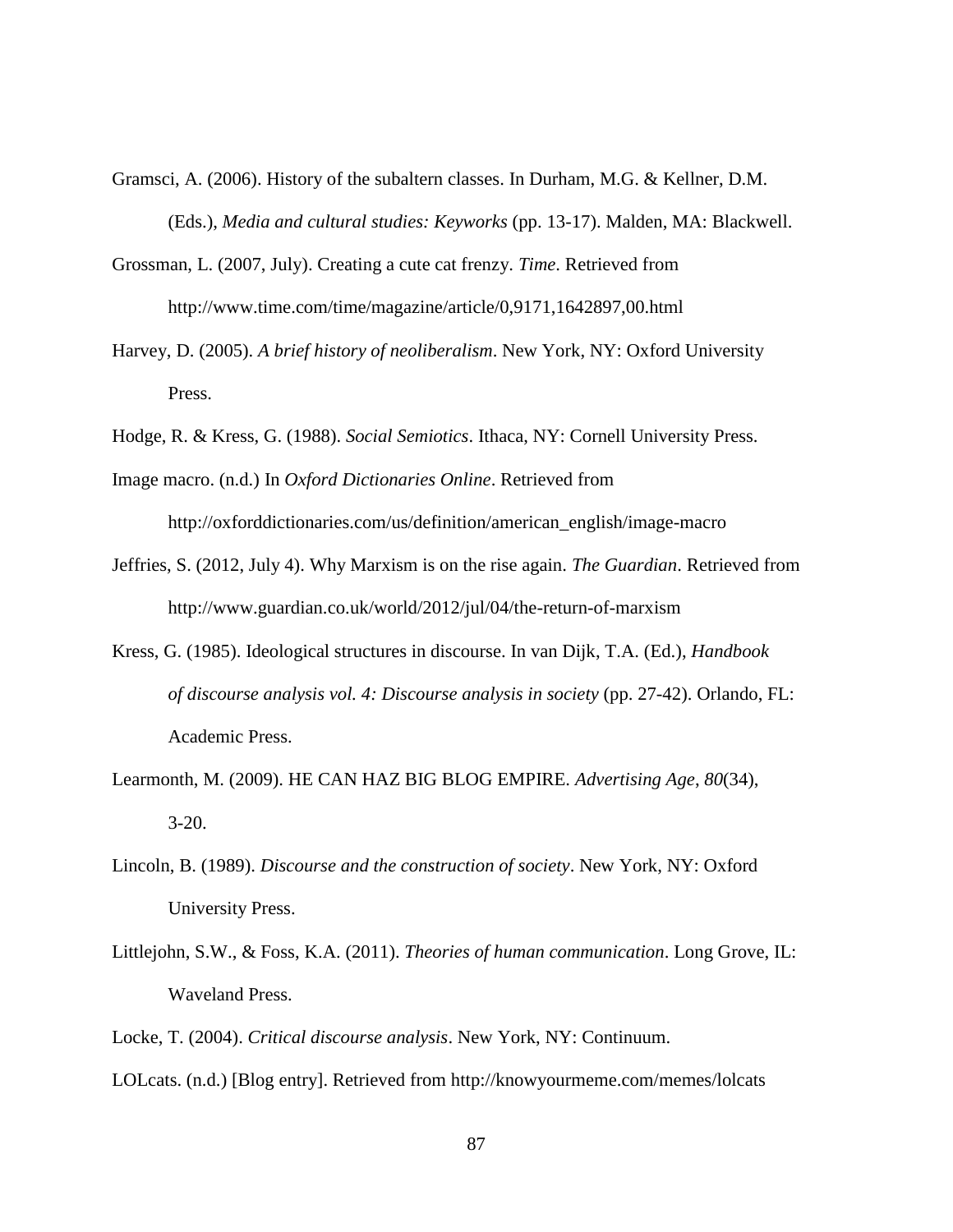Macey, D. (2000). *The Penguin dictionary of critical theory*. New York, NY: Penguin.

- Machin, D., & Mayr, A. (2012). *How to do critical discourse analysis*. Thousand Oaks, CA: SAGE.
- Makoni, B. (2012). Discourses of silence: The construction of 'otherness' in family planning pamphlets. *Discourse & Communication*, *6*(4), 401-422. doi: 10.1177/1750481312457506
- Marx, K. & Engels, F. (2006). The ruling class and the ruling ideas. In Durham, M.G. & Kellner, D.M. (Eds.), *Media and cultural studies: Keyworks* (pp. 9-12). Malden, MA: Blackwell.
- Matheson, D. (2008). Critiquing the critical: A reflection on critical discourse analysis. *Communication Journal Of New Zealand*, *9*(1), 83-96.
- Mautner, G. (2005). Time to get wired: Using web-based corpora in critical discourse analysis. *Discourse & Society*, *16*(6), 809-828.
- McLellan, D. (1995). *Ideology*. Minneapolis, MN: University of Minnesota Press.
- Meme. (2012) in *Oxford English online dictionary* (2<sup>nd</sup> ed.). Retrieved from <http://www.oed.com/view/Entry/239909?redirectedFrom=meme>.
- Memes of Resistance. (2012, August 1). Pepper spray cop serves last day on UC Davis police force. [Blog entry]. Retrieved from http://memesofresistance.tumblr.com/day/2012/08/01
- Myhre, B. (2012, July 24). Examples of meme advertising. [Blog entry]. Retrieved from http://www.sundoginteractive.com/sunblog/posts/examples-of-meme-advertising

O'Halloran, K. L., Tan, S., Smith, B. A., & Podlasov, A. (2011). Multimodal analysis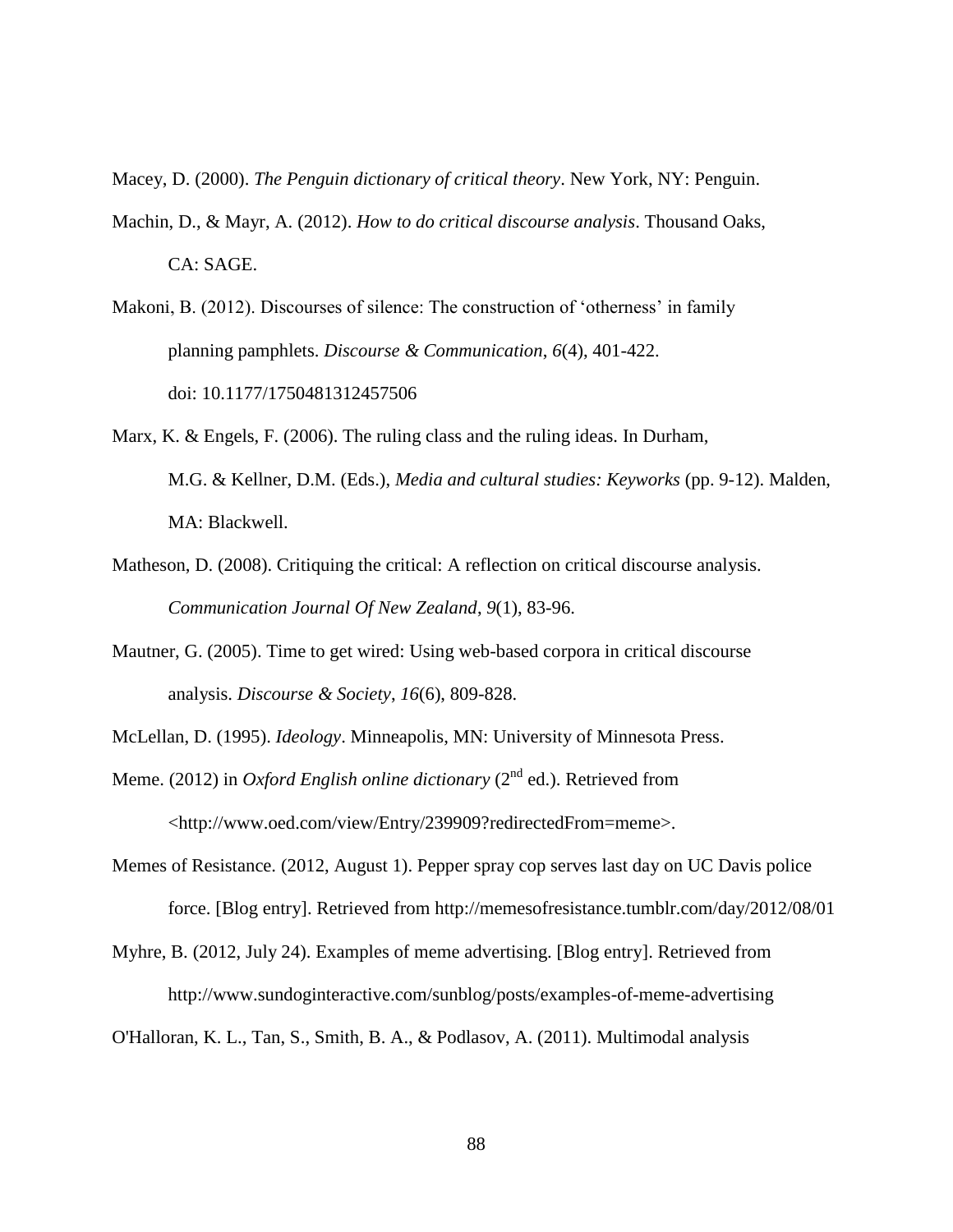within an interactive software environment: critical discourse perspectives. *Critical Discourse Studies*, *8*(2), 109-125.

doi:10.1080/17405904.2011.558687

- Phillips, L. and Jorgensen, M.W. (2002). *Discourse analysis as theory and method*. Thousand Oaks, CA: SAGE.
- Poole, B. (2010). Commitment and criticality: Fairclough's Critical Discourse Analysis evaluated. *International Journal Of Applied Linguistics*, *20*(2), 137-155. doi:10.1111/j.1473-4192.2009.00234.x
- Rao, L. (2011, January). I can has funding: Cheezburger raises \$30M For LOLcats, FAIL Blog and other memes. *TechCrunch*. Retrieved from http://techcrunch.com/2011/01/17/ican-has-funding-cheezburger-raises-30m-for-lolcats-fail-blog-and-other-memes/
- Schuman, M. (2013, March 25). Marx's revenge: How class struggle is shaping the world. *Time*. Retrieved from http://business.time.com/2013/03/25/marxs-revenge-how-class-struggle-I s-shaping-the-world/
- Shifman, L. (2012). An anatomy of a YouTube meme. *New Media & Society*, *14*(2), 187-203. doi:10.1177/1461444811412160
- Southgate, D. (2010). Creative determinants of viral video viewing. *International Journal Of Advertising*, 29(3), 349-368. doi:10.2501/S0265048710201221
- Terdiman, D. (2011, March 28). Cheezburger Network buys Know Your Meme. *CNET News*. Retrieved from http://news.cnet.com/8301-13772\_3-20048067-52.html
- Third World Success. (n.d.) [Blog entry]. Retrieved from http://knowyourmeme.com/memes/third-world-success